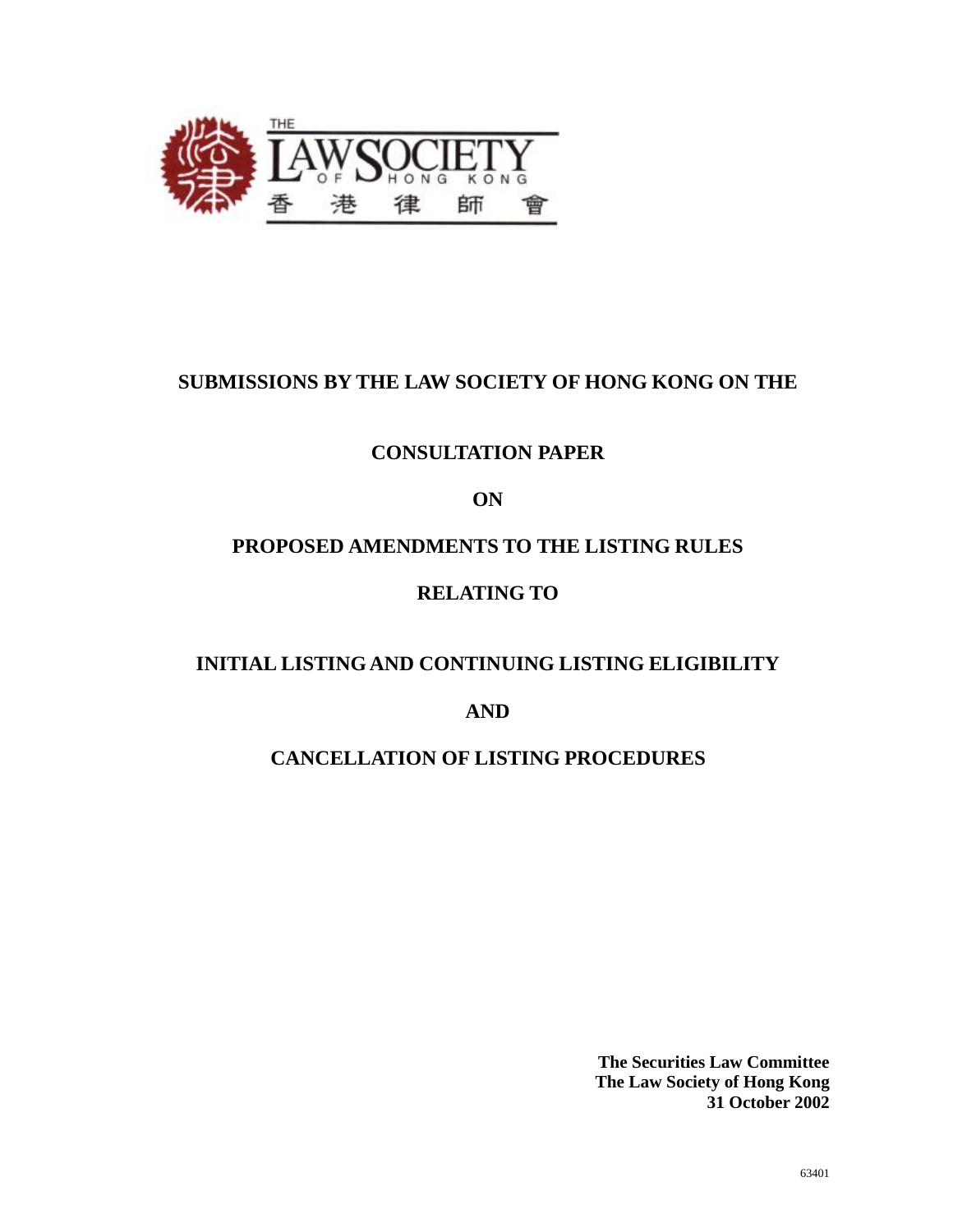### NOTICE

Dear Sir/Madam,

You are invited to complete and return this questionnaire booklet to us if you wish to comment on our Consultation Paper on Proposed Amendments to the Listing Rules relating to Initial Listing and Continuing Listing Eligibility and Cancellation of Listing Procedures. You are not obliged, however, to supply your personal data such as your name and address if you do not wish to do so.

If you choose to voluntarily supply any personal data to us, you should note the Personal Data Privacy Policy Statement as follows:

### **Personal Data Privacy Policy Statement**

- 1. Hong Kong Exchanges and Clearing Limited ("HKEx") is firmly committed to preserving the privacy of respondents in relation to personal data supplied to HKEx on a voluntary basis. Personal data which may include their names, addresses, e-mail addresses, login names etc will not be disclosed by HKEx without your consent unless it is permitted or required by law.
- 2. Personal data of respondents collected by HKEx will be used for one or more of the following purposes:
	- for performing HKEx's functions and those of its subsidiaries under the relevant laws, rules and regulations
	- for research and statistical purposes
	- for any other lawful purposes

Personal data collected will not be used by HKEx for any other purpose unless authorized by you or such use is permitted or required by law.

- 3. HKEx has security measures in place to protect the loss, misuse and alteration of the personal data of respondents. Personal data will be retained for such period as may be necessary for the proper discharge of the functions of HKEx and those of its subsidiaries.
- 4. If you wish to request access to and/or correction of your personal data held by HKEx, you may do so in writing addressed to:

Personal Data Privacy Officer Hong Kong Exchanges and Clearing Limited 11/F, One International Finance Centre, 1 Harbour View Street, Central, Hong Kong [cvw@hkex.com.hk](mailto:cvw@hkex.com.hk)

Hong Kong Exchanges and Clearing Limited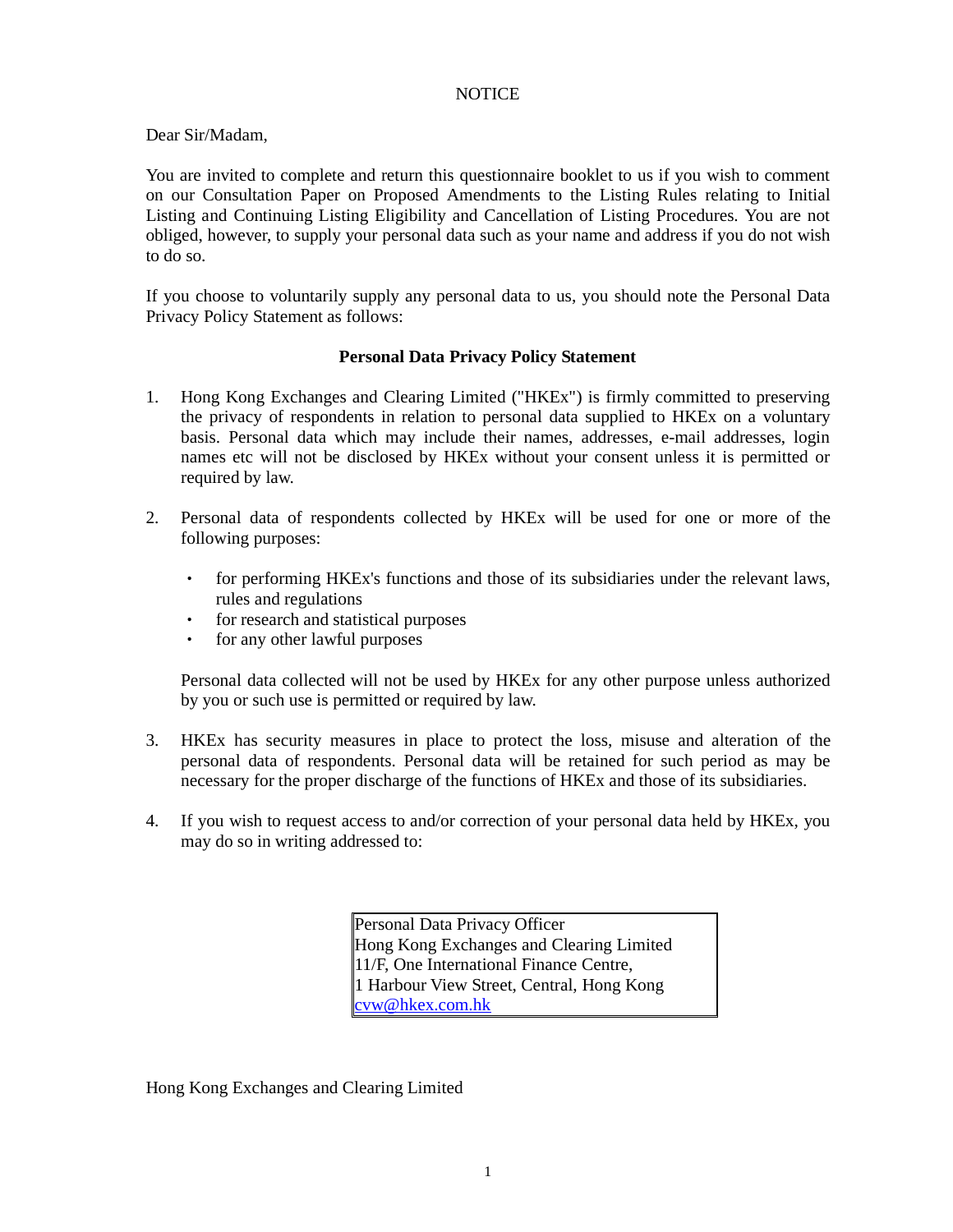**Please complete this questionnaire and return to Hong Kong Exchanges and Clearing Limited by no later than the close of business on 31 August 2002.**

### Your contact information

| Name             | The director of practitioners affairs |
|------------------|---------------------------------------|
| Company          | The Law Society of Hong Kong          |
| Telephone no.    | 2846 0531                             |
| E-mail address : | dpa@hklawsoc.org.hk                   |

Please tick one of the following:

- Listed company Main Board
- Listed company GEM
- ü Professional association
- Market practitioner (accountant, legal adviser, financial adviser and sponsor, etc)
- $\bigcap$  Institutional investor
- Retail investor
- Other (please specify: )

### GENERAL

This questionnaire contains specific questions relating to our proposals that are highlighted in our Consultation Paper issued on 26 July 2002. We have designed this questionnaire to facilitate your response to the matters of consultation set out in the Consultation Paper. This would help the Exchange in analysing the result with more accuracy and ensure a better understanding of public opinions for the formulation of listing policy for the Main Board. You are requested to elaborate your views and comments in the space provided after each question. We will analyse responses and comments on our proposals based on the completed questionnaires. **You are recommended to read the Consultation Paper in detail when completing this questionnaire.**

The proposals set out in the Consultation Paper and this questionnaire will be made to the Main Board Rules, unless otherwise stated.

We acknowledge that the use of this questionnaire alone may not be adequate for you to fully communicate your comments on complex issues. You are therefore welcome to supplement your comments and views by attaching additional sheets to this questionnaire booklet.

The consultation period will close on 31 August 2002.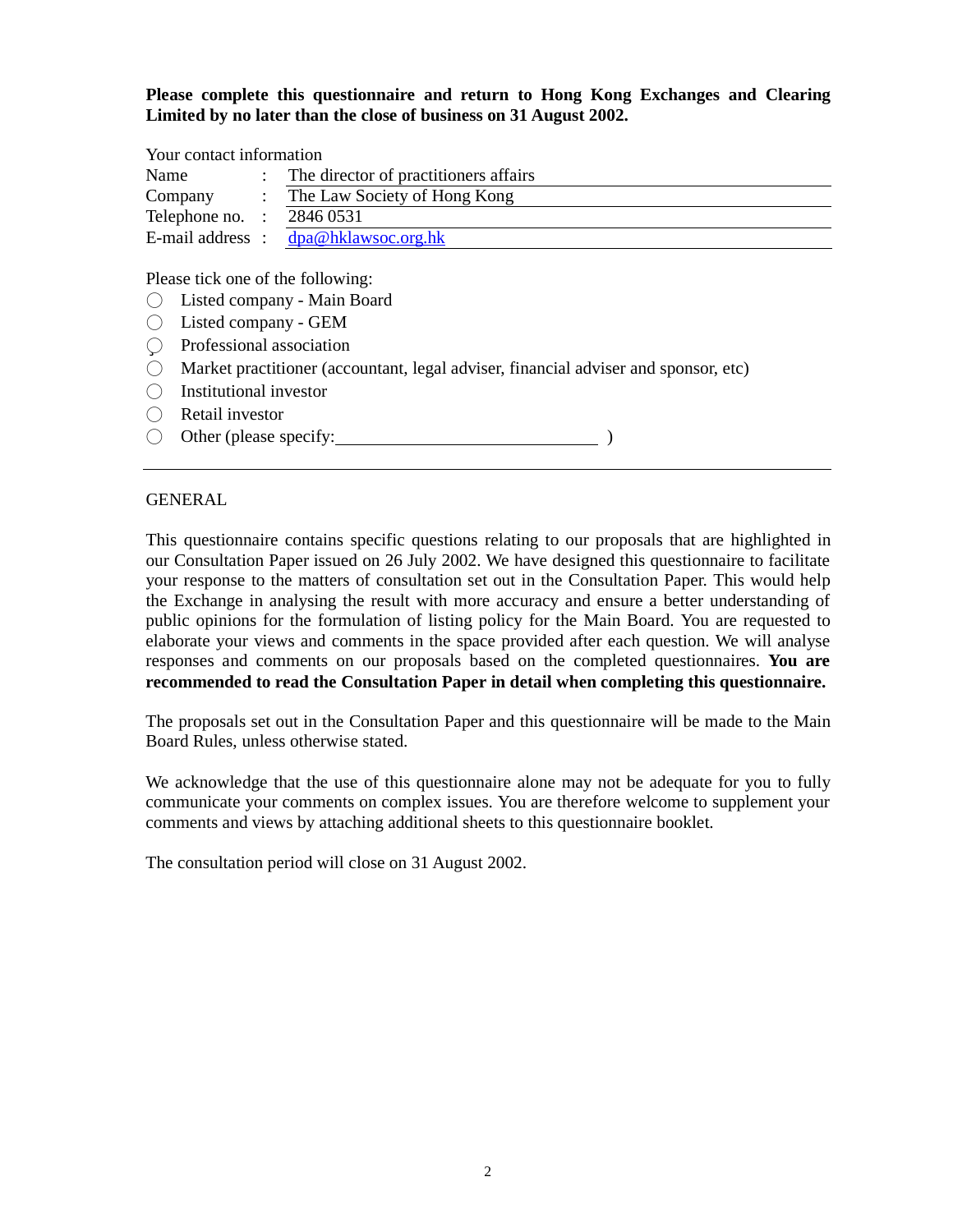This questionnaire booklet is also available for completion and submission at the website of Hong Kong Exchanges and Clearing Limited: [www.hkex.com.hk](http://www.hkex.com.hk).

Comments and completed questionnaire booklet should be addressed to Head - Listing, Regulation & Risk Management and sent by post to:

Hong Kong Exchanges and Clearing Limited 11/F, One International Finance Centre 1 Harbour View Street Central Hong Kong

Alternatively, you should complete and submit the electronic questionnaire available at the website of Hong Kong Exchanges and Clearing Limited: [www.hkex.com.hk](http://www.hkex.com.hk). You could also download a soft copy of the questionnaire from the website of Hong Kong Exchanges and Clearing Limited and thereafter submit the completed copy to us at  $\overline{\text{cvw@hkex.com.hk}}$ .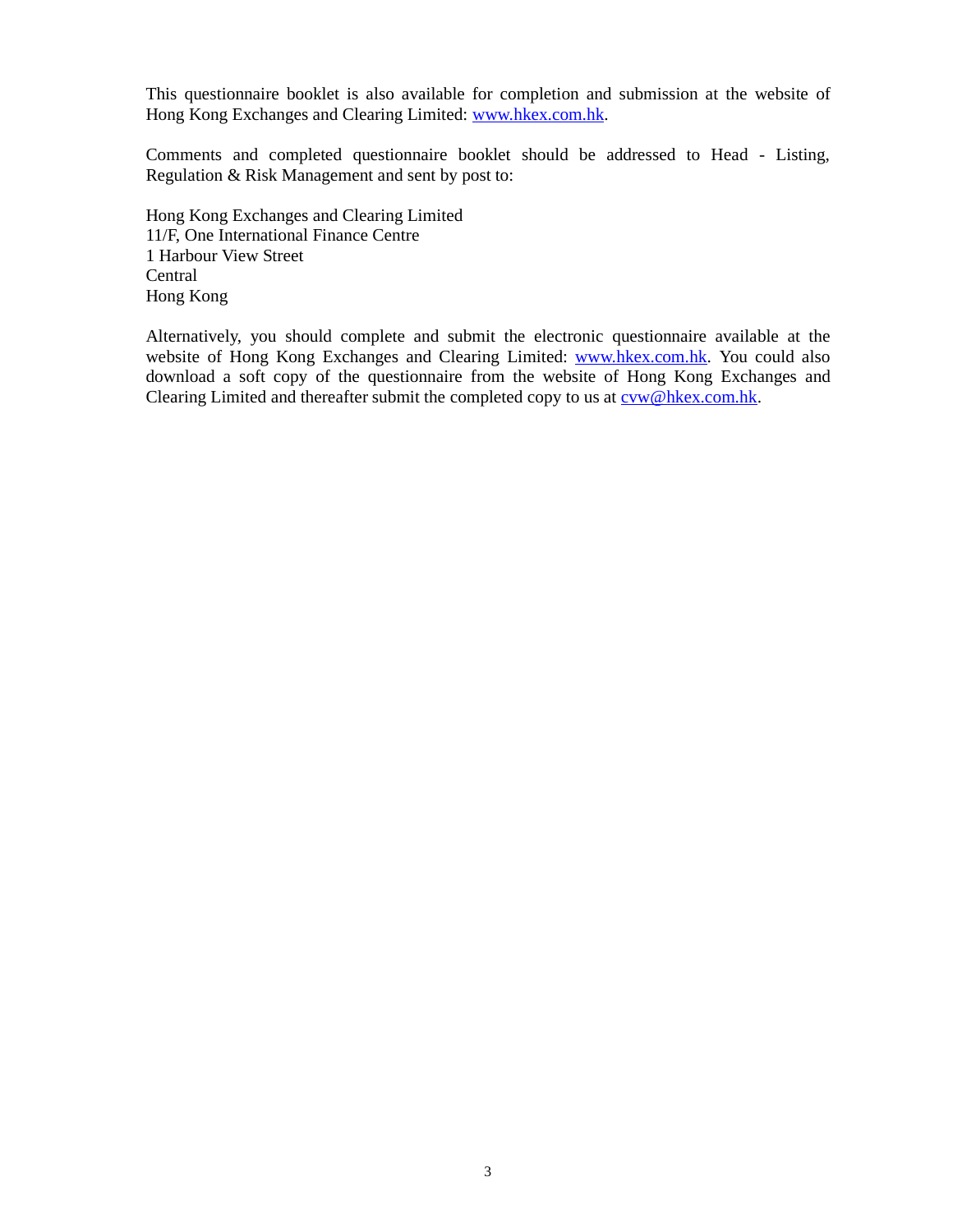# **PART B OF THE CONSULTATION PAPER INITIAL LISTING ELIGIBILITY CRITERIA**

# **TRACK RECORD**

### **Trading Record Period**

### Paragraph 29 of Part B of the Consultation Paper

We will maintain the current requirement that generally a listing applicant must have a trading record period of not less than three financial years.

- *Q1. Do you agree with our proposal?*
	- þ *Agree*

□ *Disagree. Please state reason(s) for your view:*

*Comments:*

Exceptions should be allowed for (i) infrastructure projects (ii) developmental (e.g. new technology) and (iii) speculative issues (e.g. mineral exploration) subject to satisfying other relevant listing criteria. Some of these are already covered by Rule 8.05

<u> 1980 - Johann Stoff, deutscher Stoffen und der Stoffen und der Stoffen und der Stoffen und der Stoffen und de</u>

<u> 1989 - Johann Stein, marwolaethau a bhann an t-Amhainn an t-Amhainn an t-Amhainn an t-Amhainn an t-Amhainn a</u>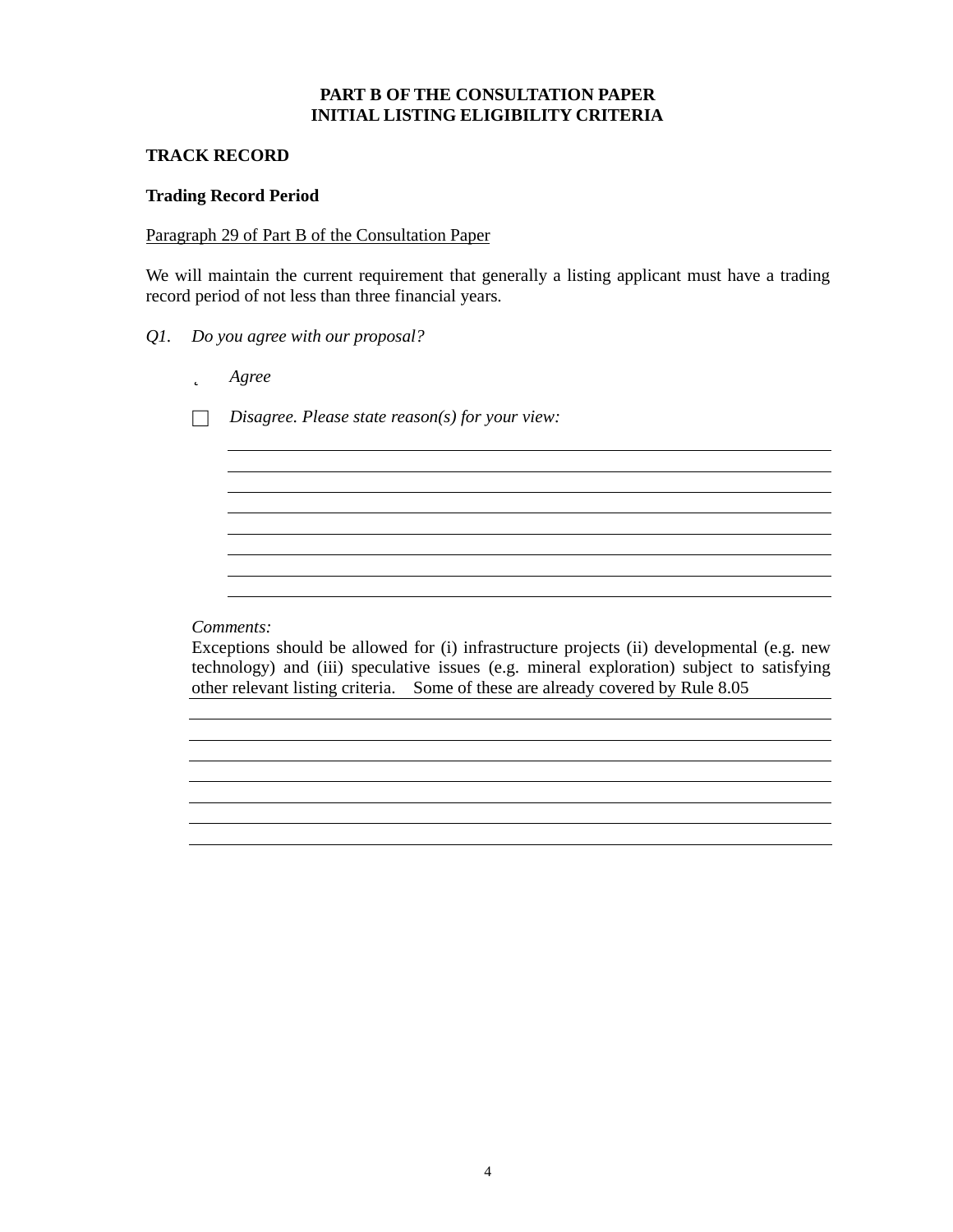### Paragraph 30 of Part B of the Consultation Paper

We will amend the Main Board Rules such that those listing applicants to be listed under the market capitalisation/revenue test (as discussed in paragraph 52 of Part B of the Consultation Paper) may be granted a waiver from the trading record period requirement. However, the Exchange must be satisfied that such listing applicants are able to meet minimum requirements on management experience (as discussed in paragraph 53 of Part B of the Consultation Paper) and number of shareholders (as discussed in paragraph 82 of Part B of the Consultation Paper).

*Q2. Do you agree with our proposal?*

- þ *Agree (please refer to Q11, Q12, Q13 and Q33)*
- □ *Disagree. No waiver from the trading record period requirement should be granted. Please state reason(s) for your view:*

<u> 1989 - Johann Stoff, deutscher Stoffen und der Stoffen und der Stoffen und der Stoffen und der Stoffen und de</u>

### *Comments:*

Agree - a waiver would be appropriate in a variety of circumstances including, but not limited to, relatively new businesses and companies being restructured.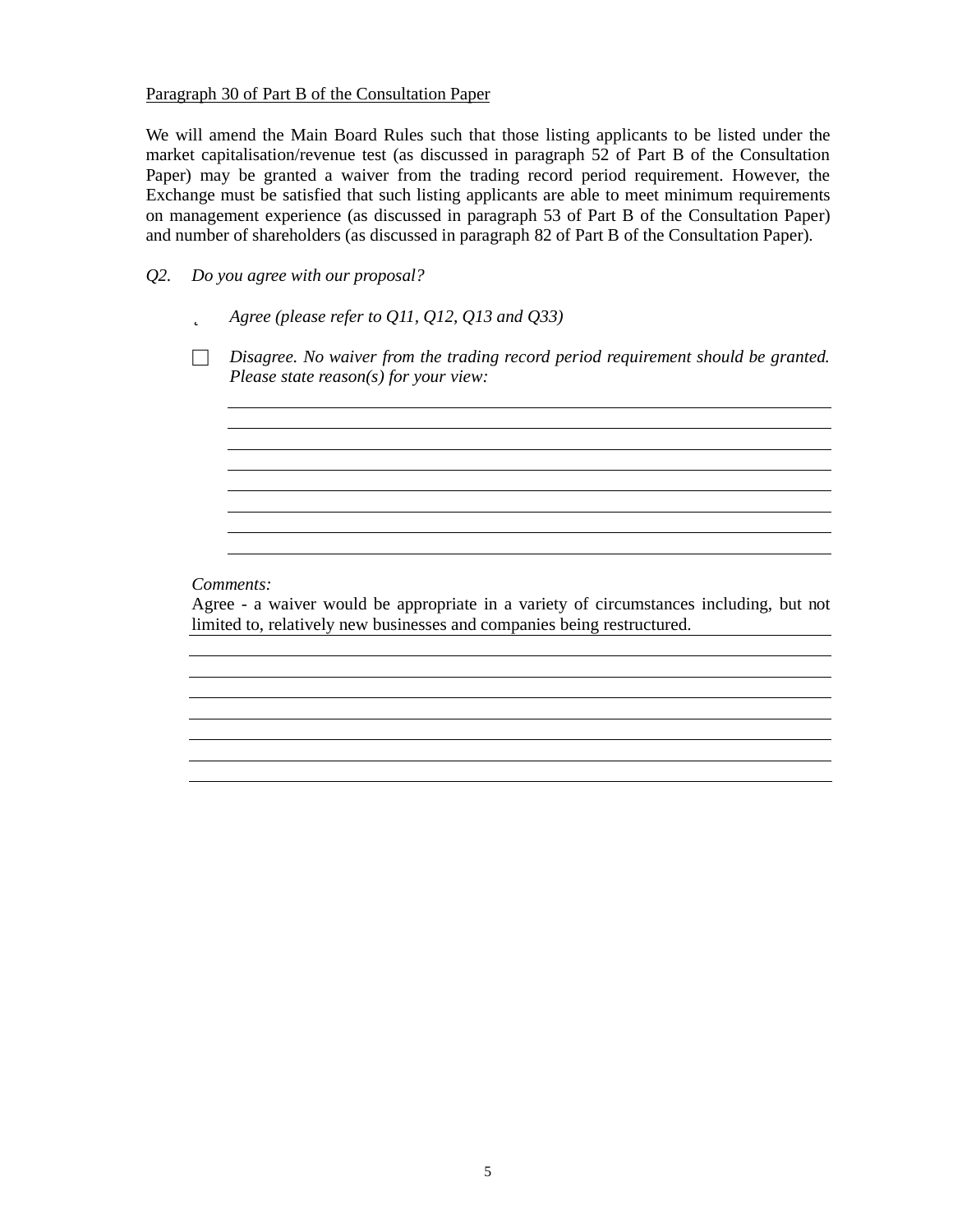## **Management and Ownership Continuity**

### Paragraph 34 of Part B of the Consultation Paper

We will codify our interpretation of the current rule to require a listing applicant to demonstrate management continuity during the three financial-year trading record period and ownership continuity and control for at least the most recent financial year of the trading record period.

- *Q3. Do you agree with our proposal?*
	- þ *Agree*
	- □ *Disagree (please tick one of the following)*
		- □ *The listing applicant should demonstrate management continuity and ownership continuity and control during the three-financial year trading record period.*
		- Other views:

### *Comments:*

We agree that continuity of management should be viewed as being more significant than ownership in determining suitably for listing.

Given the prevalence of family-controlled companies in Hong Kong, the current practice on requiring demonstration of continuity of management and ownership is not unreasonable. However, we think that this requirement should not be rigidly applied especially in relation to listing applicants who do not fit into the typical family-controlled profile, otherwise, the dominance of family-controlled and tightly held companies in Hong Kong may become a product of regulation rather than a market phenomenon. Would the Exchange be prepared to grant exemptions in cases where the listing applicant is relatively widely held, corporate decisions are made by the management and the largest shareholder is independent of management? Should there be clarifications on how the rule would apply to state-owned enterprises? It would be helpful if the Exchange could provide some guidelines on these areas*.*

<u> 1989 - Johann Stoff, amerikansk politiker (d. 1989)</u>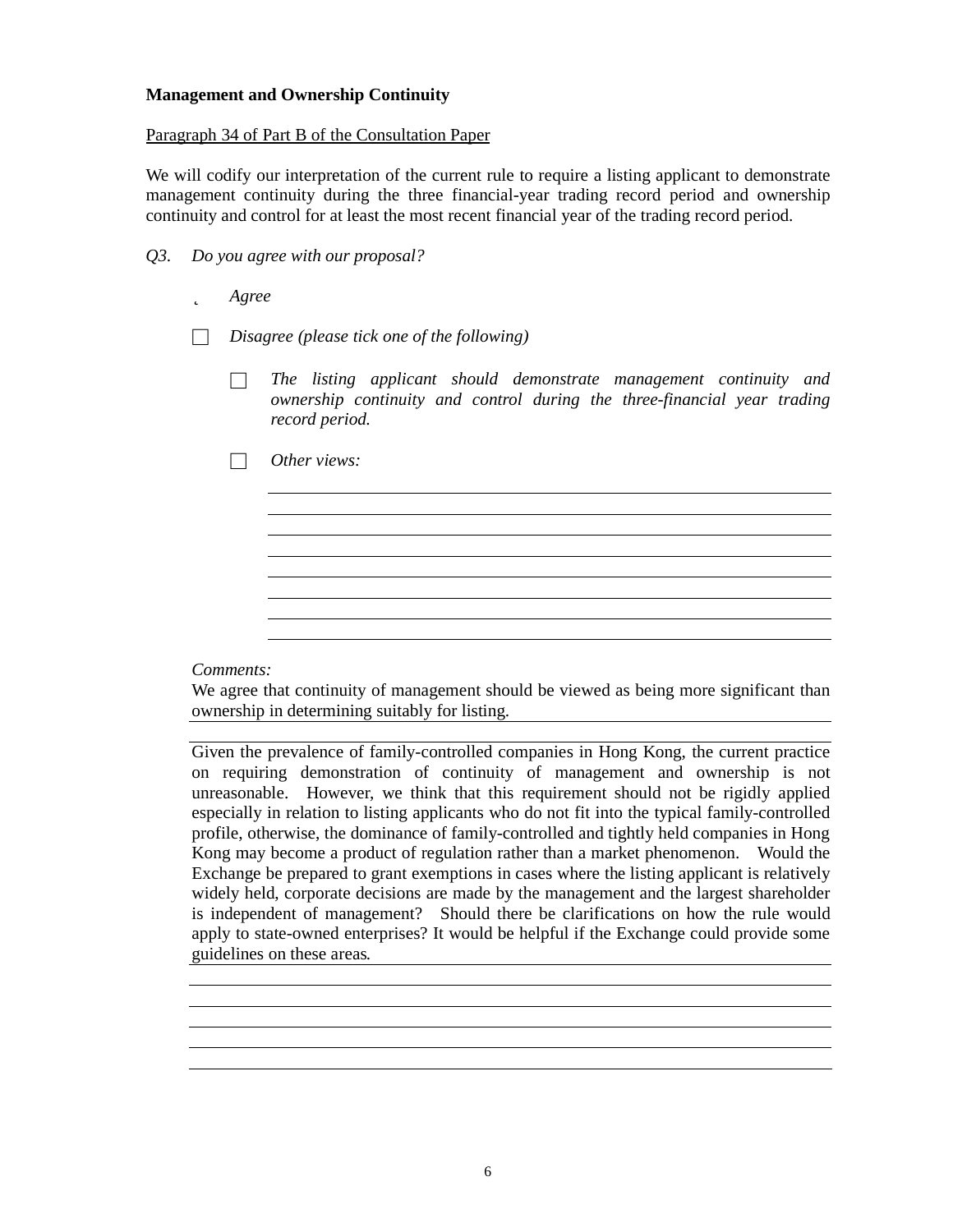# **FINANCIAL STANDARDS**

# **Profit**

## Paragraph 41 of Part B of the Consultation Paper

We will maintain the current profit requirement as one of the quantitative tests for assessing the track record financial performance of a listing applicant. If our proposals set out in paragraphs 48 and 52 of Part B of the Consultation Paper are adopted, listing applicants may apply to be listed under alternative financial standards to the profit requirement. These alternative financial standards are the market capitalisation/revenue/cash flow test and the market capitalisation/revenue test as discussed in paragraphs 44 to 53 of Part B of the Consultation Paper.

- *Q4. Do you think that there should be other alternative financial standards?*
	- þ *Yes*
	- □ *No. The current profit requirement is sufficient for assessing the track record financial performance of a listing applicant. There is no need to introduce alternative financial standards.*

the control of the control of the control of the control of the control of the control of the control of the control of the control of the control of the control of the control of the control of the control of the control

### *Comments:*

Flexibility will give greater scope for "suitable" companies to raise capital.

In addition, consideration should be given to clarifying the position of applicants whose main asset is a 50% owned "associate".

the control of the control of the control of the control of the control of the control of the control of the control of the control of the control of the control of the control of the control of the control of the control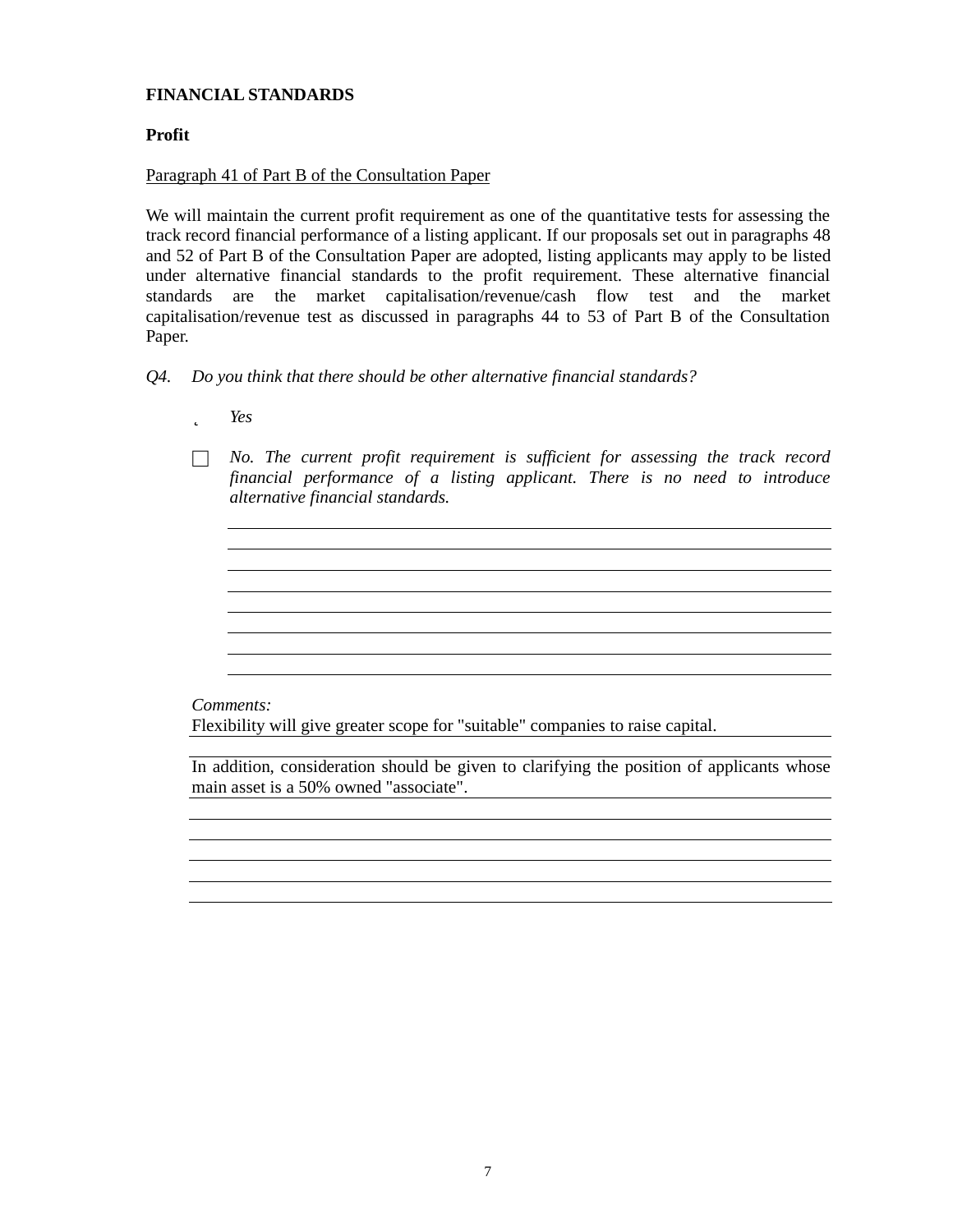### Paragraph 42 of Part B of the Consultation Paper

We will amend the Main Board Rules so that pre-tax profits will be used by listing applicants for the purpose of satisfying the profit record requirement, rather than post-tax profits as currently required in the Main Board Rules. However, we will maintain our current position that such pre-tax profits should exclude any income generated by activities outside the ordinary and usual course of business, as well as the results of associated companies.

- *Q5. Do you agree with our proposal to use pre-tax profits for the purpose of the profit record requirement?*
	- þ *Agree*
	- □ *Disagree. The current rule to use post-tax profits for the purpose of the profit record requirement should be retained. Please state reason(s) for your view:*

<u> 1989 - Johann Stoff, deutscher Stoffen und der Stoffen und der Stoffen und der Stoffen und der Stoffen und de</u>

*Comments:*

The use of pre-tax profits effectively lowers the profitability threshold for listing.

If the proposal is adopted, we believe that the Listing Rules should require the initial listing document to prominently disclose the post-tax profits of an issuer during the trading record period as it should be relevant to shareholders whether the business structure of the listed group is tax efficient or not.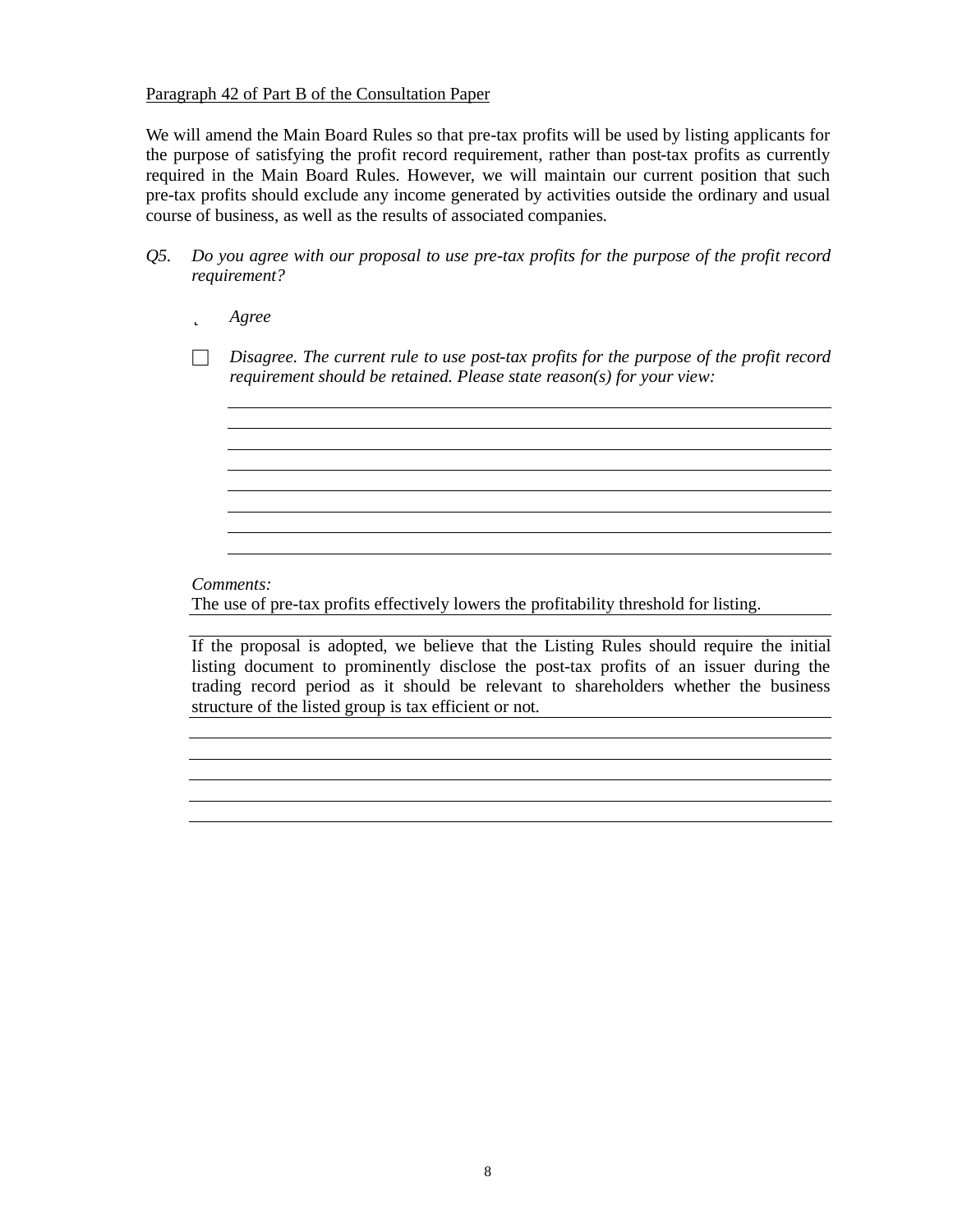- *Q6. Do you agree with our proposal to maintain our current position to exclude any income generated by activities outside the ordinary and usual course of business of the listing applicant, as well as the results of associated companies, for the purpose of the profit record requirement?*
	- þ *Agree*
	- □ *Disagree. Please state reason(s) for your view:*

### *Comments:*

Income generated by activities outside the ordinary and usual course of business is, generally speaking, less likely to be of a recurring nature or an indication of future earnings potential. 

<u> 1989 - Jan Salaman Salaman (j. 1989)</u>

the control of the control of the control of the control of the control of the control of the control of the control of the control of the control of the control of the control of the control of the control of the control

<u> 1980 - Johann Barn, mars ann an t-Amhain Aonaichte ann an t-Aonaichte ann an t-Aonaichte ann an t-Aonaichte a</u>

We agree with the reasoning given in the consultation paper for excluding the earnings of associated companies.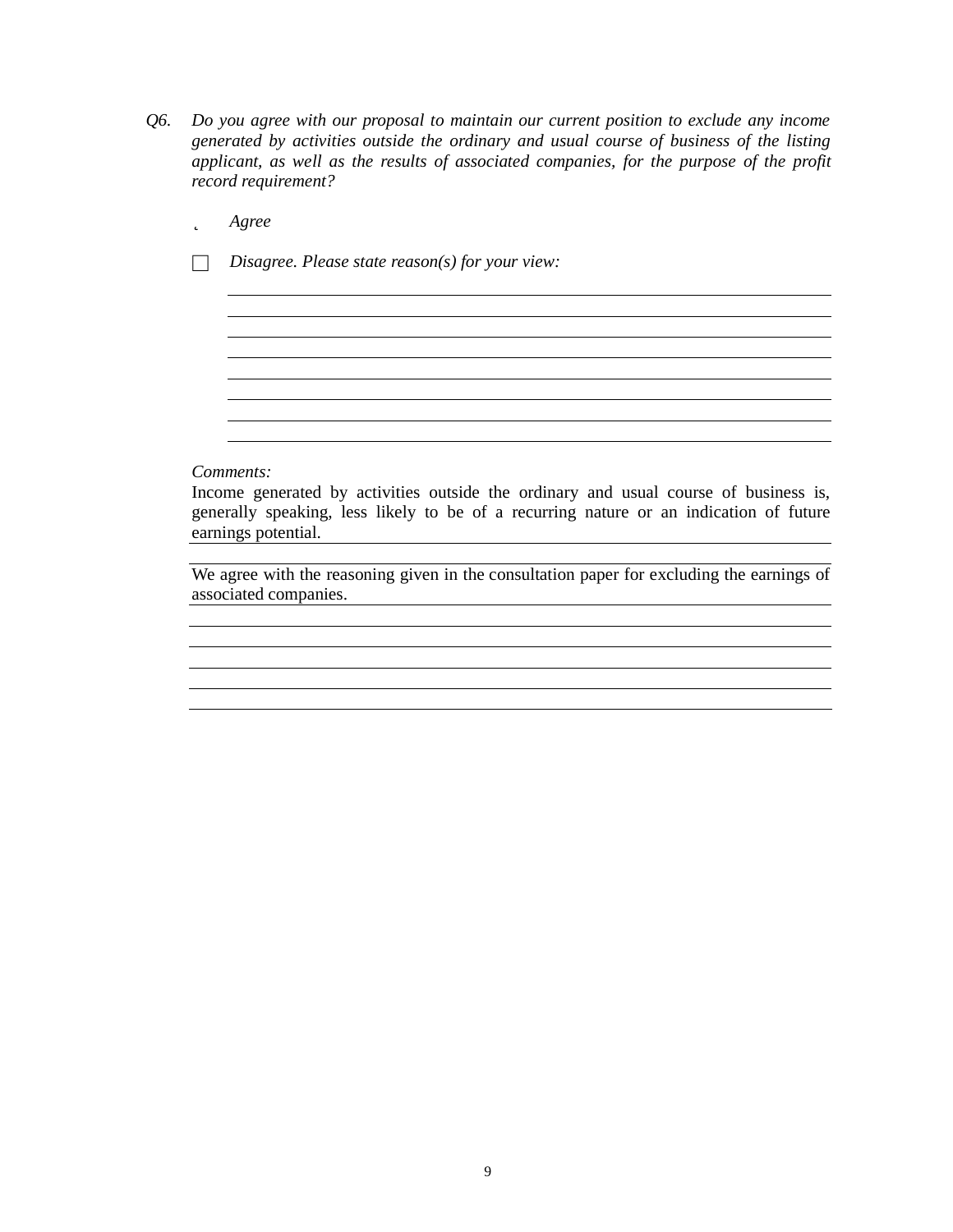### Paragraph 43 of Part B of the Consultation Paper

We will maintain the current minimum HK\$50 million aggregated profit requirement. However, we will amend the Main Board Rules to allow for greater flexibility in the spread of the aggregated profit such that no less than HK\$20 million can be attributable to the preceding two years and no less than HK\$20 million can be attributable to the most recent financial year of the track record period.

- *Q7. Do you agree with our proposal to retain our current minimum HK\$50 million aggregated profit requirement?*
	- þ *Agree*
	- □ *Disagree (please tick one of the following)*
		- □ *The threshold of the aggregated profit should be increased. The threshold should be HK\$\_\_\_\_\_\_\_\_\_\_\_. Please specify the threshold you think is appropriate and state reason(s) for your view:*

<u> 1989 - Johann Stoff, deutscher Stoff, der Stoff, der Stoff, der Stoff, der Stoff, der Stoff, der Stoff, der S</u>

<u> 1980 - Johann Barn, mars ann an t-Amhain Aonaich an t-Aonaich an t-Aonaich ann an t-Aonaich ann an t-Aonaich</u> <u> 1989 - Johann Barn, mars ann an t-Amhain an t-Amhain an t-Amhain an t-Amhain an t-Amhain an t-Amhain an t-Amh</u>

□ *The threshold of the aggregated profit should be reduced. The threshold should be HK\$\_\_\_\_\_\_\_\_\_\_\_. Please specify the threshold you think is appropriate and state reason(s) for your view:*

*Comments:*

As the general market and economic conditions have deteriorated in recent years, it may be difficult for listing applicants to meet a profit requirement higher than HK\$50 million.

However, retaining the current threshold is, if the proposals in paragraphs 42 (use of pre-tax profits) and 43 (greater flexibility on spread) are adopted, effectively a reduction of the threshold.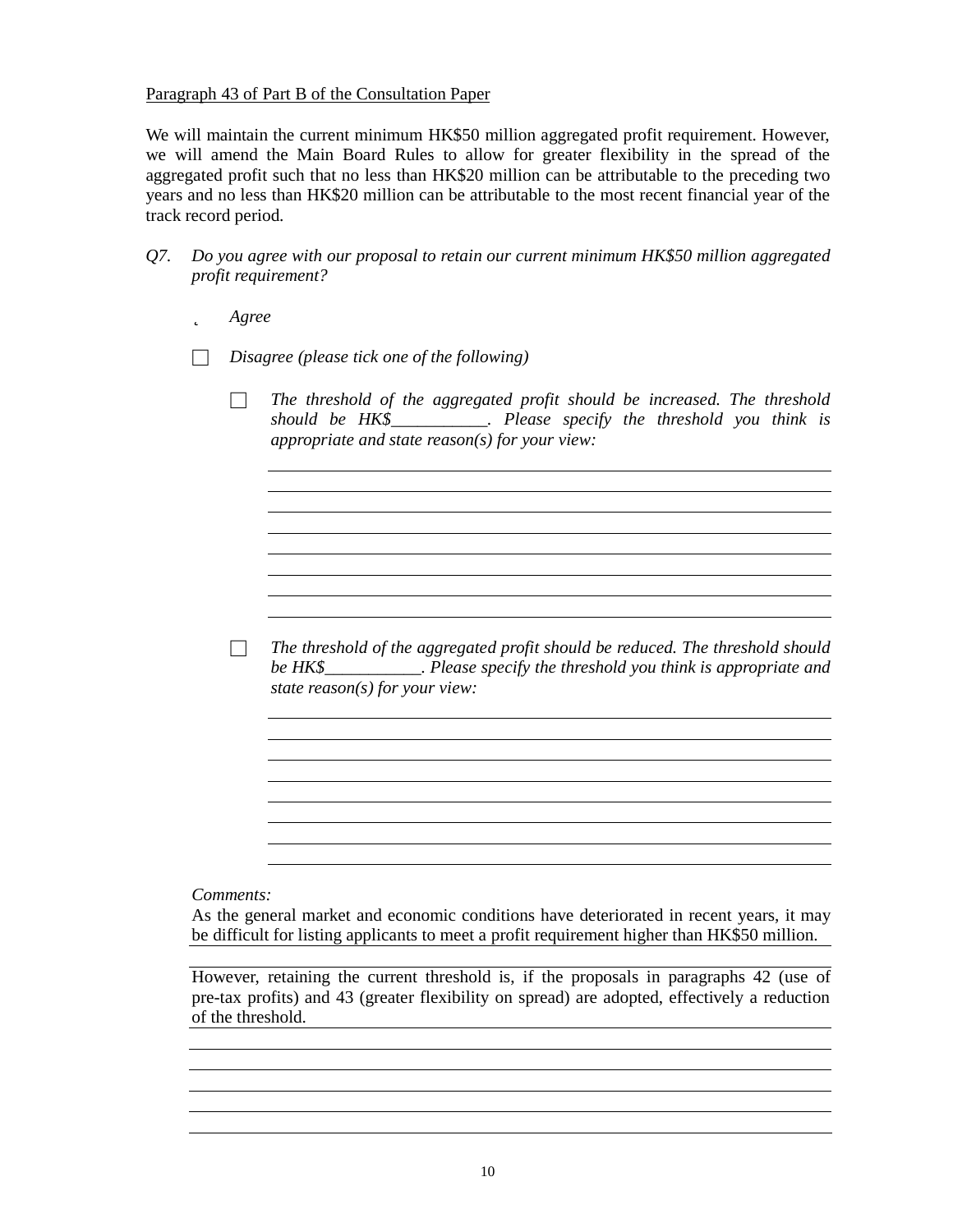- *Q8. Do you agree with our proposal with regard to the spread of aggregated profit throughout the track record period?*
	- þ *Agree*
	- □ *Disagree (please tick one of the following)*
		- □ *The current Main Board Rules with regard to the spread of aggregated profit throughout the track record period should be retained. Please state reason(s) for your view:*

<u> 1980 - Johann Barn, mars an t-Amerikaansk politiker (</u> 

<u> 1980 - Johann Stoff, deutscher Stoffen und der Stoffen und der Stoffen und der Stoffen und der Stoffen und de</u>

□ *Other views:*

#### *Comments:*

There may well be a case for setting an even more liberal or flexible approach than is currently proposed. The current proposal may still prevent companies which have overall profits of HK\$50 million in the track record period from listing if the nature of the business or business cycle in the relevant industry or the general market or economic conditions during the three-year period do not fit within the profits spread requirements. The spread of profits for a company may be affected by many factors. If an applicant can meet the aggregate profit requirement of HK\$50 million, can demonstrate increased profitability during the track record period, and for a particularly bad year in the relevant industry in which the company operates, did not suffer any significant deterioration of profitability, then it seems that the applicant should not be barred from listing if all the other listing criteria are met.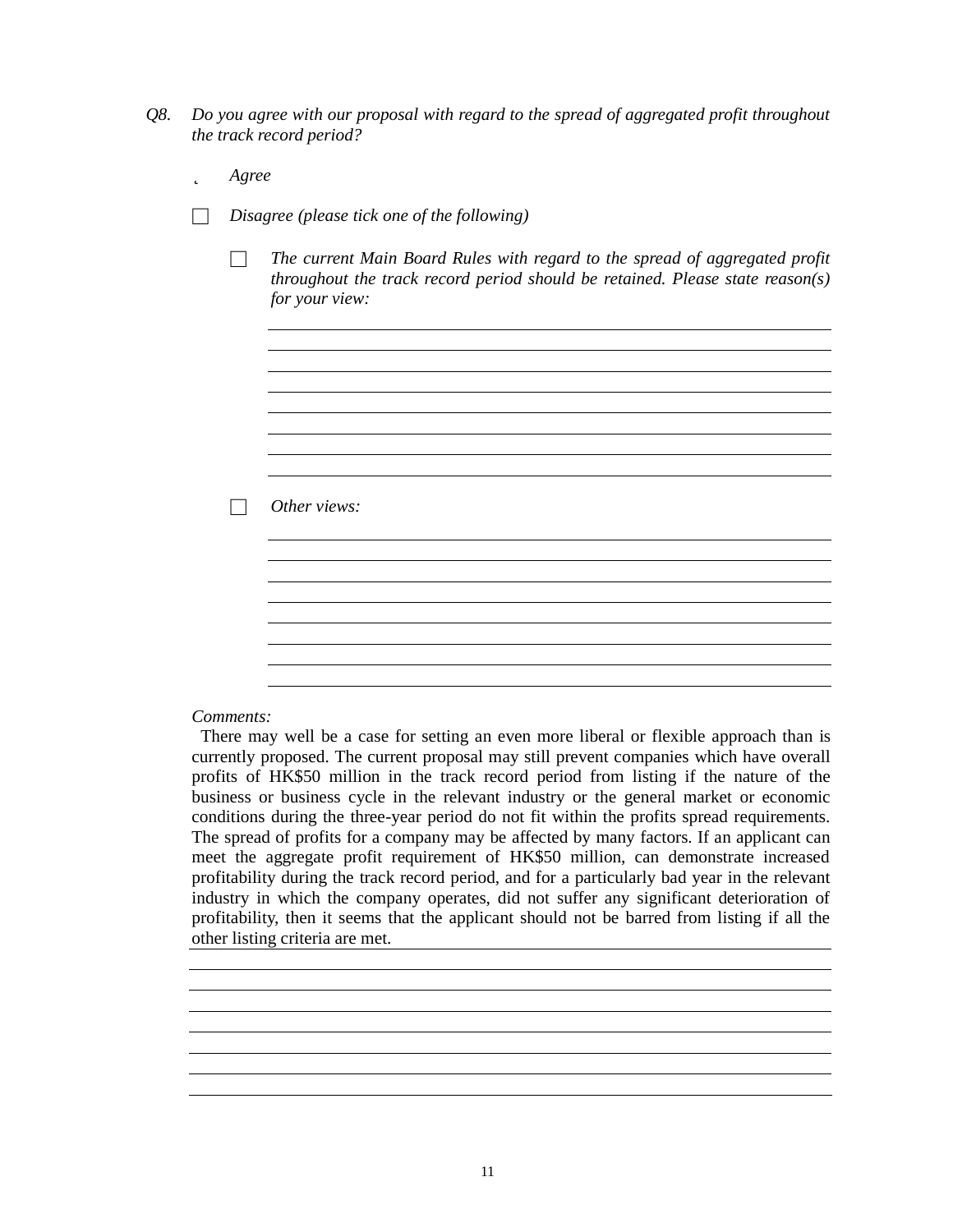# **Market Capitalisation/Revenue/Cash Flow**

Paragraph 48 of Part B of the Consultation Paper

We will amend the Main Board Rules to introduce an alternative quantitative test to the profit requirement (as discussed in paragraphs 41 to 43 of Part B of the Consultation Paper) for assessing the financial performance of a listing applicant during the three financial-year track record period. This will apply to listing applicants with market capitalisation of at least HK\$2 billion at the time of listing and revenue of at least HK\$500 million during the most recent financial year comprising 12 months and positive cash flow from operating activities that are to be listed of at least HK\$100 million in aggregate for the three financial-year track record period. For the avoidance of doubt, these listing applicants are still required to comply with the trading record period of not less than three financial years.

For the purpose of calculating revenue under the alternative quantitative tests to the profit requirement under Part B of the Consultation Paper, the Exchange will only recognise revenue that generates actual cash inflow but not revenue that is created merely on books, such as banner barter transactions or writing back of accounting provisions.

*Q9. Do you agree with our proposal?*

þ *Agree*

□ *Agree, but the respective amounts for the market capitalisation, revenue and cash flow for the alternative quantitative test to apply should be (please indicate what levels these should be)*

*HK\$\_\_\_\_\_\_\_\_\_\_\_ for market capitalisation HK\$\_\_\_\_\_\_\_\_\_\_\_ for revenue HK\$\_\_\_\_\_\_\_\_\_\_\_ for cash flow*

*Please state reason(s) for your view:*

□ *Disagree. There is no need to introduce alternative financial standards.*

*Comments:*

Providing alternative listing eligibility criteria will (potentially) encourage a wider range of companies to seek listing on the Exchange.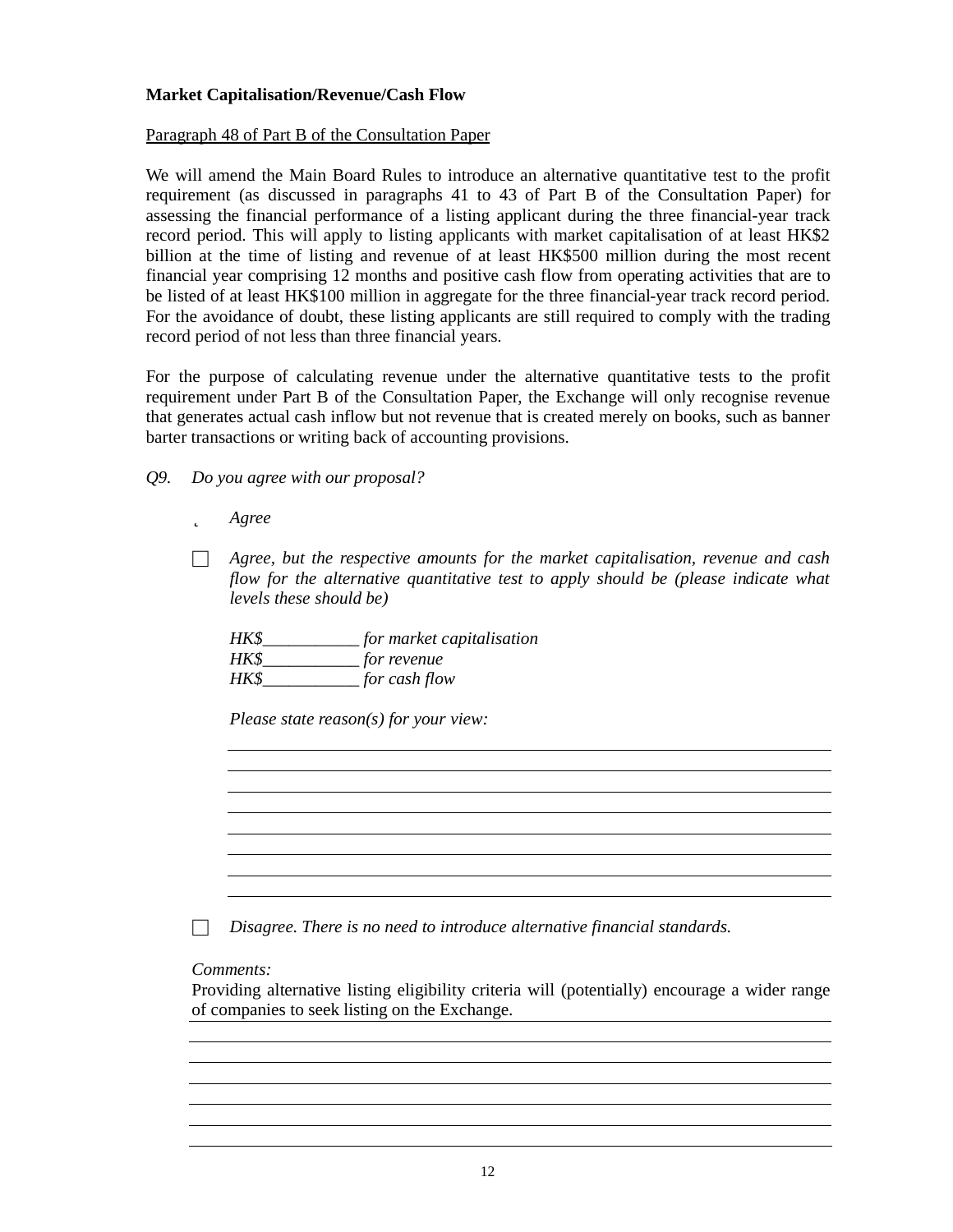### **Market Capitalisation/Revenue**

### Paragraph 52 of Part B of the Consultation Paper

We will amend the Main Board Rules to introduce another alternative quantitative test to the profit requirement, in addition to the market capitalisation/revenue/cash flow test as discussed in paragraph 48 of Part B of the Consultation Paper. This will apply to listing applicants having a market capitalisation of at least HK\$4 billion at the time of listing and revenue of at least HK\$500 million during the most recent financial year comprising 12 months. There will also be a specific requirement for a higher minimum number of shareholders so as to demonstrate that the listing applicants opting for this alternative test can attract significant investor interest. For details please refer to paragraph 82 of Part B of the Consultation Paper.

### *Q10. Do you agree with our proposal?*

| þ | Agree |
|---|-------|
|---|-------|

□ *Agree, but the respective amounts for the market capitalisation and revenue for the alternative quantitative test to apply should be (please indicate what levels these should be)*

<u> 1989 - Johann Stoff, deutscher Stoffen und der Stoffen und der Stoffen und der Stoffen und der Stoffen und de</u>

*HK\$\_\_\_\_\_\_\_\_\_\_\_ for market capitalisation*

*HK\$\_\_\_\_\_\_\_\_\_\_\_ for revenue*

*Please state reason(s) for your view:*

□ *Disagree. There is no need to introduce alternative financial standards.*

#### *Comments:*

Providing alternative listing eligibility criteria will (potentially) encourage a wider range of companies to seek listing on the Exchange.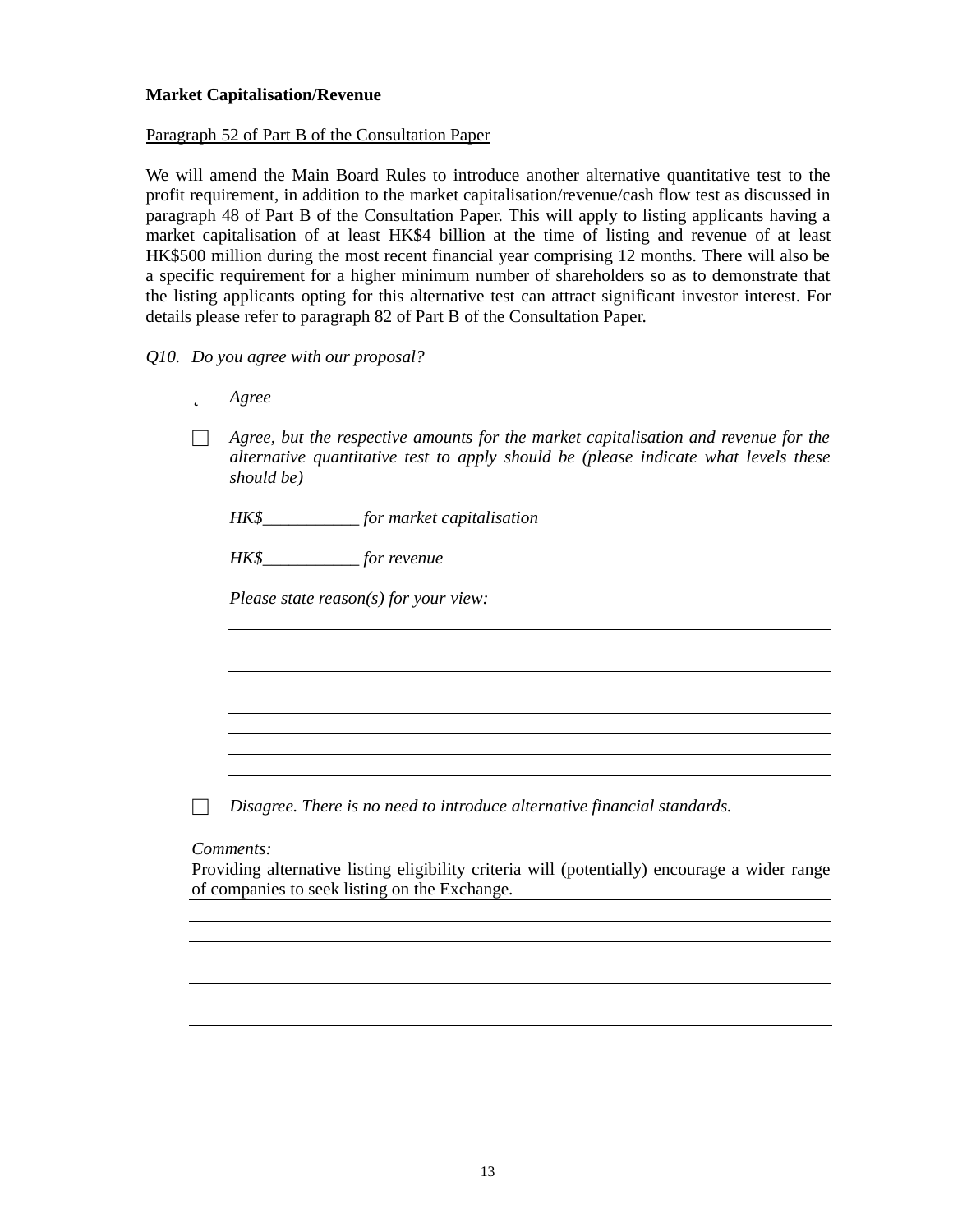### Paragraph 53 of Part B of the Consultation Paper

We will also amend the Main Board Rules to provide that listing applicants under the market capitalisation/revenue test that wish to apply for a waiver from the three financial-year trading record requirement will be required to demonstrate management continuity and ownership continuity and control for the most recent financial year comprising 12 months. In addition, they must demonstrate, to the satisfaction of the Exchange, that their management has sufficient and satisfactory experience of at least three years in the line of the business and industry of the listing applicants.

- *Q11. Do you agree with our proposal that a waiver from the trading record requirement should be granted?*
	- þ *Agree (please answer Q12 and Q13)*

□ *Disagree. Please state reason(s) for your view:*

*Comments:*

While we agree with the proposal generally, continuity of ownership and management will not be an appropriate bench mark for all listing applicants.

<u> 1980 - Johann Barn, fransk politik (f. 1980)</u>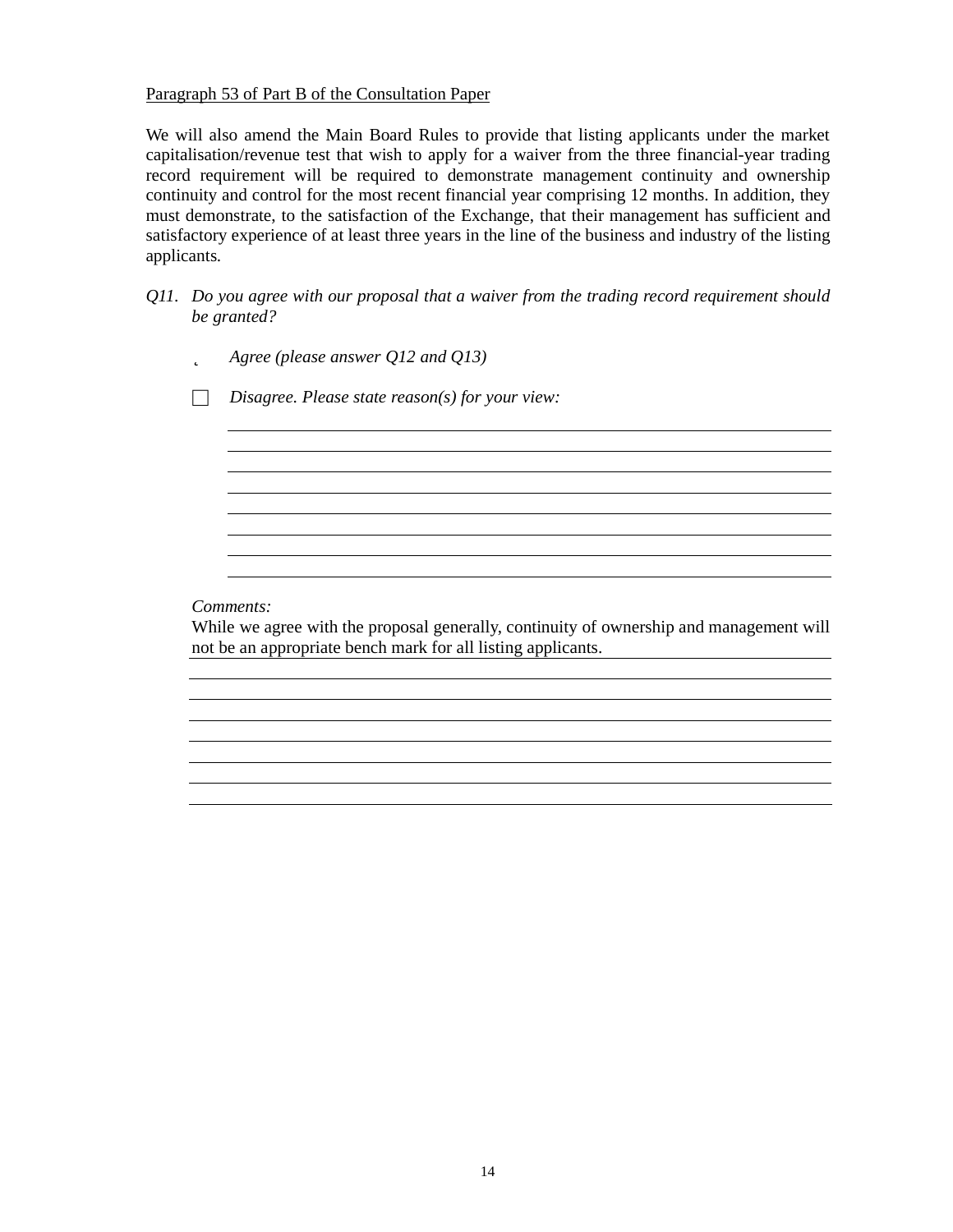- *Q12. Do you agree with our proposal to make management experience a pre-condition to a waiver?*
	- þ *Agree*
	- □ *Disagree. Please state reason(s) for your view:*

*Comments:*

Generally, we find it difficult to comment on the proposals as it is not clear what the Exchange expects.

<u> 1980 - Johann Stoff, deutscher Stoffen und der Stoffen und der Stoffen und der Stoffen und der Stoffen und de</u>

The proposals, when read in light of Rule 3.09 of the Listing Rules, raise the fundamental question of to what extent the Exchange expects directors and senior management to be competent, skilled and experienced in the line of business of the listing applicant:

- (i) Should listing applicants not be expected or required to hire senior officials and appoint directors who know the relevant line of business in the first place?
- (ii) Under the proposals mentioned in Q12, 41 and 45, would directors and senior management be expected to have higher qualifications and experience when compared with the requirements under Rule 3.09? If so, what are the major differences of expectations and the minimum level of experience and competence required? Is it practical to assume that the difference in experience contemplated in the proposals could be demonstrated objectively in any particular case and could the standard be consistently applied?
- (iii) What would constitute "sufficient and satisfactory experience of at least three years in the line of the business and industry of the listing applicants"? It would also be helpful if the Exchange could clarify whether **all**, or simply a majority of, directors and senior management of the listing applicant (presumably those listed in the prospectus as senior management) need to have " sufficient and satisfactory experience of at least three years".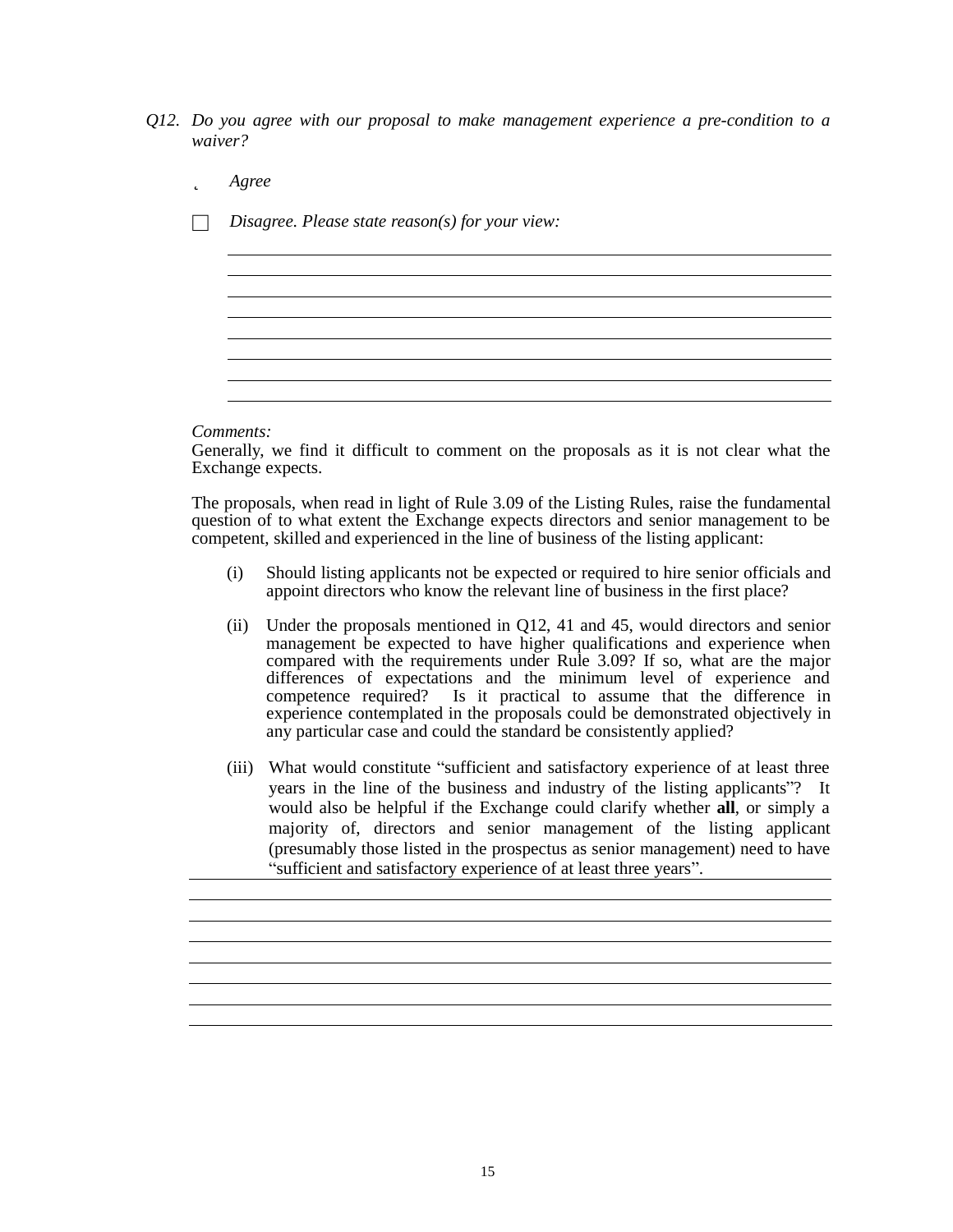- *Q13. Do you think there should be other pre-condition(s) that should be met?*
	- þ *Yes. Please specify the other pre-condition(s) you think is/are appropriate and state reason(s) for your view:*

If the waiver is given to a relatively recently created businesses which is still in the process of being developed, it would be appropriate to require disclosure of:

- (i) performance to date against budgeted/planned milestones;
- (ii) mandatory forward looking disclosure of business objectives and/or profit forecasts.

(Alternatively, it could be made clear that such companies should apply for listing on GEM.)

□ *No*

*Comments:*

### **WORKING CAPITAL SUFFICIENCY**

Paragraph 57 of Part B of the Consultation Paper

We will maintain the current practice not to compulsorily require a listing applicant to include a profit forecast in its initial listing document. However, listing applicants will be encouraged to include a profit forecast when circumstances permit.

- *Q14. Do you agree with our proposal to maintain the inclusion of a profit forecast in the initial listing document as a voluntary requirement?*
	- þ *Agree (But see comments)*

□ *Disagree. Please state reason(s) for your view:*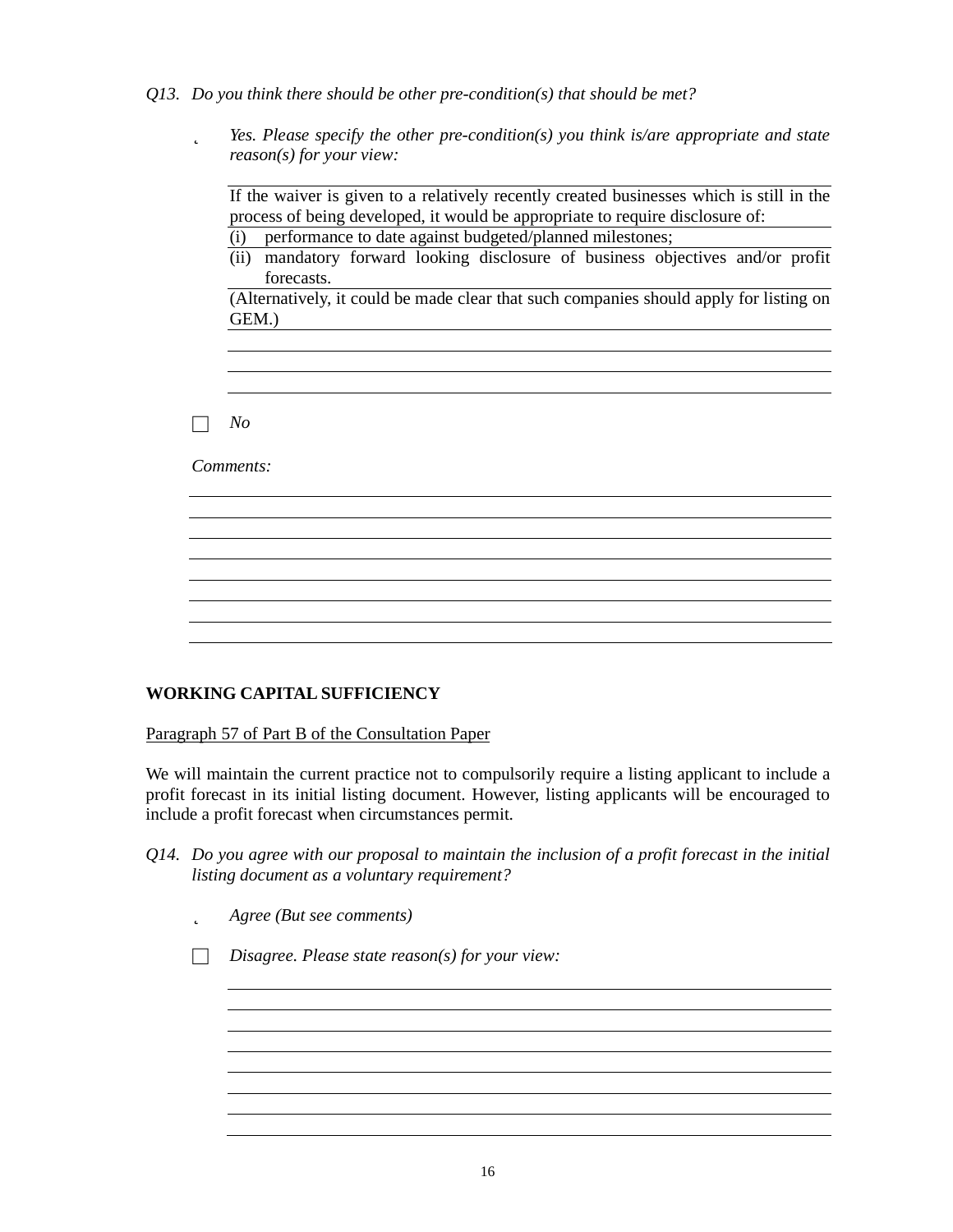*Comments:*

While we agree that generally profit forecasts should be voluntary, in some circumstances they should be required. Generally, for example, where the 3 year track record for profitability is waived.

In addition, a negative statement to the effect that the management believes having made reasonable inquiry, that profits in the current/next financial year will not be [materially] less than the previous financial year, would be appropriate.

We understand that currently, the Exchange does not allow underwriting syndicate members to issue pre-deal research with a profit forecast if no forecast is included in the issuer's prospectus. In practice, therefore, there is pressure on issuers to include a profit forecast in the prospectus. For transparency reasons, we think that the Exchange should codify its current practice regarding pre-deal research in the Listing Rules.

Paragraph 58 of Part B of the Consultation Paper

We will amend the Main Board Rules to introduce a new requirement, in addition to the current requirement, on working capital sufficiency such that a listing applicant (except a listing applicant that is subject to prudential supervision by a regulator acceptable to the Exchange) has to show that it has sufficient working capital (including the proceeds raised from listing and its application) for its current needs and for at least the next 12 months from the date of the initial listing document. In this connection, we would also require the sponsor to confirm to the Exchange in writing that it:

- (a) has obtained written confirmation from the listing applicant that the working capital available to the group is sufficient for its present requirements, and for at least the next 12 months from the date of publication of the initial listing document; and
- (b) is satisfied that the confirmation in paragraph 58(a) of Part B of the Consultation Paper has been given after due and careful enquiry by the listing applicant and that the persons or institutions providing finance have stated in writing that the relevant financing facilities exist.
- *Q15. Do you agree with our proposal?*
	- □ *Agree*
		- □ *Agree in principle, but the period covered should be \_\_\_\_\_. Please state reason(s) for your view:*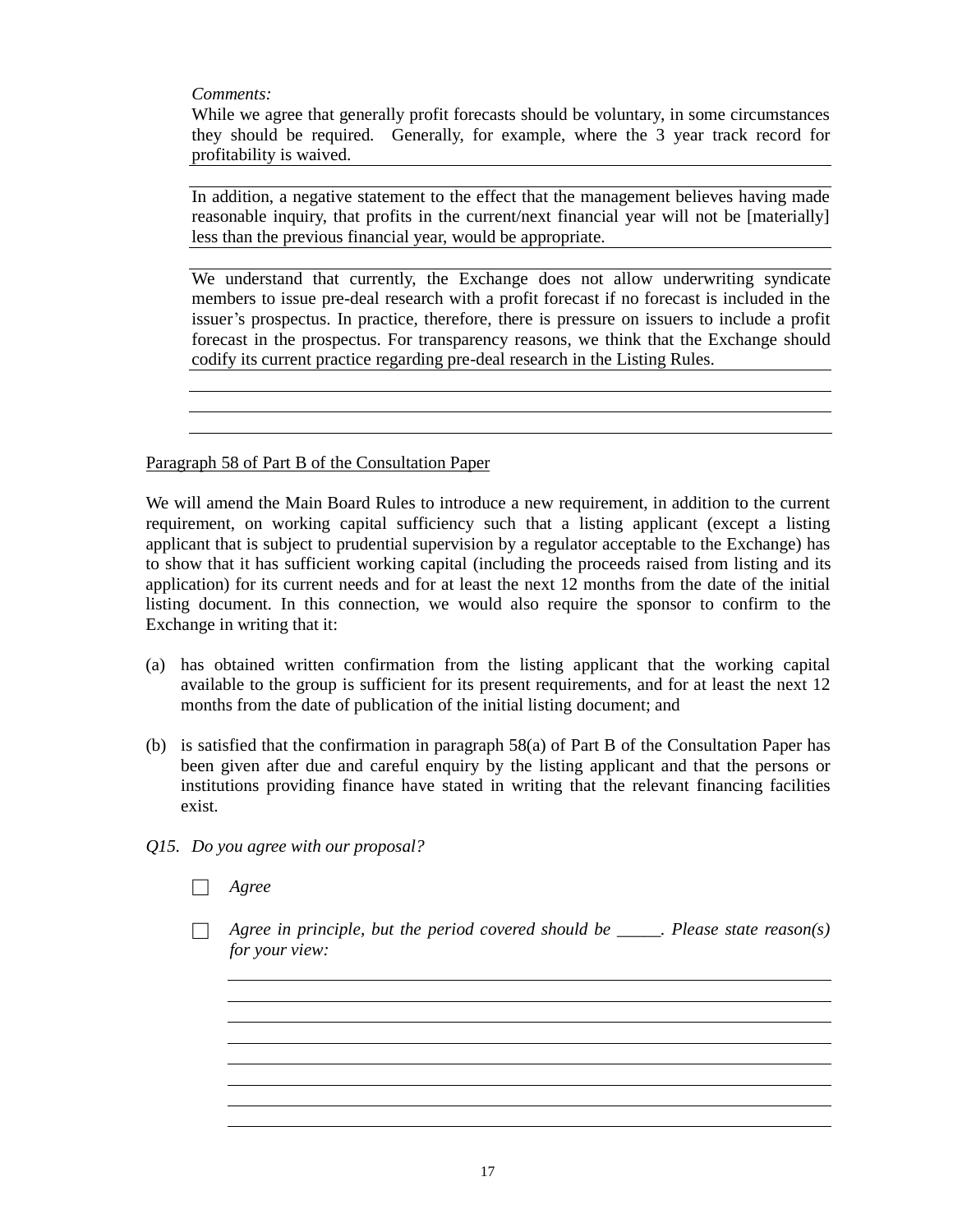## þ *Disagree. Please state reason(s) for your view:*

The sponsor's role is to assist an applicant to prepare for and obtain listing. While we agree with the proposal to introduce a confirmation of working capital sufficiency in principle, we do not believe that they should be asked to state in writing that the relevant financing facilities exist. Disclosure of the nature would likely be detailed and cumbersome but would not, in our view, provide meaningful information to investors. A general confirmation made after due enquiry would be more appropriate.

Subject to proper disclosure being made in the Listing Document, it is for investors to form their own view as to the financial position of the applicant for listing - not the sponsor. Investors have remedies under the Companies Ordinance, the Protection of Investors Ordinance (and, in due course the Securities and Futures Ordinance) as well as in contract and tort for misstatements etc. in a prospectus. It is not, and should not, be the sponsor's role to stand behind statements made in a prospectus to any greater extent than is already imposed by law or to opine on a company's solvency.

<u> 1989 - Johann Stoff, fransk politik (f. 1989)</u>

*Comments:*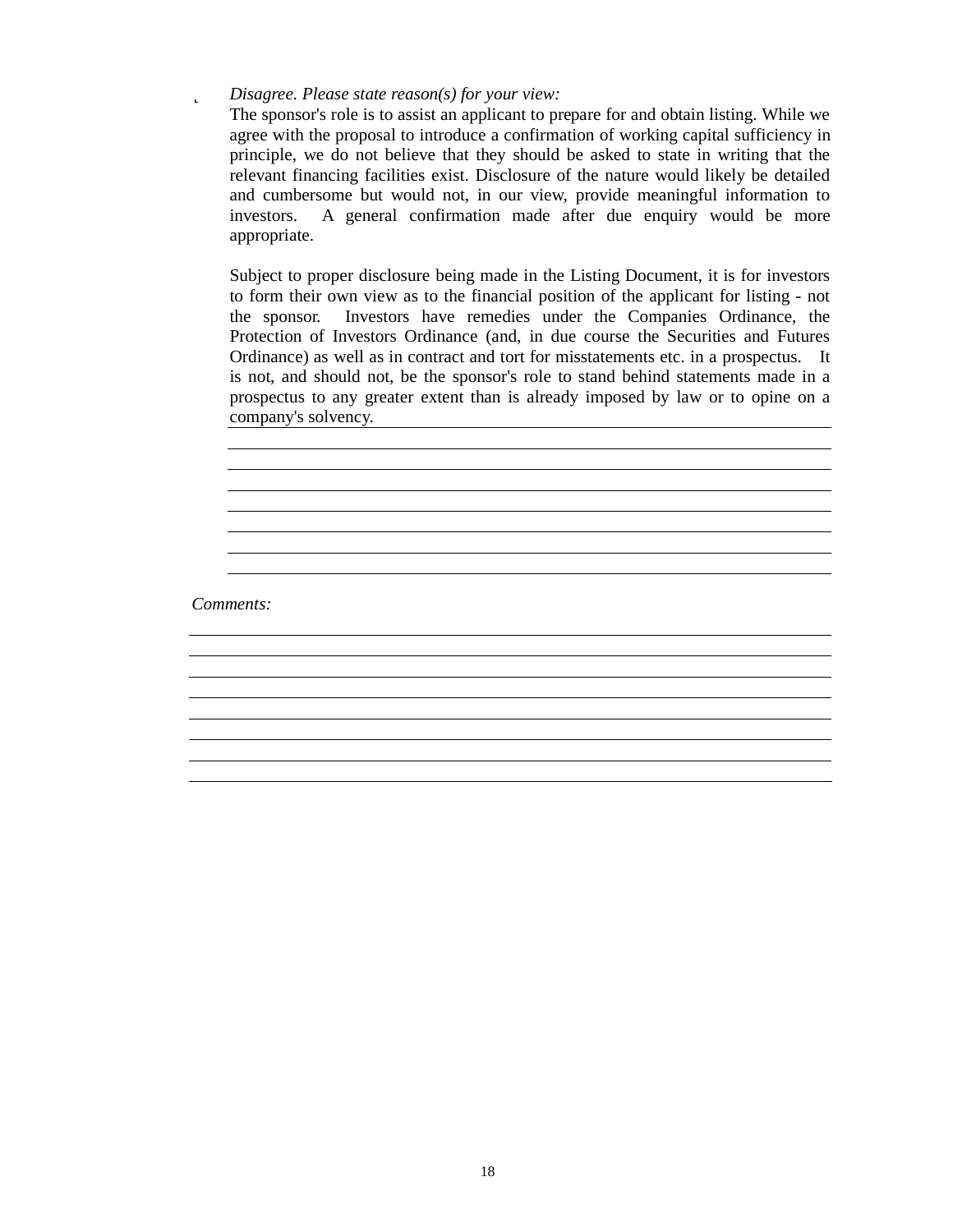## **MARKET CAPITALISATION**

#### Paragraph 67 of Part B of the Consultation Paper

We will amend the Main Board Rules to increase the initial minimum expected market capitalisation to HK\$200 million such that:

- (a) in respect of a listing applicant that has only one class of securities and is applying to list such class of securities on the Exchange, the minimum expected market capitalisation of HK\$200 million at the time of listing will comprise only one class of securities that are to be listed and traded on the Exchange;
- *Q16. Do you agree with our proposal to require an initial minimum expected market capitalisation of HK\$200 million?*
	- □ *Agree*
	- □ *Disagree. The initial minimum expected market capitalisation should be HK\$\_\_\_\_\_. Please state reason(s) for your view:*

<u> 1989 - Johann Stoff, amerikansk politiker (d. 1989)</u>

*Comments:* We have no views on this issue.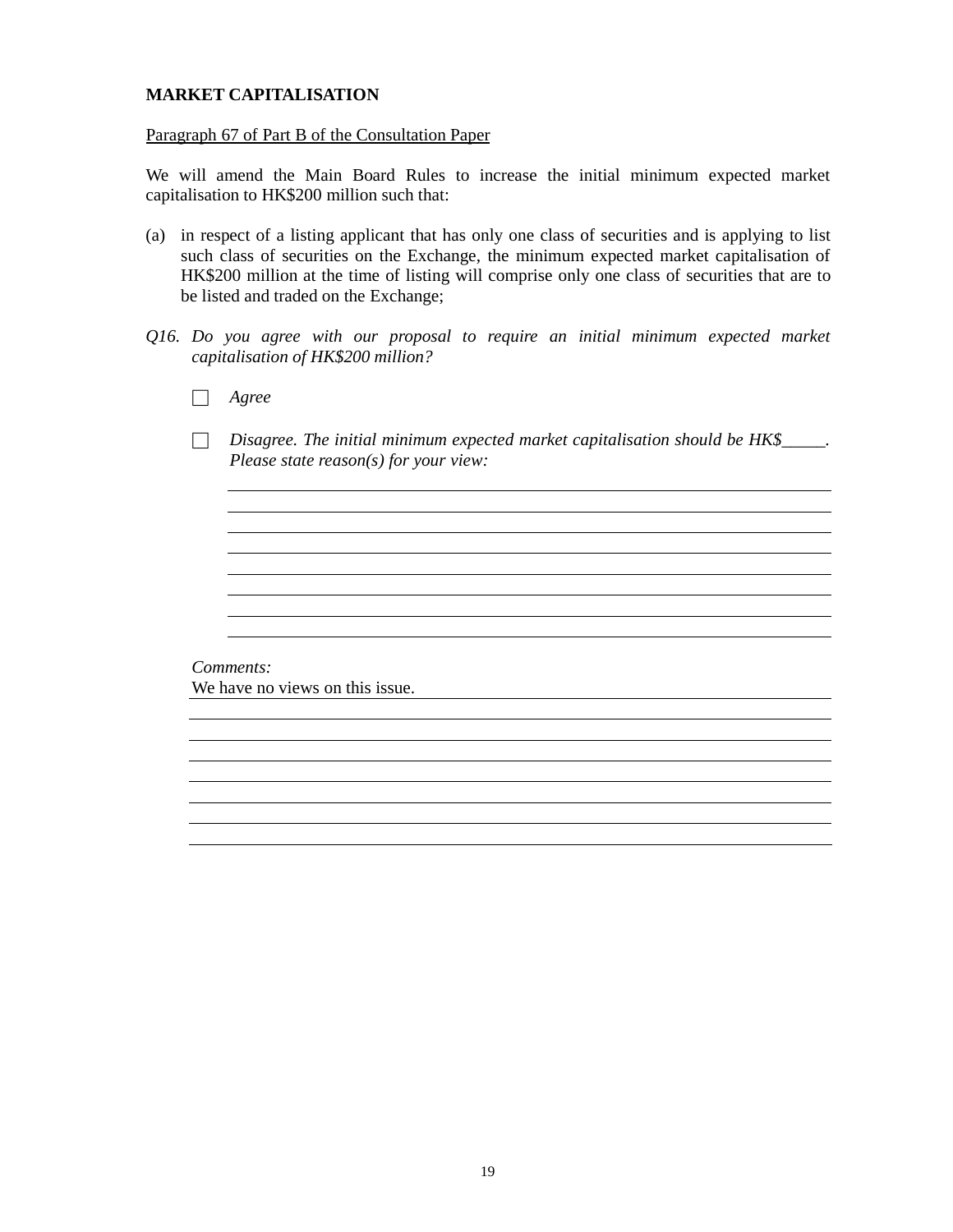- (b) in respect of a listing applicant that has more than one class of securities and all of which are unlisted apart from the class to be listed on the Exchange, the minimum expected market capitalisation of HK\$200 million at the time of listing will comprise only the class of securities that are to be listed and traded on the Exchange; and
- *Q17. Do you agree with our proposal to apply the same minimum threshold of HK\$200 million to the global market capitalisation of listing applicants that have more than one class of securities and all of which are unlisted apart from the class to be listed and traded on the Exchange?*
	- □ *Agree*
	- □ *Disagree. Please specify the threshold you think is appropriate and state reason(s) for your view:*

<u> 1989 - Johann Stoff, amerikansk politiker (d. 1989)</u>

### *Comments:*

If the HK\$200 million capitalisation requirement is set, at least in part, for (as we understand the case) liquidity purposes, then the HK\$200 million capitalisation requirement should be calculated solely on each class of securities to be listed on the Exchange.

If the HK\$200 million capitalisation requirement is used to determine the substantiveness of the underlying business, then the requirement should be determined by reference to all listed and unlisted securities.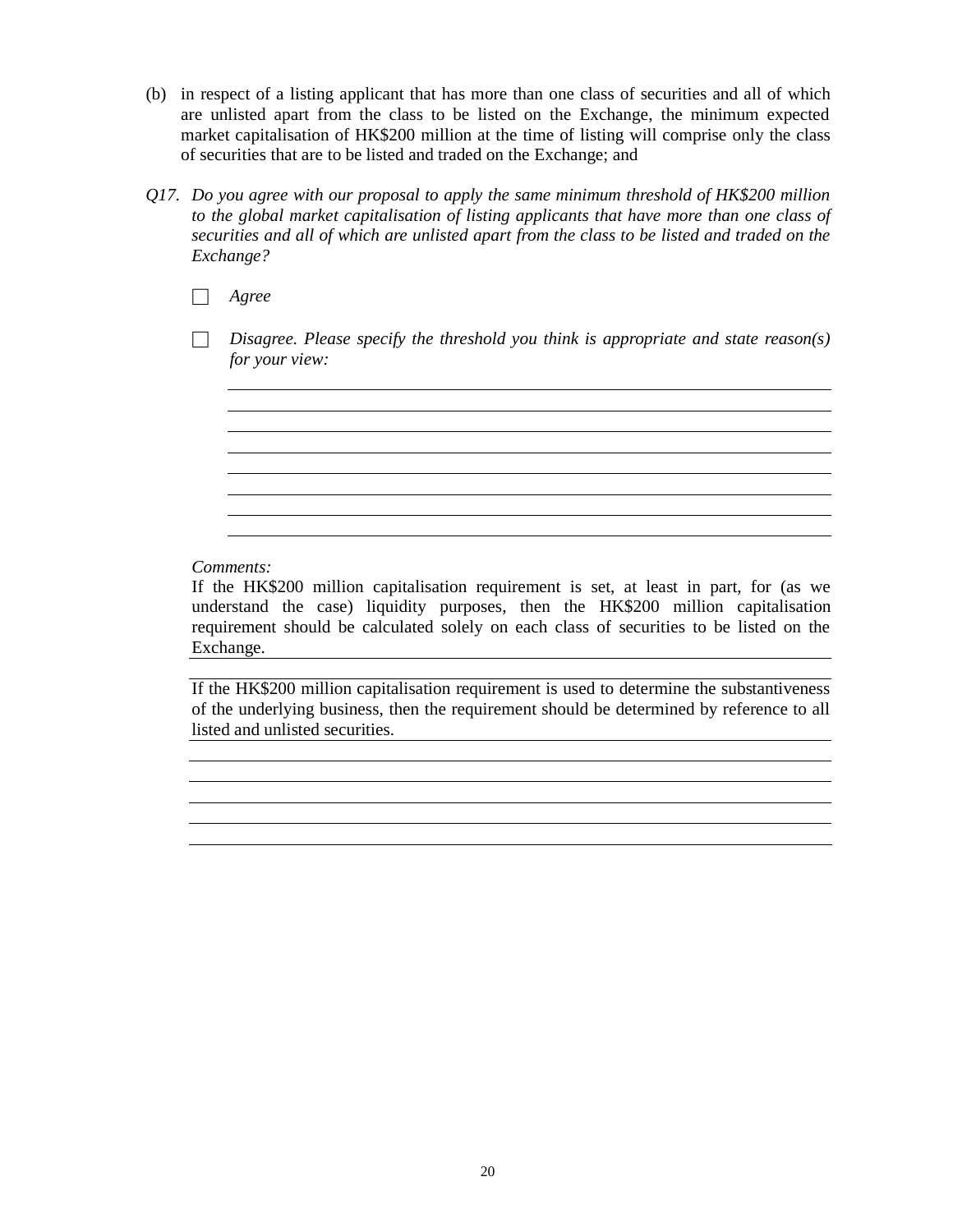- (c) in respect of a listing applicant that has more than one class of securities and all or part(s) of such other class(es) of securities are listed and traded on other regulated markets, the minimum expected market capitalisation of HK\$200 million at the time of listing will comprise the aggregate of such securities listed and traded on other regulated markets as well as securities that are to be listed and traded on the Exchange.
- *Q18. Do you agree with our proposal to apply the same minimum threshold of HK\$200 million to the global market capitalisation of listing applicants that have more than one class of securities and all or part(s) of such other class(es) of securities are listed and traded on other regulated markets?*

□ *Agree*

□ *Disagree. Please specify the threshold you think is appropriate and state reason(s) for your view:*

the control of the control of the control of the control of the control of the control of the control of the control of the control of the control of the control of the control of the control of the control of the control

<u> 1980 - Johann Barnett, fransk politik (f. 1980)</u>

*Comments:*

It seems that an initial distinction should be drawn on whether shares traded in the other listed markets are fungible or non-fungible with those to be traded on the Exchange.

If the shares of all listed markets are fungible, the HK\$200 million minimum market capitalisation seems small but whatever the value is, it would be difficult to ascertain with accuracy the actual value of shares traded in Hong Kong at any given point in time compared to the shares traded in other markets.

If the shares are not fungible (e.g. H-shares and A-shares), it may be appropriate to set a separate minimum market capitalisation for those shares that are to be listed and traded on the Exchange since A-shares have traditionally traded at significantly higher P/Es than H-shares.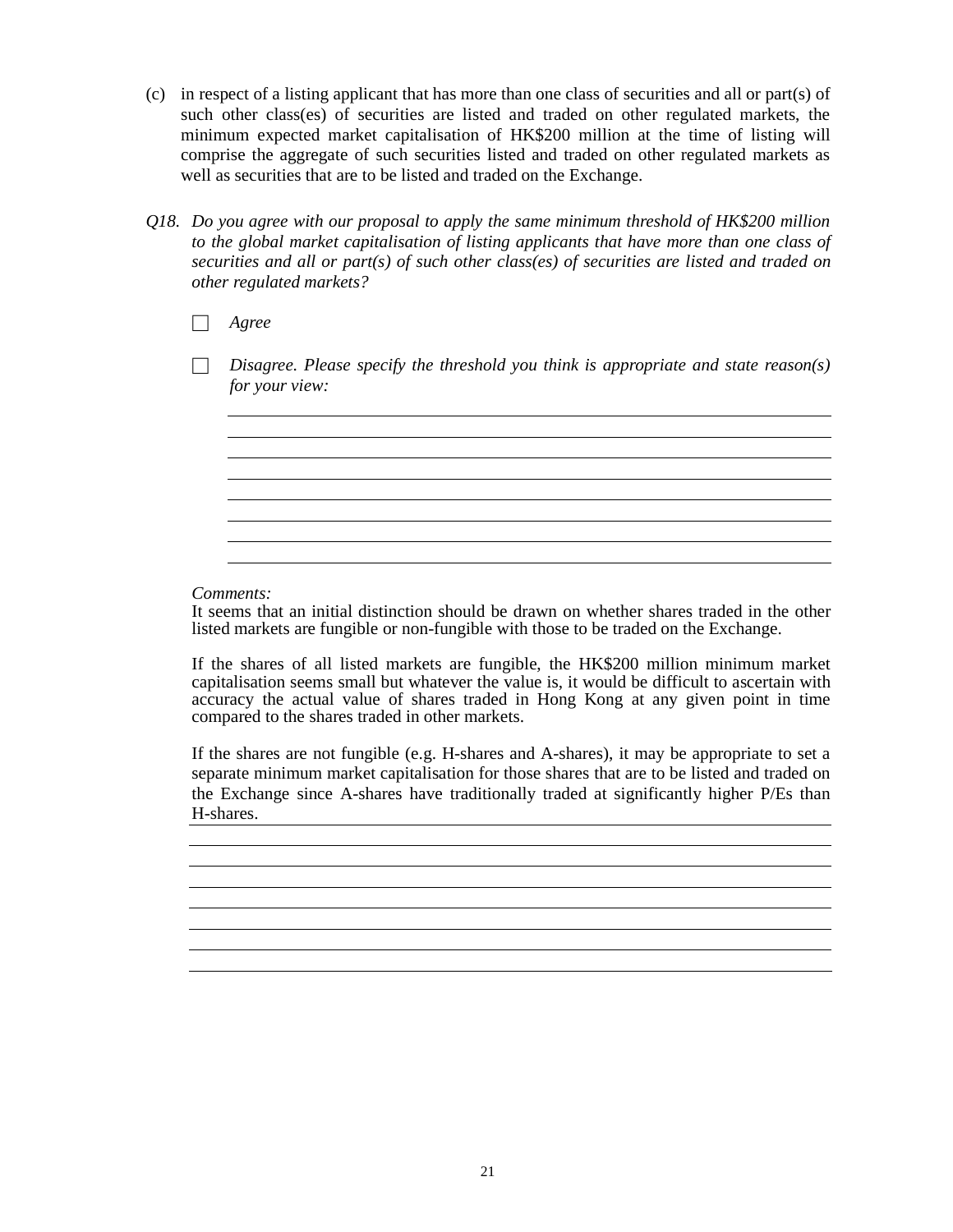#### Paragraph 68 of Part B of the Consultation Paper

We will maintain the current requirement of the Main Board Rules that options, warrants or similar rights to subscribe or purchase securities for which listing is sought must have a minimum market capitalisation of at least HK\$10 million at the time of listing.

### *Q19. Do you agree with our proposal?*

þ *Agree* □ *Disagree. Please state reason(s) for your view:* <u> 1980 - Johann Barn, mars ann an t-Amhain Aonaich an t-Aonaich an t-Aonaich ann an t-Aonaich ann an t-Aonaich</u> <u> 1989 - Johann Stoff, amerikansk politiker (d. 1989)</u> *Comments:* A lower initial minimum market capitalisation requirement is appropriate for such securities.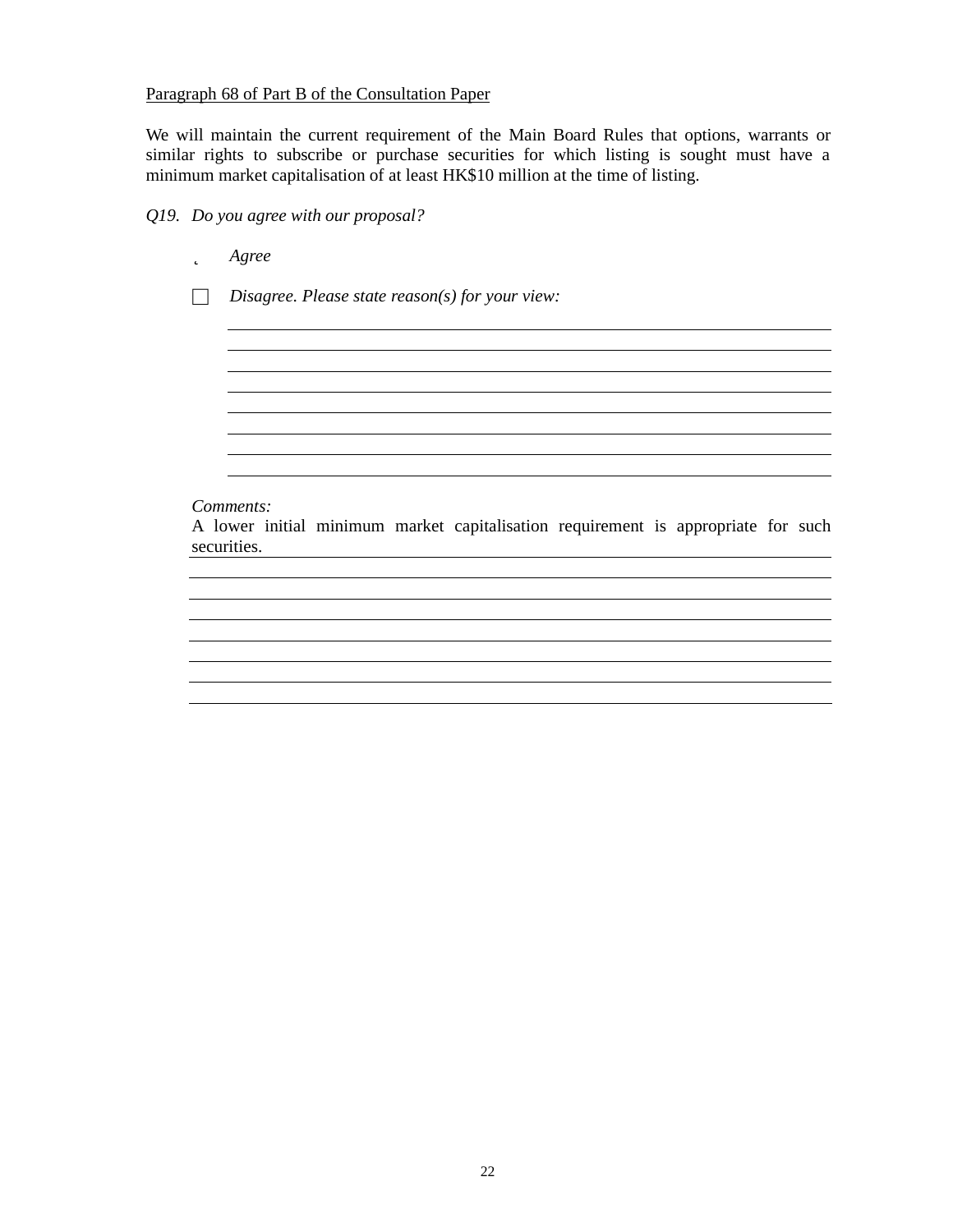# **PUBLIC FLOAT**

#### Paragraph 73 of Part B of the Consultation Paper

We will amend the Main Board Rules to provide for the following:

- (a) in respect of a listing applicant that has only one class of securities and is applying to list such securities on the Exchange, there must be at least 25% of the listing applicants' total existing issued share capital, having an aggregate market capitalisation of not less than HK\$50 million, in the hands of the public;
- *Q20. Do you agree with our proposal to require at least 25% of the listing applicant's total existing issued share capital, having an aggregate market capitalisation of not less than HK\$50 million, in the hands of the public?*

| Agree                                                                                                                                       |
|---------------------------------------------------------------------------------------------------------------------------------------------|
| Disagree. Please state reason(s) for your view:                                                                                             |
|                                                                                                                                             |
|                                                                                                                                             |
|                                                                                                                                             |
|                                                                                                                                             |
|                                                                                                                                             |
| Comments:                                                                                                                                   |
| The bench mark should be set by reference to the percentage level and market value of<br>securities necessary to ensure adequate liquidity. |
|                                                                                                                                             |
|                                                                                                                                             |

(b) in respect of a listing applicant that has more than one class of securities and all of which are unlisted apart from the class to be listed on the Exchange, the total securities held by the public at the time of listing on the Exchange must be at least 25% of the listing applicant's total existing issued share capital, having an aggregate market capitalisation of not less than HK\$200 million; and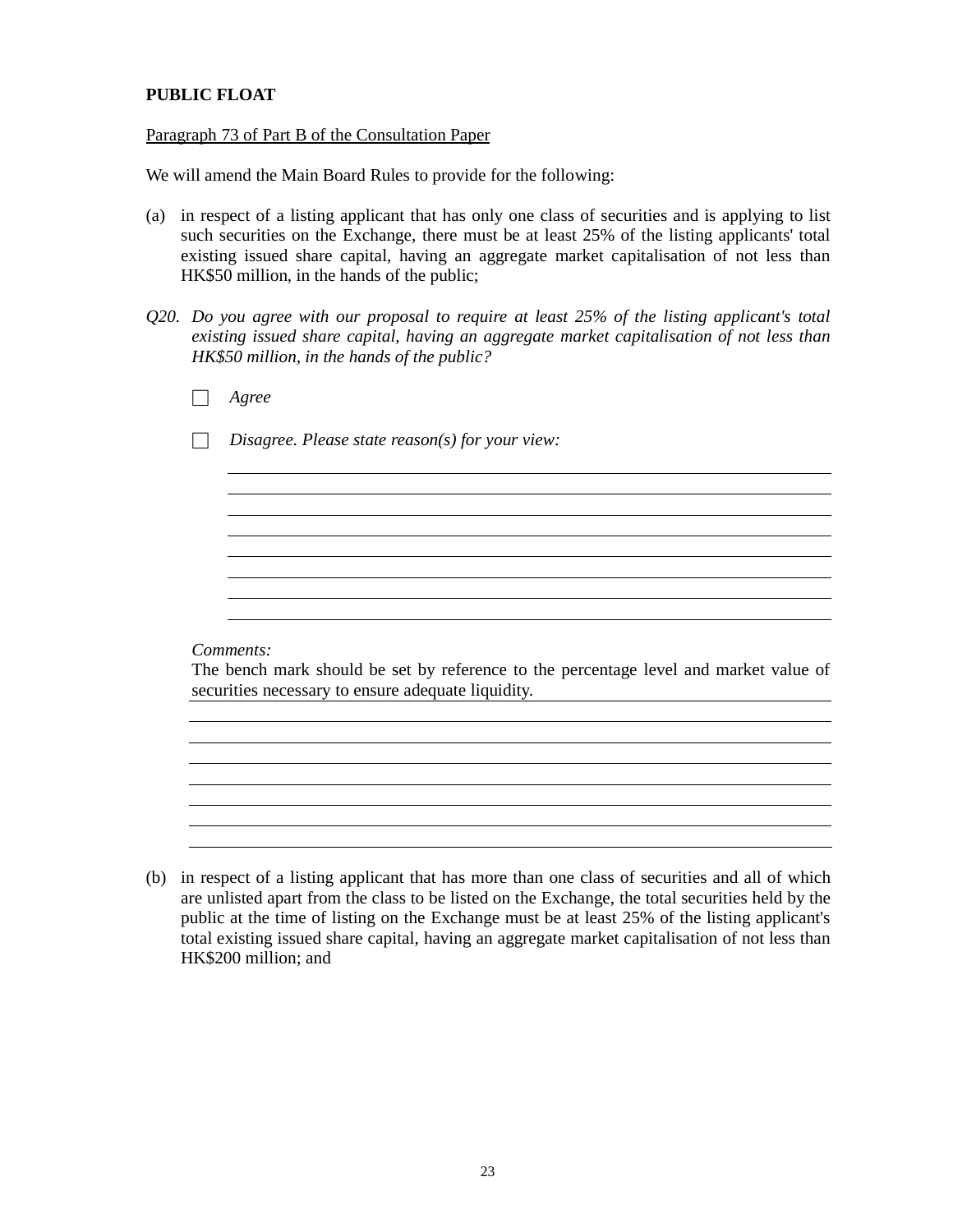*Q21. Do you agree with our proposal to apply the same percentage threshold of public float to listing applicants that have more than one class of securities and all of which are unlisted apart from the class to be listed and traded on the Exchange?*

| Agree                                                                                                                                                    |
|----------------------------------------------------------------------------------------------------------------------------------------------------------|
| Disagree. Please specify the percentage threshold you think is appropriate and state<br>$reason(s)$ for your view:                                       |
|                                                                                                                                                          |
|                                                                                                                                                          |
|                                                                                                                                                          |
| Comments:<br>The bench mark should be set by reference to the percentage level and market value of<br>securities necessary to ensure adequate liquidity. |
|                                                                                                                                                          |
|                                                                                                                                                          |
|                                                                                                                                                          |
|                                                                                                                                                          |

(c) in respect of a listing applicant that has more than one class of securities and all or part(s) of such other class(es) of securities are listed and traded on other regulated markets, the total securities held by the public (on all regulated markets including the Exchange) at the time of listing on the Exchange, must be at least 25% of the listing applicant's total existing issued share capital. However, the securities that are to be listed and traded on the Exchange must not be less than 10% of the listing applicant's total existing issued share capital, having an aggregate market capitalisation of not less than HK\$50 million.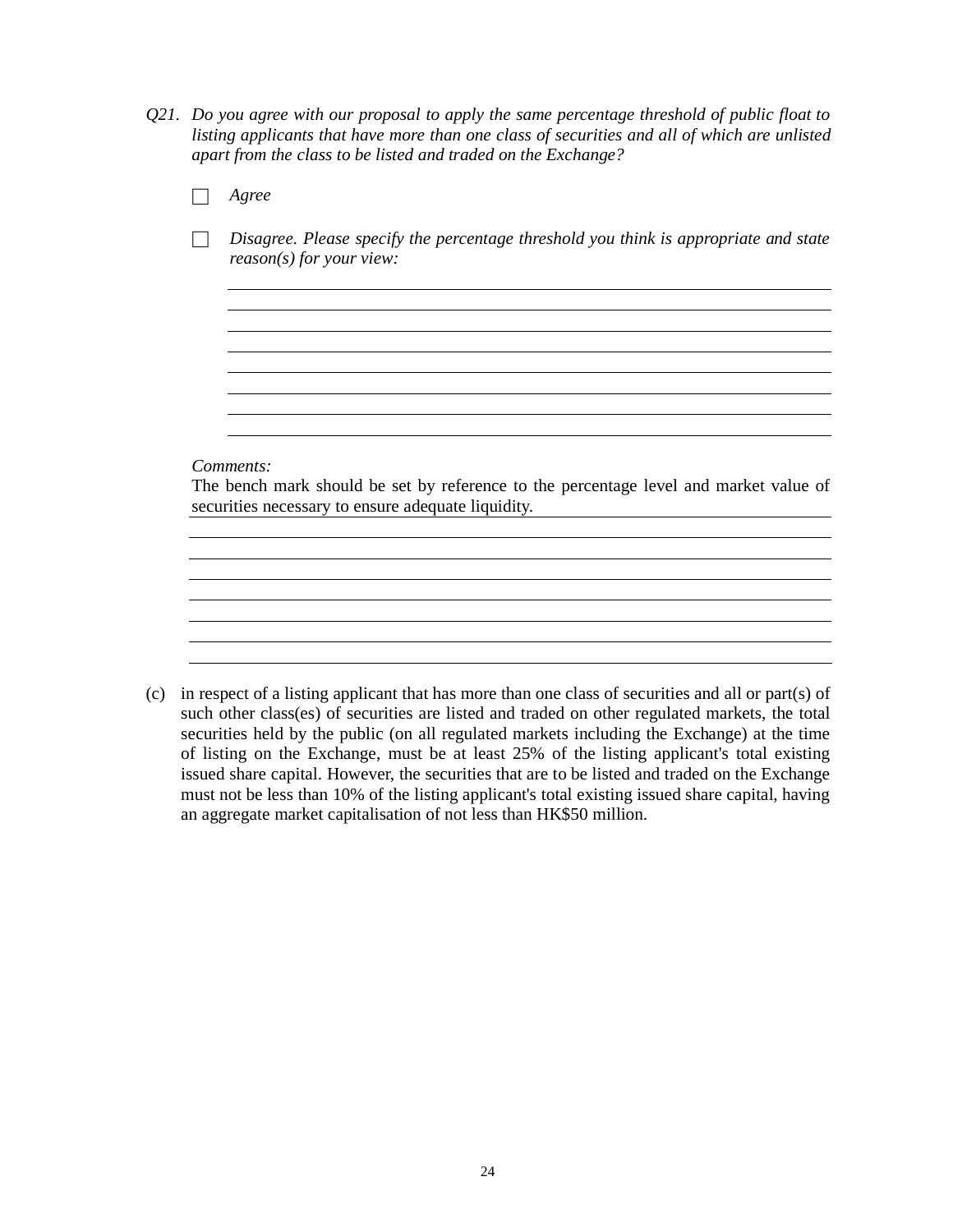- *Q22. Do you agree with our proposal to apply the same percentage threshold of public float to listing applicants that have more than one class of securities and all or part(s) of such other class(es) of securities are listed and traded on other exchanges?*
	- □ *Agree*
	- □ *Disagree. Please specify the percentage threshold you think is appropriate and state reason(s) for your view:*

<u> 1989 - Johann Stoff, amerikansk politiker (\* 1908)</u>

#### *Comments:*

The bench mark should be set by reference to the percentage level and market value of securities necessary to ensure adequate liquidity.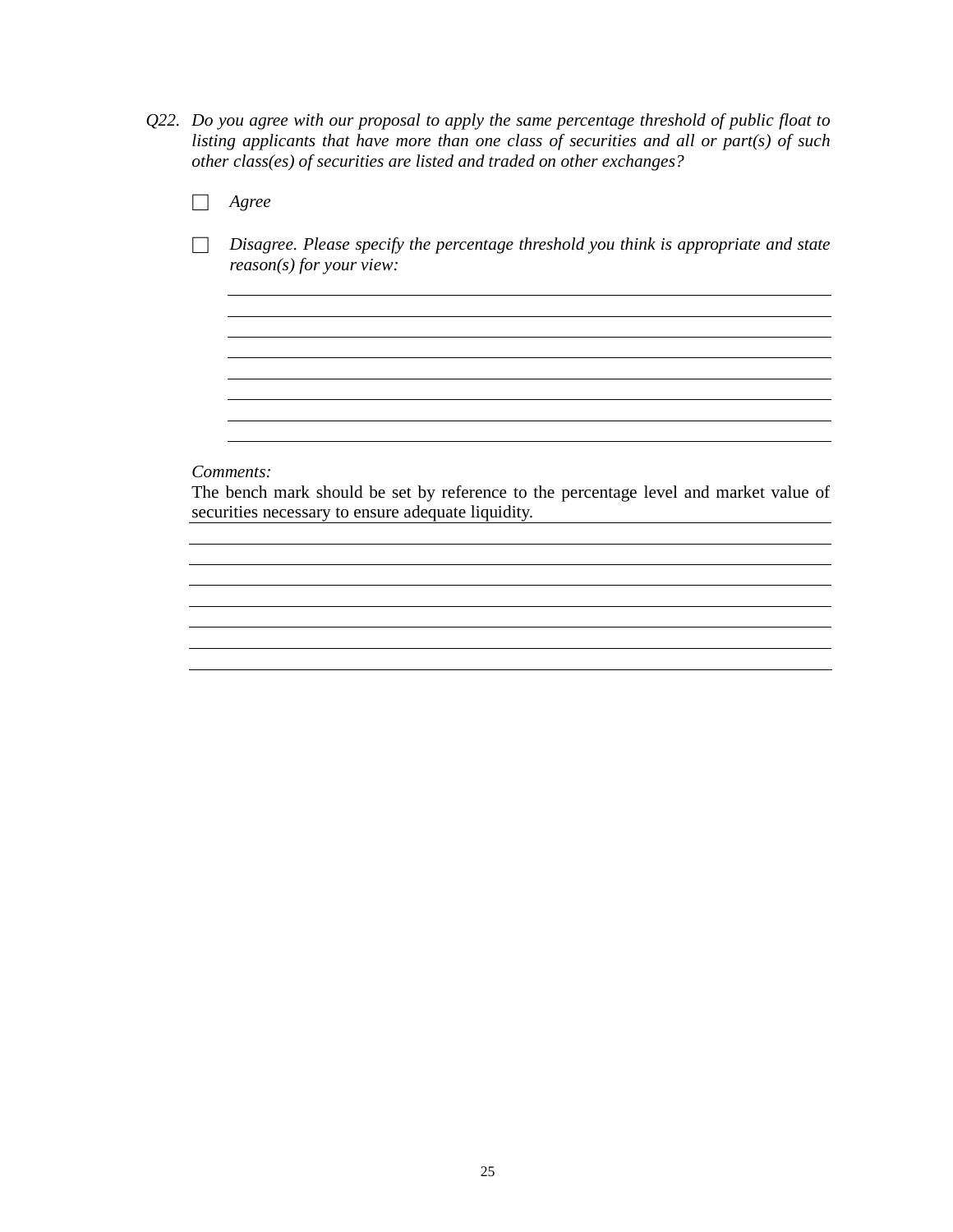- *Q23. Do you agree with our proposal to require at least 10% of the listing applicant's total existing issued share capital to be listed and traded on the Exchange?*
	- □ *Agree (please answer Q24)*
	- □ *Disagree (please tick one of the following)*
		- □ *The percentage threshold should be higher. The percentage threshold should be \_\_\_\_\_\_. Please specify the threshold you think is appropriate and state reason(s) for your view: (please answer Q25)*

<u> 1980 - Johann Barbara, martxa alemaniar amerikan a</u>

□ *The percentage threshold should be lower. The percentage threshold should be \_\_\_\_\_\_. Please specify the threshold you think is appropriate and state reason(s) for your view: (please answer Q26)*

#### *Comments:*

The bench mark should be set by reference to the percentage level and market value of securities necessary to ensure adequate liquidity.

<u> 1980 - Johann Barn, mars ann an t-Amhain Aonaichte ann an t-Amhain Aonaichte ann an t-Amhain Aonaichte ann an</u>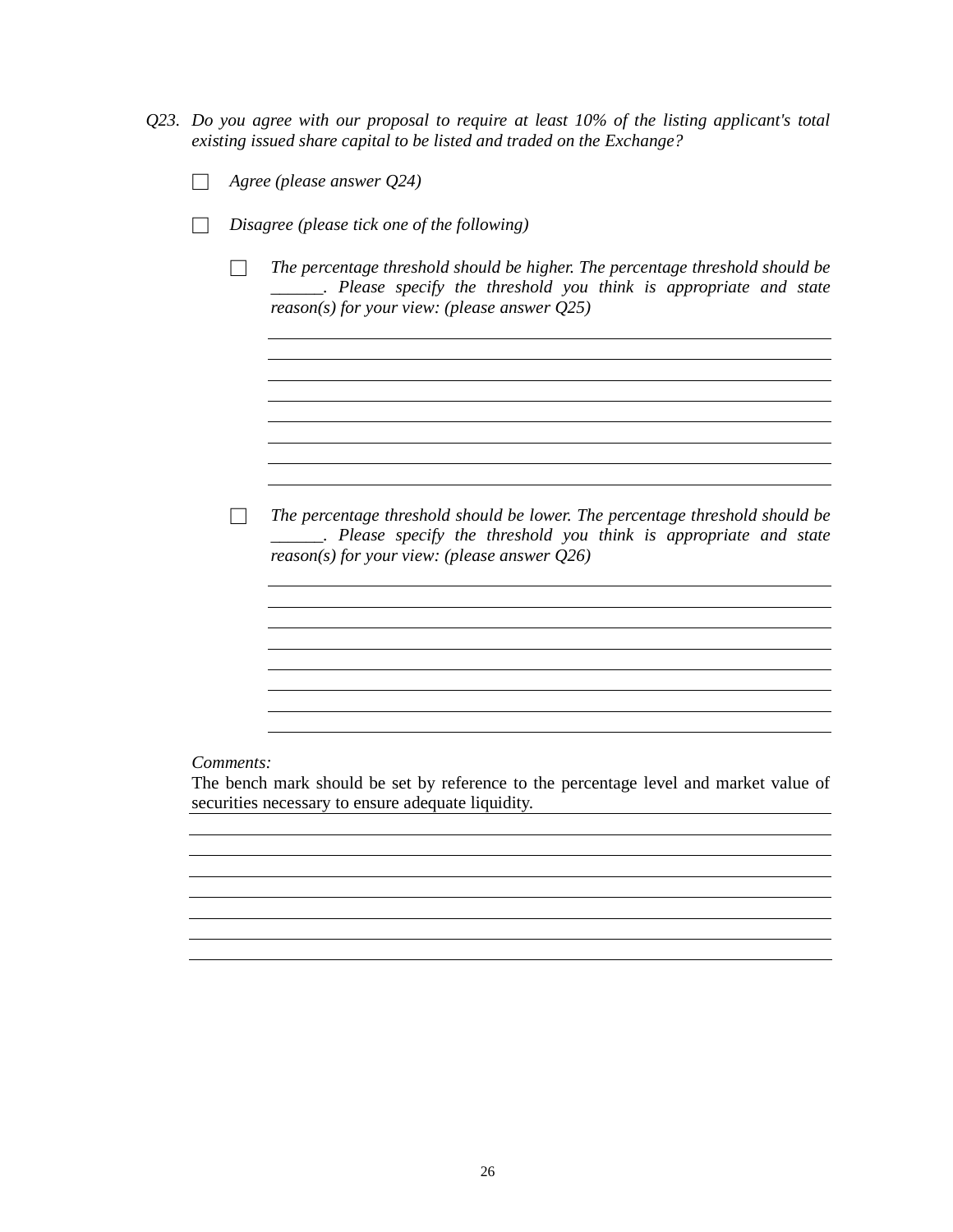- *Q24. Do you agree with our proposal that the 10% of the listing applicant's total existing issued share capital to be listed and traded on the Exchange should represent an aggregate market capitalisation of not less than HK\$50 million?*
	- □ *Agree*
	- □ *Disagree. The threshold of the aggregate market capitalisation represented by the 10% of the listing applicant's issued share capital should be HK\$\_\_\_\_\_\_\_\_\_\_\_. Please state reason(s) for your view:*

<u> 1989 - Johann Stoff, deutscher Stoffen und der Stoffen und der Stoffen und der Stoffen und der Stoffen und der</u> <u> 1989 - Johann Stoff, amerikansk politiker (d. 1989)</u>

<u> 1989 - Johann Barn, fransk politik (f. 1989)</u> 

#### *Comments:*

The bench mark should be set by reference to the percentage level and market value of securities necessary to ensure adequate liquidity.

<u> 1980 - Johann Barbara, martxa alemaniar argametar a martxa a shekara a shekara a shekara a shekara a shekara</u>

<u> 1989 - Johann Stoff, deutscher Stoffen und der Stoffen und der Stoffen und der Stoffen und der Stoffen und d</u>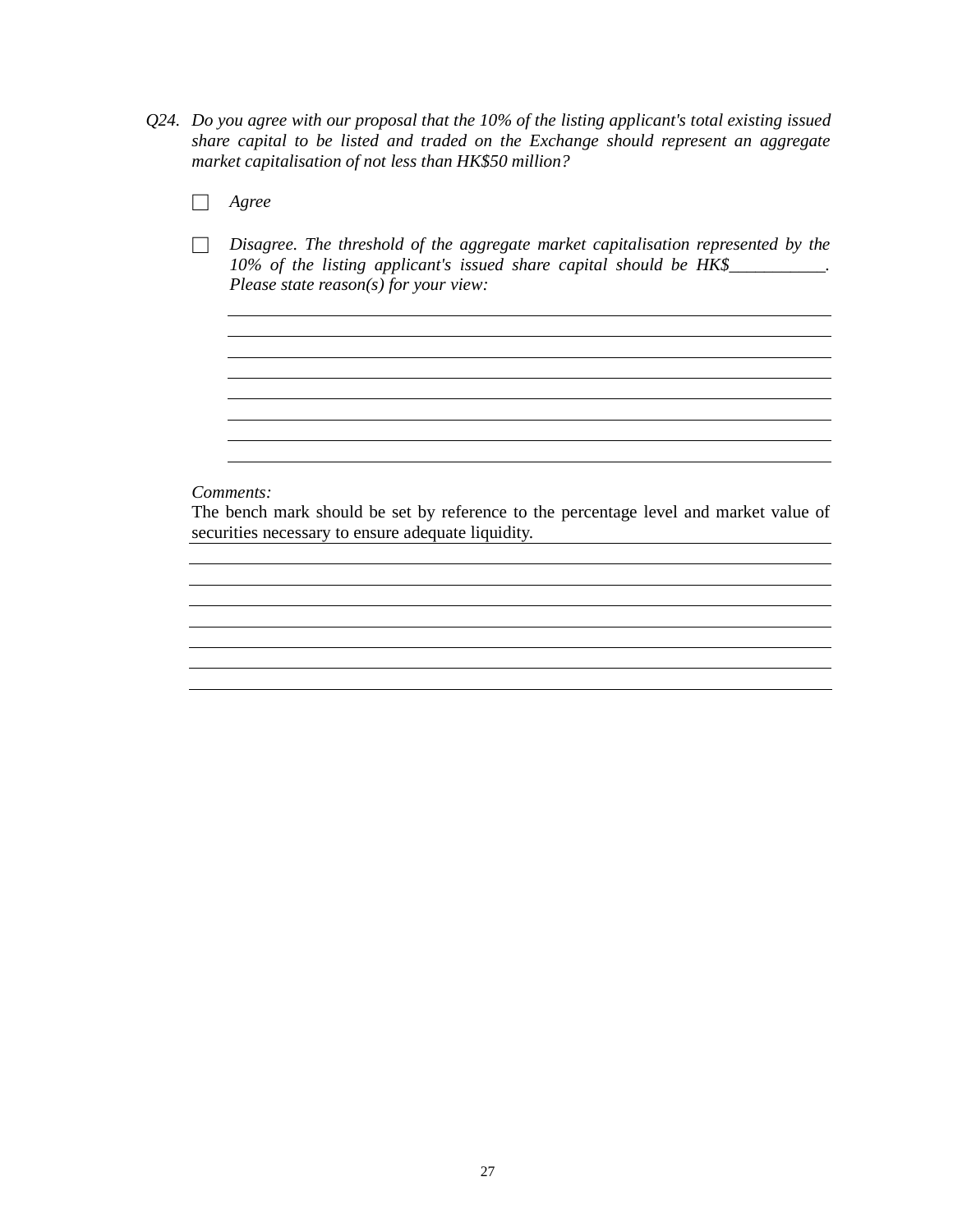- *Q25. If you think that the percentage threshold of the listing applicant's issued share capital should be higher than 10%, do you agree that the threshold of the aggregate market capitalisation of securities to be listed and traded on the Exchange represented by such percentage should be maintained at HK\$50 million?*
	- □ *Agree.*
	- □ *Disagree. The market capitalisation should be HK\$\_\_\_\_\_\_\_\_\_\_\_. Please state reason(s) for your view:*

<u> 1989 - Johann Stoff, deutscher Stoffen und der Stoffen und der Stoffen und der Stoffen und der Stoffen und der</u> <u> 1989 - Johann Stoff, amerikansk politiker (d. 1989)</u>

<u> 1989 - Johann Stoff, deutscher Stoff, der Stoff, der Stoff, der Stoff, der Stoff, der Stoff, der Stoff, der S</u> 

<u> 1980 - Johann Stoff, deutscher Stoff, deutscher Stoff, der Stoff, der Stoff, der Stoff, der Stoff, der Stoff</u>

<u> 1980 - Johann Barbara, martxa alemaniar argametar a martxa a shekara a shekara a shekara a shekara a shekara</u>

<u> 1989 - Johann Barn, mars ann an t-Amhain Aonaich an t-Aonaich an t-Aonaich ann an t-Aonaich ann an t-Aonaich</u>

#### *Comments:*

The bench mark should be set by reference to the percentage level and market value of securities necessary to ensure adequate liquidity.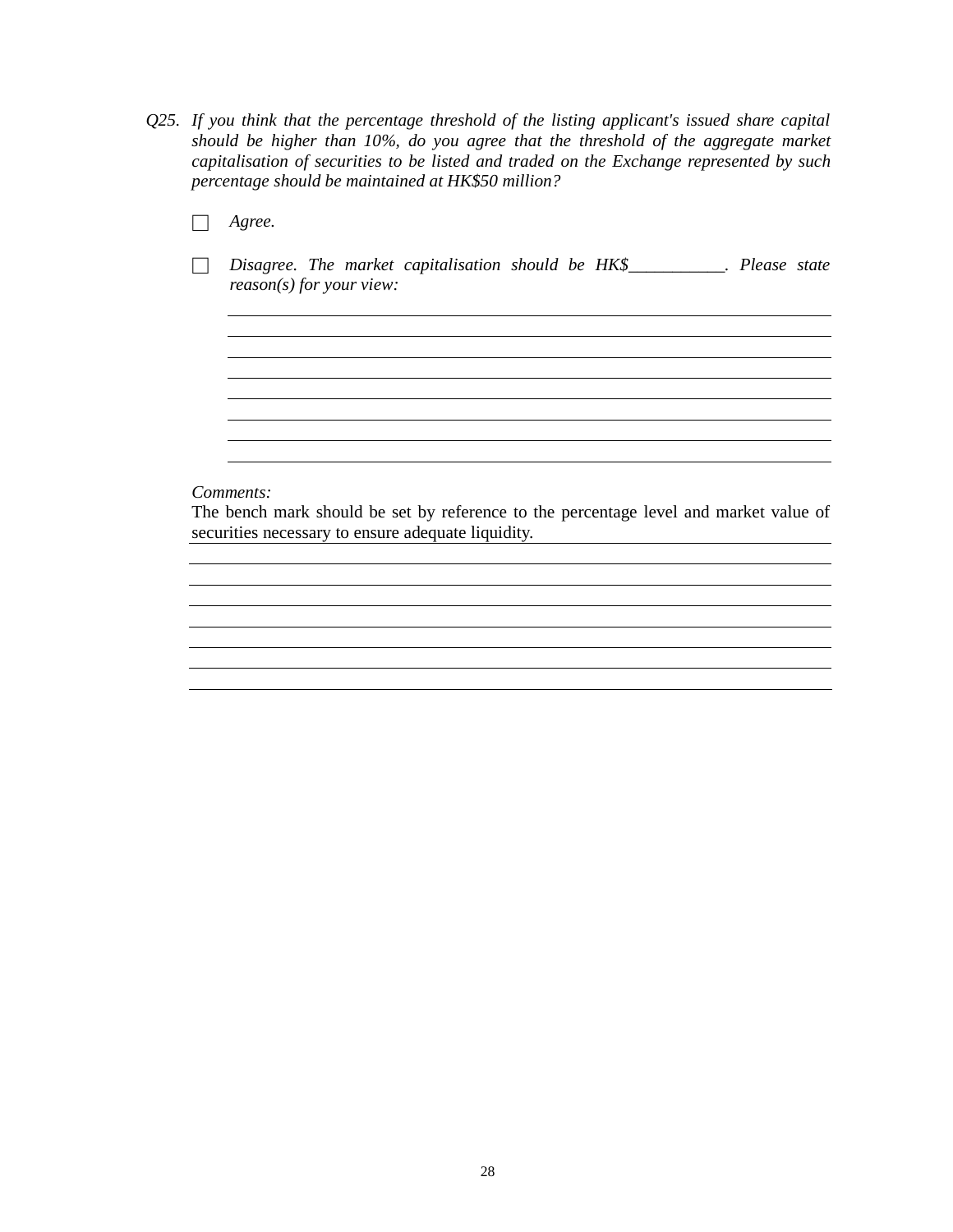*Q26. If you think that the percentage threshold of the listing applicant's issued share capital should be lower than 10%, do you agree that the threshold of the aggregate market capitalisation of securities to be listed and traded on the Exchange represented by such percentage should be maintained at HK\$50 million?*

| Agree.                                                                                                                                                   |
|----------------------------------------------------------------------------------------------------------------------------------------------------------|
| Disagree. The market capitalisation should be HK\$___________. Please state<br>$reason(s)$ for your view:                                                |
|                                                                                                                                                          |
|                                                                                                                                                          |
|                                                                                                                                                          |
| Comments:<br>The bench mark should be set by reference to the percentage level and market value of<br>securities necessary to ensure adequate liquidity. |
|                                                                                                                                                          |
|                                                                                                                                                          |
|                                                                                                                                                          |

Paragraph 74 of Part B of the Consultation Paper

We will amend the Main Board Rules to provide that the Exchange may, at its discretion, accept a lower percentage of public float between 15% and 25% if the market capitalisation of securities of a listing applicant that are listed and traded on regulated markets determined as at the time of listing on the Exchange, exceeds HK\$10 billion. However, the listing applicant must demonstrate, to the satisfaction of the Exchange, that it has sufficient safeguard in place to protect the interests of minority shareholders. If this proposal is adopted, the revised lower percentage of public float of between 15% and 25% shall only apply to listing applicants referred to in paragraph 111 of Part B of the Consultation Paper, and will not affect those existing issuers that have already been granted a waiver from the public float requirement.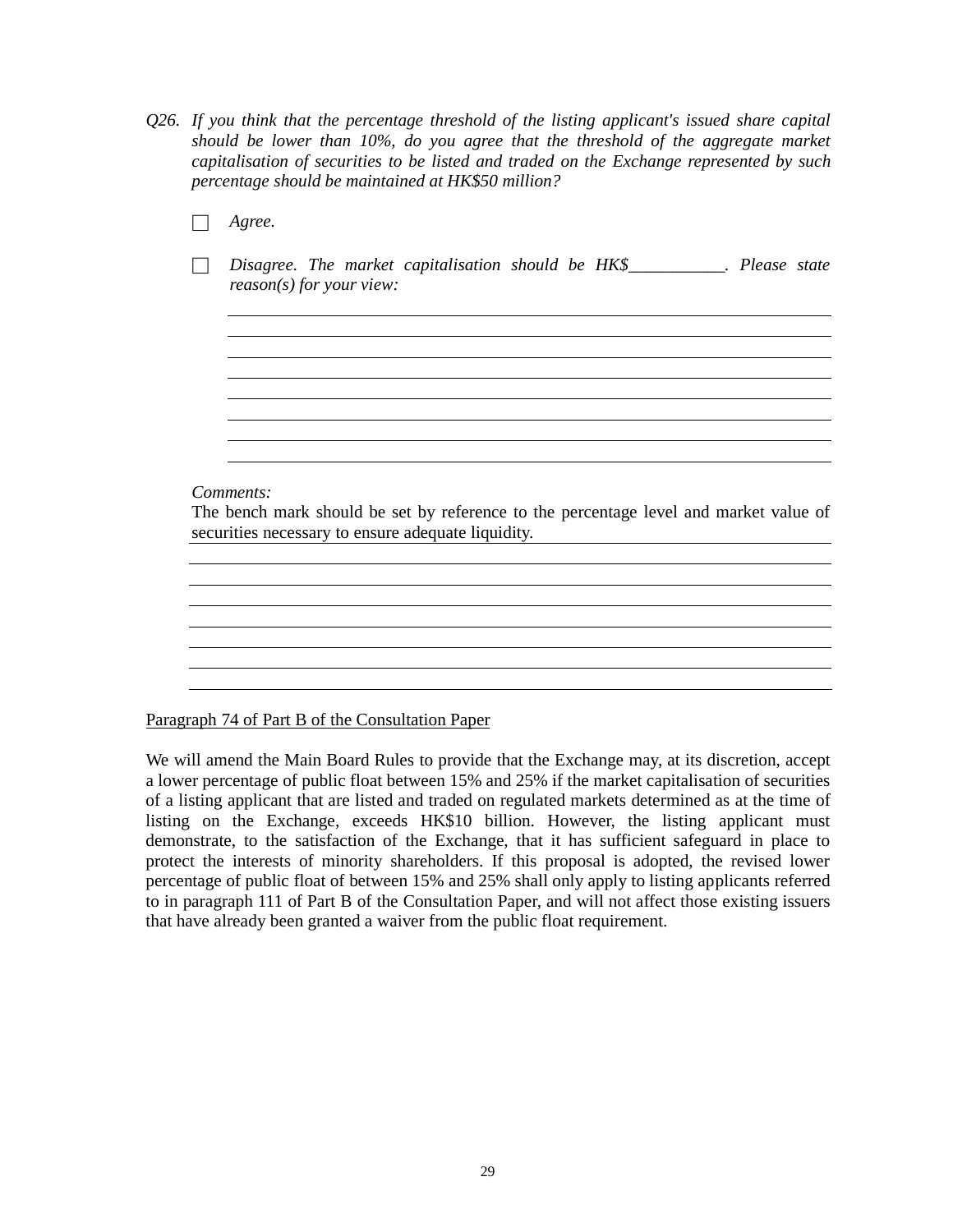*Q27. Do you agree with our proposal to increase the floor to 15% with regard to the minimum percentage of public float that the Exchange may grant?*

|  |  |  |  |  | Agree (please answer $Q28$ , $Q29$ and $Q30$ ) |
|--|--|--|--|--|------------------------------------------------|
|--|--|--|--|--|------------------------------------------------|

□ *Agree, but the threshold should be \_\_\_\_\_\_\_% (please indicate what level this should be). Please state reason(s) for your view: (please answer Q28, Q29 and Q30)*

þ *Disagree. The current threshold of 10% should be retained. Please state reason(s) for your view:*

We think that the current threshold of 10% should be retained.

As we understand it, the number of cases under which the Exchange had exercised its discretion to allow a minimum public float of between 10% and 15% is very small. Since it is only in rare and exceptional circumstances that the Exchange would exercise such discretion, we do not see the need to limit the scope of the discretion.

We regard the prescribed minimum public float percentage as a yardstick to measure whether there is an open market in the securities concerned (c/o the general principles set out in Rule 6.01 and 8.08). There may be circumstances where a minimum public float percentage of below 15% is justifiable. We think that the Exchange should maintain maximum flexibility in exercising its discretion.

<u> 1989 - Johann Stoff, amerikansk politiker (d. 1989)</u>

<u> 1989 - Johann Stoff, amerikansk politiker (d. 1989)</u>

<u> 1980 - Johann Barbara, martxa alemaniar a</u>

*Comments:*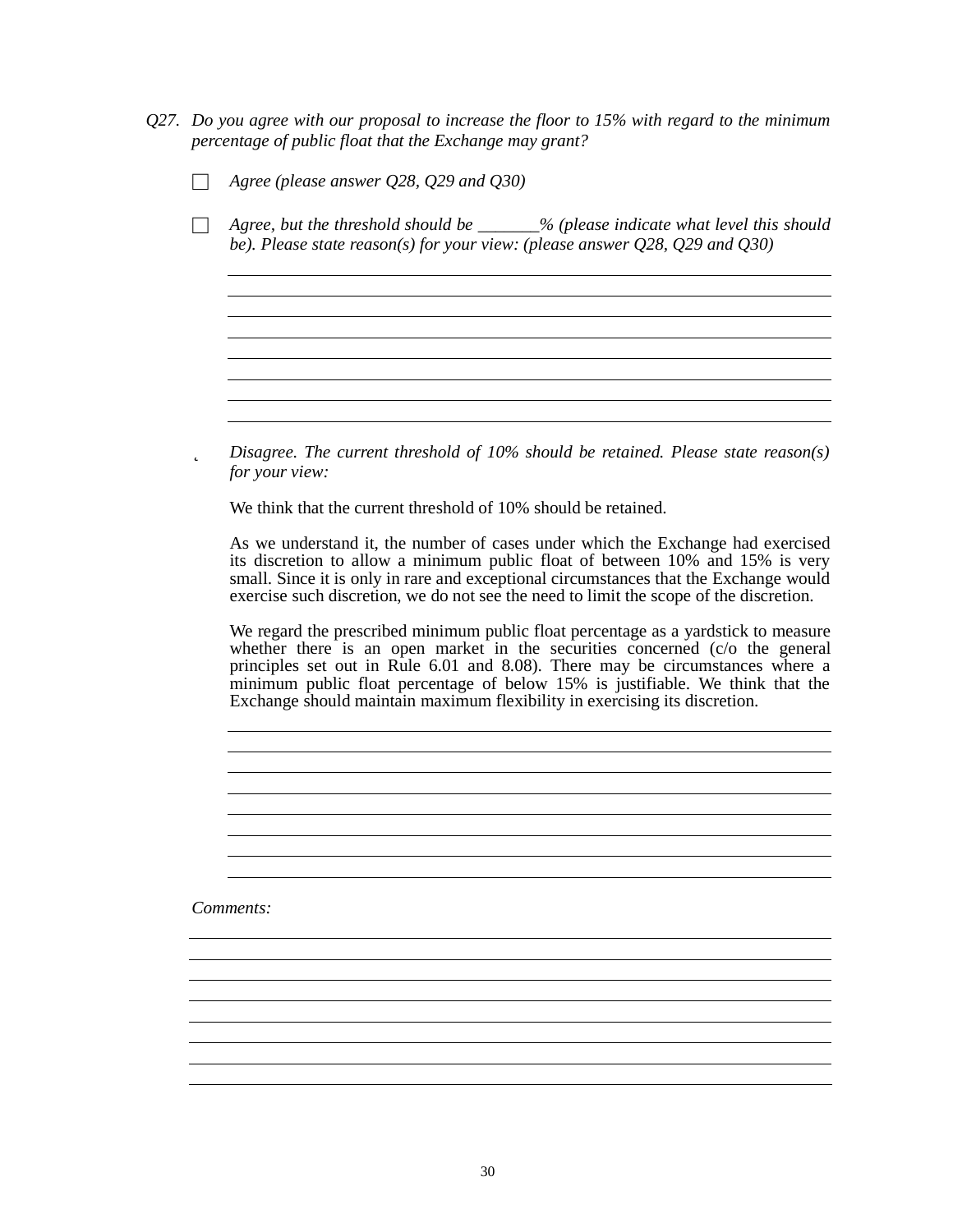- *Q28. Do you agree with our proposal to increase the threshold of the market capitalisation of securities that are listed and traded on regulated markets to HK\$10 billion for the grant of the lower percentage of public float?*
	- □ *Agree* □ *Agree, but the threshold of the increased market capitalisation should be HK\$\_\_\_\_\_\_\_\_\_\_\_ (please indicate what level this should be). Please state reason(s) for your view:* <u> 1989 - Johann Stoff, deutscher Stoffen und der Stoffen und der Stoffen und der Stoffen und der Stoffen und de</u> □ *Disagree. Please state reason(s) for your view:*

#### *Comments:*

We understand that, in the cases we know of and which the Exchange had exercised its discretion under Rule 8.08, most companies had an initial market capitalisation of over HK\$10 billion. In practice, it seems that the reference in Rule 8.08 to HK\$4 billion is redundant. Therefore, we would agree with the proposal if the intention is to increase the transparency of application of the Listing Rules. Further, we suggest that the Exchange should consider maintaining an up-to-date list that is publicly accessible indicating the prescribed level of public float that applies to all listed issuers for transparency and investor protection purposes. Main Board issuers who have been granted a waiver under Rule 8.08 should also be required to disclose the lower prescribed percentage applicable to them in the initial listing document.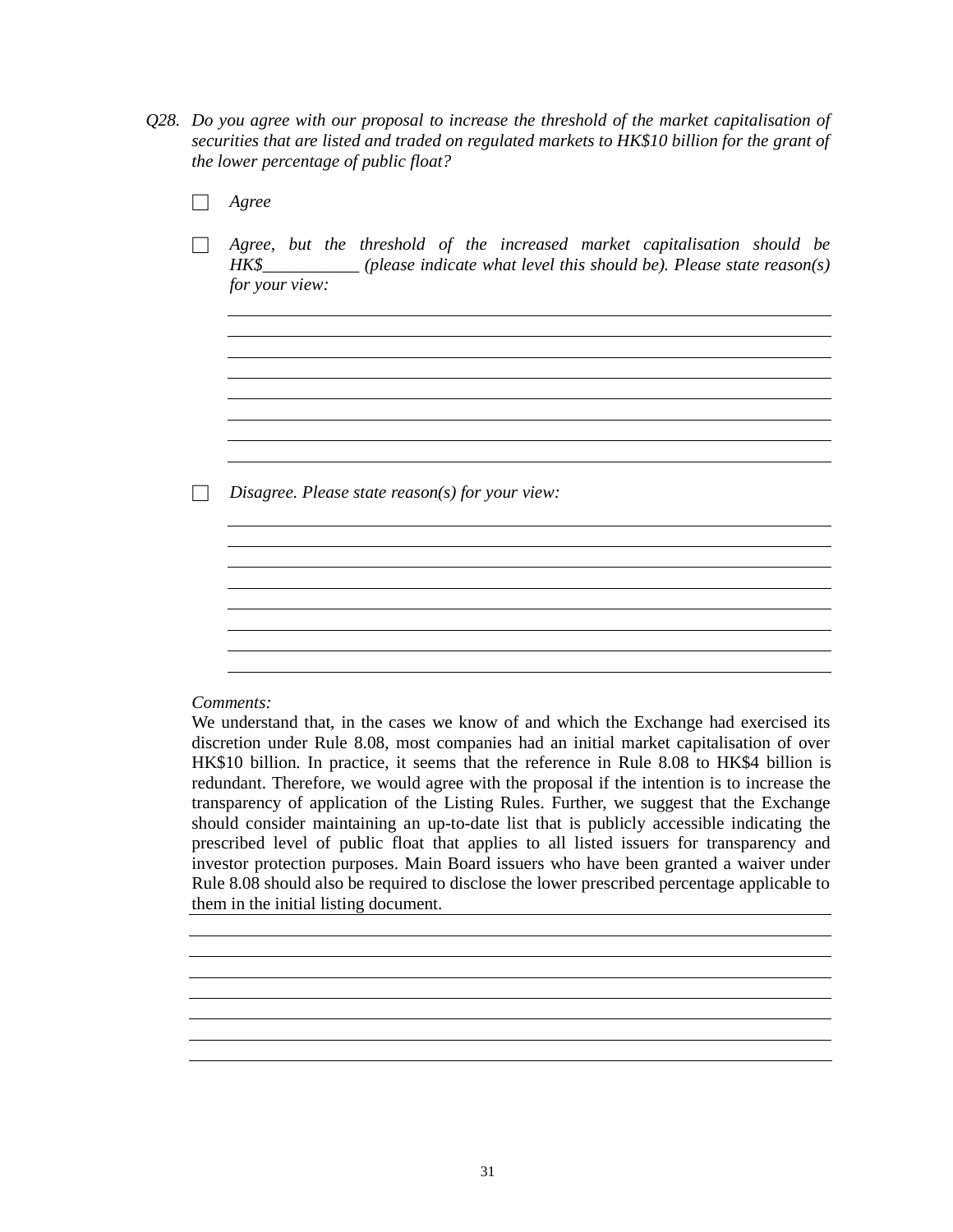*Q29. Do you agree with our proposal to require listing applicants to demonstrate that they have put in place sufficient safeguard to protect the interests of minority shareholders as a pre-condition for granting a lower percentage?*

□ *Agree*

þ *Disagree. Please state reason(s) for your view:*

We find it difficult to comment on or agree with the proposal as the Consultation Paper has not given any examples of the types of additional shareholder protection safeguards the Exchange expects, or explained the relevance of additional shareholder protection safeguards in the context of an application for a lower public float level.

Shareholder protection safeguards are mainly enshrined in the law of the place of incorporation of a listed issuer, the Takeovers Code and the Listing Rules. By accepting Hong Kong, the PRC, Bermuda and the Cayman Islands as jurisdictions of incorporation of listed issuers, we have assumed that the shareholder protection safeguards of these jurisdictions are generally acceptable to the Exchange.

*Comments:*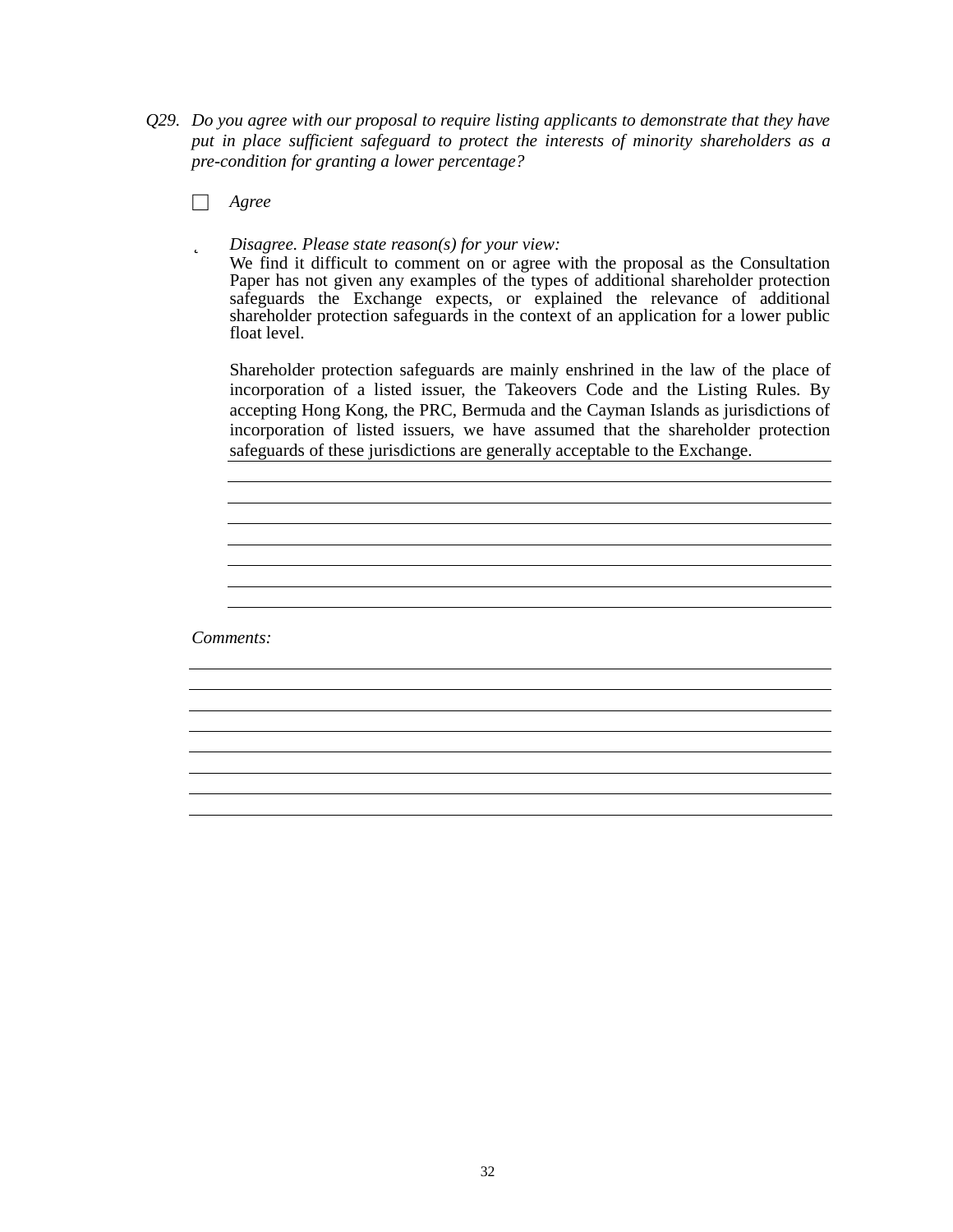*Q30. Do you think there should be any other pre-condition(s) that should be met?*

| N o       |  |  |  |
|-----------|--|--|--|
| Comments: |  |  |  |
|           |  |  |  |
|           |  |  |  |
|           |  |  |  |
|           |  |  |  |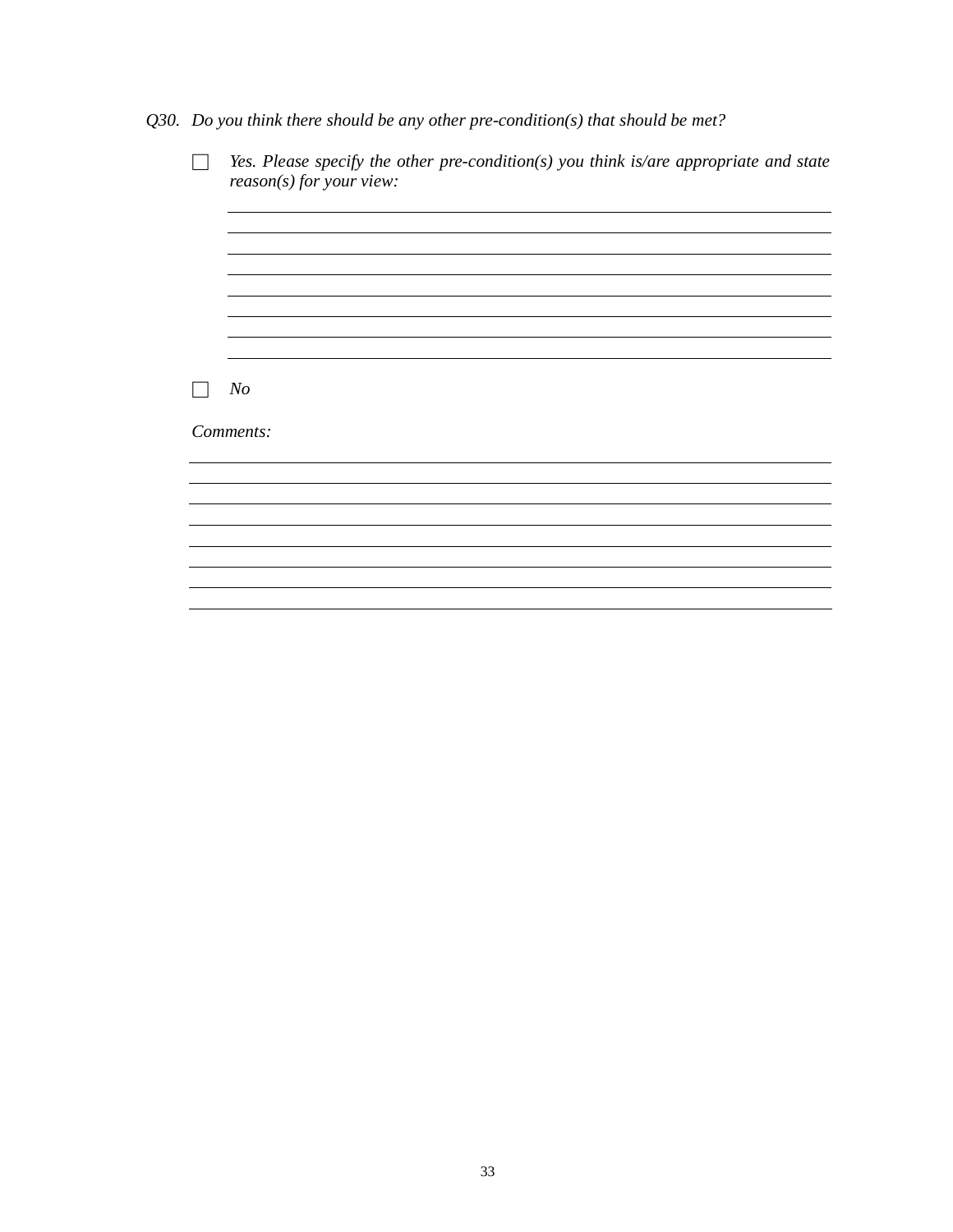- *Q31. Do you agree with our proposal that the revised lower percentage of between 15% and 25% should not apply to existing issuers that have already been granted a waiver from the current public float requirement?*
	- þ *Agree*
	- □ *Disagree. Please state reason(s) for your view:*

*Comments:*

Generally speaking all market participants should receive equal treatment.

A suitable transaction period should be allowed for any required sell down and, to minimise the effect on the market price of the shares involved, this period should be quite lengthy (e.g. 2 years).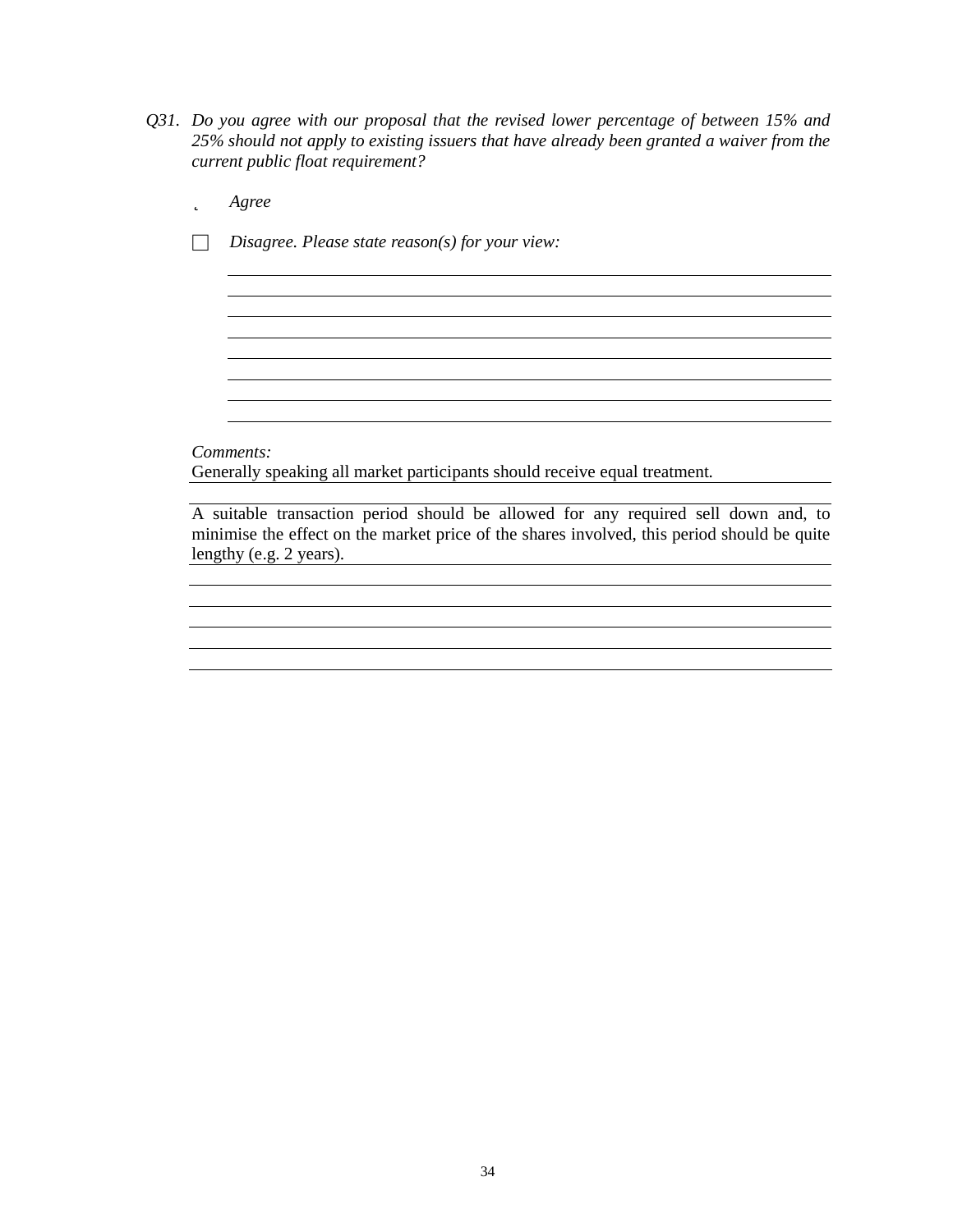# **SPREAD OF SHAREHOLDERS**

## Paragraph 82 of Part B of the Consultation Paper

We will amend the Main Board Rules to increase the minimum number of shareholders to 300. This will apply to all listing applicants including H share listing applicants, in which case, the number of H share holders must be at least 300. For listing applicants to be listed under the proposed alternative market capitalisation/revenue test as discussed in paragraph 52 of Part B of the Consultation Paper, the minimum number of shareholders will be 1,000.

- *Q32. Do you agree with our proposal to increase the minimum number of shareholders to 300?*
	- þ *Agree*

□ *Disagree (please tick one of the following)*

- □ *The current Main Board Rules on the minimum number of shareholders of 100 should be retained.*
- □ *The minimum number of shareholders should be (please tick one of the following)*
	- □ *200*
	- □ *400*
	- □ *500*
	- $\Box$  *Other. Please specify:*

*Please state reason(s) for your view:*

#### *Comments:*

Generally speaking increasing the minimum number of shareholders should improve liquidity.

We are of the view that it may not be meaningful to change the 100-shareholder requirement to a 300-shareholder requirement simply for the sake of following other markets. The more appropriate question is whether the existing requirement of 100 shareholders is too low in ensuring an open market in the shares of an issuer, having regard to local market conditions. Input from the investment bank community on this may be more helpful.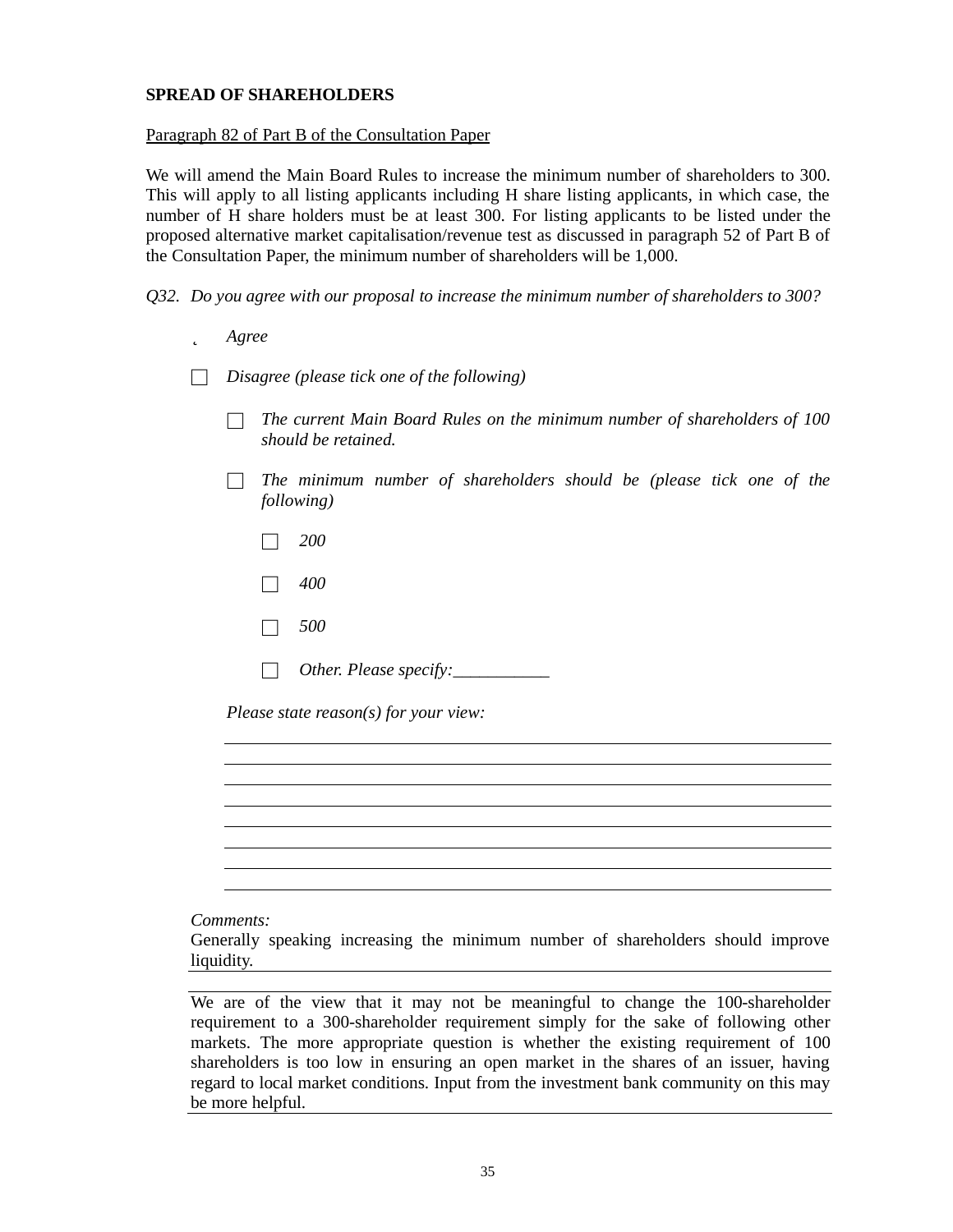- *Q33. Do you agree with our proposal to require at least 1,000 shareholders for listing applicants to be listed under the alternative market capitalisation/revenue test?*
	- þ *Agree*
	- □ *Disagree (please tick one of the following)*
		- □ *It is not necessary given that there should not be other alternative financial standards.*
		- □ *The minimum number of shareholders for listing applicants to be listed under the alternative market capitalisation/revenue test should be (please tick one of the following)*
			- □ *800*
			- □ *1,200*
			- □ *1,500*
			- □ *Other. Please specify:\_\_\_\_\_\_\_\_\_\_\_*

*Please state reason(s) for your view:*

*Comments:*

Generally speaking increasing the minimum number of shareholders should improve liquidity.

<u> 1989 - Johann Stoff, Amerikaansk politiker († 1908)</u>

Paragraph 83 of Part B of the Consultation Paper

Of the minimum 300 or, as the case may be, 1,000 shareholders, we will amend the Main Board Rules to require the top 5 shareholders that are regarded as "public" shareholders not to hold in aggregate more than 50% of the public float at the time of listing.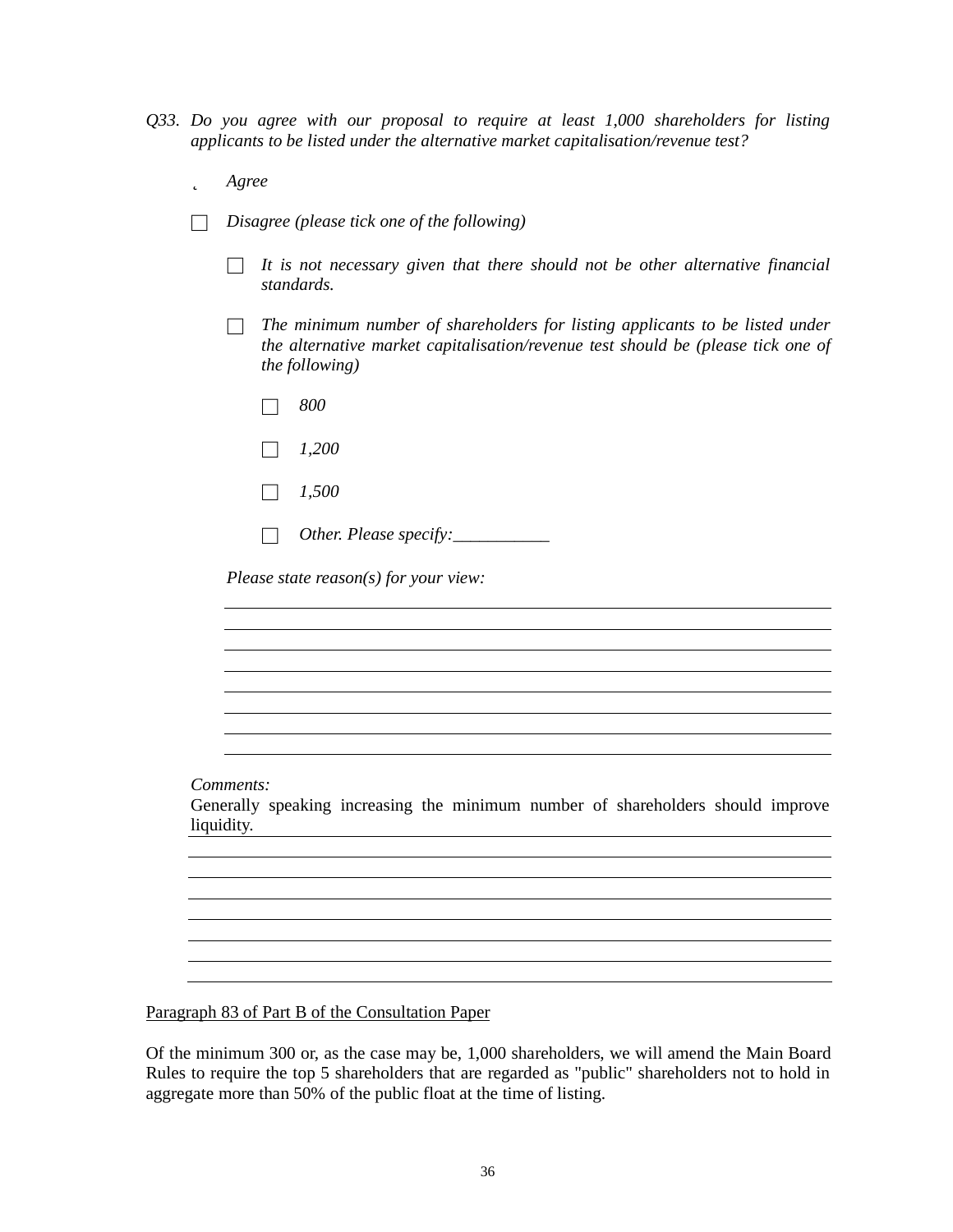*Q34. Do you agree with our proposal?*

□ *Agree*

□ *Agree, but the maximum number of top "public" shareholders holding in aggregate not more than 50% of the public float at the time of listing should be (please tick one of the following)*

| $\Box$ 8  |                               |
|-----------|-------------------------------|
| $\Box$ 10 |                               |
|           | $\Box$ Other. Please specify: |

*Please state reason(s) for your view:*

□ *Agree, but the maximum percentage of the public float held by the top 5 public shareholders should be \_\_\_\_\_\_\_. Please specify the percentage and state reason(s) for your view:*

þ *Disagree. Please state reason(s) for your view:* In practice this may be difficult to monitor and enforce.

Also, if the "top 5" public shareholders do exceed the threshold, how should this be remedied?

It would be unreasonable to expect:

(i) the "top 5" public shareholders to sell down; or

(ii) a non-public shareholder to sell down,

because, in each case, they will be required to act to their disadvantage due, in whole or in part, to the actions of other shareholders.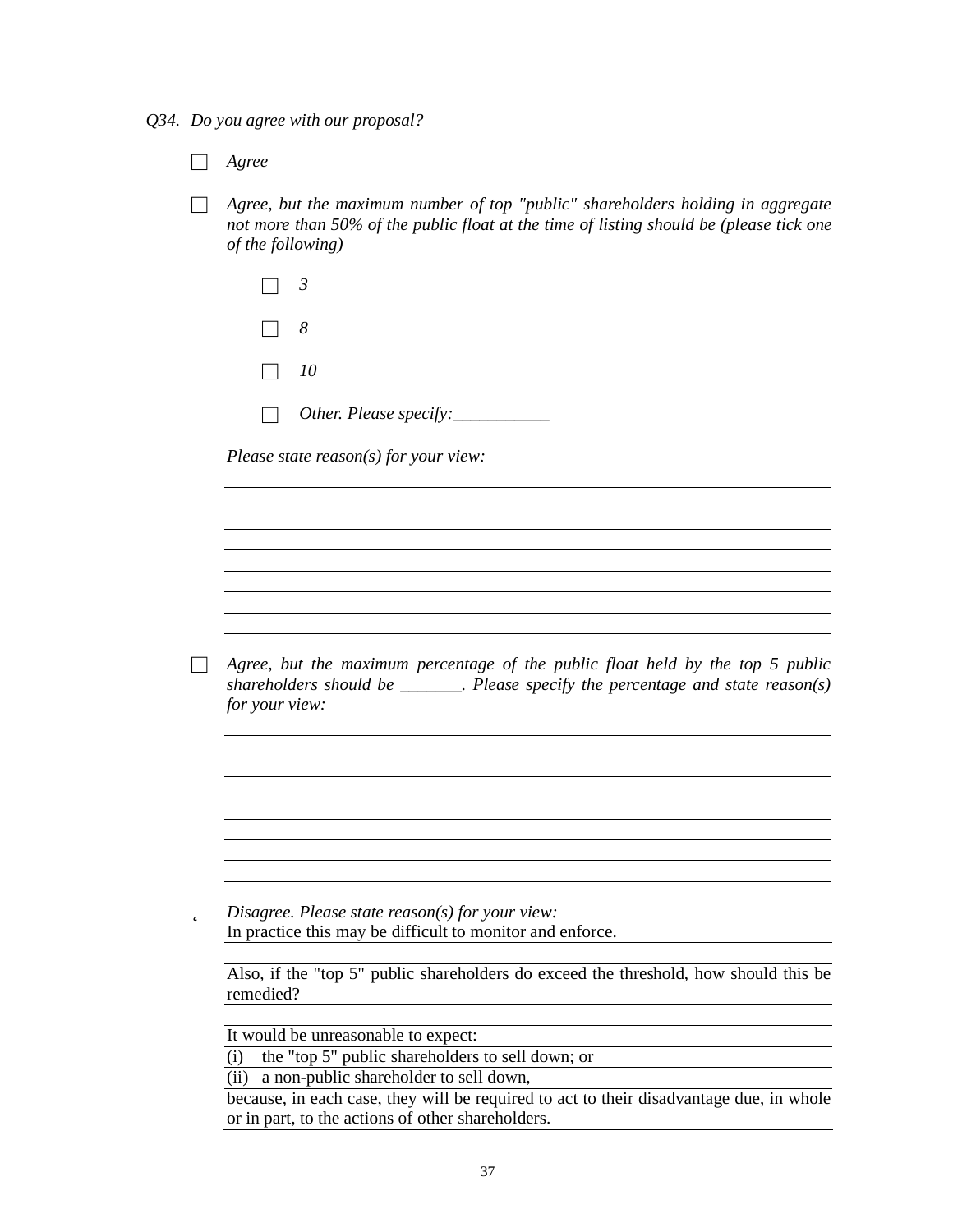*Comments:*

| post-listing would be regarded as part of the "public" shareholders for this purpose.                                                                                                                                                                                                                          |
|----------------------------------------------------------------------------------------------------------------------------------------------------------------------------------------------------------------------------------------------------------------------------------------------------------------|
|                                                                                                                                                                                                                                                                                                                |
|                                                                                                                                                                                                                                                                                                                |
|                                                                                                                                                                                                                                                                                                                |
| Q35. Do you agree that the term "shareholders" should refer to beneficial, and not registered,<br>owners of an issuer's securities?                                                                                                                                                                            |
| Agree                                                                                                                                                                                                                                                                                                          |
| Disagree. Please state reason(s) for your view:                                                                                                                                                                                                                                                                |
|                                                                                                                                                                                                                                                                                                                |
|                                                                                                                                                                                                                                                                                                                |
|                                                                                                                                                                                                                                                                                                                |
|                                                                                                                                                                                                                                                                                                                |
|                                                                                                                                                                                                                                                                                                                |
| Comments:                                                                                                                                                                                                                                                                                                      |
| This question cannot be given a simple answer. For some purposes (e.g. connected<br>transactions) shareholders should be beneficial owners. For other purposes (e.g. serving<br>notices of meetings) shareholders should be the legal owners.                                                                  |
| We recommend that the Exchange consult with members of the investment banking                                                                                                                                                                                                                                  |
| industry to ascertain if this proposal would create any logistical problem in the placing<br>process, especially in relation to large international share offerings - compliance with the<br>proposal would require the confirmation of placees of their intention to hold the shares as<br>beneficial owners. |
|                                                                                                                                                                                                                                                                                                                |
|                                                                                                                                                                                                                                                                                                                |
|                                                                                                                                                                                                                                                                                                                |

We will amend the Main Board Rules so that substantial shareholders and their associates, irrespective of whether their shares are being locked up, will be excluded from the calculation of the minimum number of shareholders at the time of listing.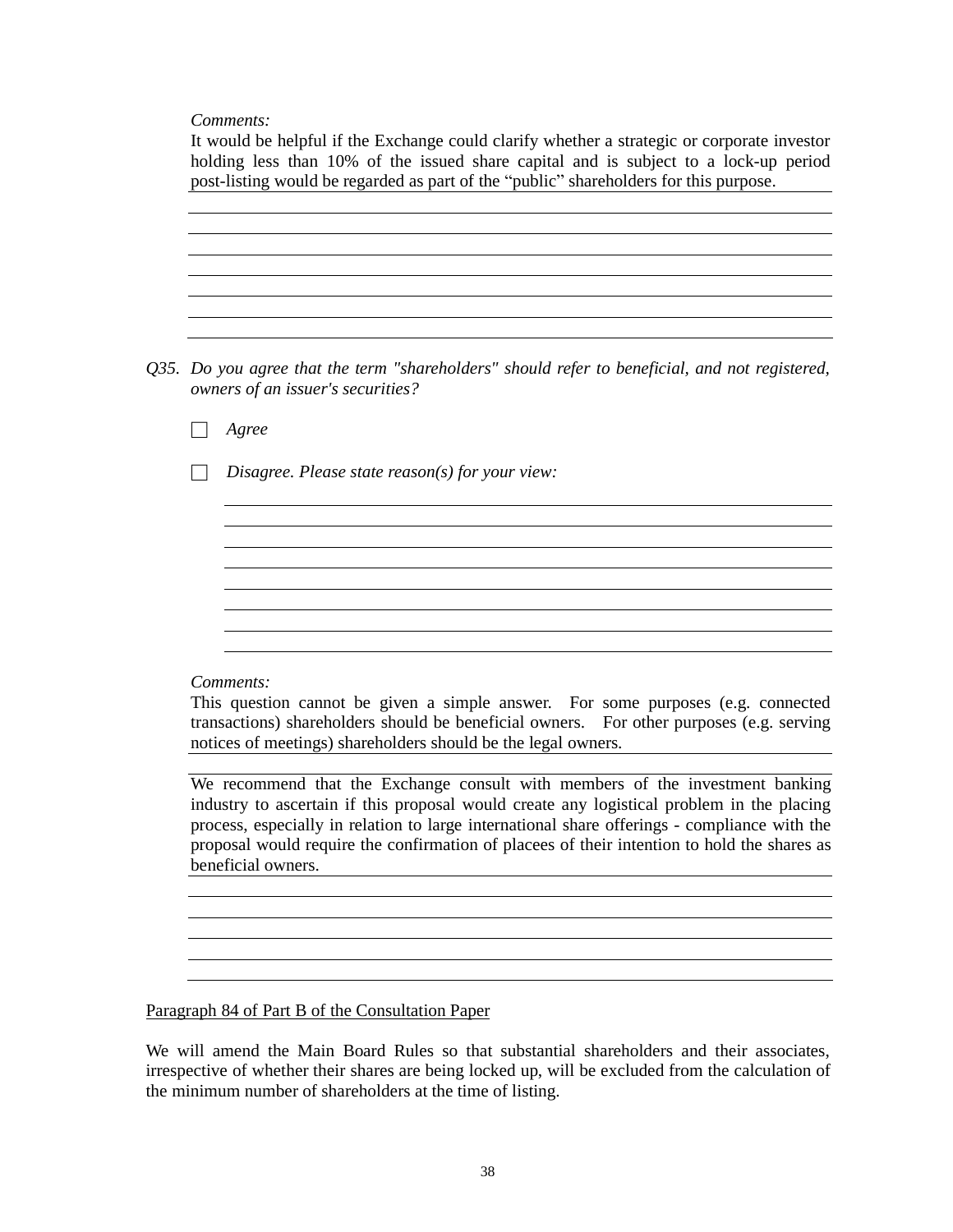*Q36. Do you agree with our proposal?*

þ *Agree* □ *Disagree. Please state reason(s) for your view: Comments:* Including substantial shareholders and their associates in the minimum number of shareholders would allow the requirement to be circumvented relatively easily. 

Paragraph 85 of Part B of the Consultation Paper

We will also amend the Main Board Rules to delete the guideline of 3 holders each holding HK\$1 million.

*Q37. Do you agree with our proposal?*

þ *Agree*

□ *Disagree. Please state reason(s) for your view:*

*Comments:*

With requirements for minimum public float and minimum total shareholders, this requirement is unnecessary.

<u> 1980 - Johann Barn, mars ann an t-Amhain Aonaichte ann an t-Amhain Aonaichte ann an t-Amhain Aonaichte ann an</u>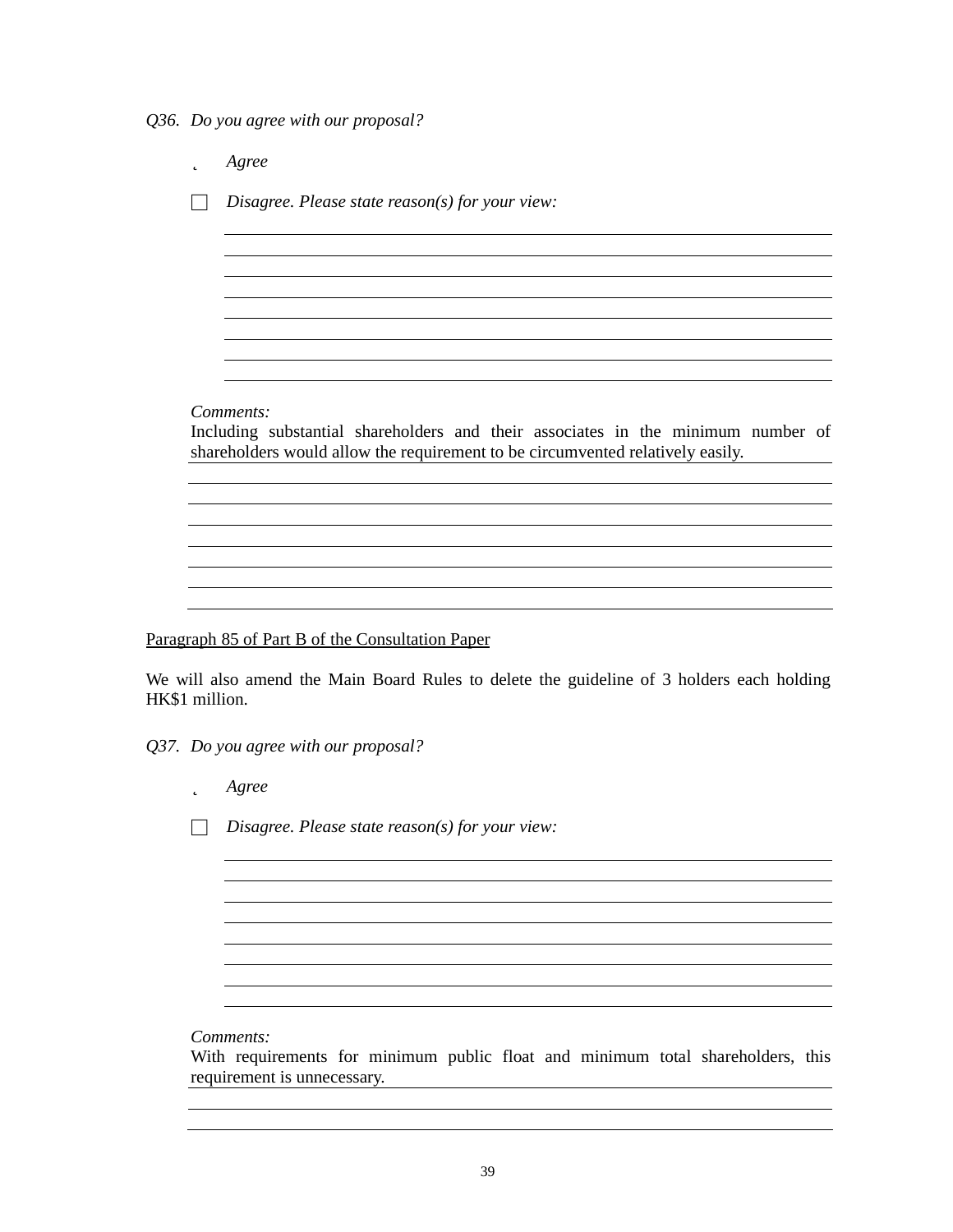## **MINIMUM ISSUE PRICE**

### Paragraph 93 of Part B of the Consultation Paper

We will amend the Main Board Rules to introduce a minimum issue price of HK\$2 for shares applying to be listed on the Exchange.

*Q38. Do you agree with our proposal?*

| voree |
|-------|
|       |

- □ *Agree in principle, but the minimum issue price should be (please tick one of the following)*
	- □ *HK\$3*
	- □ *HK\$5*
	- □ *HK\$8*
	- □ *HK\$10*
	- □ *Other. Please specify:\_\_\_\_\_\_\_\_\_\_\_*

*Please state reason(s) for your view:*

þ *Disagree. Please state reason(s) for your view:*

The price of shares is largely irrelevant in determining value: for smaller companies in particular, a lower share price may be appropriate as it will facilitate liquidity.

<u> 1989 - Johann Stoff, amerikansk politiker (d. 1989)</u>

Also, setting a minimum share price may result in companies whose share prices drop below this level being stigmatised or shunned by investors.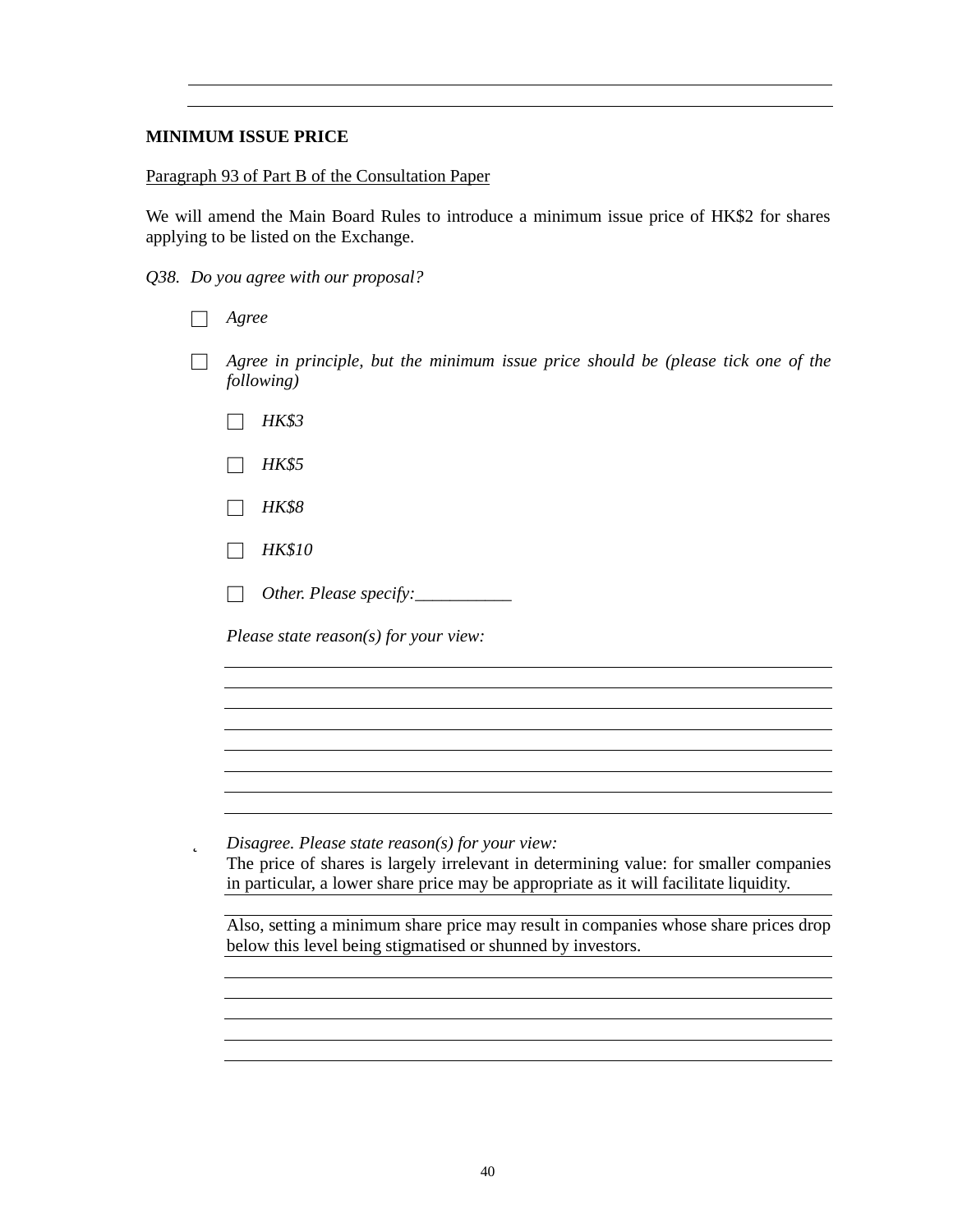*Comments:*

It would be helpful if the Exchange could explain in more detail the policy rationale behind (i) the proposed introduction of an issue price; and (ii) the proposed issue price of HK\$2.00. It seems that the reason for introducing the HK\$2.00 issue price is linked with proposals to delist "penny stocks" set out in Part C of the Consultation Paper. If so, we would find it useful if the forthcoming consultation paper on continuing listing eligibility criteria would also shed light on the reasoning for the HK\$2.00 issue price proposal*.*

<u> 1989 - Johann Barn, mars ann an t-Amhain Aonaich an t-Aonaich an t-Aonaich ann an t-Aonaich ann an t-Aonaich</u>

*Q39. If you agree that the minimum issue price should be higher than HK\$2, how long do you think it should be allowed for the minimum issue price to be increased?*

|  | 6 months |
|--|----------|
|--|----------|

□ *12 months*

□ *18 months*

□ *Other. Please specify: \_\_\_\_\_\_\_\_\_\_\_*

*Please state reason(s) for your view:*

*Comments:* Not applicable - please refer to Q38.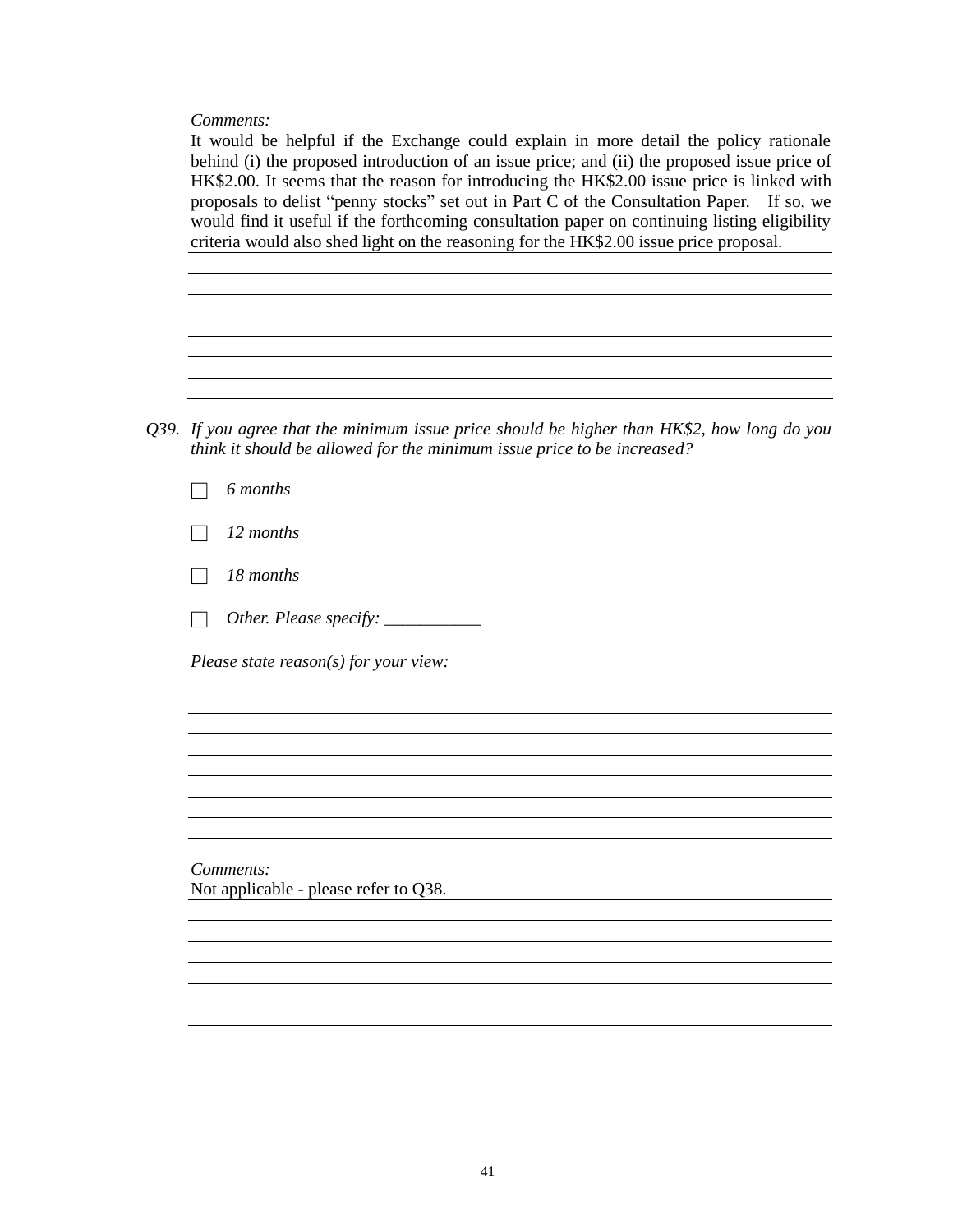## **MINERAL COMPANIES**

### Paragraph 98 of Part B of the Consultation Paper

We will amend the Main Board Rules to clarify that the initial listing eligibility criteria as proposed under Part B of the Consultation Paper will apply equally to listing applicants that are mineral companies.

*Q40. Do you agree with our proposal?*

þ *Agree*

□ *Disagree. Please state reason(s) for your view:*

*Comments:*

If the proposed changes to the initial listing criteria are adopted, we believe the new criteria should apply to all listing applicants including mineral and infrastructure companies, so long as the Exchange's original discretion to grant waivers to mineral and infrastructure companies is retained.

<u> 1989 - Johann Stoff, deutscher Stoff, der Stoff, der Stoff, der Stoff, der Stoff, der Stoff, der Stoff, der S</u>

<u> 1989 - Johann Barn, amerikan besteman besteman besteman besteman besteman besteman besteman besteman bestema</u>

<u> 1980 - Johann Barn, mars ann an t-Amhain Aonaichte ann an t-Amhain Aonaichte ann an t-Amhain Aonaichte ann an</u>

<u> 1980 - Johann Barnett, fransk politik (d. 1980)</u>

Paragraph 99 of Part B of the Consultation Paper

Listing applicants that wish to apply for a waiver from the trading record requirement and/or financial standards requirement will be required to demonstrate, to the satisfaction of the Exchange, that their management has sufficient and satisfactory experience of at least three years in mining and/or exploration activities.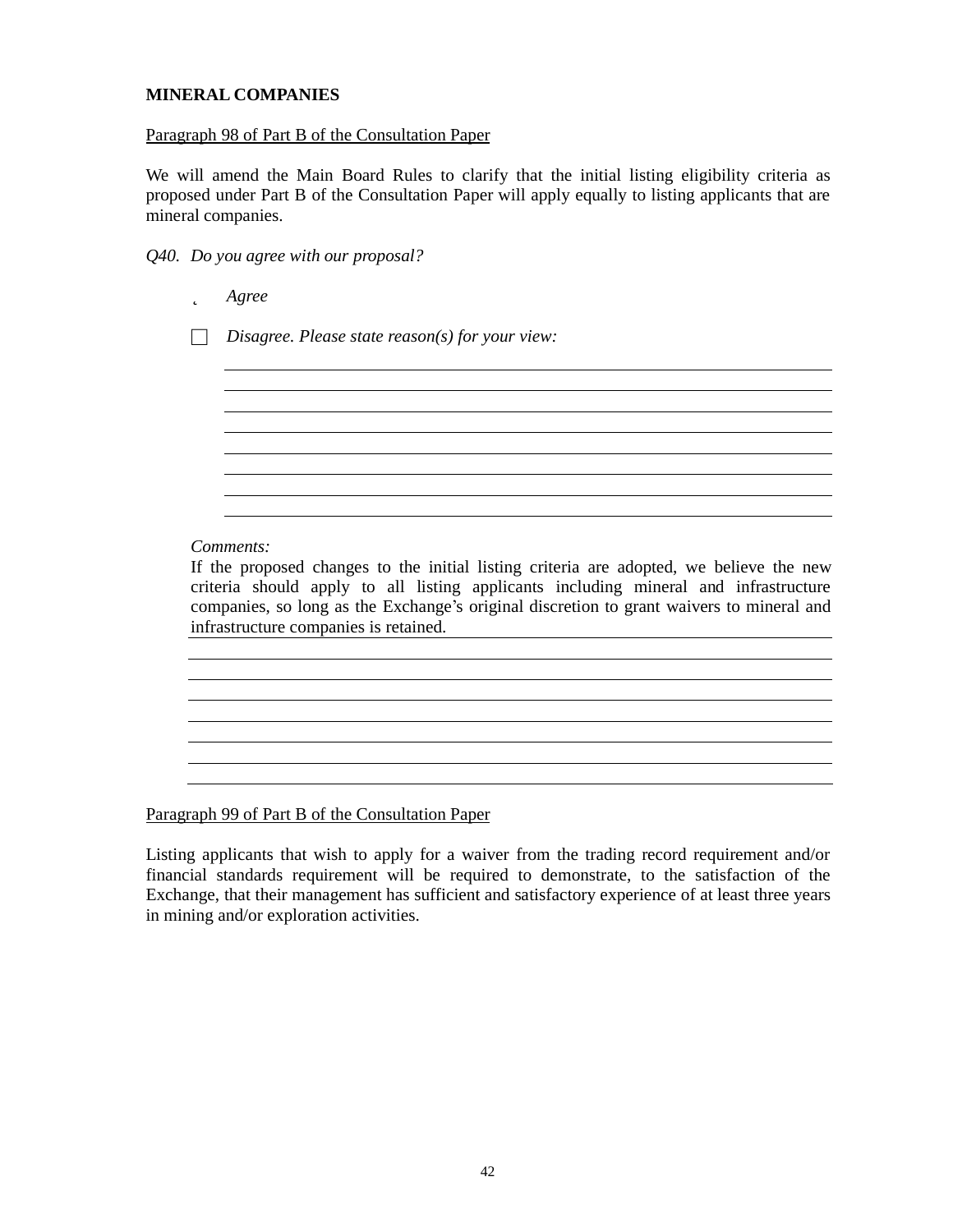- *Q41. Do you agree with our proposal to make management experience a pre-condition to a waiver?*
	- þ *Agree*
	- □ *Disagree. Please state reason(s) for your view:*

*Comments:*

Adequate management experience (which need not necessarily be with the same company) should be a pre-requisite for listing.

<u> 1980 - Johann Barbara, martxa alemaniar amerikan basar da a</u>

Generally, we find it difficult to comment on the proposals as it is not clear what the Exchange expects.

The proposals, when read in light of Rule 3.09 of the Listing Rules, raise the fundamental question of to what extent the Exchange expects directors and senior management to be competent, skilled and experienced in the line of business of the listing applicant:

- (i) Should listing applicants not be expected or required to hire senior officials and appoint directors who know the relevant line of business in the first place?
- (ii) Under the proposals mentioned in Q12, 41 and 45, would directors and senior management be expected to have higher qualifications and experience when compared with the requirements under Rule 3.09? If so, what are the major differences of expectations and the minimum level of experience and competence required? Is it practical to assume that the difference in experience contemplated in the proposals could be demonstrated objectively in any particular case and could the standard be consistently applied?
- (iii) What would constitute "sufficient and satisfactory experience of at least three years in the line of the business and industry of the listing applicants"? It would also be helpful if the Exchange could clarify whether **all**, or simply a majority of, directors and senior management of the listing applicant (presumably those listed in the prospectus as senior management) need to have " sufficient and satisfactory experience of at least three years".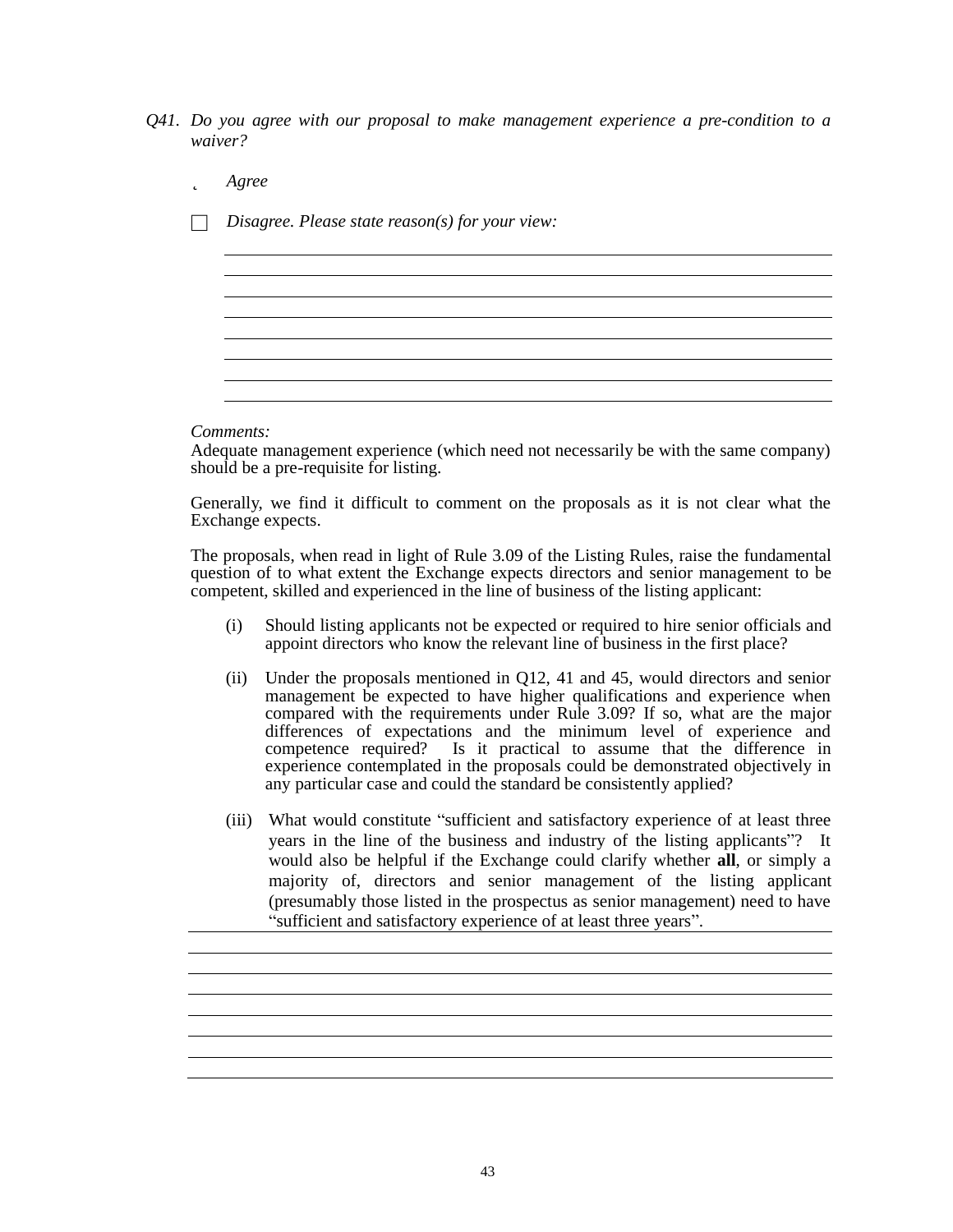*Q42. Do you think there should be other pre-condition(s) that should be met?*

| Yes. Please specify the other pre-condition(s) you think is/are appropriate and state<br>$reason(s)$ for your view: |
|---------------------------------------------------------------------------------------------------------------------|
|                                                                                                                     |
|                                                                                                                     |
|                                                                                                                     |
|                                                                                                                     |
| N <sub>o</sub>                                                                                                      |
| Comments:                                                                                                           |
|                                                                                                                     |
|                                                                                                                     |
|                                                                                                                     |
|                                                                                                                     |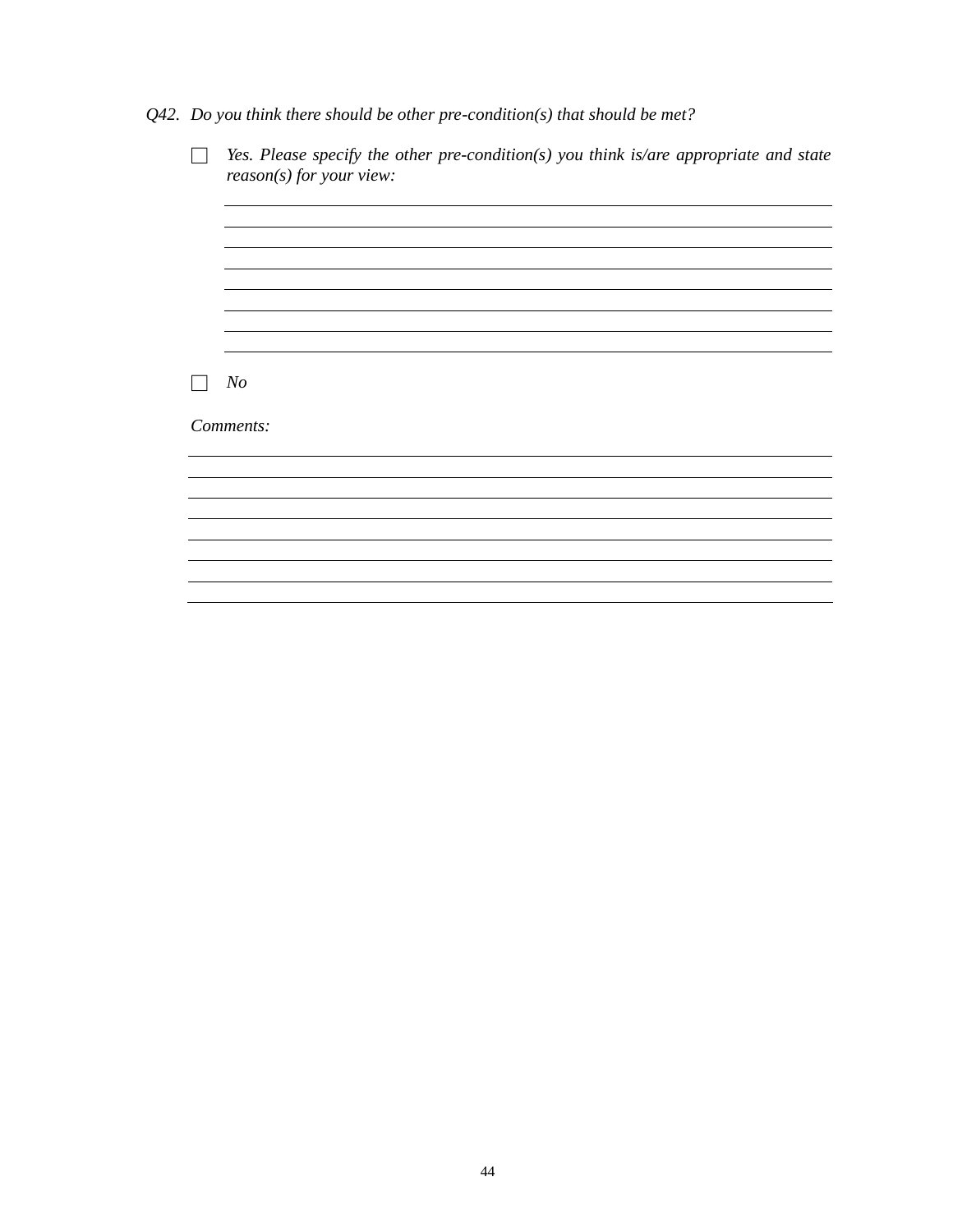## **INFRASTRUCTURE COMPANIES**

### Paragraph 103 of Part B of the Consultation Paper

We will amend the Main Board Rules to incorporate the requirements of the Announcement regarding Infrastructure Project Companies into the Main Board Rules and to provide that the initial listing eligibility criteria as proposed under Part B of the Consultation Paper will apply equally to listing applicants that are infrastructure companies.

*Q43. Do you agree with our proposal to incorporate the requirements of the Announcement regarding Infrastructure Project Companies into the Main Board Rules?*

□ *Agree*

þ *Disagree. Please state reason(s) for your view:* Infrastructure companies are potentially suitable for listing even before their infrastructure project has been developed to the point of generating revenue. The Listing Rules should facilitate, subject to suitable other safeguards, the raising of capital to fund the development of new infrastructure projects.

> <u> 1989 - Johann Barn, mars ann an t-Amhain Aonaichte ann an t-Aonaichte ann an t-Aonaichte ann an t-Aonaichte a</u> <u> 1989 - Johann Stoff, amerikansk politiker (d. 1989)</u>

*Comments:*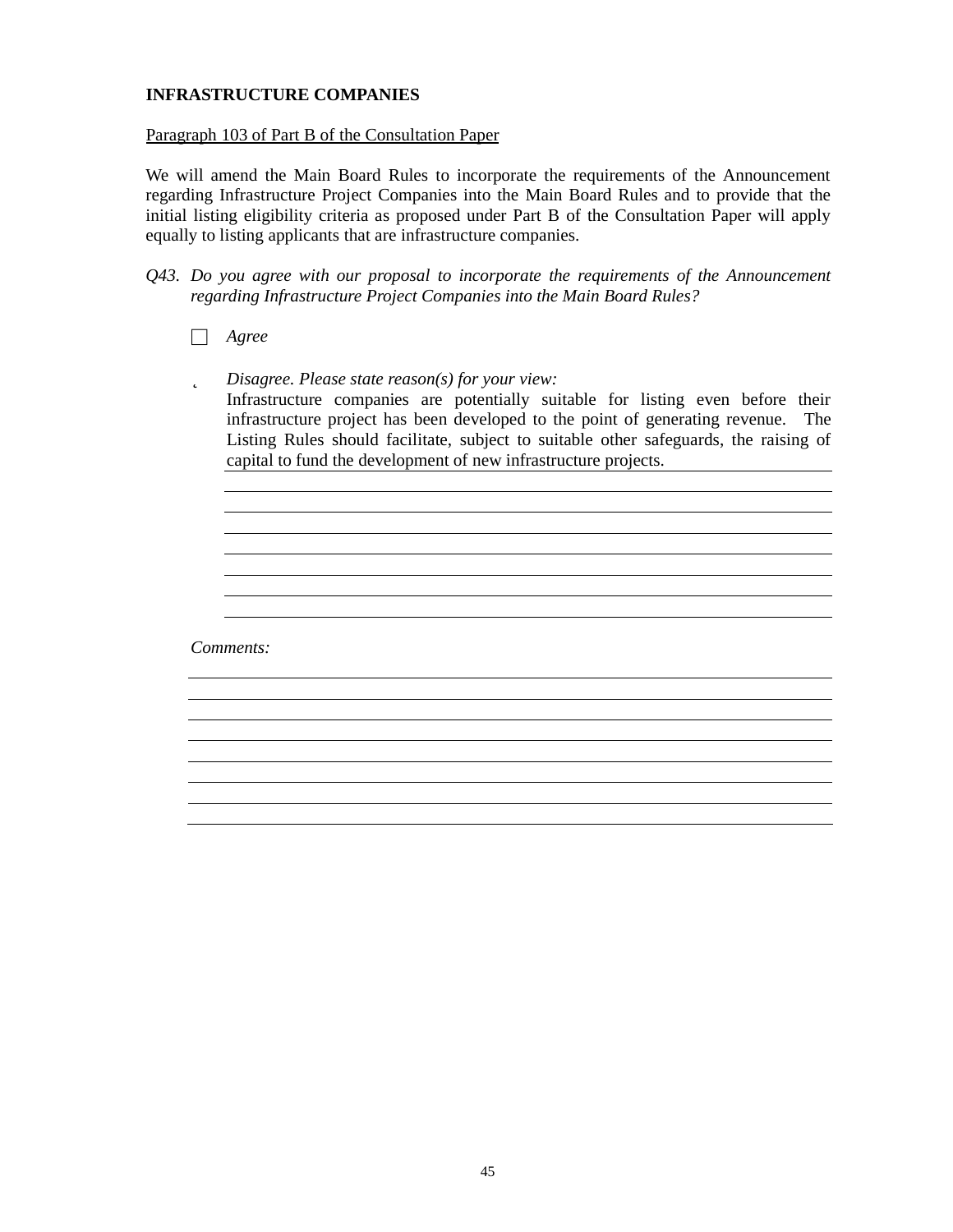*Q44. Do you agree with our proposal to apply the proposal initial listing eligibility criteria to listing applicants that are infrastructure companies?*

□ *Agree*

þ *Disagree. Please state reason(s) for your view:*

*Comments:*

Infrastructure companies are potentially suitable for listing even before their infrastructure project has been developed to the point of generating revenue. The Listing Rules should facilitate, subject to suitable other safeguards, the raising of capital to fund the development of new infrastructure projects.

<u> 1989 - Johann Stoff, deutscher Stoffen und der Stoffen und der Stoffen und der Stoffen und der Stoffen und de</u>

<u> 1980 - Johann Barn, mars ann an t-Amhain Aonaich an t-Aonaich an t-Aonaich ann an t-Aonaich ann an t-Aonaich</u>

<u> 1989 - Johann Stoff, deutscher Stoffen und der Stoffen und der Stoffen und der Stoffen und der Stoffen und der</u>

## Paragraph 104 of Part B of the Consultation Paper

Listing applicants that wish to apply for a waiver from the trading record requirement and/or financial standards requirement, will be required to demonstrate, to the satisfaction of the Exchange, that they comply with all the specific requirements, including the additional disclosure requirements, set out in the Announcement regarding Infrastructure Project Companies. In addition, they must demonstrate, to the satisfaction of the Exchange, that their management has sufficient and satisfactory experience of at least three years in the line of the business and industry of the listing applicants.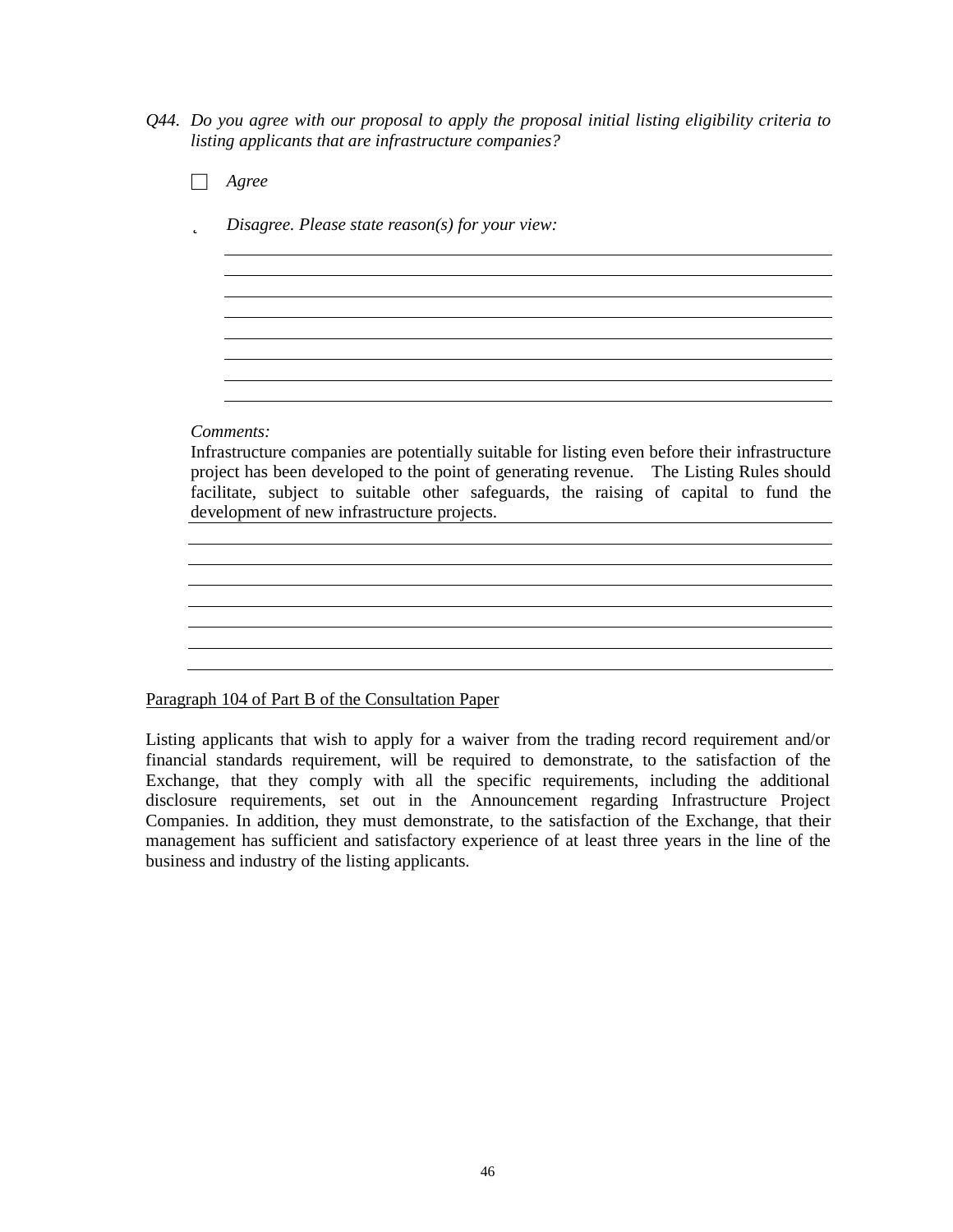*Q45. Do you agree with our proposal to make the specific requirements, including the additional disclosure requirements, as set out in the Exchange's Announcement regarding Infrastructure Project Companies and management experience pre-conditions to a waiver?*

## þ *Agree*

□ *Disagree. Please state reason(s) for your view:*

#### *Comments:*

Generally, we find it difficult to comment on the proposals as it is not clear what the Exchange expects.

The proposals, when read in light of Rule 3.09 of the Listing Rules, raise the fundamental question of to what extent the Exchange expects directors and senior management to be competent, skilled and experienced in the line of business of the listing applicant:

- (i) Should listing applicants not be expected or required to hire senior officials and appoint directors who know the relevant line of business in the first place?
- (ii) Under the proposals mentioned in Q12, 41 and 45, would directors and senior management be expected to have higher qualifications and experience when compared with the requirements under Rule 3.09? If so, what are the major differences of expectations and the minimum level of experience and competence required? Is it practical to assume that the difference in experience contemplated in the proposals could be demonstrated objectively in any particular case and could the standard be consistently applied?
- (iii) What would constitute "sufficient and satisfactory experience of at least three years in the line of the business and industry of the listing applicants"? It would also be helpful if the Exchange could clarify whether **all**, or simply a majority of, directors and senior management of the listing applicant (presumably those listed in the prospectus as senior management) need to have " sufficient and satisfactory experience of at least three years".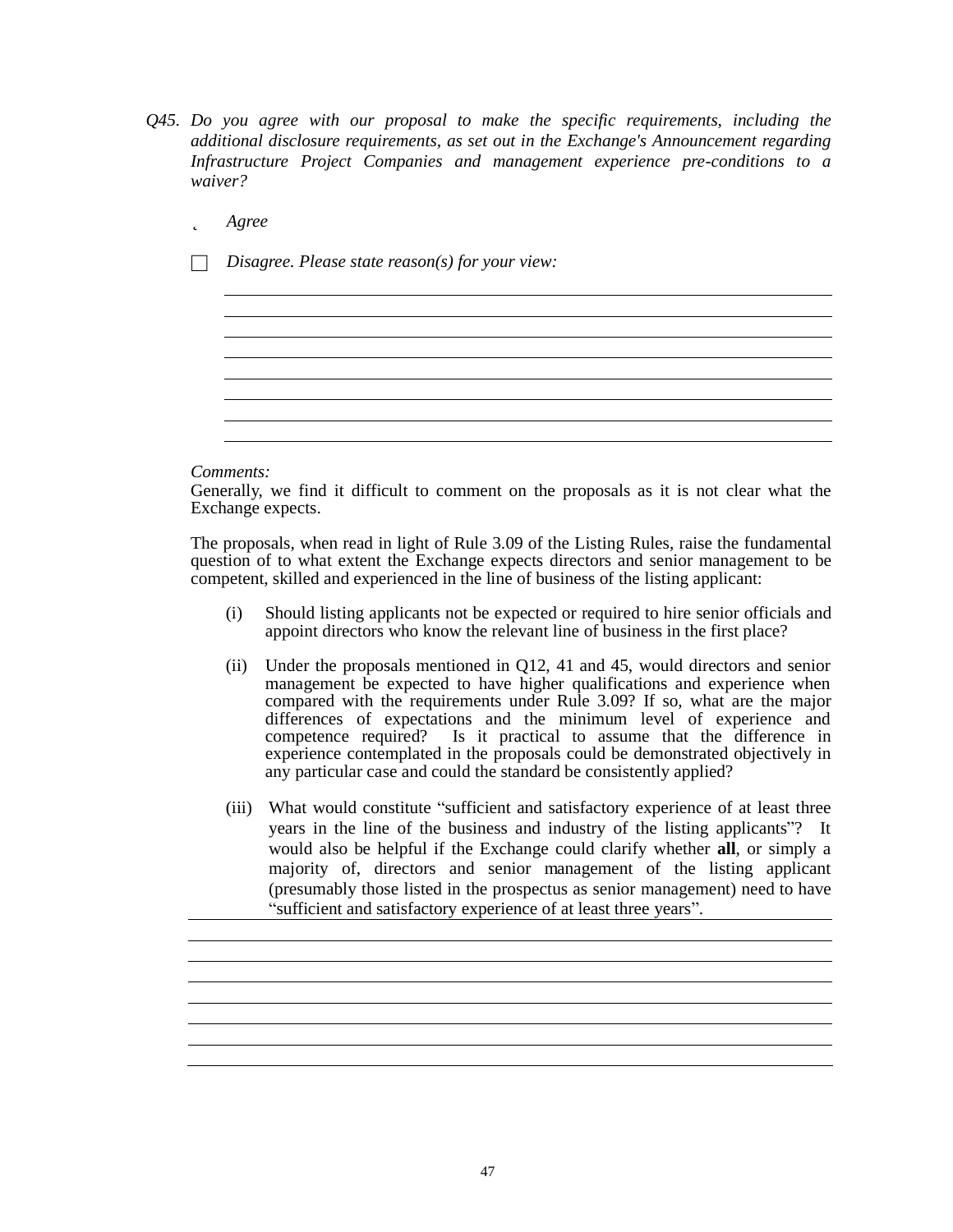*Q46. Do you think there should be other pre-condition(s) that should be met?*

| Yes. Please specify the other pre-condition(s) you think is/are appropriate and state |
|---------------------------------------------------------------------------------------|
| $reason(s)$ for your view:                                                            |
|                                                                                       |
|                                                                                       |
|                                                                                       |
|                                                                                       |
|                                                                                       |
|                                                                                       |
| N <sub>o</sub>                                                                        |
|                                                                                       |
| Comments:                                                                             |
|                                                                                       |
|                                                                                       |
|                                                                                       |
|                                                                                       |
|                                                                                       |
|                                                                                       |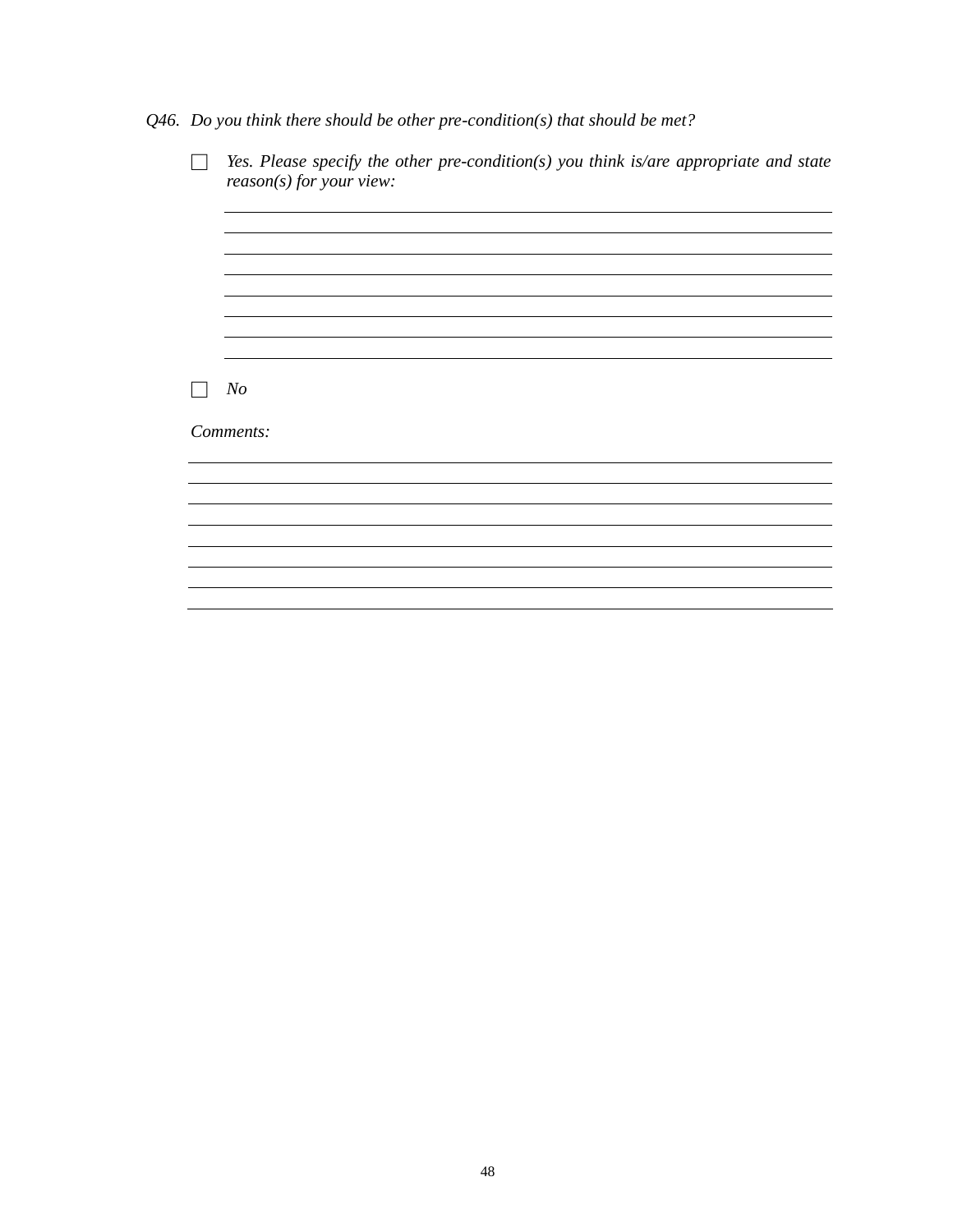## **DEEMED NEW LISTING**

### Paragraph 109 of Part B of the Consultation Paper

We will amend the Main Board Rules to provide for the following:

(a) subject to the proposal in paragraph 109(b) of Part B of the Consultation Paper, an issuer that is treated as a new listing applicant under the current Main Board Rules, and if our proposal on "reverse takeover" in the Corporate Governance Consultation Paper is adopted, an issuer that is treated as a new listing applicant by engaging in transactions leading to a "reverse takeover", will be required to comply with all the proposed initial listing eligibility criteria, except for the spread of shareholders requirement. Where a NewCo is to be set up to hold assets of the issuer and to be listed instead of the issuer, the NewCo will be required to comply with all the proposed initial listing eligibility criteria, except for the spread of shareholders requirement;

### *Q47. Do you agree with our proposal?*

þ *Agree*

□ *Disagree. Please state reason(s) for your view:*

#### *Comments:*

In general we agree that all listing applicants should be treated equally, regardless of the means of achieving listing.

However, exemption should be made for restructuring of insolvent companies where the criteria should be relaxed. Experience has shown that if the full new listing criteria are applied to such cases, the transaction is unlikely to proceed resulting in a total loss of investment being incurred by the shareholders of the listed company.

(b) where assets are injected with a view to bringing an issuer that is in financial difficulties back to long-term compliance with the Main Board Rules and such assets to be injected are expected to make a contribution to the revenue of the enlarged group, the issuer, or the enlarged group of the issuer, or the NewCo, will be required to comply with the proposed initial listing eligibility criteria as follows: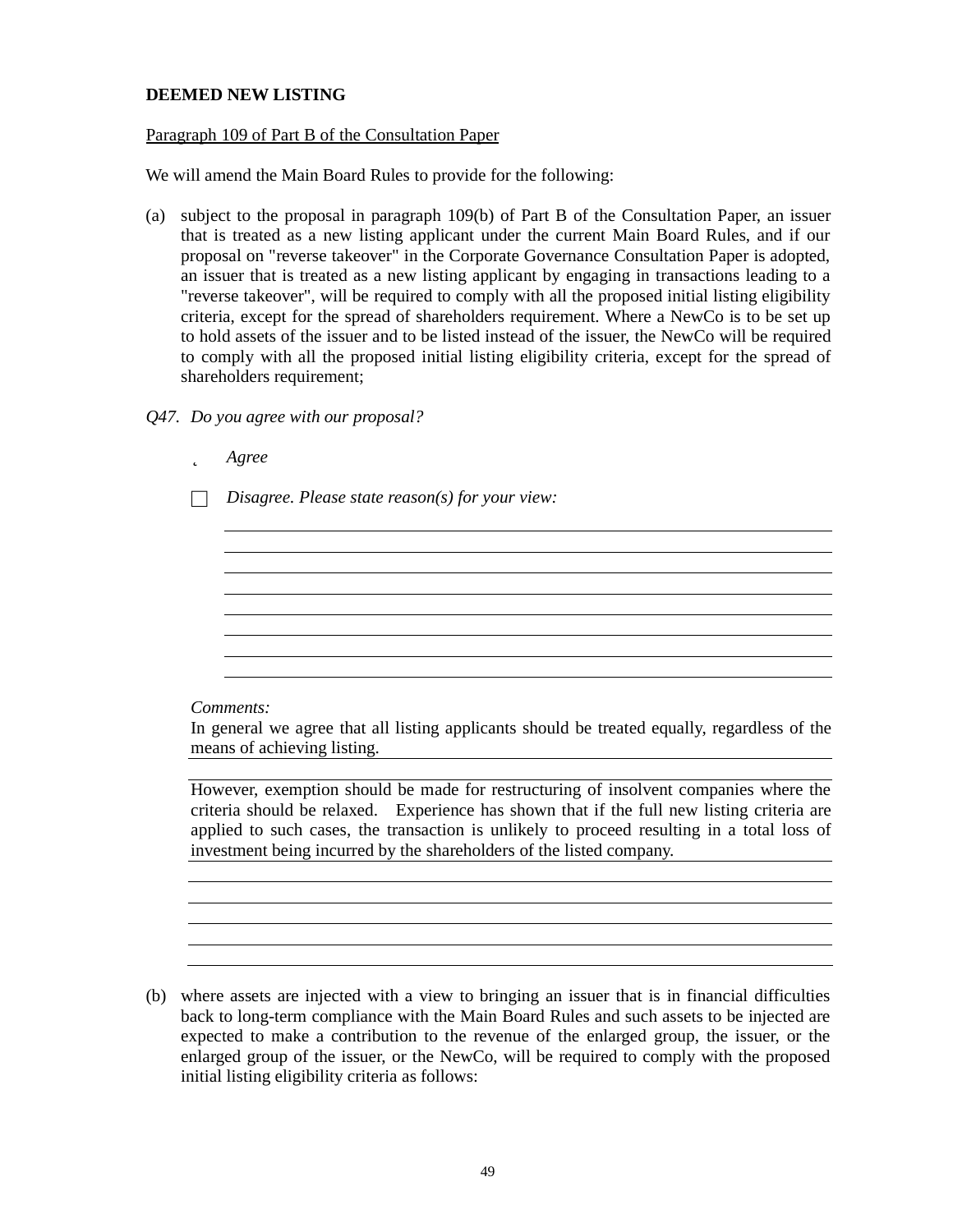- (i) the asset to be injected must meet:
	- the track record requirement inclusive of trading record period and management and ownership continuity requirements; and
	- the financial standards requirement.

#### *Q48. Do you agree with our proposal?*

- þ *Agree*
- □ *Disagree. Please state reason(s) for your view:*

#### *Comments:*

In general we agree, but based on previous experience, the Exchange should retain and be willing to exercise considerable discretion for companies which are in financial difficulty to avoid the Listing Rules being an impediment to the preservation of at least some shareholder value in such cases.

- (ii) the enlarged group of the existing issuer, or NewCo, must meet:
	- **p** the working capital sufficiency requirement;
	- **p** the market capitalisation requirement;
	- **p** the public float requirement; and
	- the minimum issue price requirement, as represented by the value of the consideration shares.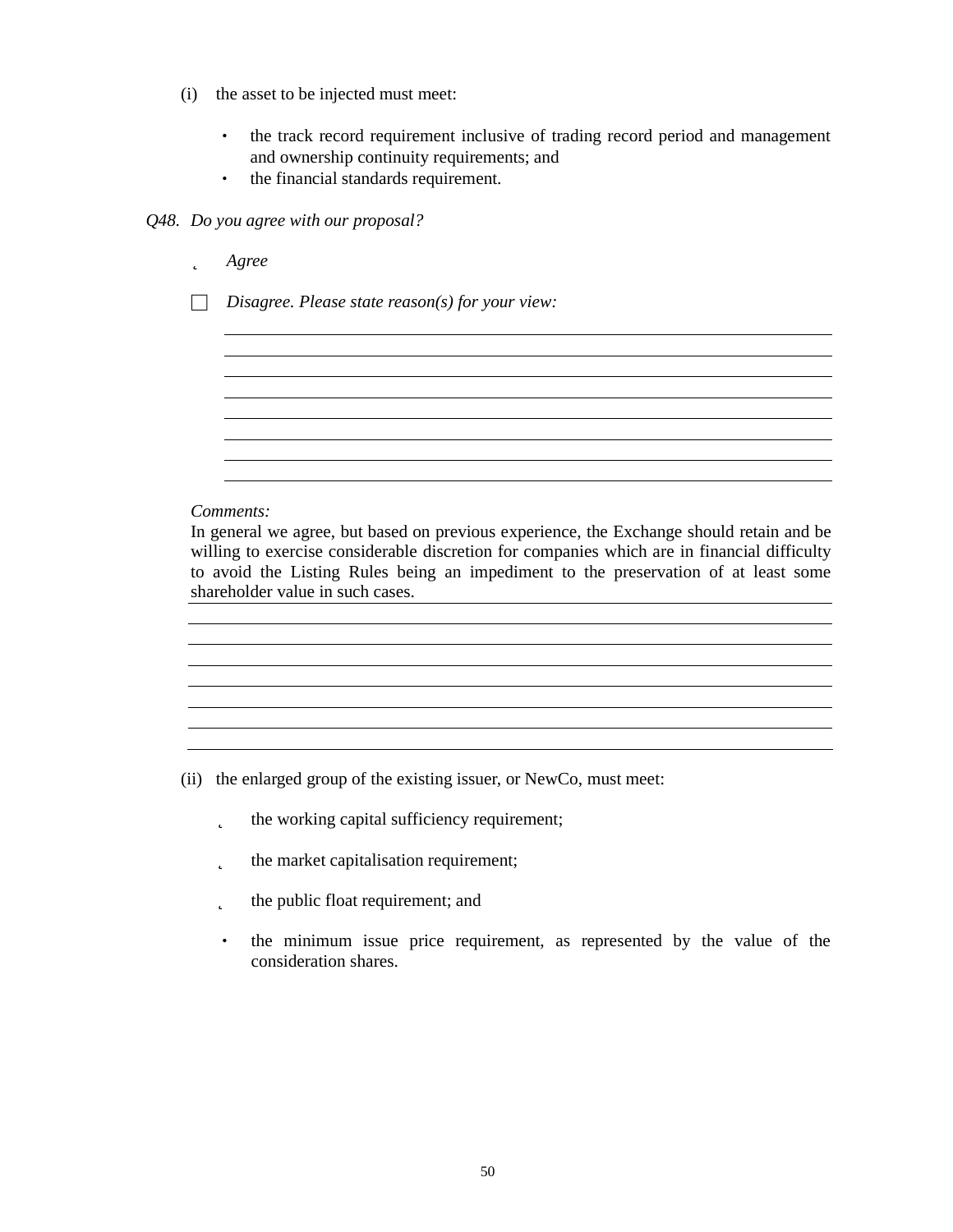*Q49. Do you agree with our proposal?*

þ *Agree* □ *Disagree. Please state reason(s) for your view: Comments:* In general we agree, but based on previous experience, the Exchange should retain and be willing to exercise considerable discretion for companies which are in financial difficulty to avoid the Listing Rules being an impediment to the preservation of at least some shareholder value. 

In both cases, the issuer, or the enlarged group of the issuer, or NewCo has to comply with the spread of shareholders requirement on a continuing basis.

For the avoidance of doubt, no relaxation to the proposed initial listing eligibility criteria, except for the spread of shareholders requirement, will be considered in case of deemed new listing applicants.

*Q50. Do you agree with our proposal?*

þ *Agree*

□ *Disagree. Please state reason(s) for your view:*

*Comments:*

In general we agree, but based on previous experience, the Exchange should retain and be willing to exercise considerable discretion for companies which are in financial difficulty to avoid the Listing Rules being an impediment to the preservation of at least some shareholder value.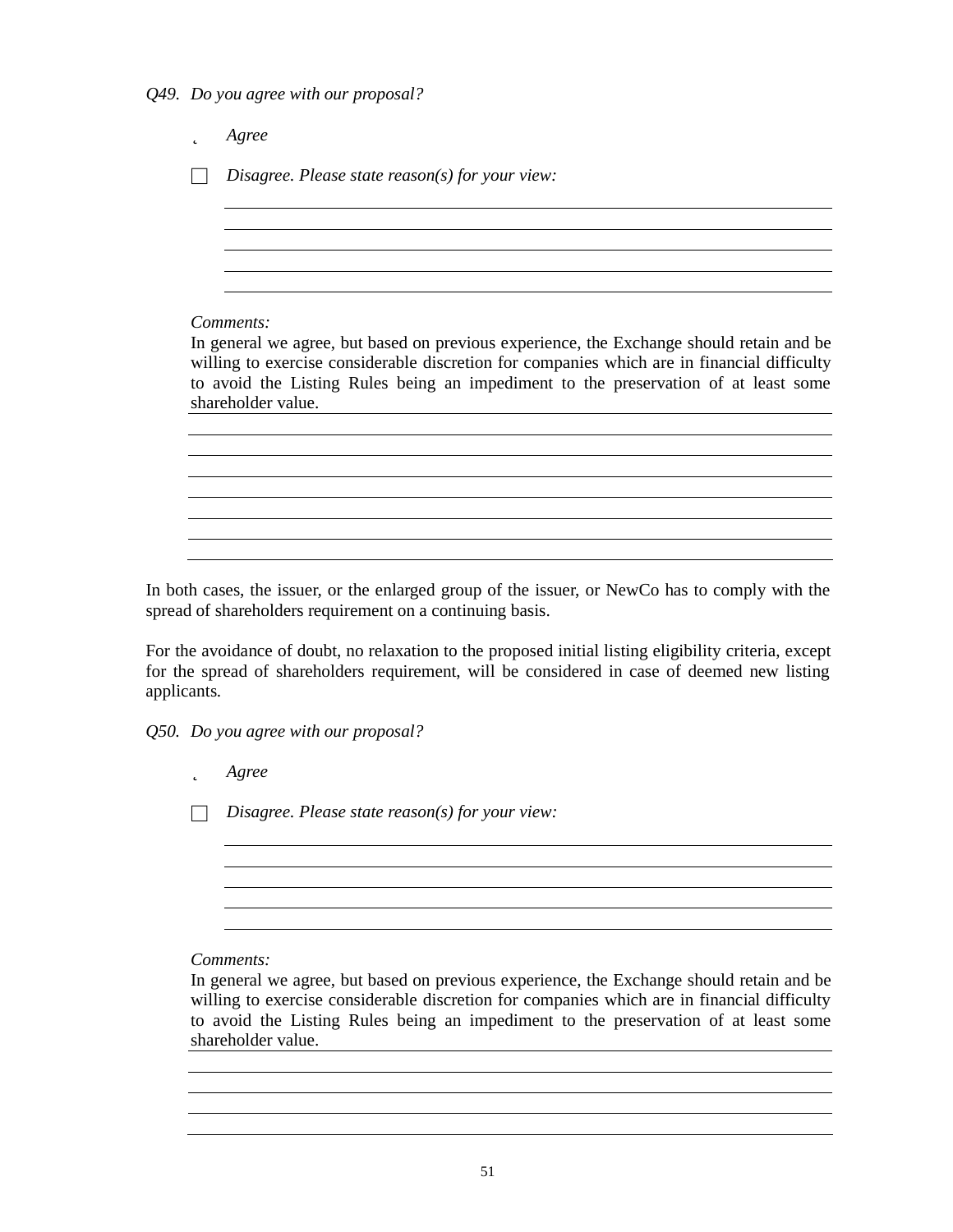## **MARKET'S VIEW**

### Paragraph 110 of Part B of the Consultation Paper

After considering the detailed discussion regarding our proposals on the initial listing eligibility criteria as set out in paragraphs 25 to 93 of Part B of the Consultation Paper, we would like to invite comments from the market as to whether the overall standard in respect of the initial listing eligibility criteria should be strengthened or relaxed.

*Q51. Do you think that the overall standard of our proposals on the initial listing eligibility criteria is appropriate?*

□ *Yes*

□ *No. Please specify which part(s) of our proposals on the initial listing eligibility criteria should be strengthened or relaxed. Please state reason(s) for your view:*

*Comments:*

We have no views on strengthening or relaxing listing criteria generally other than as indicated in answers to other questions (in particular those dealing with infrastructure companies, mineral companies and companies in financial difficulties). However, we are of the view that flexibility to grant waivers should be retained.

## **EFFECTIVE DATE**

## Paragraph 111 of Part B of the Consultation Paper

We propose that if our proposals regarding the eligibility criteria for initial listing set out in Part B of the Consultation Paper are adopted, such criteria will become effective immediately when amendments of the Main Board Rules are made. Details will be included in an announcement to be made by the Exchange as and when appropriate. Listing applicants that submit their listing application (Form A1) after amendment of the Main Board Rules, and listing applicants that have submitted their Form A1 before such amendments but remain unlisted three months after amendment of the Main Board Rules, must comply with these initial listing eligibility criteria.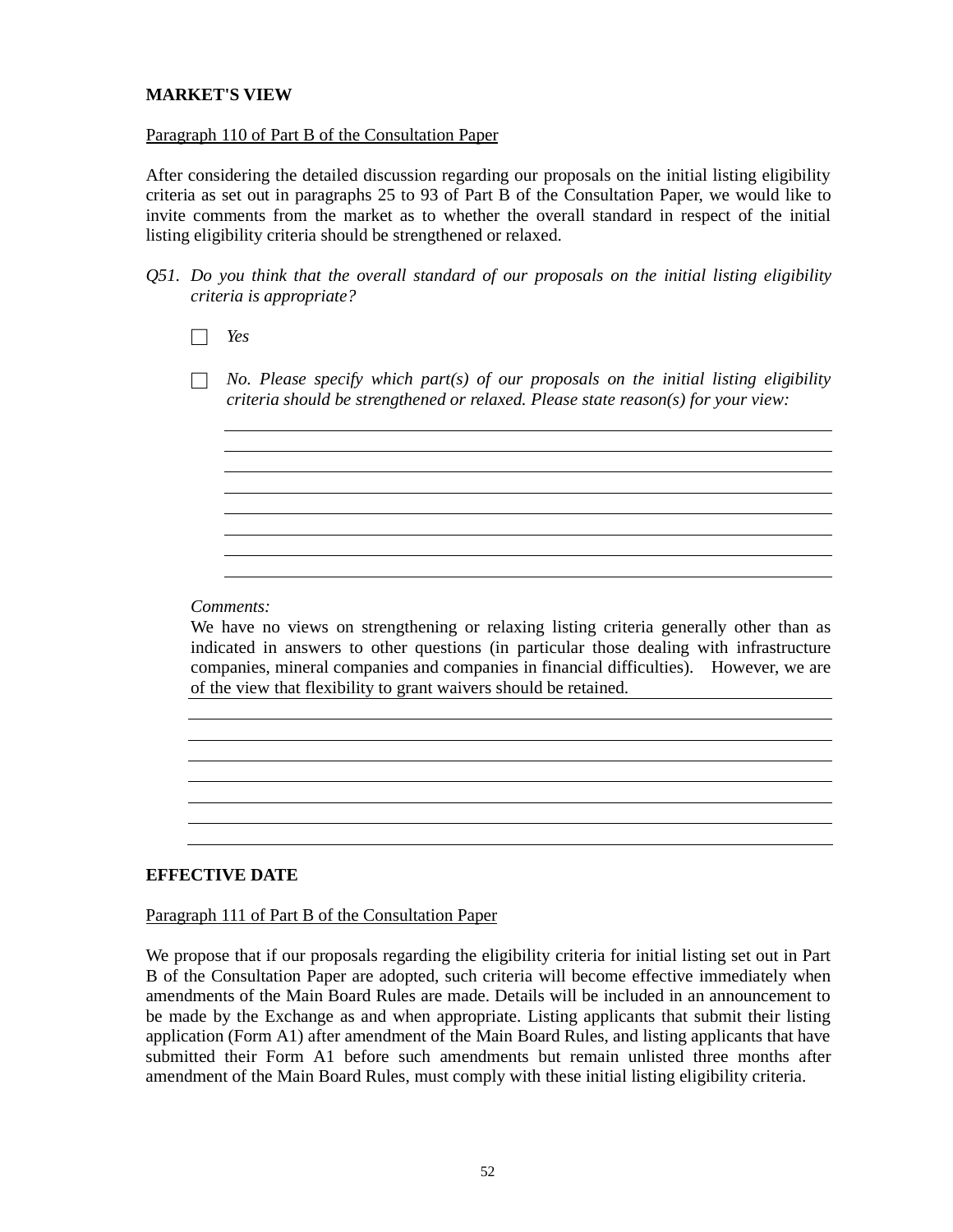*Q52. Do you agree with our proposal?*

□ *Agree*

þ *Disagree. Please state reason(s) for your view:* Allowance should be made for applications which, although the Form A1 has not been submitted are already at an advanced stage.

In our view a three month deadline for the submission of a Form A1 should be given and three months (extendable in the case of companies in financial difficulties) allowed in which to complete a listing after the submission of a Form A1.

*Comments:*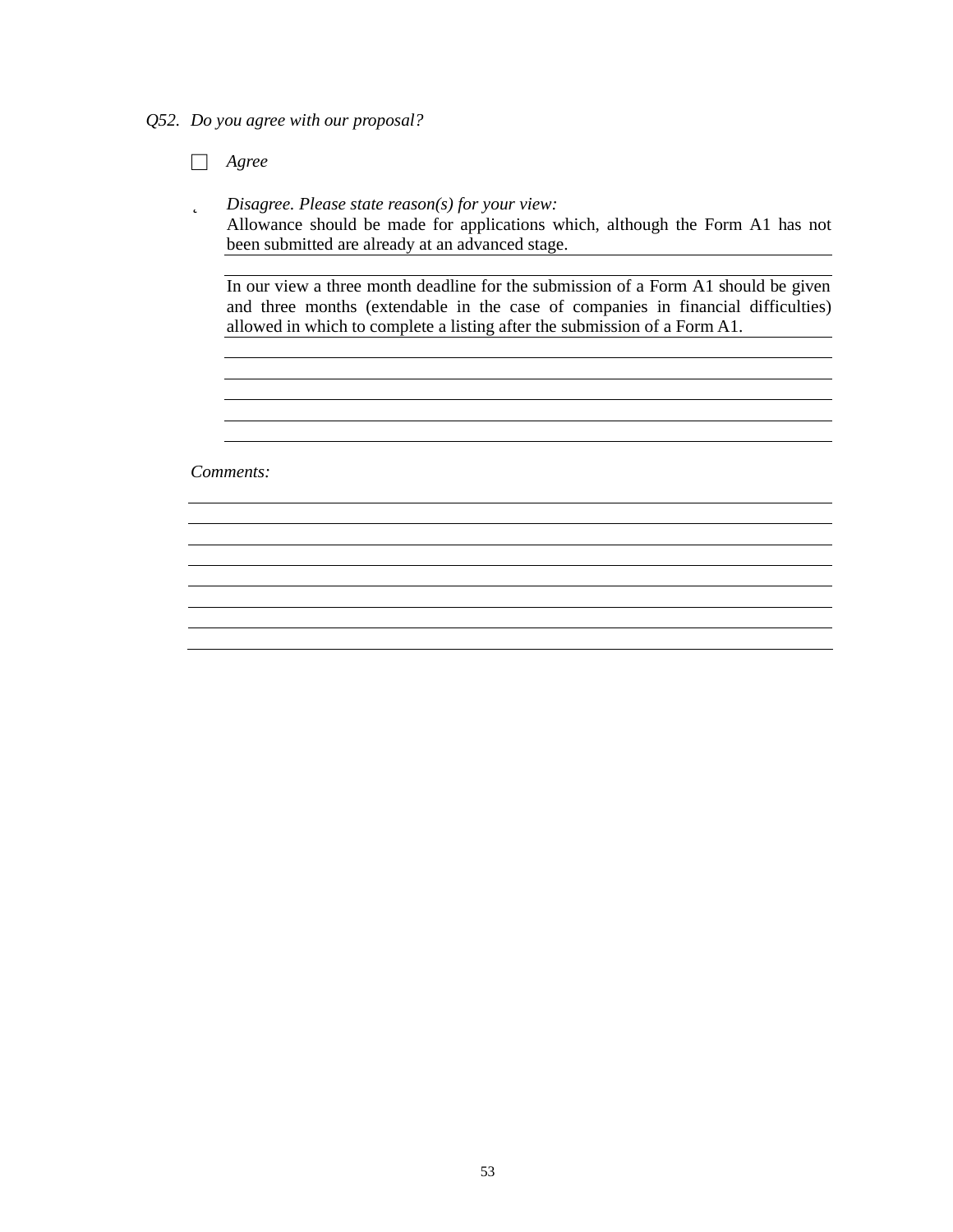# **PART C OF THE CONSULTATION PAPER CONTINUING LISTING ELIGIBILITY CRITERIA**

## **GENERAL**

### Paragraph 118 of Part C of the Consultation Paper

We will amend the Main Board Rules to introduce a set of quantitative and qualitative continuing listing eligibility criteria. We will consider these criteria to determine whether there is strong indication of failure by issuers. Failure by issuers may be in the form of unsatisfactory achievement and low level of investor acceptance and interest. Failure by issuers to meet one or more of these criteria will, subject to the process of natural justice, result in cancellation of the listing of the issuers' securities.

*Q53. Do you agree with our proposal?*

| Agree                                |  |
|--------------------------------------|--|
| <i>Disagree</i><br>$\vert \ \ \vert$ |  |
| Comments:                            |  |
|                                      |  |
|                                      |  |
|                                      |  |
|                                      |  |
|                                      |  |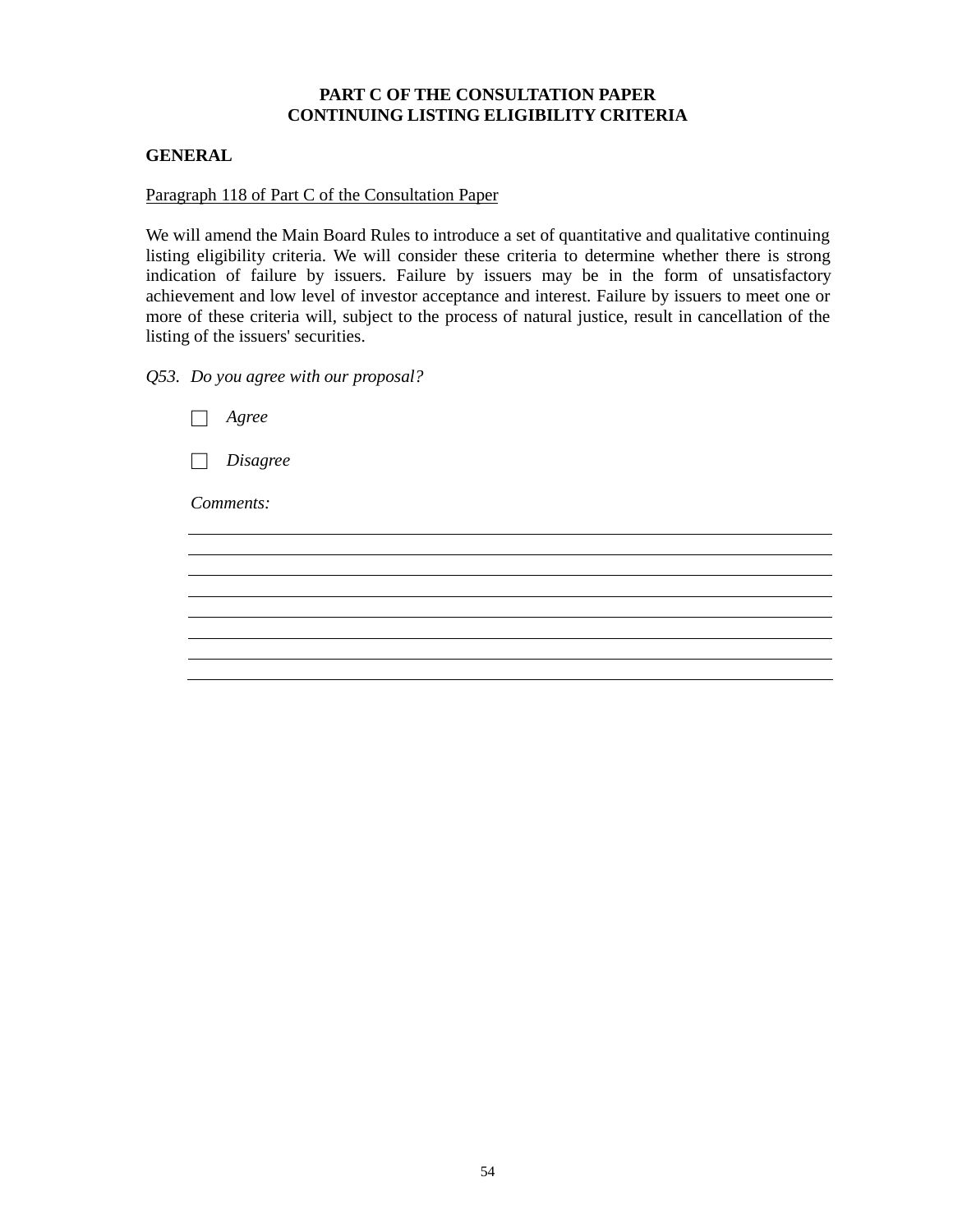# **QUANTITATIVE CRITERIA**

## **FINANCIAL STANDARDS**

## **Financial Achievement**

### Paragraph 128 of Part C of the Consultation Paper

We will amend the Main Board Rules to provide that an issuer (irrespective of whether it has more than one class of securities and whether these securities are listed and traded on other regulated markets) will be considered as failing to meet the continuing listing eligibility criteria if it has been, after tax,

(a) loss making for three consecutive years and has negative equity; or

## *Q54. Do you agree with our proposal?*

| Agree                                           |
|-------------------------------------------------|
| Disagree. Please state reason(s) for your view: |
|                                                 |
|                                                 |
|                                                 |
|                                                 |
|                                                 |
| Comments:                                       |
|                                                 |
|                                                 |
|                                                 |
|                                                 |
|                                                 |
|                                                 |

(b) loss making for three consecutive years and its average market capitalisation is less than HK\$50 million over 30 consecutive trading days.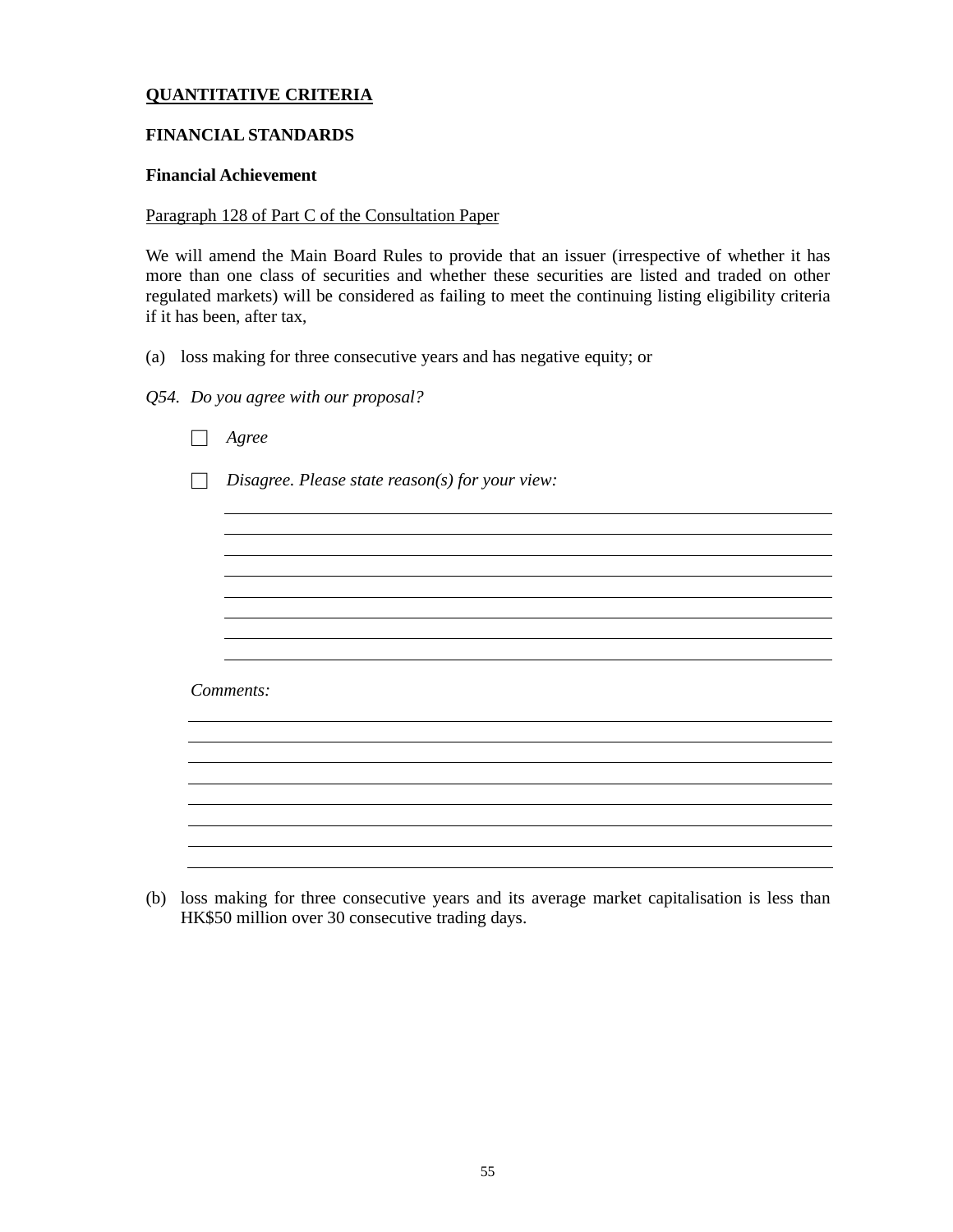For the purpose of calculating the average market capitalisation of an issuer in Part C of the Consultation Paper, the term "average market capitalisation" shall mean the average of the daily volume weighted market capitalisation of securities listed and traded on the Exchange over a period of 30 consecutive trading days. Where the securities of an issuer are also listed and traded on other regulated markets, the term "average market capitalisation" shall mean the average of the global market capitalisation over a period of 30 consecutive trading days. Global market capitalisation in turn shall mean the sum of the daily volume weighted market capitalisation of securities listed and traded on the Exchange and the market capitalisation of securities listed and traded on other regulated markets. For this purpose, reference will be made to the daily closing price of such securities of the issuer listed and traded on other regulated markets as announced by these markets.

*Q55. Do you agree with our proposal?*

- □ *Agree*
- □ *Agree, but the threshold for the average market capitalisation should be (please tick one of the following)*
	- □ *70 million*
	- □ *80 million*
	- □ *100 million*
	- □ *Other. Please specify: HK\$\_\_\_\_\_\_\_\_\_\_\_*

*Please state reason(s) for your view:*

□ *Disagree. Please state reason(s) for your view:*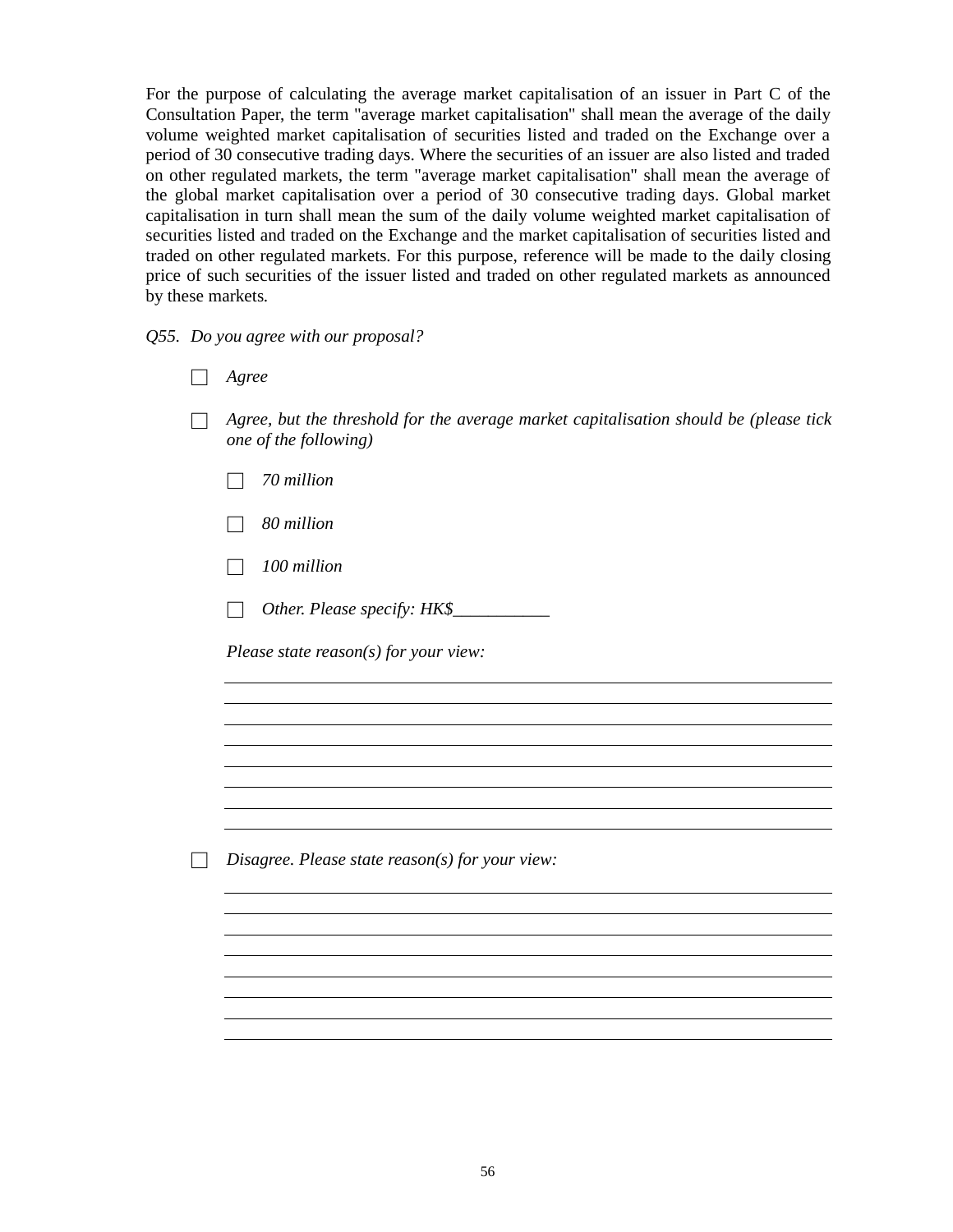*Comments:*

Paragraph 129 of Part C of the Consultation Paper

We will amend the Main Board Rules to provide that an issuer (irrespective of whether it has more than one class of securities and whether these securities are listed and traded on other regulated markets) will fail to meet the continuing listing eligibility criteria if:

- (a) its average market capitalisation is less than HK\$50 million over 30 consecutive trading days; and
- (b) its shareholders' equity is less than HK\$50 million. The issuer's latest published audited financial information and any subsequent published financial information will be used for the purpose of ascertaining its shareholders' equity.
- *Q56. Do you agree with our proposal?*

□ *Agree (please answer Q57 and Q58)*

□ *Disagree. Please state reason(s) for your view:*

*Comments:*

<u> 1989 - Johann Stoff, amerikansk politiker (\* 1908)</u>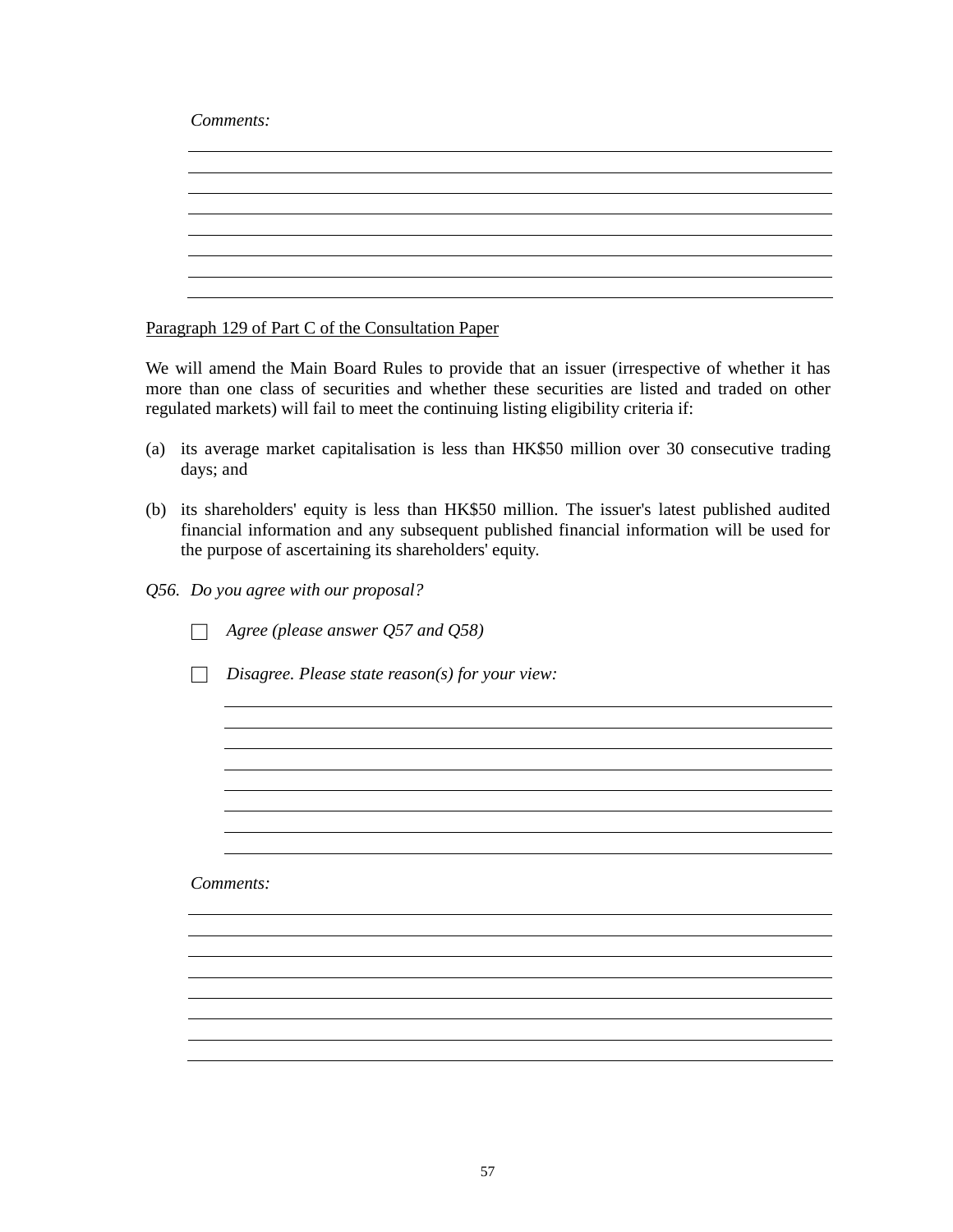*Q57. Do you agree with the proposed threshold of the average market capitalisation of HK\$50 million over 30 consecutive trading days?*

| Agree                                                                                                                                   |  |
|-----------------------------------------------------------------------------------------------------------------------------------------|--|
| Disagree. The threshold should be HK\$___________ over ___________ consecutive<br>trading days. Please state $reason(s)$ for your view: |  |
|                                                                                                                                         |  |
|                                                                                                                                         |  |
| Comments:                                                                                                                               |  |
|                                                                                                                                         |  |
|                                                                                                                                         |  |
|                                                                                                                                         |  |
| Q58. Do you agree with the proposed threshold of the shareholders' equity of HK\$50 million?                                            |  |
| Agree                                                                                                                                   |  |
| Disagree. The threshold should be $HK\$<br>Please state reason(s) for your<br>view:                                                     |  |
|                                                                                                                                         |  |
|                                                                                                                                         |  |
| Comments:                                                                                                                               |  |
|                                                                                                                                         |  |
|                                                                                                                                         |  |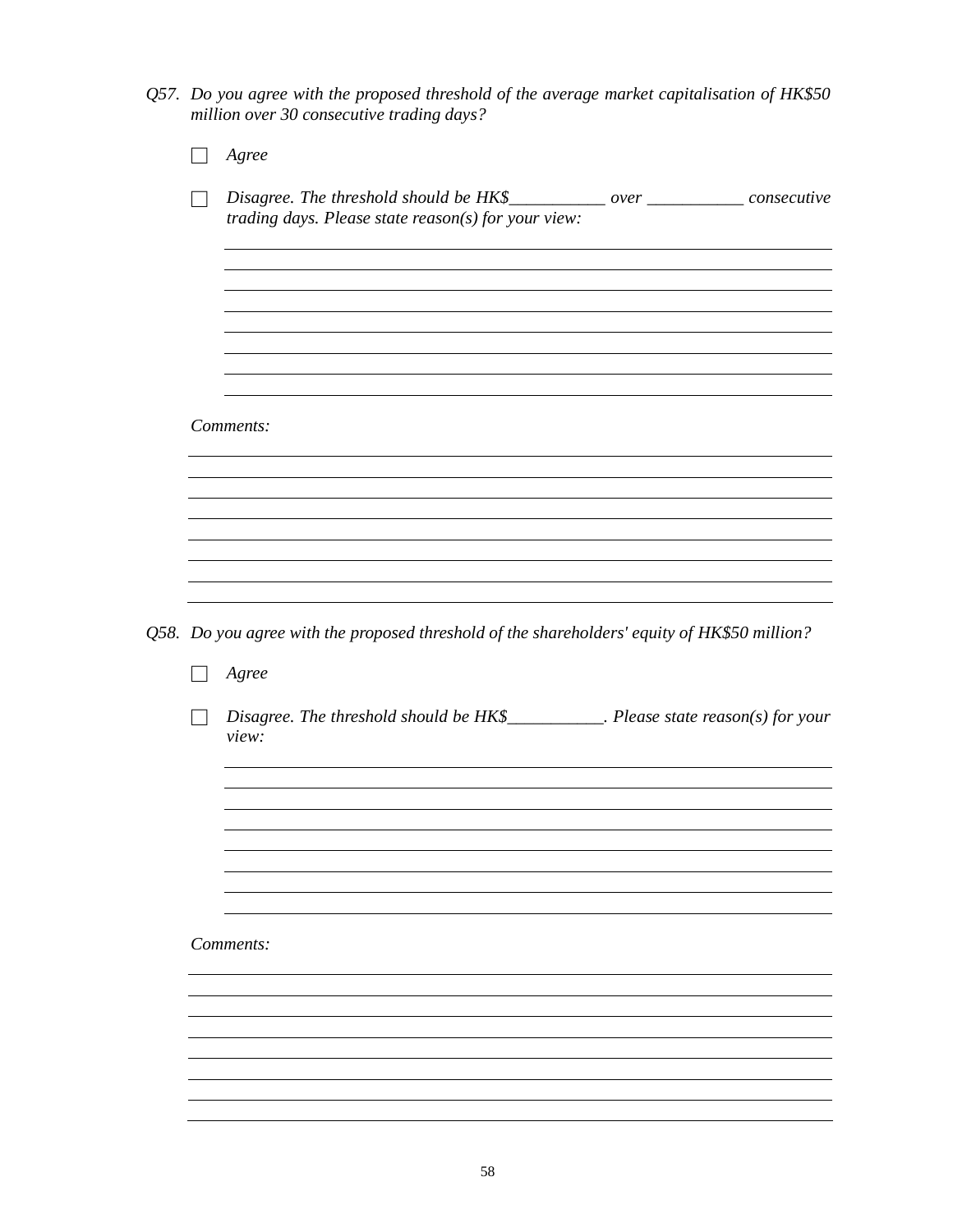## **ABSOLUTE MINIMUM MARKET CAPITALISATION**

### Paragraph 131 of Part C of the Consultation Paper

We will amend the Main Board Rules to provide that an issuer (irrespective of whether it has more than one class of securities and whether these securities are listed and traded on other regulated markets) will fail to meet the continuing listing eligibility criteria if its average market capitalisation of the securities listed and traded on the Exchange is less than HK\$30 million for 30 consecutive trading days regardless of the level of shareholders' equity.

*Q59. Do you agree with our proposal?*

| Agree                                                                                                                                    |
|------------------------------------------------------------------------------------------------------------------------------------------|
| Agree, but the threshold should be HK\$___________ over _____________ consecutive<br>trading days. Please state reason(s) for your view: |
|                                                                                                                                          |
|                                                                                                                                          |
| Disagree. Please state reason(s) for your view:                                                                                          |
|                                                                                                                                          |
|                                                                                                                                          |
|                                                                                                                                          |
| Comments:                                                                                                                                |
|                                                                                                                                          |
|                                                                                                                                          |
|                                                                                                                                          |
|                                                                                                                                          |
|                                                                                                                                          |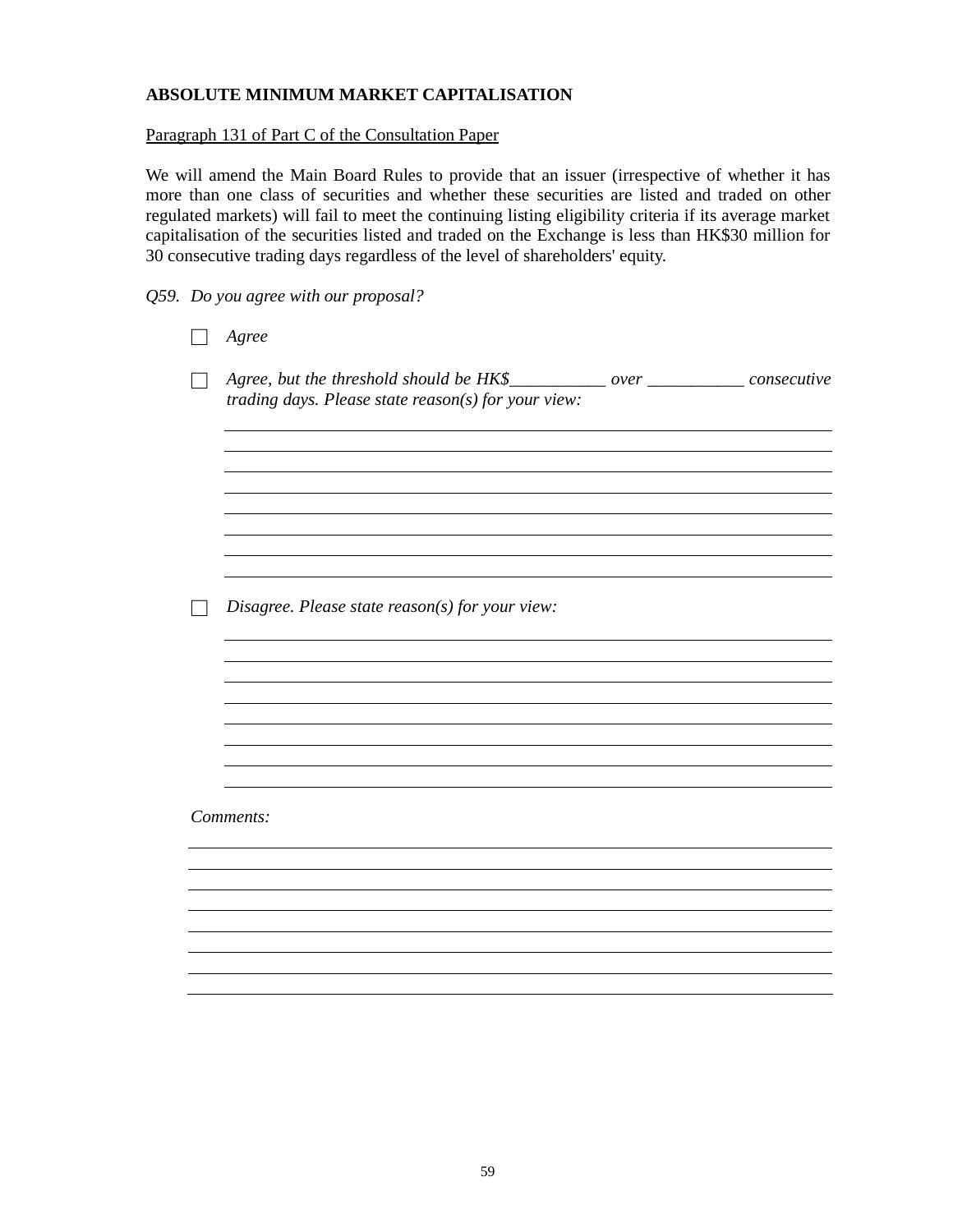## **INSOLVENCY**

### Paragraph 136 of Part C of the Consultation Paper

We will amend the Main Board Rules to provide that an issuer will fail to meet the continuing listing eligibility criteria if:

- (a) the court has served a winding up order (or equivalent action in the issuer's country of incorporation) on it, or it goes into receivership or provisional liquidation; or
- (b) its Principal Subsidiaries have been served with a winding up order (or equivalent action in the country of incorporation of the Principal Subsidiaries), or go into receivership or provisional liquidation, and the remaining business of the issuer is unable to meet all the initial listing eligibility criteria, except for the market capitalisation requirement and the spread of shareholders requirement which the issuer will have to comply with on a continuing basis.

"Provisional liquidation" refers to the period after the presentation of a winding-up petition and before the making of a winding-up order (or equivalent period in the country of incorporation of the issuer or its Principal Subsidiaries).

*Q60. Do you agree with our proposal?*

| Agree                                           |
|-------------------------------------------------|
| Disagree. Please state reason(s) for your view: |
|                                                 |
|                                                 |
|                                                 |
|                                                 |
| Comments:                                       |
|                                                 |
|                                                 |
|                                                 |
|                                                 |
|                                                 |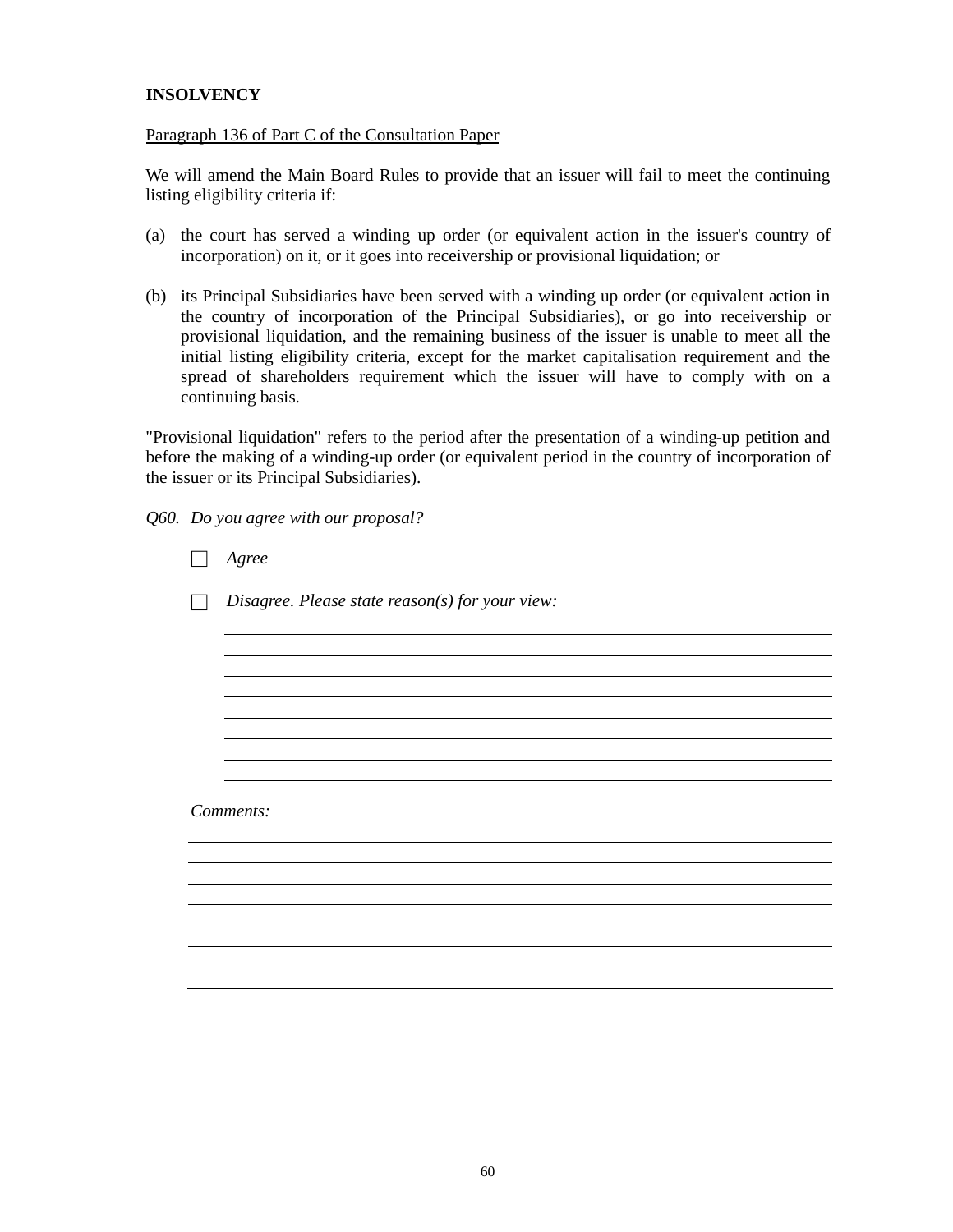*Q61. Do you agree that an issuer should not be considered as failing to meet the continuing listing eligibility criteria where its Principal Subsidiaries have been served with a winding up order, or go into receivership or provisional liquidation, and yet its remaining business is still able to meet the initial listing eligibility criteria?*

| Agree                                             |
|---------------------------------------------------|
| Disagree. Please state $reason(s)$ for your view: |
|                                                   |
|                                                   |
|                                                   |
|                                                   |
|                                                   |
|                                                   |
| Comments:                                         |
|                                                   |
|                                                   |
|                                                   |
|                                                   |
|                                                   |
|                                                   |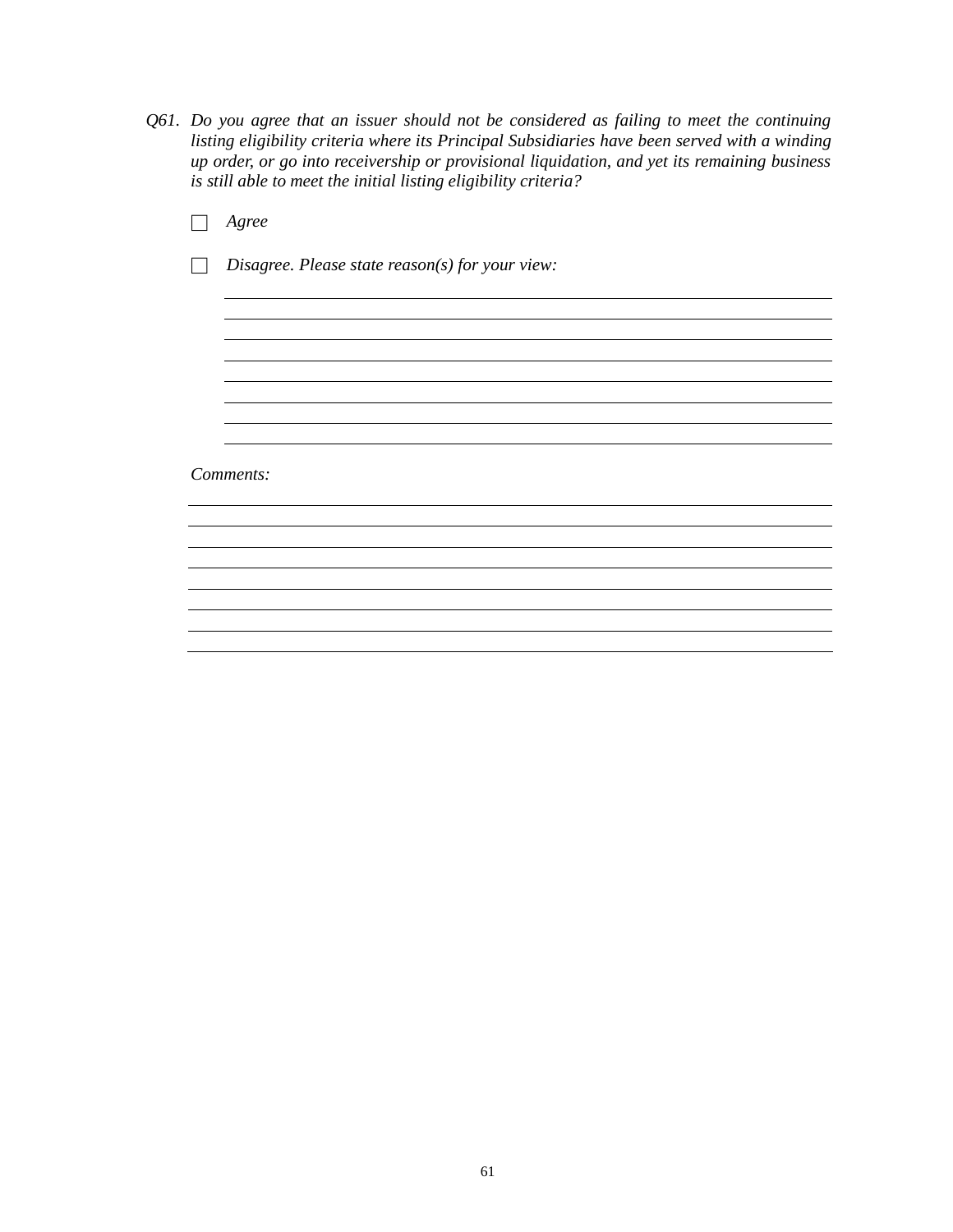# **TOTAL DISCLAIMER OF AUDIT OPINION OR ADVERSE AUDIT OPINION**

## Paragraph 138 of Part C of the Consultation Paper

We will amend the Main Board Rules to provide that an issuer will be considered as failing to meet the continuing listing eligibility criteria if its most recent auditor's report contains a total disclaimer opinion or an adverse opinion.

|  |  | Q62. Do you agree with our proposal? |
|--|--|--------------------------------------|
|  |  |                                      |

| Agree                                           |
|-------------------------------------------------|
| Disagree. Please state reason(s) for your view: |
|                                                 |
|                                                 |
|                                                 |
|                                                 |
| Comments:                                       |
|                                                 |
|                                                 |
|                                                 |
|                                                 |
|                                                 |

## **MINIMUM SHARE PRICE**

Paragraph 148 of Part C of the Consultation Paper

We will amend the Main Board Rules to introduce a minimum share price of HK\$0.50 as a continuing listing eligibility criterion. Where the moving average of the daily volume weighted share price over 30 consecutive trading days of an issuer is less than HK\$0.50, the issuer will fail to meet the continuing listing eligibility criteria.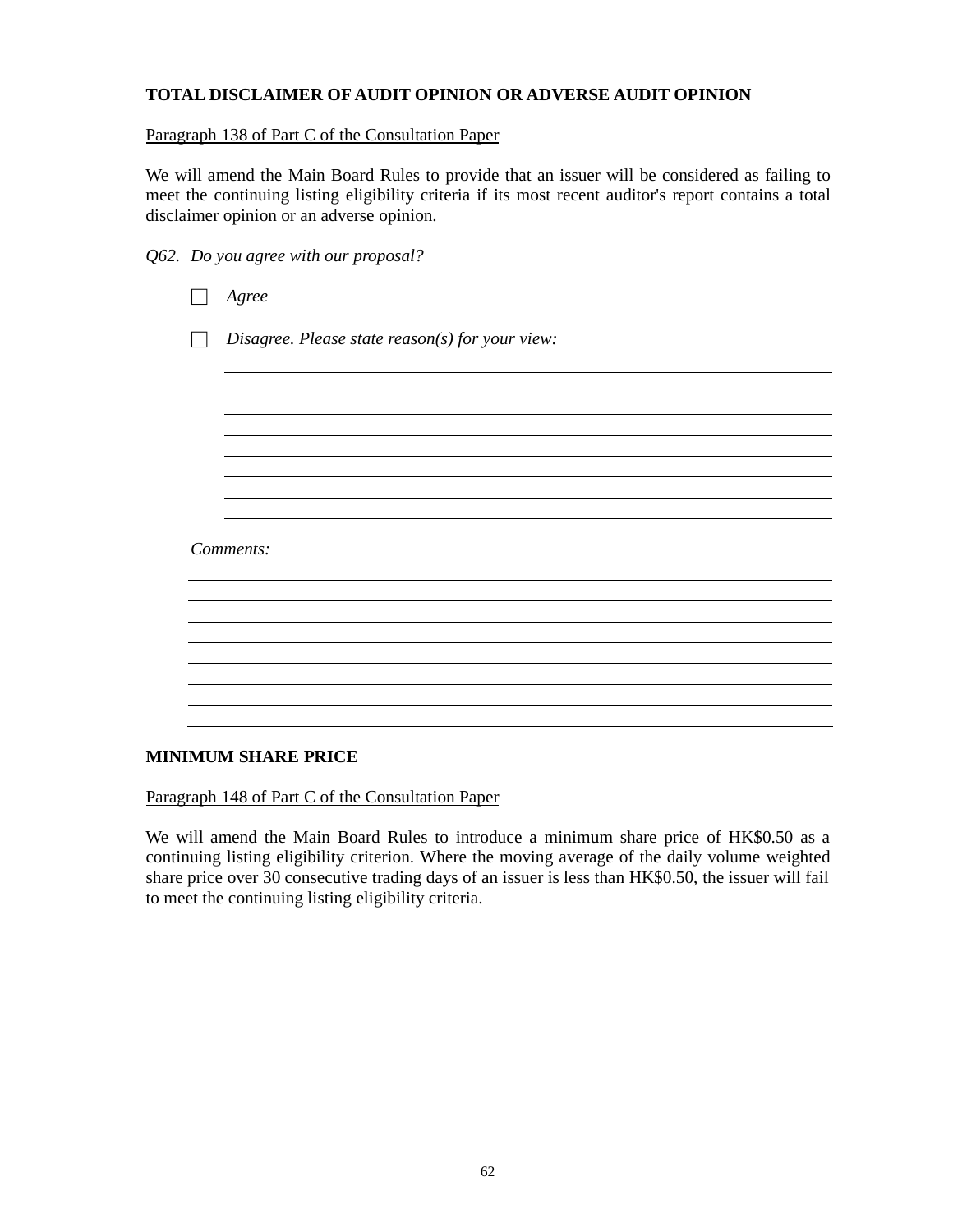*Q63. Do you agree with our proposal?*

| Agree                                                                           |
|---------------------------------------------------------------------------------|
| Agree, but the minimum share price should be (please tick one of the following) |
| <b>HK\$5</b>                                                                    |
| <b>HK\$2</b>                                                                    |
| <b>HK\$1</b>                                                                    |
| Other. Please specify:                                                          |
| Please state $reason(s)$ for your view:                                         |
|                                                                                 |
|                                                                                 |
|                                                                                 |
|                                                                                 |
| Disagree. Please state reason(s) for your view:                                 |
|                                                                                 |
|                                                                                 |
|                                                                                 |
|                                                                                 |
| Comments:                                                                       |
|                                                                                 |
|                                                                                 |
|                                                                                 |
|                                                                                 |
|                                                                                 |
|                                                                                 |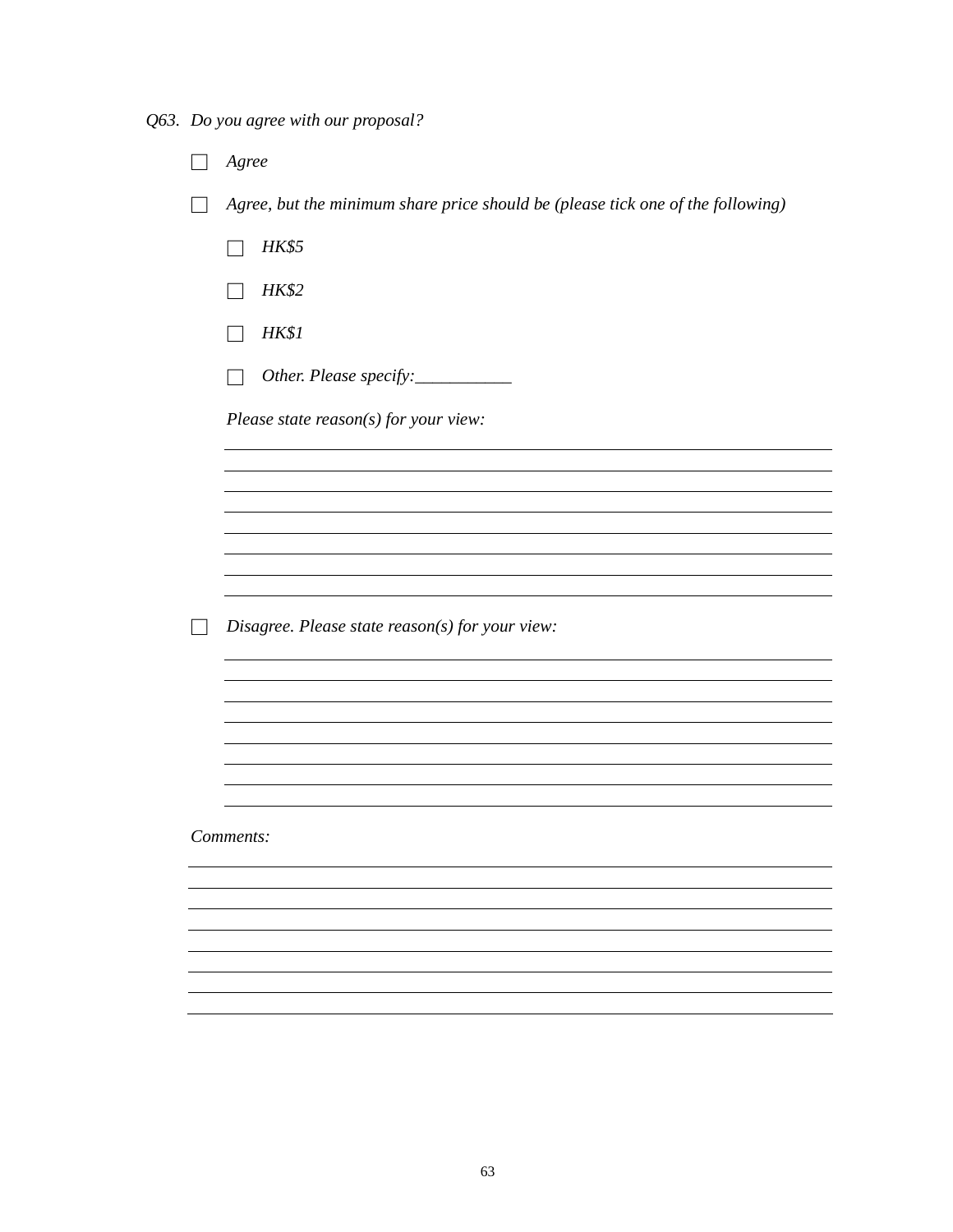## Paragraph 149 of Part C of the Consultation Paper

A transitional period of 12 months will be afforded to those issuers with prices trading below HK\$0.50 to attain the minimum share price of HK\$0.50. After the transitional period and if the issuer still fails to meet the minimum share price requirement, it will be considered as failing to meet the continuing listing eligibility criteria.

- *Q64. If you agree with our proposal in Q63, do you agree with our proposal to afford a transitional period of 12 months for those issuers whose shares presently trade below HK\$0.50 to comply with the proposed minimum share price requirement?*
	- □ *Agree*
	- □ *Agree, but the transitional period should be (please tick one of the following)*
		- □ *18 months*
		- □ *24 months*
		- □ *Other. Please specify:\_\_\_\_\_\_\_\_\_\_\_*

*Please state reason(s) for your view:*

□ *Disagree. Please state reason(s) for your view:*

*Comments:*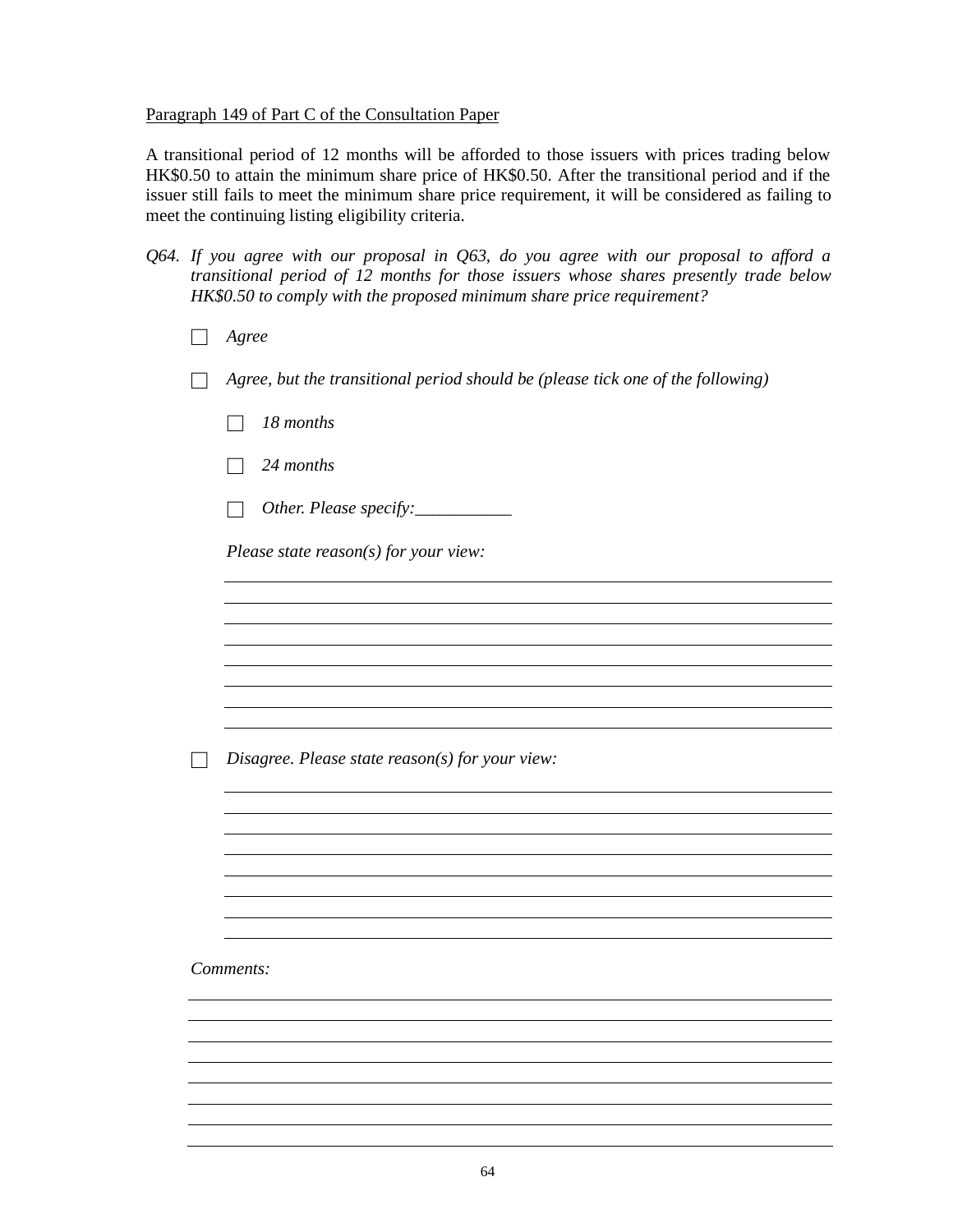## Paragraph 150 of Part C of the Consultation Paper

If our proposal as set out in paragraph 148 of Part C of the Consultation Paper is adopted, we will not, during and after the transitional period, grant listing approvals for the securities to be issued by an issuer in relation to any of its corporate actions that will result in the theoretical value of its share falling below HK\$0.50. "Corporate actions" include bonus issues, share splits, open offers, rights issues, placings and other issues of securities that will generally result in lower theoretical share prices. However, corporate actions such as a rights issue that would otherwise result in a share price below HK\$0.50 will be considered if it is carried out together with other proposals, such as consolidation, that will result in the share price remaining above HK\$0.50.

| Q65. Do you agree with our proposal? |  |  |  |  |  |  |  |
|--------------------------------------|--|--|--|--|--|--|--|
|--------------------------------------|--|--|--|--|--|--|--|

| Agree                                           |  |
|-------------------------------------------------|--|
| Disagree. Please state reason(s) for your view: |  |
|                                                 |  |
|                                                 |  |
|                                                 |  |
|                                                 |  |
|                                                 |  |
| Comments:                                       |  |
|                                                 |  |
|                                                 |  |
|                                                 |  |
|                                                 |  |
|                                                 |  |

Paragraph 151 of Part C of the Consultation Paper

We will amend the Main Board Rules to require that shareholders of an issuer will be made fully aware of the circumstances and be given an opportunity to express their views with regard to any corporate action that will result in the theoretical share price of the issuer falling below HK\$0.50. Accordingly, an issuer, prior to undertaking any such corporate action, will be required, to:

- (a) obtain independent shareholder's approval, which under the current Main Board Rules is a majority in number representing three-fourths in value of the shareholders present and voting either in person or by proxy at general meeting, and if our proposal for shareholders' approval for privatisation in the Corporate Governance Consultation Paper is adopted:
	- at least 75% of the votes attaching to the shares held by independent shareholders cast either in person or by proxy in a general meeting of independent shareholders; and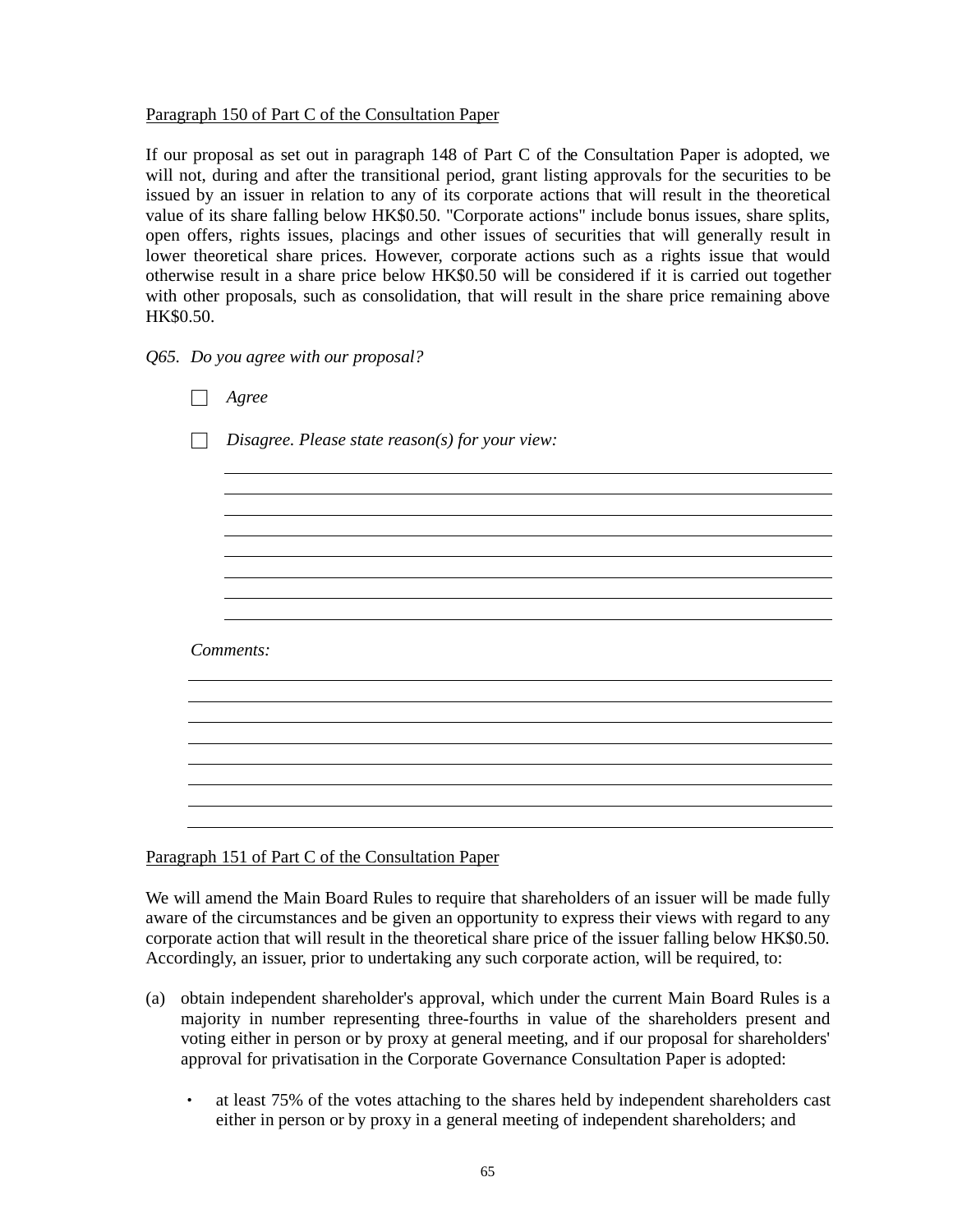- the number of votes cast against the resolution must not be more than 10% of the votes attaching to all the shares held by independent shareholders; and
- (b) offer to its shareholders and holders of any other class of listed securities, if applicable, other than the directors, chief executive and controlling shareholders, a reasonable cash alternative or other reasonable alternative.

*Q66. Do you agree with our proposal?*

| Agree                                             |
|---------------------------------------------------|
| Disagree. Please state $reason(s)$ for your view: |
|                                                   |
|                                                   |
|                                                   |
|                                                   |
| Comments:                                         |
|                                                   |
|                                                   |
|                                                   |
|                                                   |
|                                                   |

Paragraph 152 of Part C of the Consultation Paper

We will also amend the Main Board Rules to require issuers to confirm to shareholders when the general mandate is being granted or renewed that shares will not be issued under the general mandate that will result in the theoretical share price falling below HK\$0.50.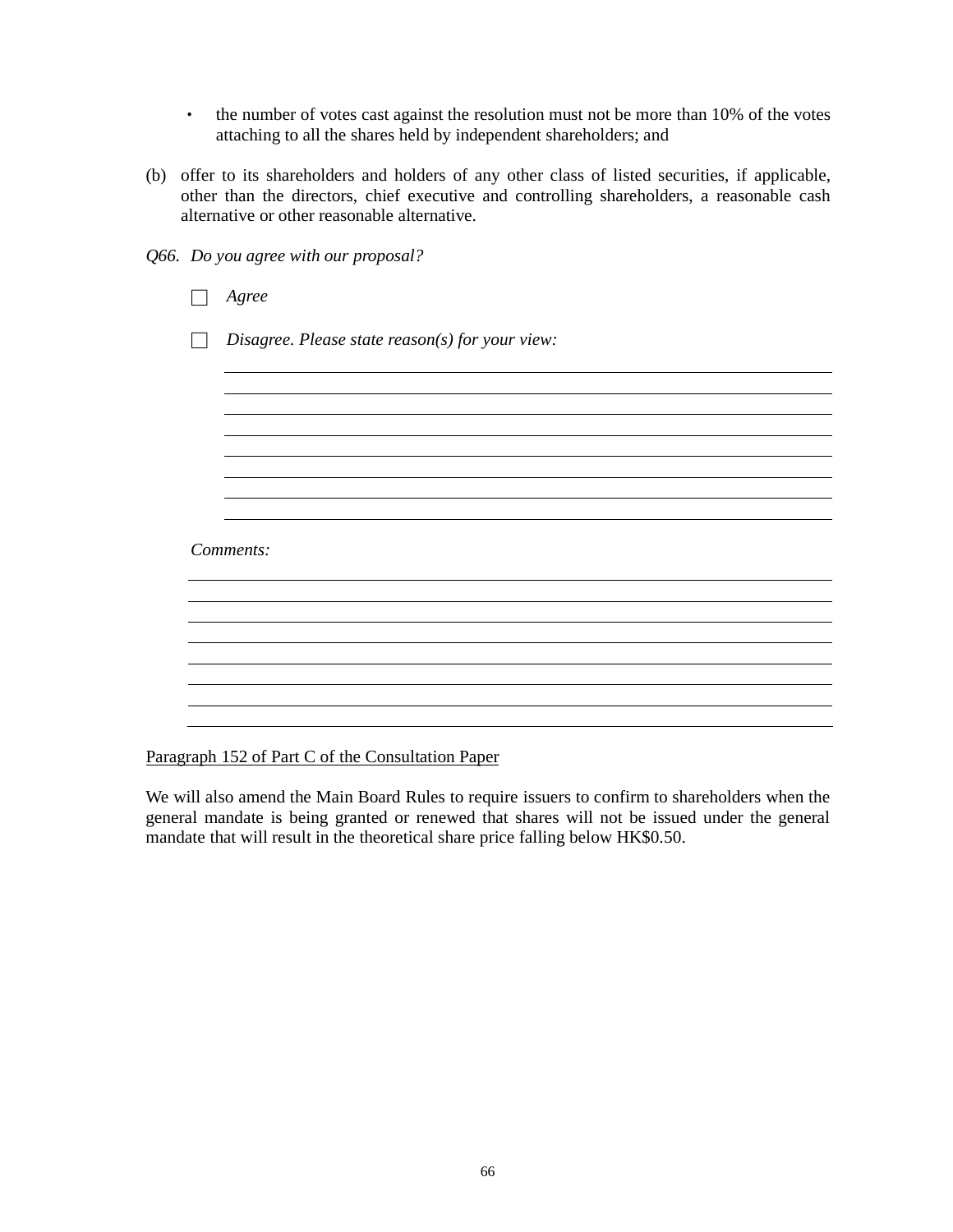*Q67. Do you agree with our proposal?*

□ *Agree* □ *Disagree. Please state reason(s) for your view: Comments:*<u> 1989 - Johann Stoff, amerikansk politiker (d. 1989)</u>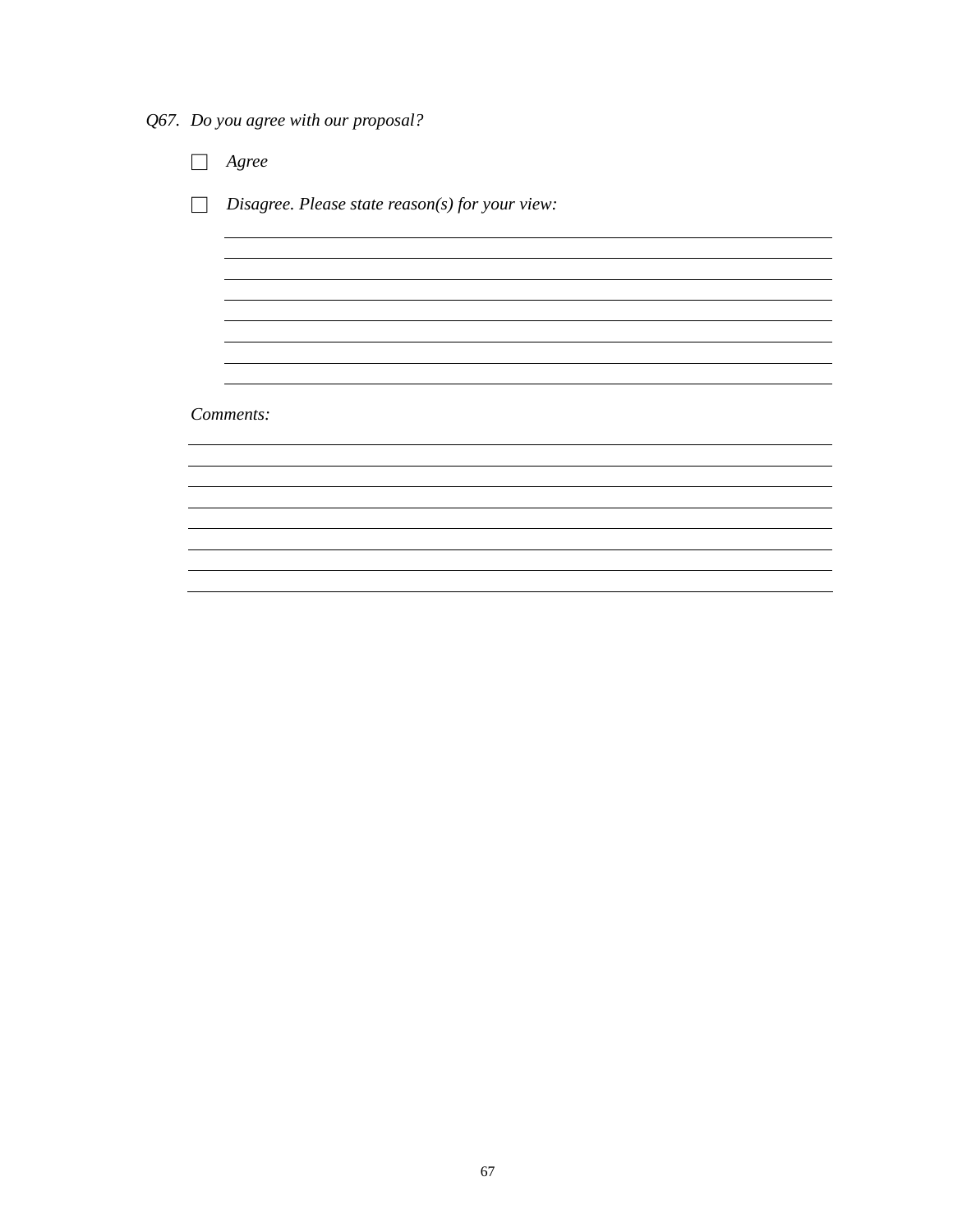# **MINIMUM TRADING ACTIVITY LEVEL**

## Paragraph 157 of Part C of the Consultation Paper

We do not propose to introduce a continuing listing eligibility criterion based solely on trading volume.

- *Q68. Do you agree with our proposal?*
	- □ *Agree*

□ *Disagree. Trading volume should be introduced as a continuing listing criterion. Please state reason(s) for your view:*

<u> 1989 - Johann Stoff, fransk politik (f. 1989)</u>

## *Comments:*

## **REDUCTION IN OPERATING ASSETS AND/OR LEVEL OF OPERATIONS**

Paragraph 163 of Part C of the Consultation Paper

We will amend the Main Board Rules to provide that an issuer will fail to meet the continuing listing eligibility criteria if after a corporate action taken by the issuer, there is a decrease in its total assets or operations or turnover or after tax profits by 75% or more of those of the immediately preceding financial year, and its remaining business will be unable to meet all the initial listing eligibility criteria, except for the market capitalisation requirement and the spread of shareholders requirement which the issuer will have to comply with on a continuing basis.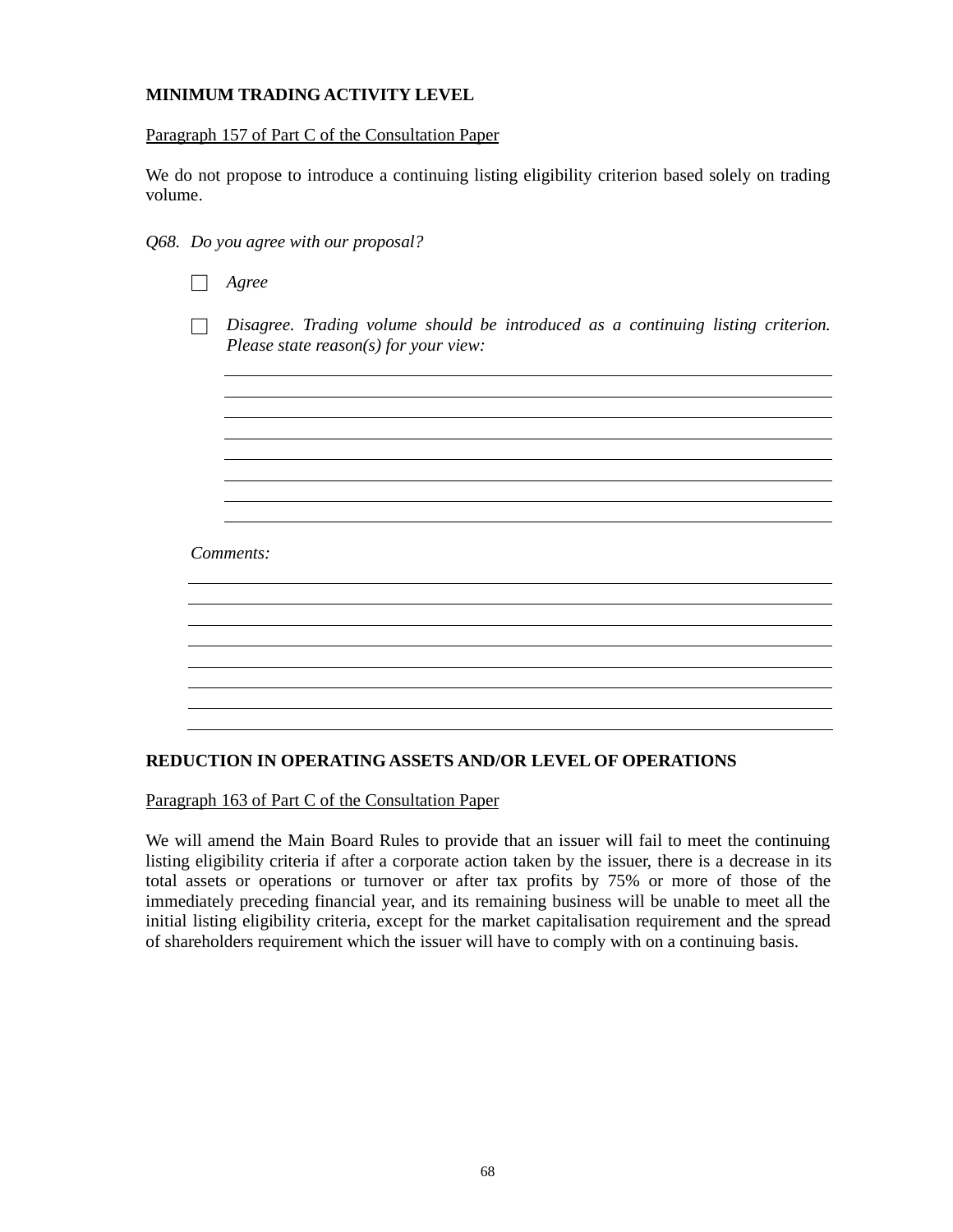*Q69. Do you agree with our proposal?*

| Agree                                                                            |
|----------------------------------------------------------------------------------|
| Agree, but the percentage threshold should be (please tick one of the following) |
| 50%                                                                              |
| 65%                                                                              |
| 80%                                                                              |
| Other. Please specify: ___________                                               |
| Please state $reason(s)$ for your view:                                          |
|                                                                                  |
|                                                                                  |
|                                                                                  |
|                                                                                  |
| Disagree. Please state reason(s) for your view:                                  |
|                                                                                  |
|                                                                                  |
|                                                                                  |
|                                                                                  |
| Comments:                                                                        |
|                                                                                  |
|                                                                                  |
|                                                                                  |
|                                                                                  |
|                                                                                  |
|                                                                                  |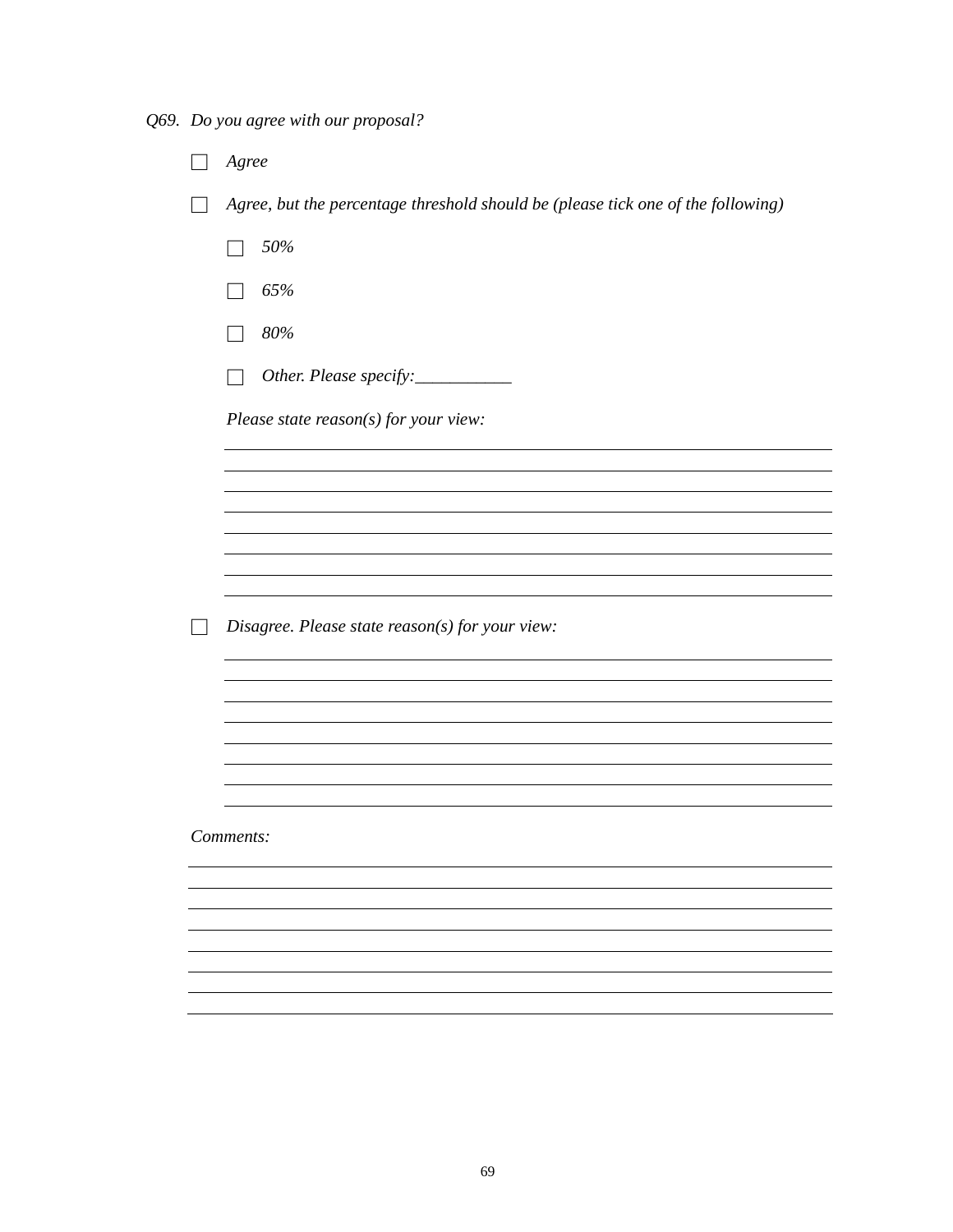- *Q70. If the remaining business of an issuer, after a corporate action that has the effect of reducing its total assets or operations or turnover or after tax profits by 75% or more of those of the immediately preceding financial year, does not meet the initial listing eligibility criteria, except for the market capitalisation requirement and the spread of shareholders requirement, do you agree that the issuer should be subject to the New Delisting Procedures set out in Part E of the Consultation Paper?*
	- □ *Agree* □ *Disagree. Please state reason(s) for your view: Comments:*

Paragraph 164 of Part C of the Consultation Paper

We will also amend the Main Board Rules to require that shareholders of an issuer will be made fully aware of the circumstances and be given an opportunity to express their views with regard to any corporate action that has the effect of substantially reducing or depleting its total assets or operations or turnover or after tax profits and resulting in its remaining business being unable to meet all the initial listing eligibility criteria, except for the market capitalisation requirement and the spread of shareholders requirement. Accordingly, an issuer, prior to undertaking any such corporate action, will be required to:

the control of the control of the control of the control of the control of the control of the control of the control of the control of the control of the control of the control of the control of the control of the control

<u> 1980 - Johann Stoff, deutscher Stoffen und der Stoffen und der Stoffen und der Stoffen und der Stoffen und de</u>

- (a) obtain independent shareholder's approval, which under the current Main Board Rules is a majority in number representing three-fourths in value of the shareholders present and voting either in person or by proxy at general meeting, and if our proposal for shareholders' approval for privatisation in the Corporate Governance Consultation Paper is adopted:
	- at least 75% of the votes attaching to the shares held by independent shareholders cast either in person or by proxy in a general meeting of independent shareholders; and
	- the number of votes cast against the resolution must not be more than 10% of the votes attaching to all the shares held by independent shareholders; and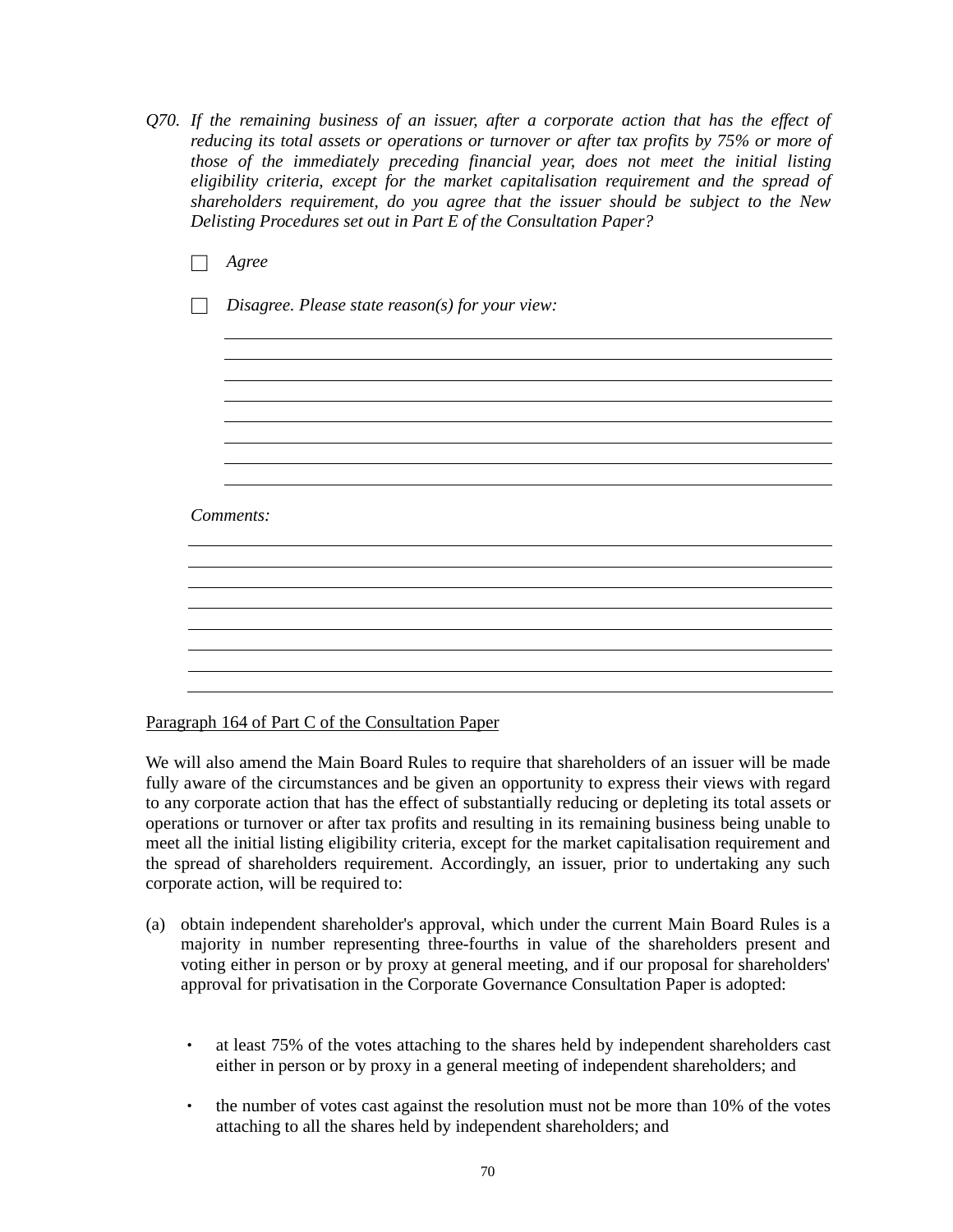- (b) offer to its shareholders and holders of any other class of listed securities, if applicable, other than the directors, chief executive and controlling shareholders, a reasonable cash alternative or other reasonable alternative.
- *Q71. Do you agree with our proposal?*

| $A\,$ gree                                      |
|-------------------------------------------------|
| Disagree. Please state reason(s) for your view: |
|                                                 |
|                                                 |
|                                                 |
|                                                 |
|                                                 |
|                                                 |
| Comments:                                       |
|                                                 |
|                                                 |
|                                                 |
|                                                 |
|                                                 |
|                                                 |
|                                                 |

# **CASH COMPANIES**

Paragraph 167 of Part C of the Consultation Paper

We will amend the Main Board Rules to provide that an issuer will fail to meet the continuing listing eligibility criteria if it becomes a cash company. An issuer (other than investment companies, banks, insurance and other similar financial services companies) having 90% of its net assets in cash or short dated securities or portfolio shares investment or other marketable securities will for the purpose of this requirement be considered as a cash company.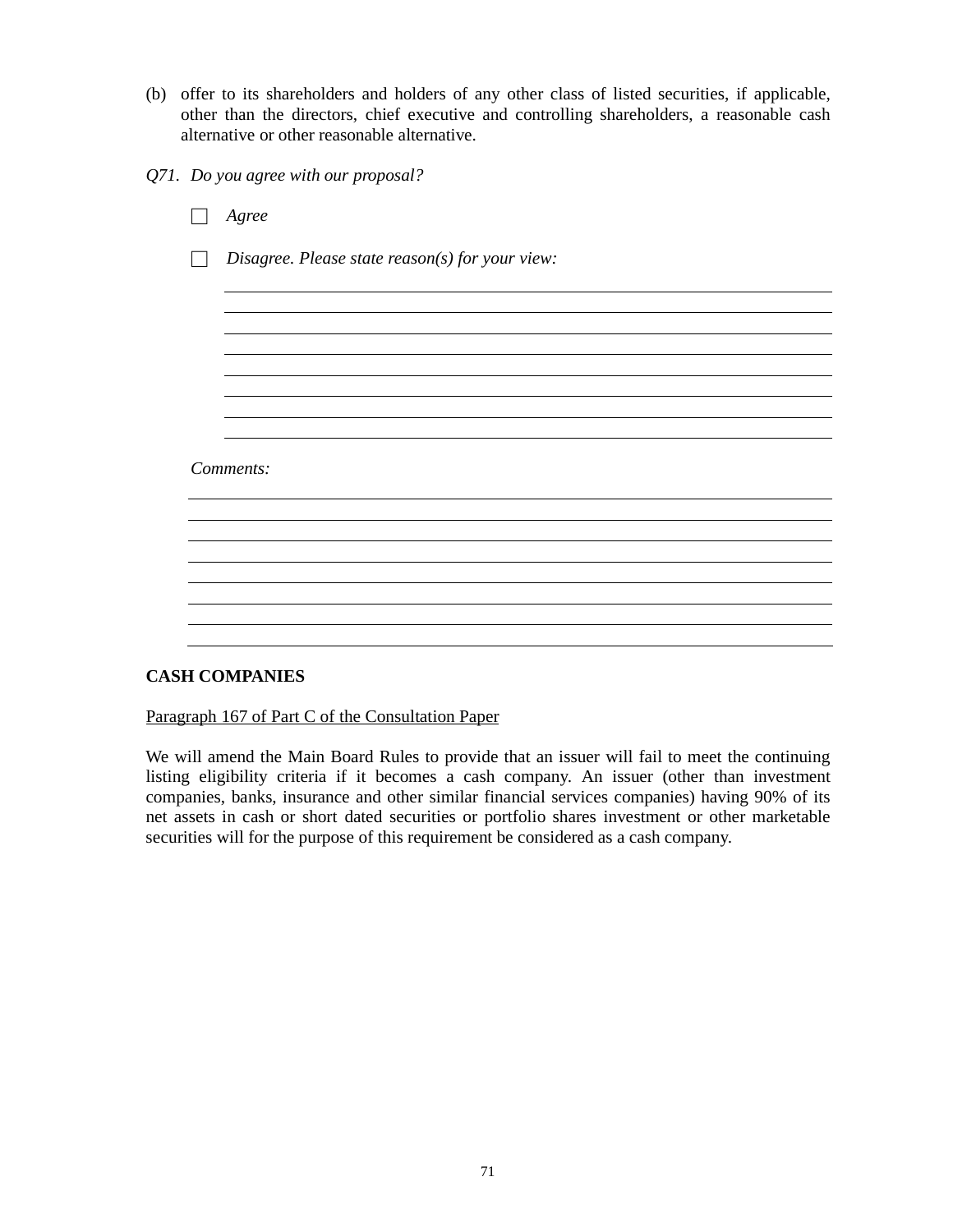*Q72. Do you agree with our proposal?*

| $A\,$ gree                                                             |
|------------------------------------------------------------------------|
| Agree, but the percentage should be (please tick one of the following) |
| 75%                                                                    |
| 80%                                                                    |
| Other. Please specify:___________                                      |
| Please state $reason(s)$ for your view:                                |
|                                                                        |
|                                                                        |
|                                                                        |
|                                                                        |
| Disagree. Please state reason(s) for your view:                        |
|                                                                        |
|                                                                        |
|                                                                        |
|                                                                        |
| Comments:                                                              |
|                                                                        |
|                                                                        |
|                                                                        |
|                                                                        |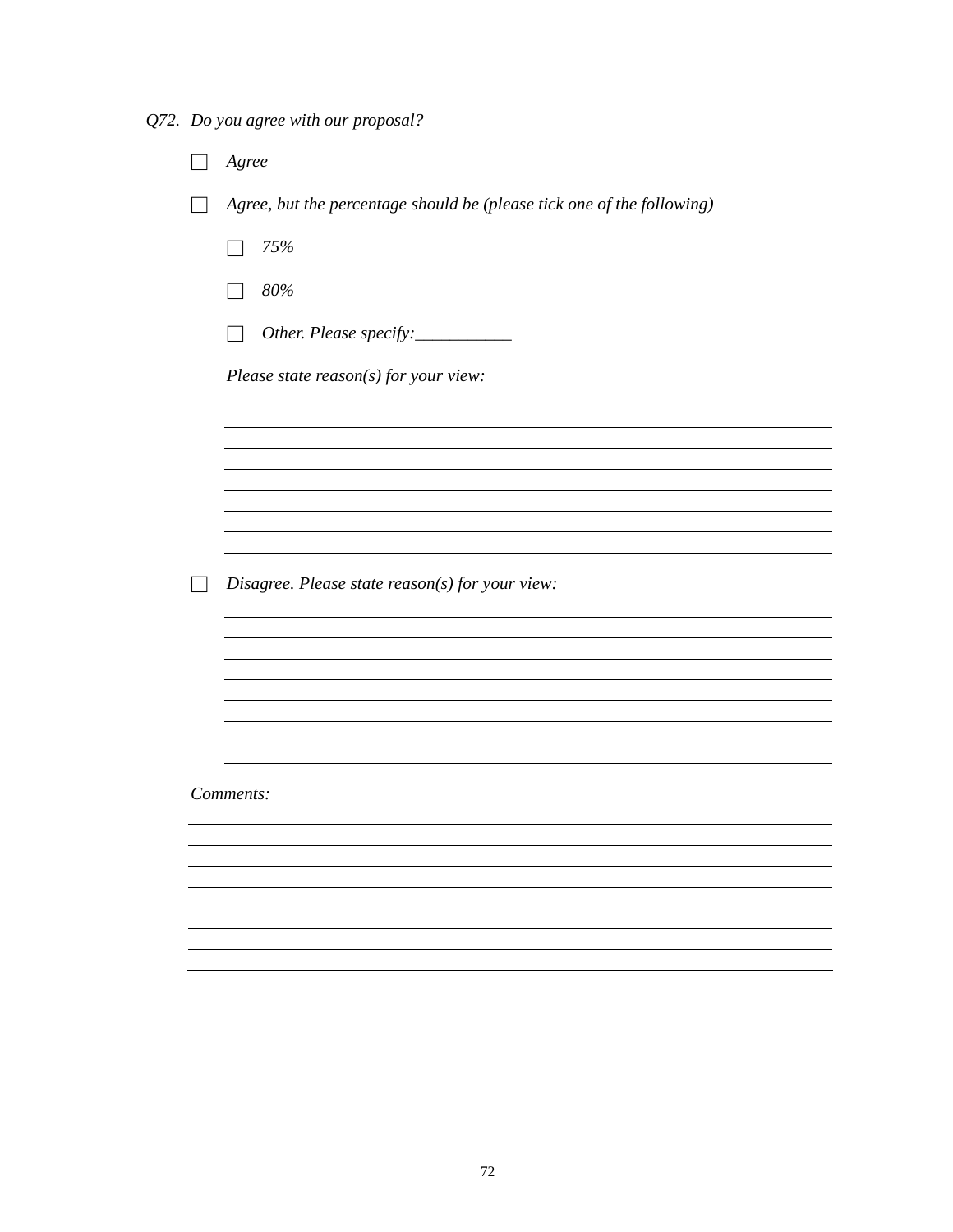# Paragraph 168 of Part C of the Consultation Paper

We will maintain the current Main Board Rules governing cash companies but will clarify that the situation must have resulted from any corporate action by the issuer. We will, however, amend the Main Board Rules that shareholders of an issuer will be made fully aware of the circumstances and be given an opportunity to express their views with regard to any corporate action that has the effect of rendering an issuer as a cash company. Accordingly, an issuer, prior to undertaking any such corporate action, will be required to:

- (a) obtain independent shareholder's approval, which under the current Main Board Rules is a majority in number representing three-fourths in value of the shareholders present and voting either in person or by proxy at general meeting, and if our proposal for shareholders' approval for privatisation in the Corporate Governance Consultation Paper is adopted:
	- at least 75% of the votes attaching to the shares held by independent shareholders cast either in person or by proxy in a general meeting of independent shareholders; and
	- the number of votes cast against the resolution must not be more than 10% of the votes attaching to all the shares held by independent shareholders; and
- (b) offer to its shareholders and holders of any other class of listed securities, if applicable, other than the directors, chief executive and controlling shareholders, a reasonable cash alternative or other reasonable alternative.
- *Q73. Do you agree with our proposal?*

| Agree                                           |
|-------------------------------------------------|
| Disagree. Please state reason(s) for your view: |
|                                                 |
|                                                 |
|                                                 |
|                                                 |
|                                                 |
| Comments:                                       |
|                                                 |
|                                                 |
|                                                 |
|                                                 |
|                                                 |
|                                                 |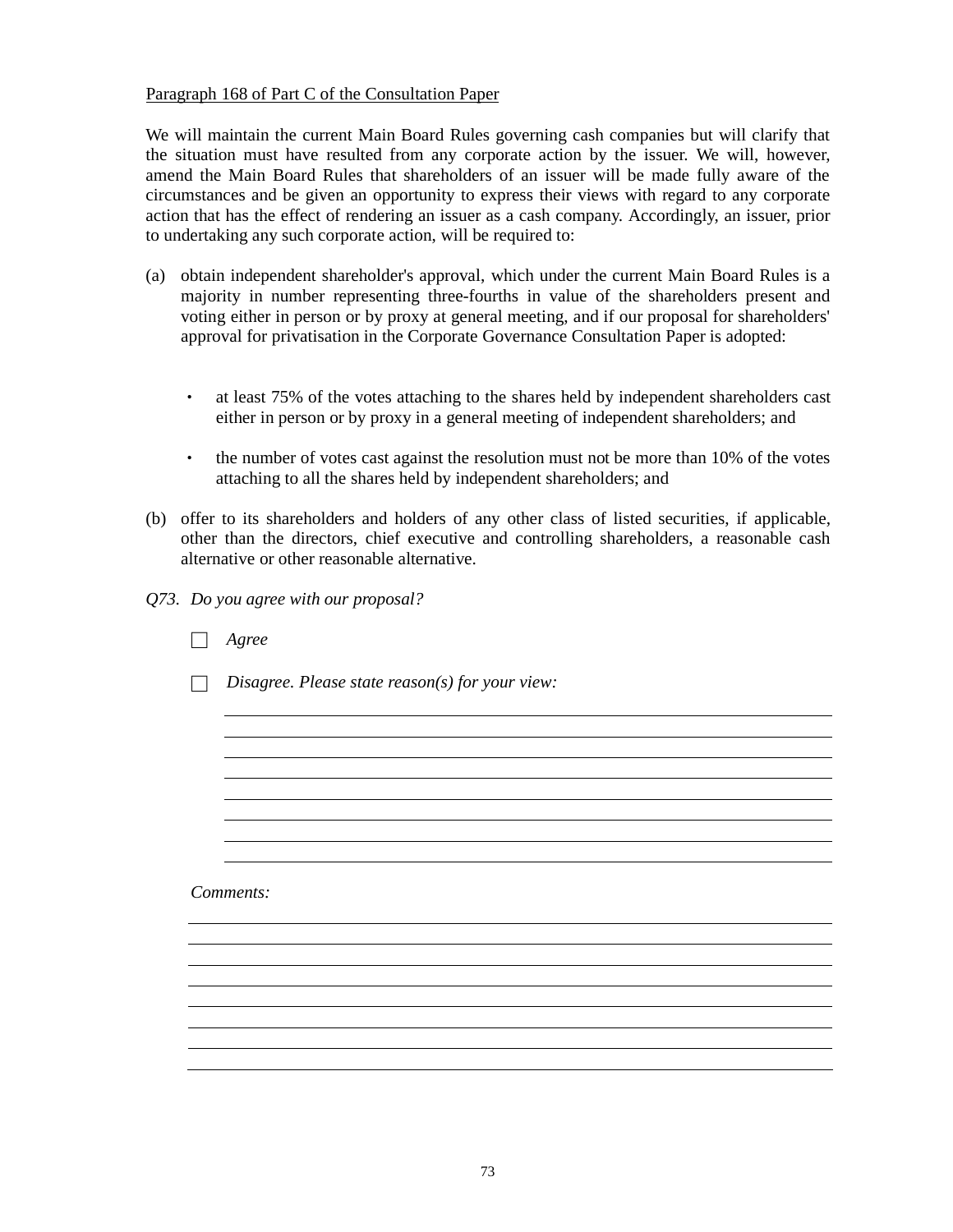# **QUALITATIVE CRITERIA**

# **PROLONGED SUSPENSION**

# Paragraph 171 of Part C of the Consultation Paper

We will amend the Main Board Rules to provide that an issuer will fail to meet the continuing listing eligibility criteria if for whatever reasons, its securities have been suspended from trading for a continuous period of 12 months. Issuers that have been suspended for more than 12 months because of a delay in publishing their results will not, prima facie, be treated as failing to meet the continuing listing eligibility criteria. However, where there is an indication that an issuer is on the verge of failing to meet the continuing listing eligibility criteria and there are no acceptable or justifiable reasons for the issuer's prolonged delay in the publication of its results, the Exchange may subject such issuer to the New Delisting Procedures set out in Part E of the Consultation Paper.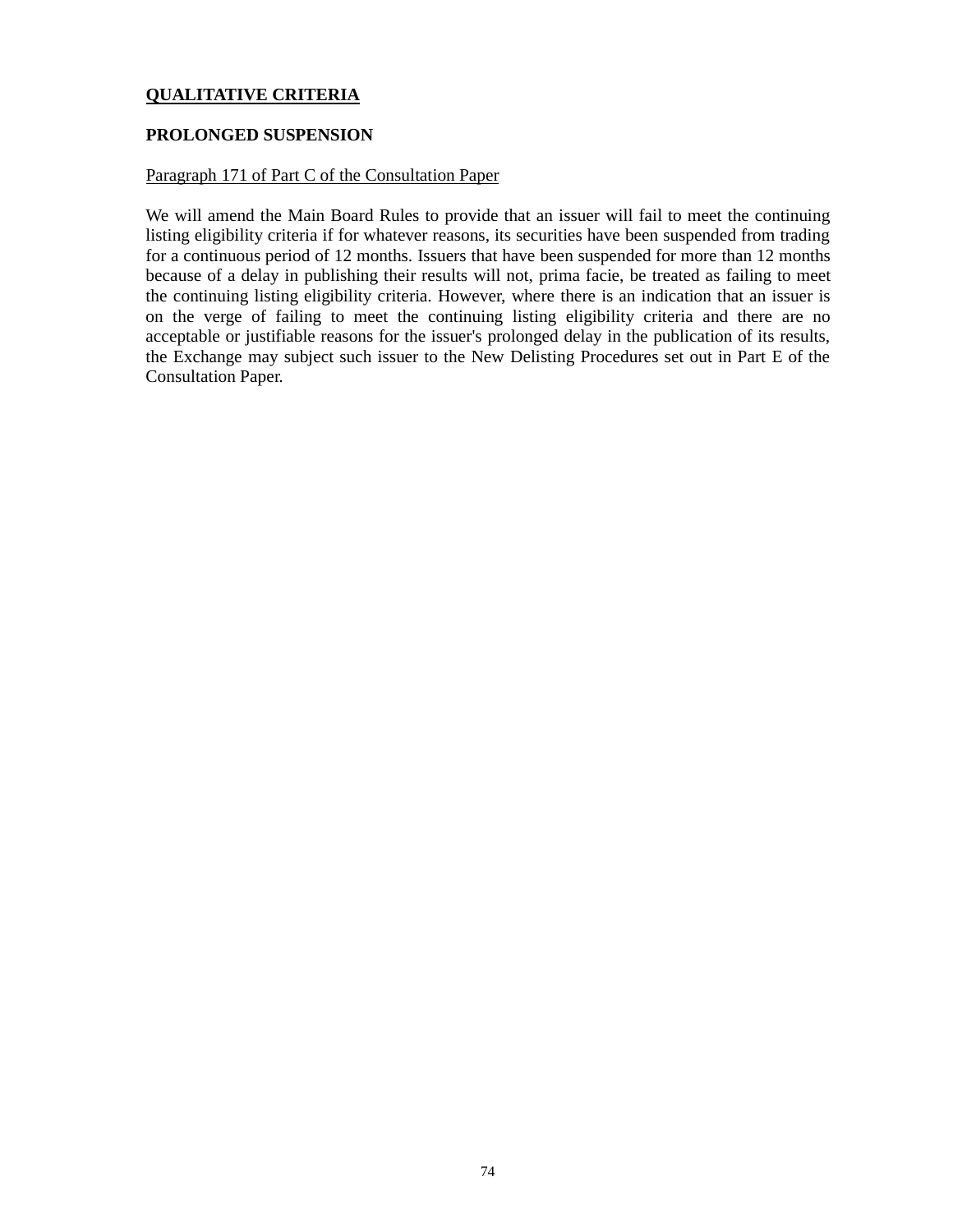- *Q74. Do you agree with our proposal to treat issuers whose securities have been suspended from trading for a prolonged period as failing to meet the continuing listing eligibility criteria?*
	- □ *Agree* □ *Agree, but the period of suspension should be (please tick one of the following)* □ *3 months* □ *6 months* □ *9 months* □ *Other. Please specify:\_\_\_\_\_\_\_\_\_\_\_ Please state reason(s) for your view:* □ *Disagree. Please state reason(s) for your view: Comments:*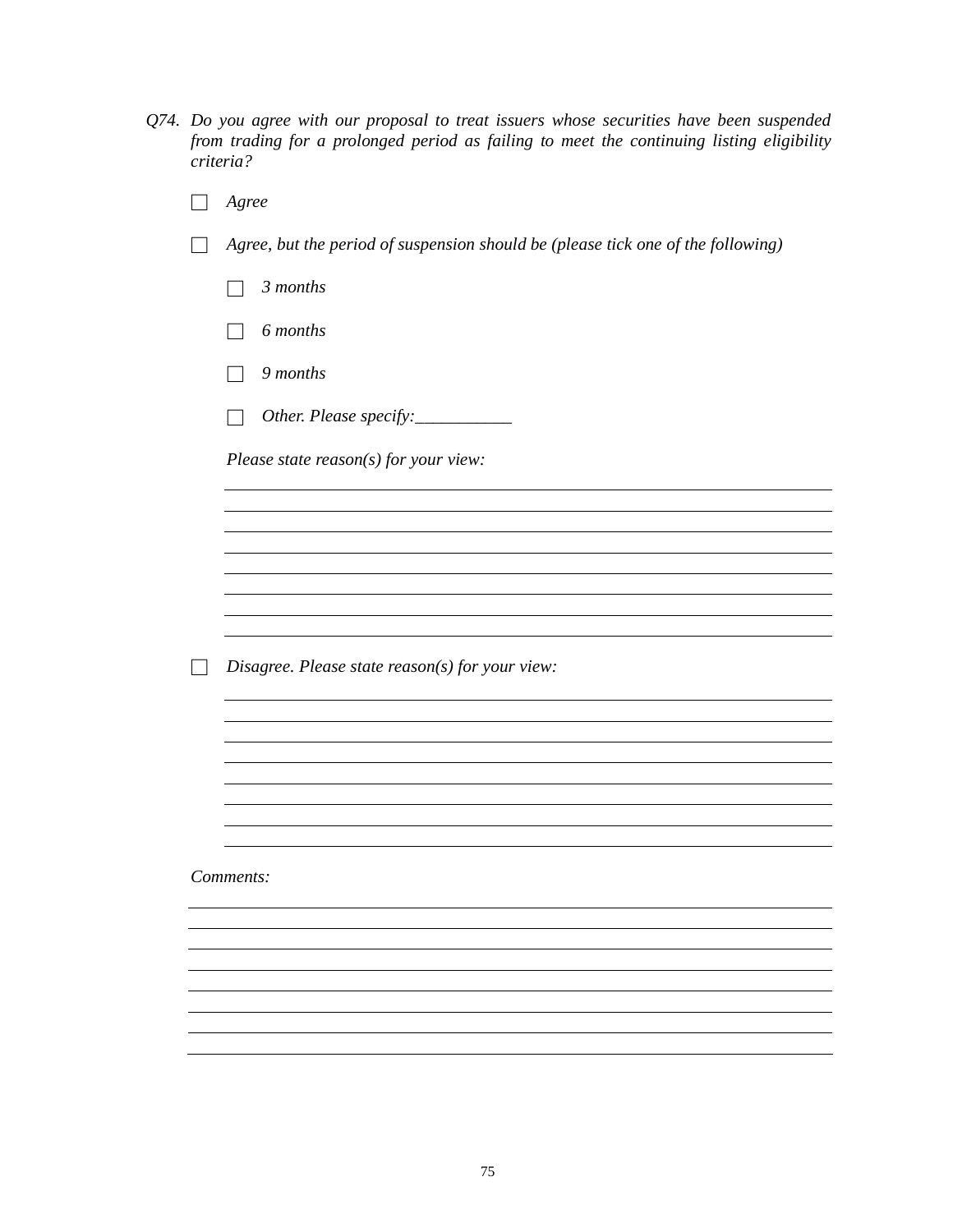*Q75. Do you agree with our proposal not to, prima facie, treat issuers whose securities have been suspended from trading for a prolonged period because of a delay in publishing their results as failing to meet the continuing listing eligibility criteria?*

| Agree                                           |  |
|-------------------------------------------------|--|
| Disagree. Please state reason(s) for your view: |  |
|                                                 |  |
|                                                 |  |
|                                                 |  |
|                                                 |  |
| Comments:                                       |  |
|                                                 |  |
|                                                 |  |
|                                                 |  |
|                                                 |  |

# **PARAGRAPH 38 OF LISTING AGREEMENT**

Paragraph 173 of Part C of the Consultation Paper

We will retain paragraph 38 of the Listing Agreement as a general continuing listing eligibility criterion to supplement the proposed quantitative criterion on reduction in operating assets and/or level of operations as discussed in paragraph 162 of Part C of the Consultation Paper. The Exchange may subject the issuer to the New Delisting Procedures set out in Part E of the Consultation Paper upon the issuer's failure to comply with paragraph 38 of the Listing Agreement.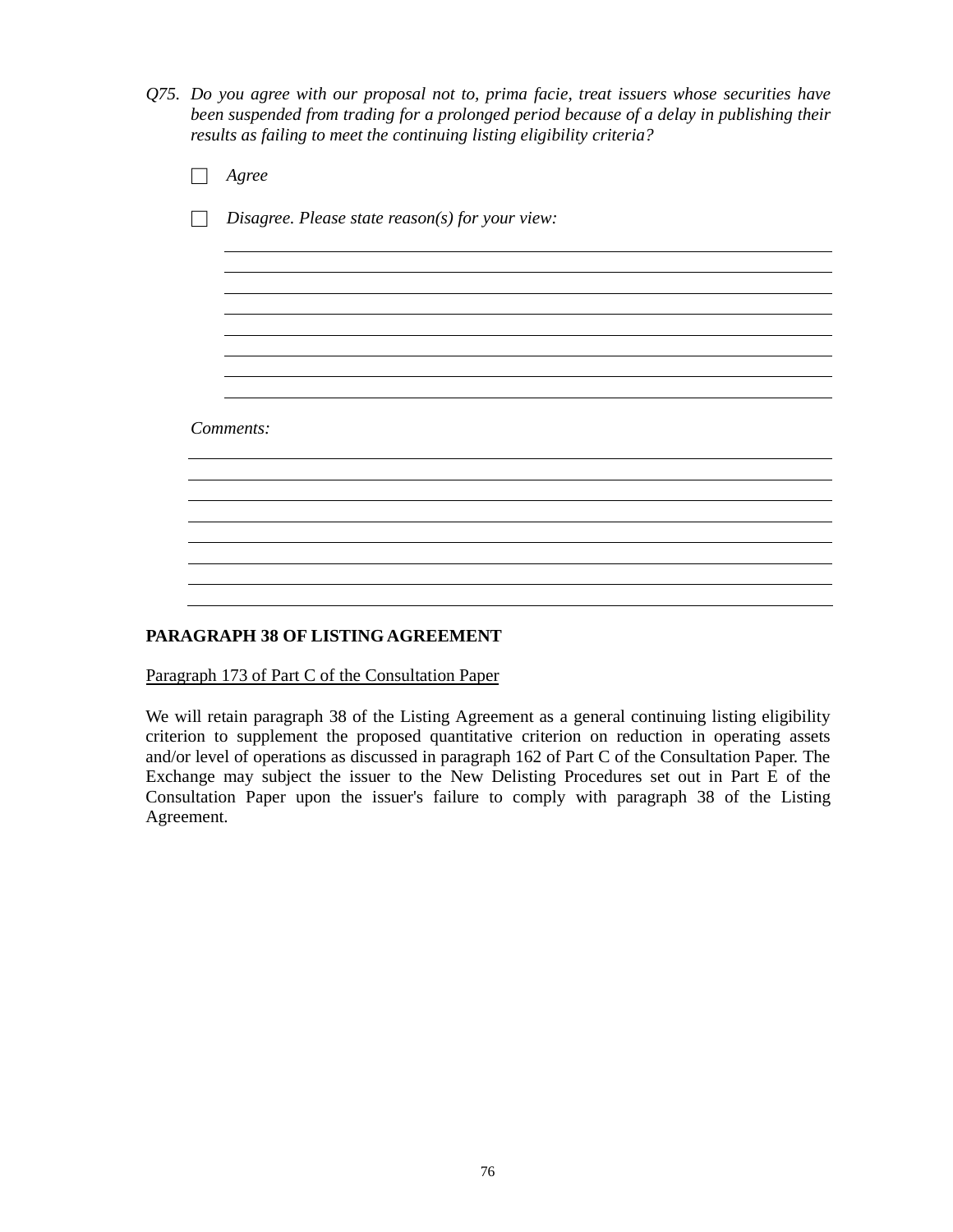*Q76. Do you agree with our proposal?*

|           | Agree                                           |  |
|-----------|-------------------------------------------------|--|
|           | Disagree. Please state reason(s) for your view: |  |
|           |                                                 |  |
|           |                                                 |  |
|           |                                                 |  |
|           |                                                 |  |
| Comments: |                                                 |  |
|           |                                                 |  |
|           |                                                 |  |
|           |                                                 |  |
|           |                                                 |  |

# **PERSISTENT BREACHES OF THE MAIN BOARD RULES**

Paragraph 175 of Part C of the Consultation Paper

We will amend the Main Board Rules so that the Exchange may, after having taken into account the frequency and nature of the breaches, subject those issuers that have persistently failed to comply with the Main Board Rules to the New Delisting Procedures set out in Part E of the Consultation Paper.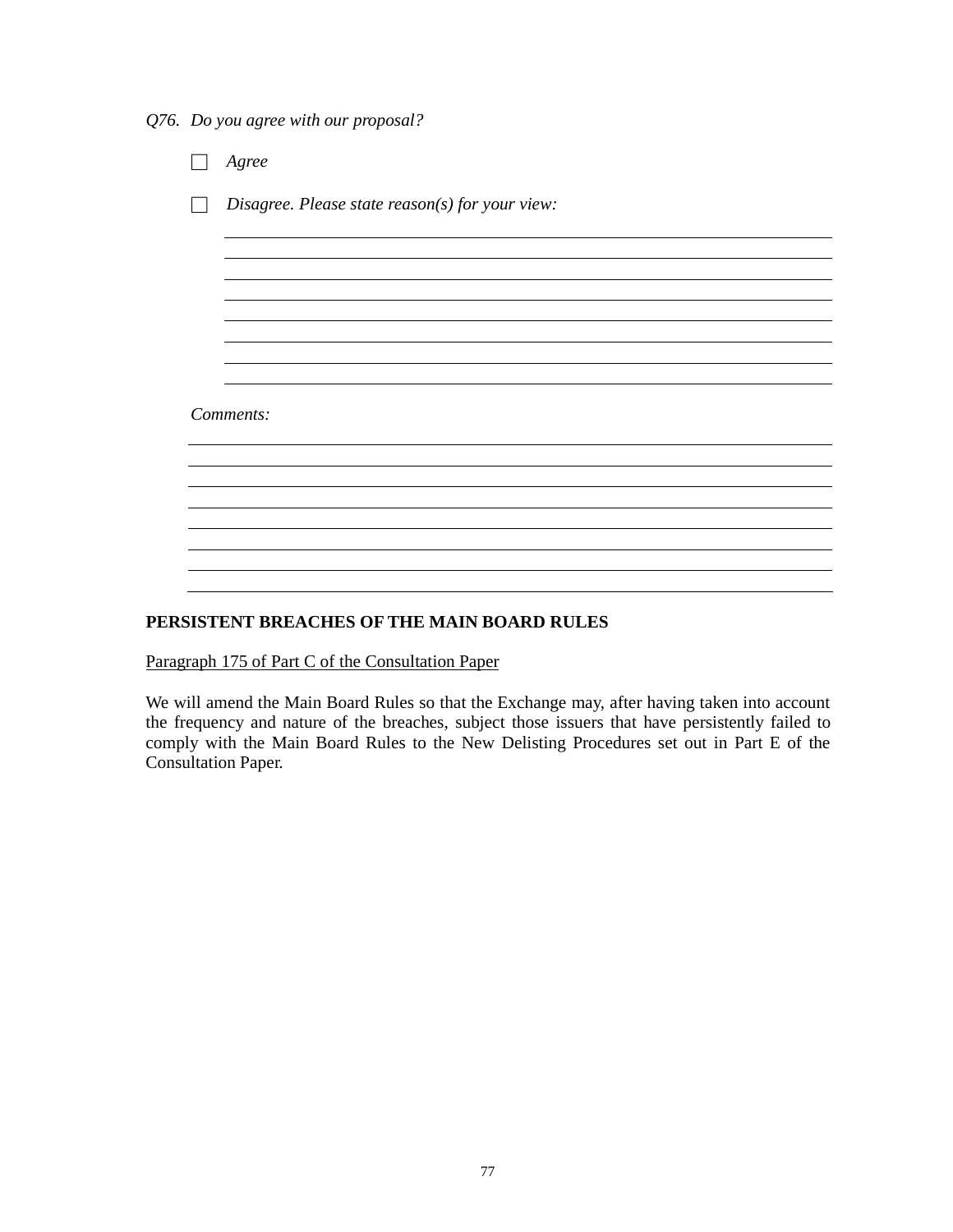*Q77. Do you agree with our proposal?*

|           | Agree                                             |  |
|-----------|---------------------------------------------------|--|
|           | Disagree. Please state $reason(s)$ for your view: |  |
|           |                                                   |  |
|           |                                                   |  |
|           |                                                   |  |
|           |                                                   |  |
| Comments: |                                                   |  |
|           |                                                   |  |
|           |                                                   |  |
|           |                                                   |  |
|           |                                                   |  |

# **ILLEGAL OPERATION**

Paragraph 178 of Part C of the Consultation Paper

We will amend the Main Board Rules so that the Exchange may subject an issuer to the New Delisting Procedures set out in Part E of the Consultation Paper if there exists or occurs any event, condition or circumstances that makes further dealings or listing of the issuer's securities, in the opinion of the Exchange, contrary to the Exchange's general principles.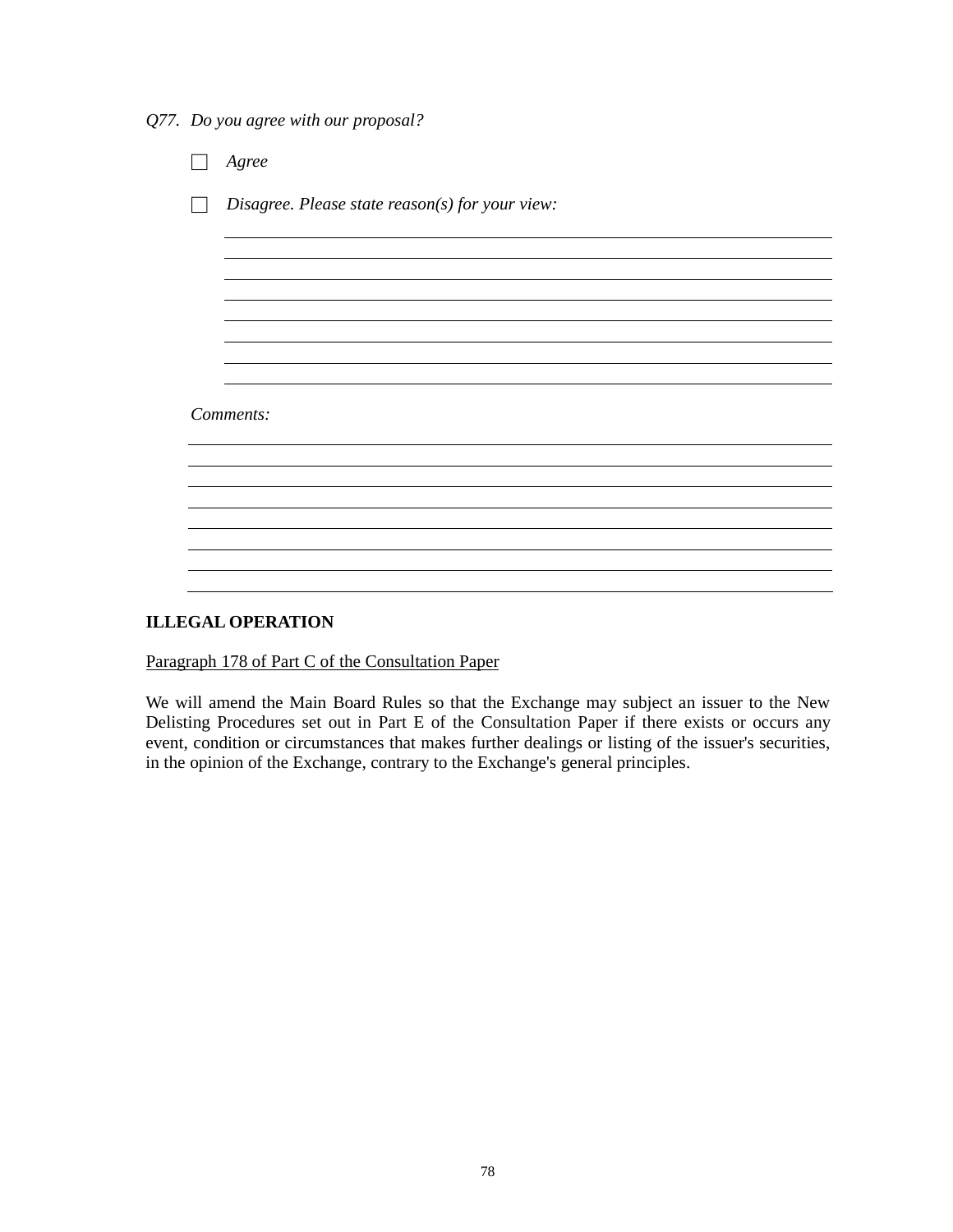*Q78. Do you agree with our proposal?*

|           | Agree                                             |  |
|-----------|---------------------------------------------------|--|
|           | Disagree. Please state $reason(s)$ for your view: |  |
|           |                                                   |  |
|           |                                                   |  |
|           |                                                   |  |
|           |                                                   |  |
| Comments: |                                                   |  |
|           |                                                   |  |
|           |                                                   |  |
|           |                                                   |  |
|           |                                                   |  |

# **EXCHANGE'S DISCRETION**

Paragraph 179 of Part C of the Consultation Paper

Where circumstances indicate that the controlling shareholder(s) of an issuer take(s) advantage of the continuing listing eligibility criteria with a view to ultimately achieving privatisation without complying with the requirements for privatisation set out in the Main Board Rules, the Exchange may at its discretion deviate from the New Delisting Procedures set out in Part E of this Consultation Paper.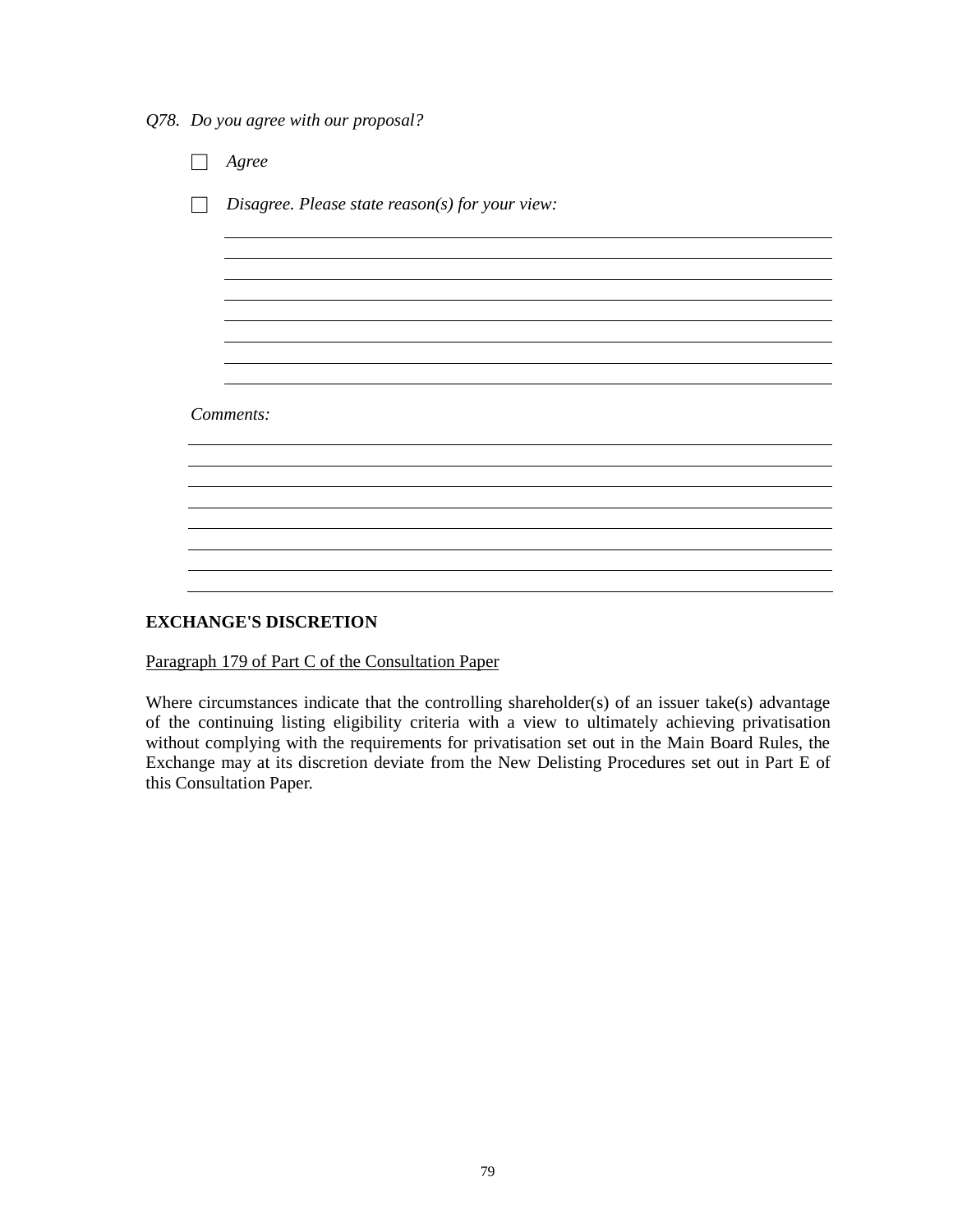*Q79. Do you agree with our proposal?*

|           | Agree                                           |  |
|-----------|-------------------------------------------------|--|
|           | Disagree. Please state reason(s) for your view: |  |
|           |                                                 |  |
|           |                                                 |  |
|           |                                                 |  |
|           |                                                 |  |
| Comments: |                                                 |  |
|           |                                                 |  |
|           |                                                 |  |
|           |                                                 |  |
|           |                                                 |  |

## **EFFECTIVE DATE**

## Paragraph 180 of Part C of the Consultation Paper

We consider that if our proposals regarding the continuing listing eligibility criteria set out in Part C of the Consultation Paper are adopted, such criteria will become effective immediately when amendments of the Main Board Rules are made. However, we are also mindful that the immediate enforcement of certain of the new rules upon them becoming effective may be too harsh on existing issuers and the grant of transitional periods may be justifiable to enable issuers to take action to comply. Accordingly, we propose for existing issuers that:

- (a) there will be a transitional period of 12 months for issuers to bring themselves to compliance with the following proposed continuing listing eligibility criteria, namely,
	- (i) minimum share price; and
	- (ii) financial standards, namely, financial achievement, and absolute minimum market capitalisation;
- (b) there will be no transitional period for all of the remaining proposed continuing listing eligibility criteria, namely,
	- (i) insolvency;
	- (ii) total disclaimer of audit opinion or adverse audit opinion;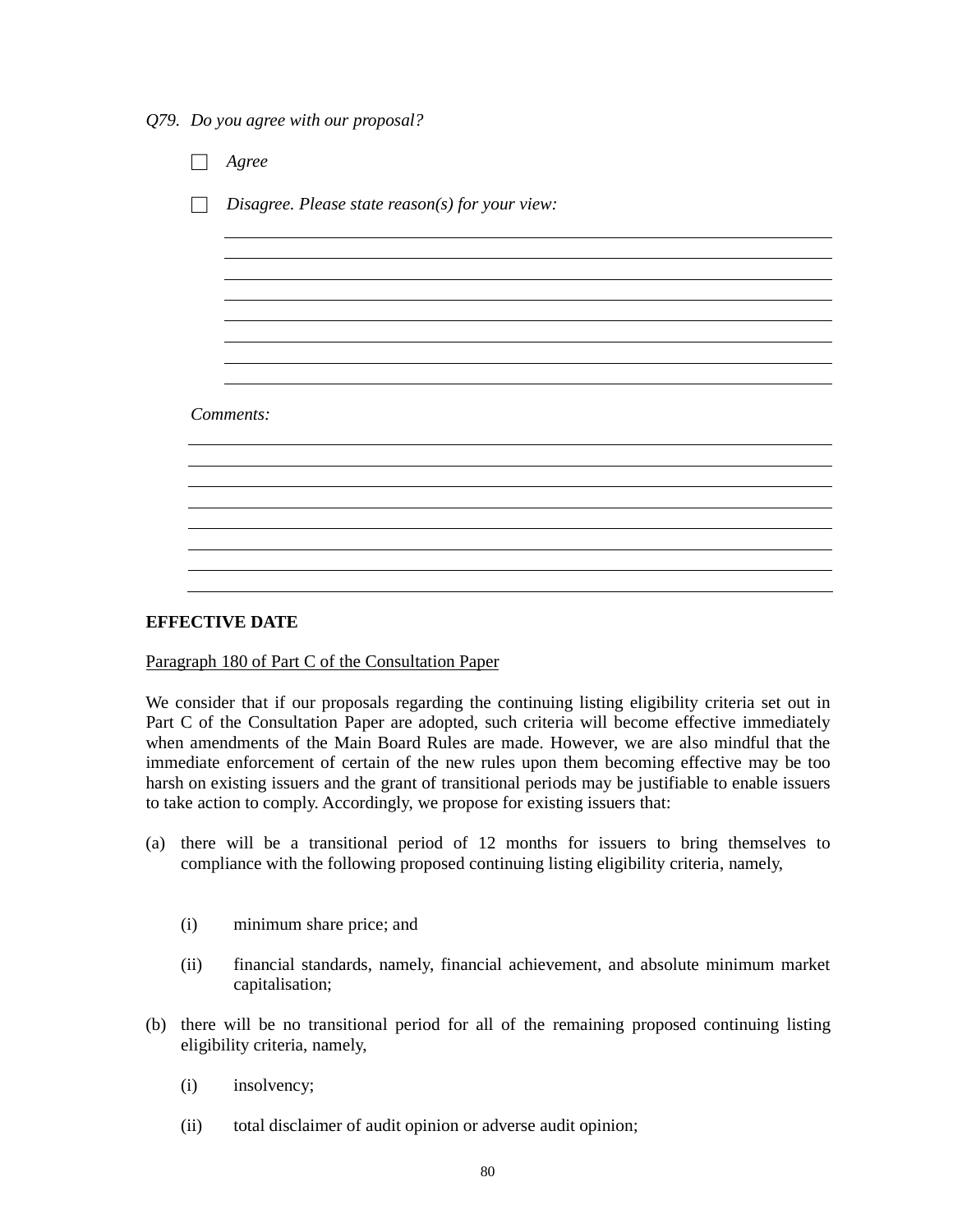| (iii) |  |  | reduction in operating assets and/or level of operations; |
|-------|--|--|-----------------------------------------------------------|
|       |  |  |                                                           |

- (iv) cash companies;
- (v) prolonged suspension;
- (vi) paragraph 38 of the Listing Agreement;
- (vii) persistent breaches of the Main Board Rules; and
- (viii) illegal operation.
- *Q80. Do you agree with our proposal?*

| Agree                                           |
|-------------------------------------------------|
| Disagree. Please state reason(s) for your view: |
|                                                 |
|                                                 |
|                                                 |
|                                                 |
|                                                 |
| Comments:                                       |
|                                                 |
|                                                 |
|                                                 |
|                                                 |
|                                                 |

All listing applications that are approved after the amendment of the Main Board Rules will be subject to the new continuing listing eligibility criteria immediately upon listing of their securities on the Exchange. There will be no transitional period.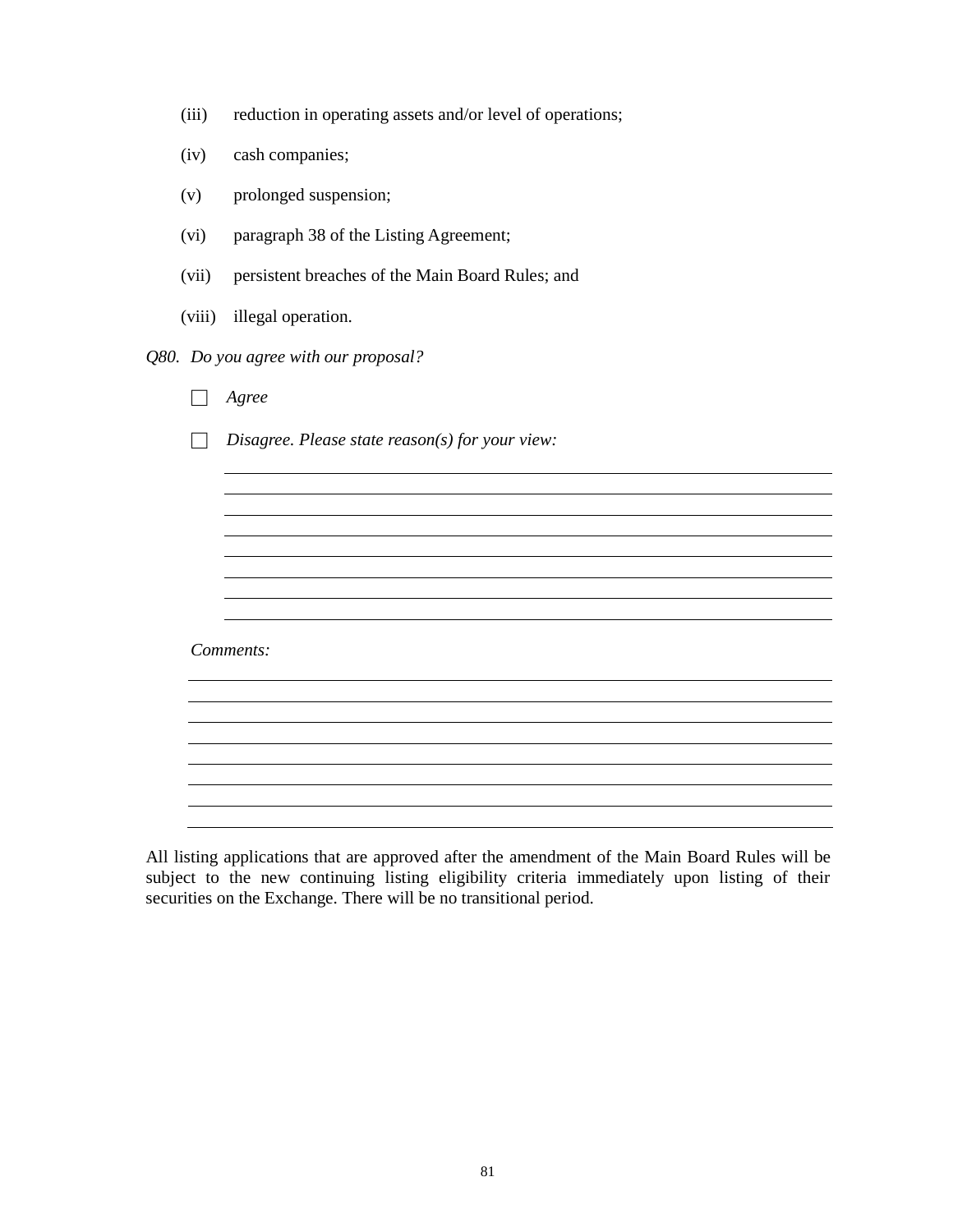*Q81. Do you agree with our proposal?*

□ *Agree* □ *Disagree. Please state reason(s) for your view: Comments:*<u> 1989 - Johann Stoff, amerikansk politiker (d. 1989)</u>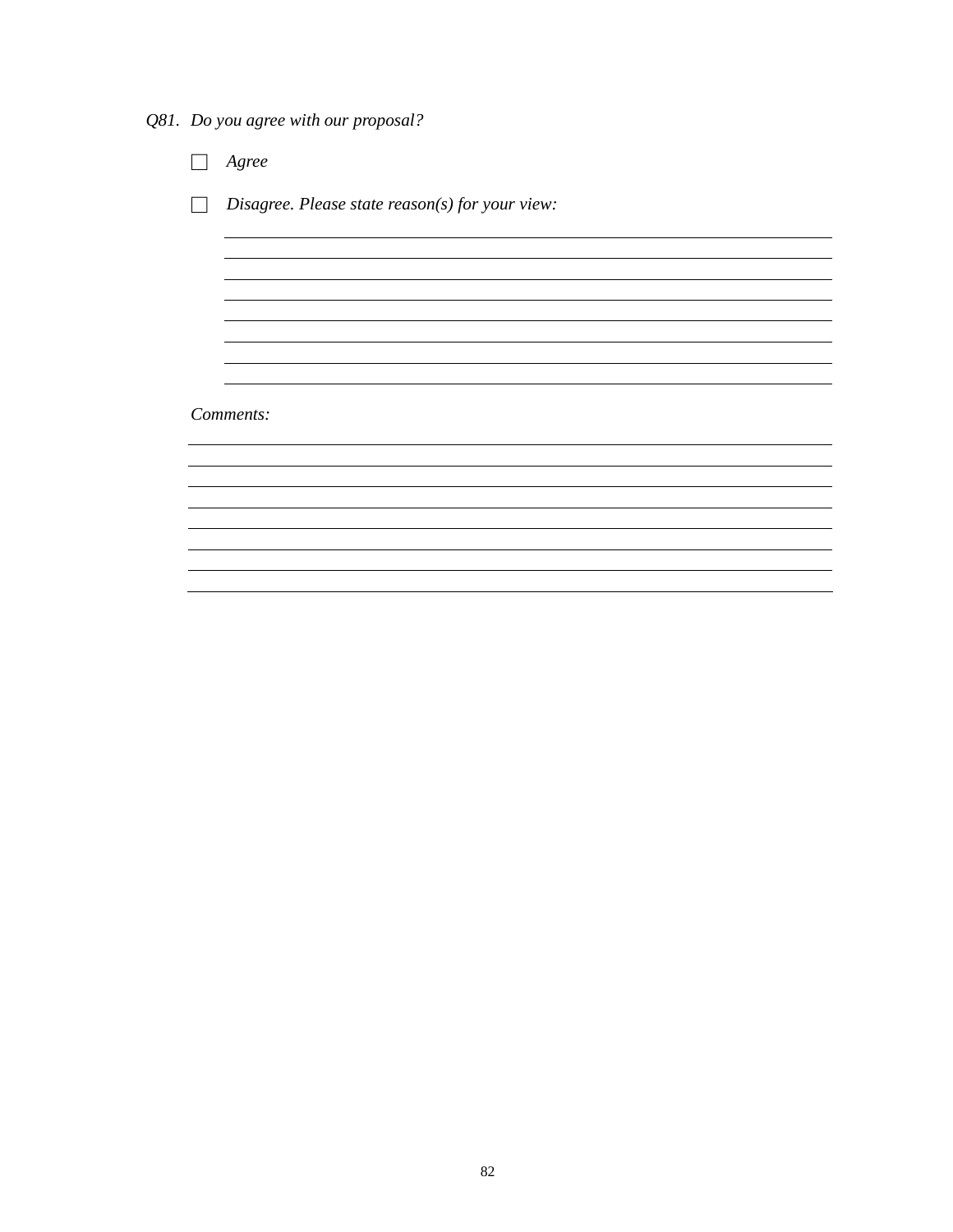# **PART D OF THE CONSULTATION PAPAR CONTINUING OBLIGATIONS**

# **GENERAL**

### Paragraph 185 of Part D of the Consultation Paper

We will amend the Main Board Rules to make the continuing obligations requirements contained in the Listing Agreement part of the Main Board Rules. In addition to the continuing listing eligibility criteria as proposed in Part C of the Consultation Paper, on-going suitability for listing would also be assessed with reference to compliance with the continuing obligations set out in the Main Board Rules.

*Q82. Do you agree with our proposal?*

| Agree                                           |
|-------------------------------------------------|
| Disagree. Please state reason(s) for your view: |
|                                                 |
|                                                 |
|                                                 |
|                                                 |
|                                                 |
|                                                 |

## *Comments:*

While we agree with the proposals, in our view further consideration should be given to the means by which enforcement of the Listing Rules can be achieved. Given that suspension of dealings and delisting are very poor remedies (generally making minority shareholders worse off) alternatives need to be identified.

# **PUBLIC FLOAT**

## Paragraph 193 of Part D of the Consultation Paper

We will maintain the current continuing obligation with regard to the public float such that an issuer is generally required to maintain, at all times after listing, not lower than the prescribed percentage of securities in public hands at the time of initial listing. We will retain our current discretion not to require a suspension of the issuer's securities where the shortfall in the prescribed percentage arose purely from an increased or newly acquired holding of the issuer's securities by a person or entity (which the Exchange would expect to be institutional investors with a wide spread of investments other than in the issuer's securities). Such shareholder is, or after such acquisition becomes, a connected person only because he is a substantial shareholder of the issuer and/or any of its subsidiaries and is otherwise independent of the issuer.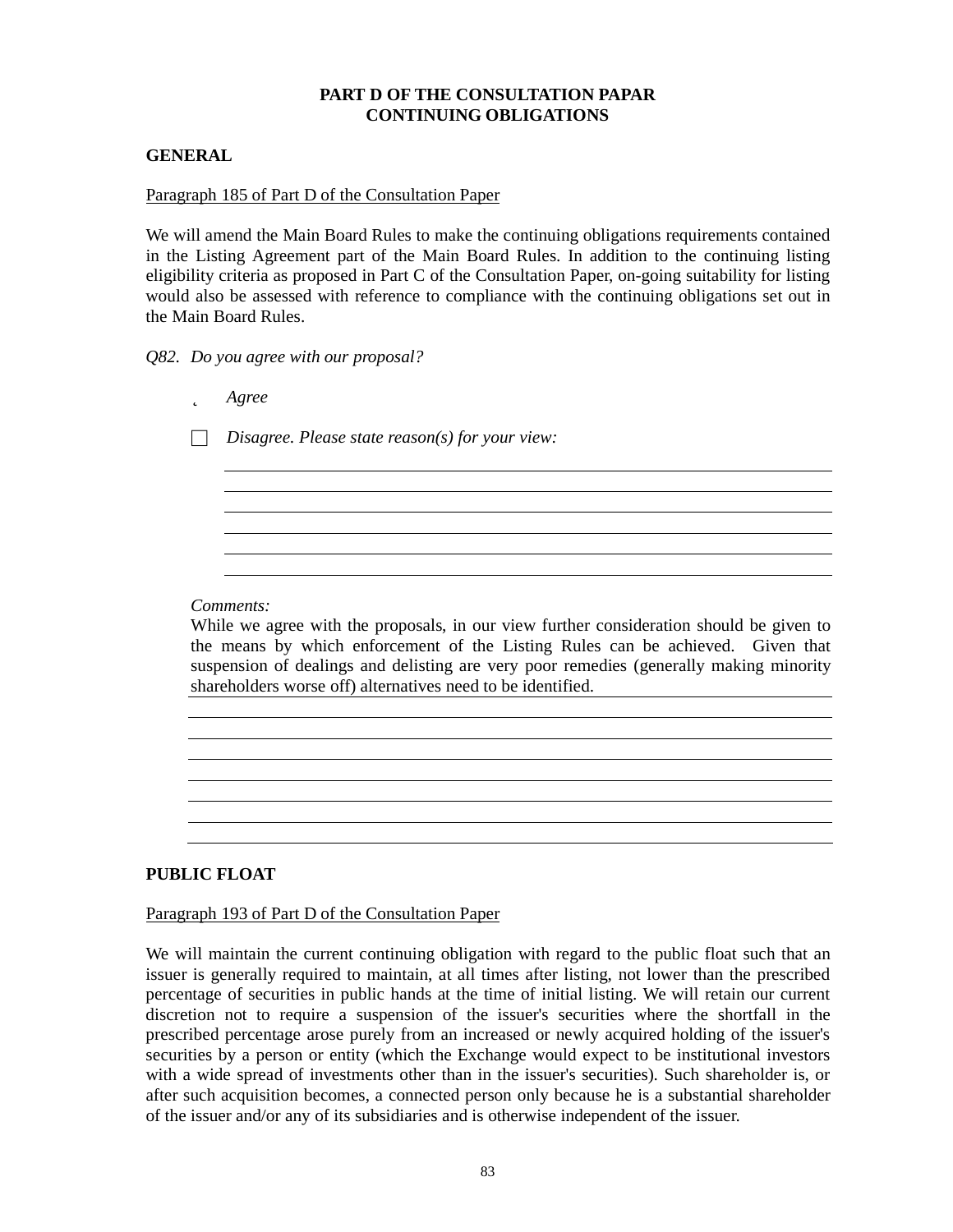*Q83. Do you agree with our proposal to maintain the current continuing obligation on minimum public float?*

| þ | Agree                                                                                                    |
|---|----------------------------------------------------------------------------------------------------------|
|   | Disagree (please tick one of the following)                                                              |
|   | The minimum public float requirement should be treated as a continuing listing<br>eligibility criterion. |
|   | Other views:                                                                                             |
|   |                                                                                                          |
|   |                                                                                                          |
|   |                                                                                                          |
|   |                                                                                                          |
|   | Please state $reason(s)$ for your view:                                                                  |
|   |                                                                                                          |
|   |                                                                                                          |
|   |                                                                                                          |
|   |                                                                                                          |
|   | Comments:<br>The public float should be maintained for liquidity purposes.                               |
|   |                                                                                                          |
|   |                                                                                                          |
|   |                                                                                                          |
|   |                                                                                                          |
|   |                                                                                                          |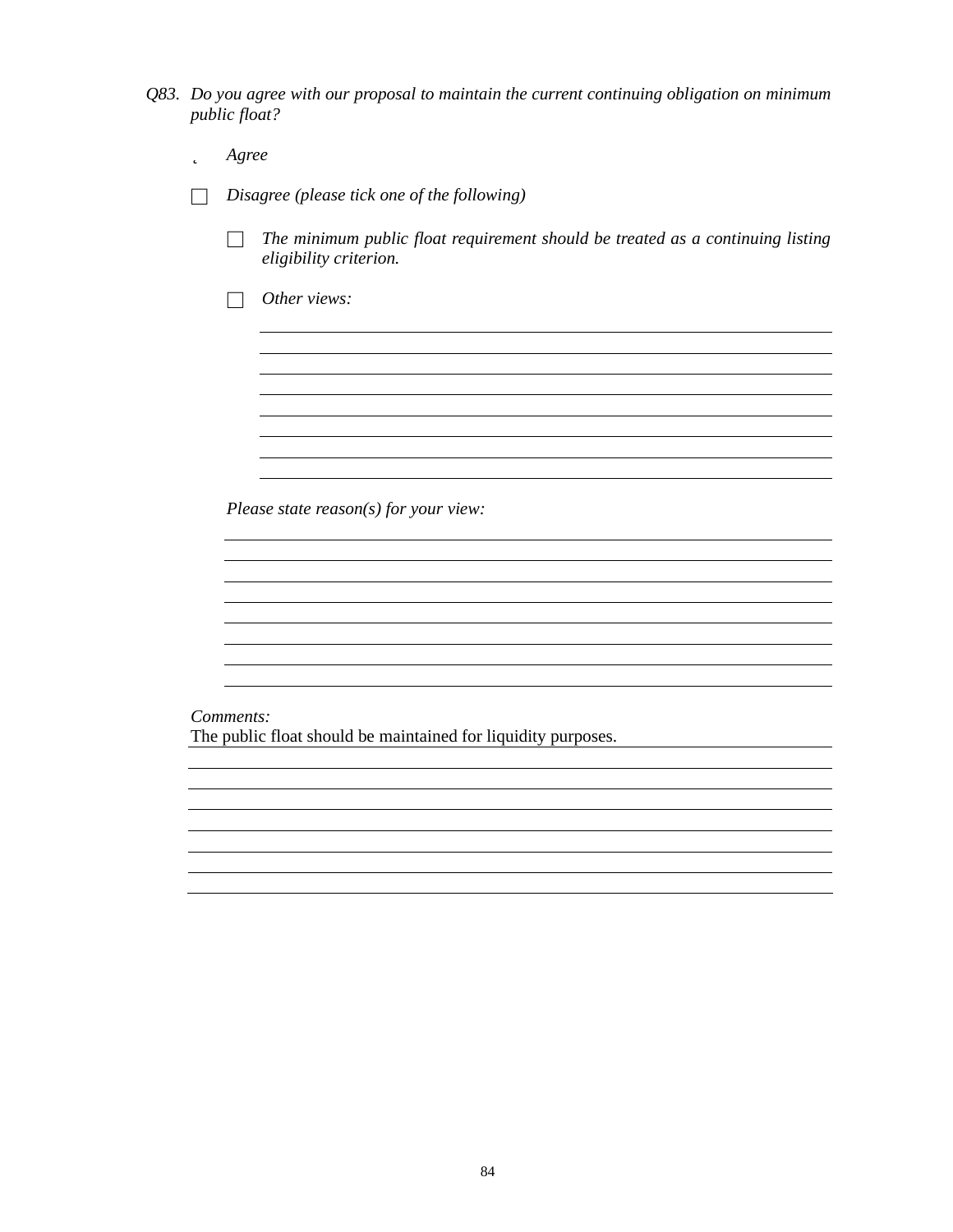*Q84. Do you agree with our proposal to require an issuer to maintain, at all times after listing, not lower than the prescribed percentage of public float at the time of initial listing?*

| р | Agree                                                                                                                                                                        |
|---|------------------------------------------------------------------------------------------------------------------------------------------------------------------------------|
|   | Disagree. The percentage threshold of public float that an issuer is required to<br>maintain after listing should be $\_\_\_\_\_\_\_\$ Please state reason(s) for your view: |
|   |                                                                                                                                                                              |
|   |                                                                                                                                                                              |
|   |                                                                                                                                                                              |
|   |                                                                                                                                                                              |
|   | Comments:                                                                                                                                                                    |
|   | The public float should be maintained for liquidity purposes.                                                                                                                |
|   |                                                                                                                                                                              |
|   |                                                                                                                                                                              |
|   |                                                                                                                                                                              |
|   |                                                                                                                                                                              |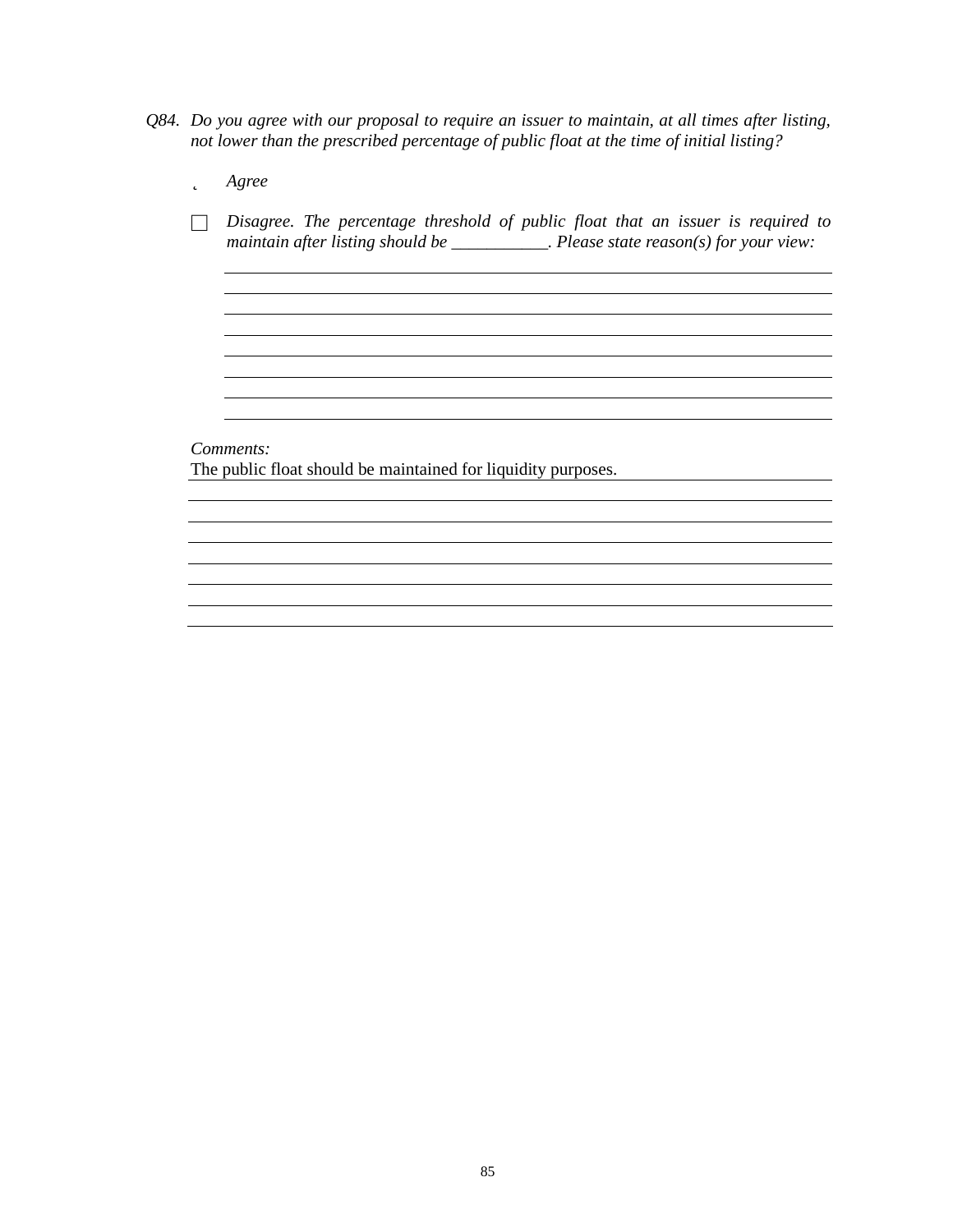*Q85. Do you agree with our proposal to retain our current discretion not to require a suspension of an issuer's securities in situations where the shortfall in the prescribed percentage arose purely from an increased or newly acquired holding of the issuer's securities by a person or entity (which the Exchange would expect to be institutional investors with a wide spread of investments other than in the issuer's securities), and such shareholder is, or after such acquisition becomes, a connected person only because he is a substantial shareholder of the issuer and/or any of its subsidiaries and is otherwise independent of the issuer?*

# þ *Agree*

□ *Disagree. Please state reason(s) for your view:*

# *Comments:*

Suspension of dealings should only be exercised (i) in extreme circumstances; or (ii) as a temporary measure to ensure an informed market.

<u> 1980 - Johann Barn, mars an t-Amerikaansk politiker (\* 1950)</u>

Paragraph 194 of Part D of the Consultation Paper

We will also amend the Main Board Rules to provide that the Exchange will normally require suspension of an issuer's securities where its public float is 15% or less. However, the Exchange may consider granting a waiver to an issuer in a general offer situation from complying with the minimum public float requirement until such time when the general offer is completed. The issuer must comply with the continuing obligation with regard to the public float immediately after the general offer is completed.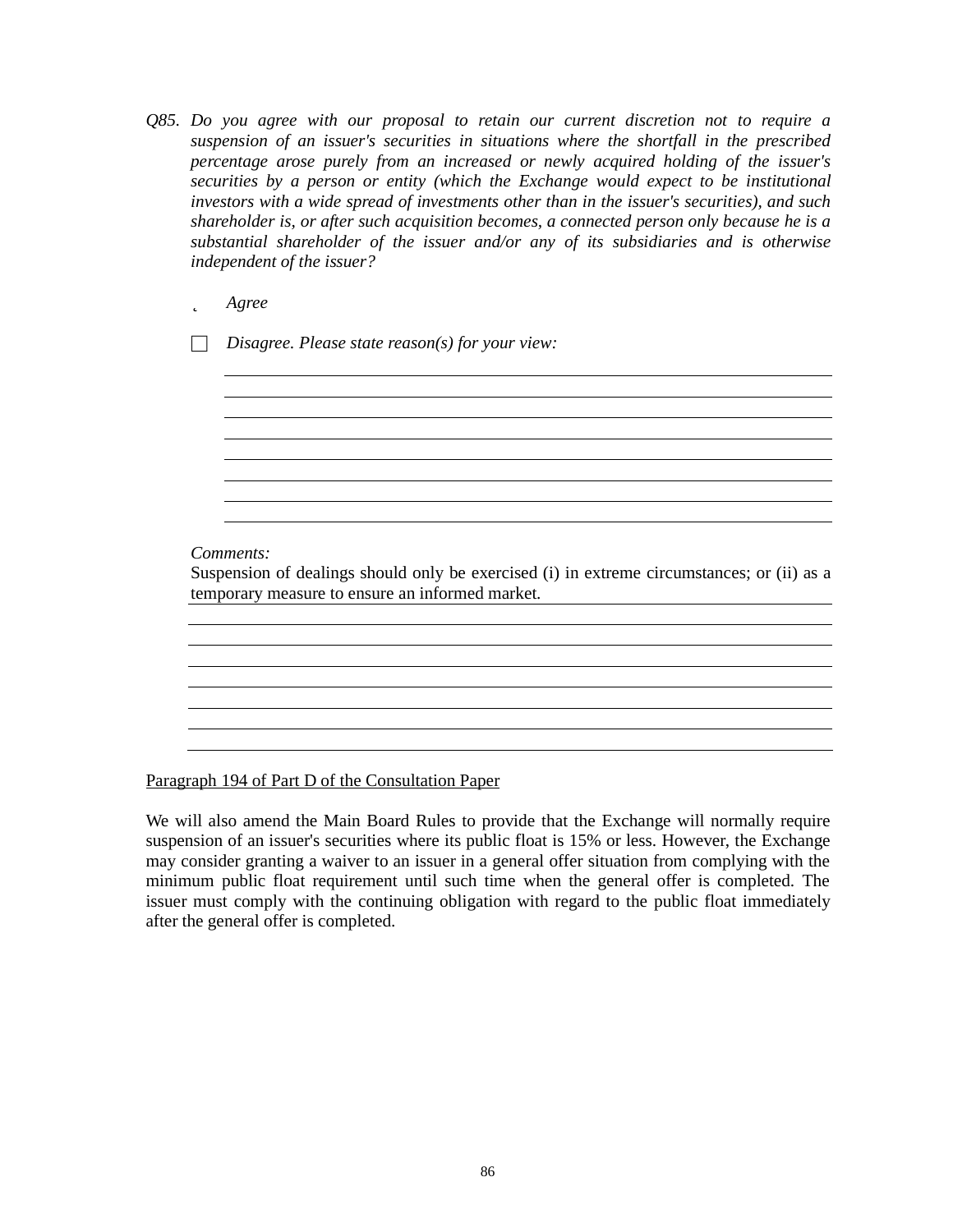*Q86. Do you agree with our proposal to require suspension of an issuer's securities where its public float is 15% or less?*

□ *Agree*

þ *Disagree. The percentage threshold should be \_\_\_\_\_\_. Please state reason(s) for your view:*

In our view the offeror should be required to sell down to maintain the public float without a suspension being imposed. A suspension will make the task of selling down more difficult. 

The sell down should not be required to be immediate - a reasonable time (say 12 months) should be allowed to minimise the effect on the share price.

the control of the control of the control of the control of the control of the control of the control of the control of the control of the control of the control of the control of the control of the control of the control

*Comments:*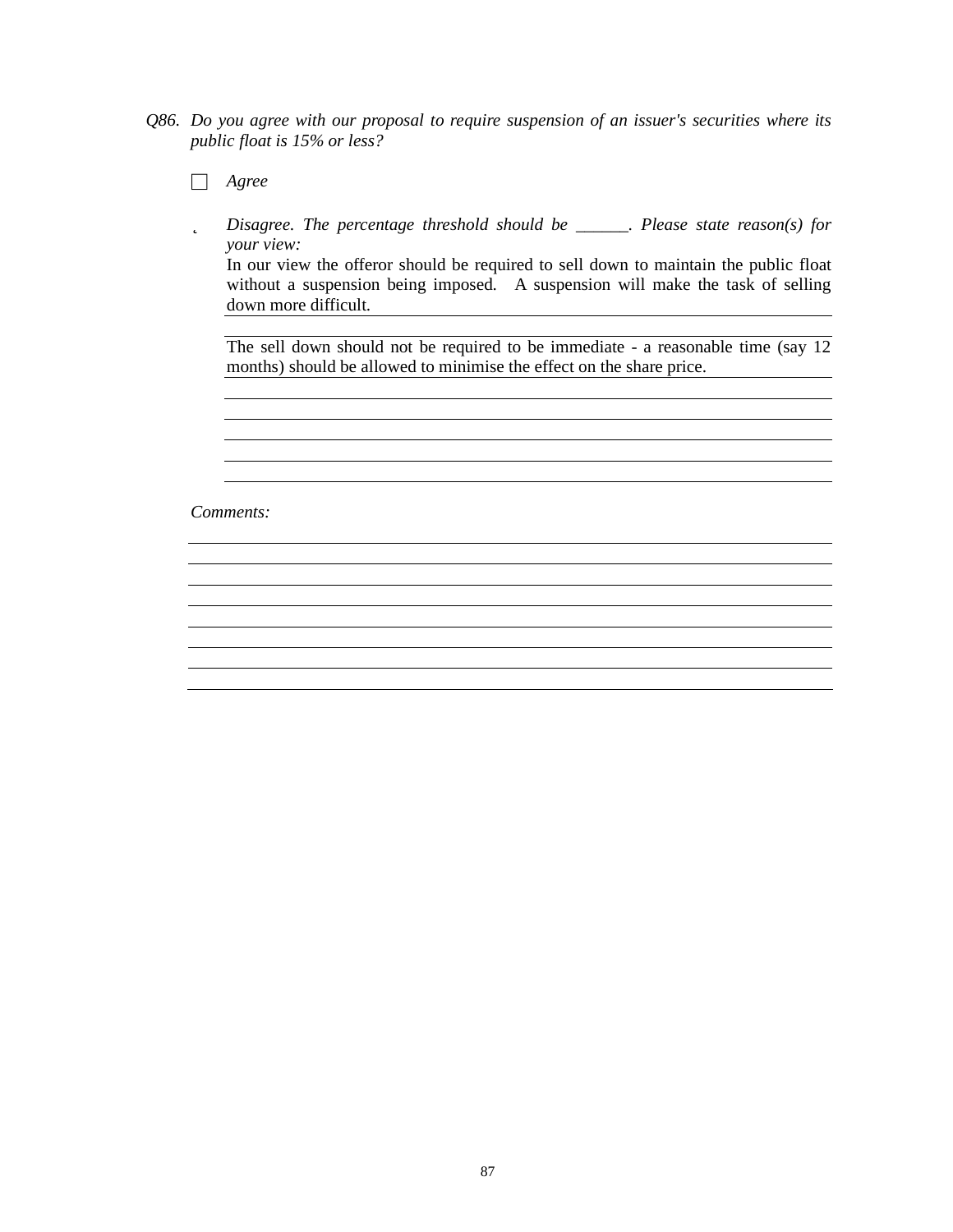- *Q87. Do you agree with our proposal that a temporary waiver from the minimum public float requirement may be granted in a general offer situation until the general offer is completed?*
	- þ *Agree*
	- □ *Disagree. Please state reason(s) for your view:*

*Comments:*

In our view the waiver should be granted for a period of 6-12 months to allow an orderly sell down (if required).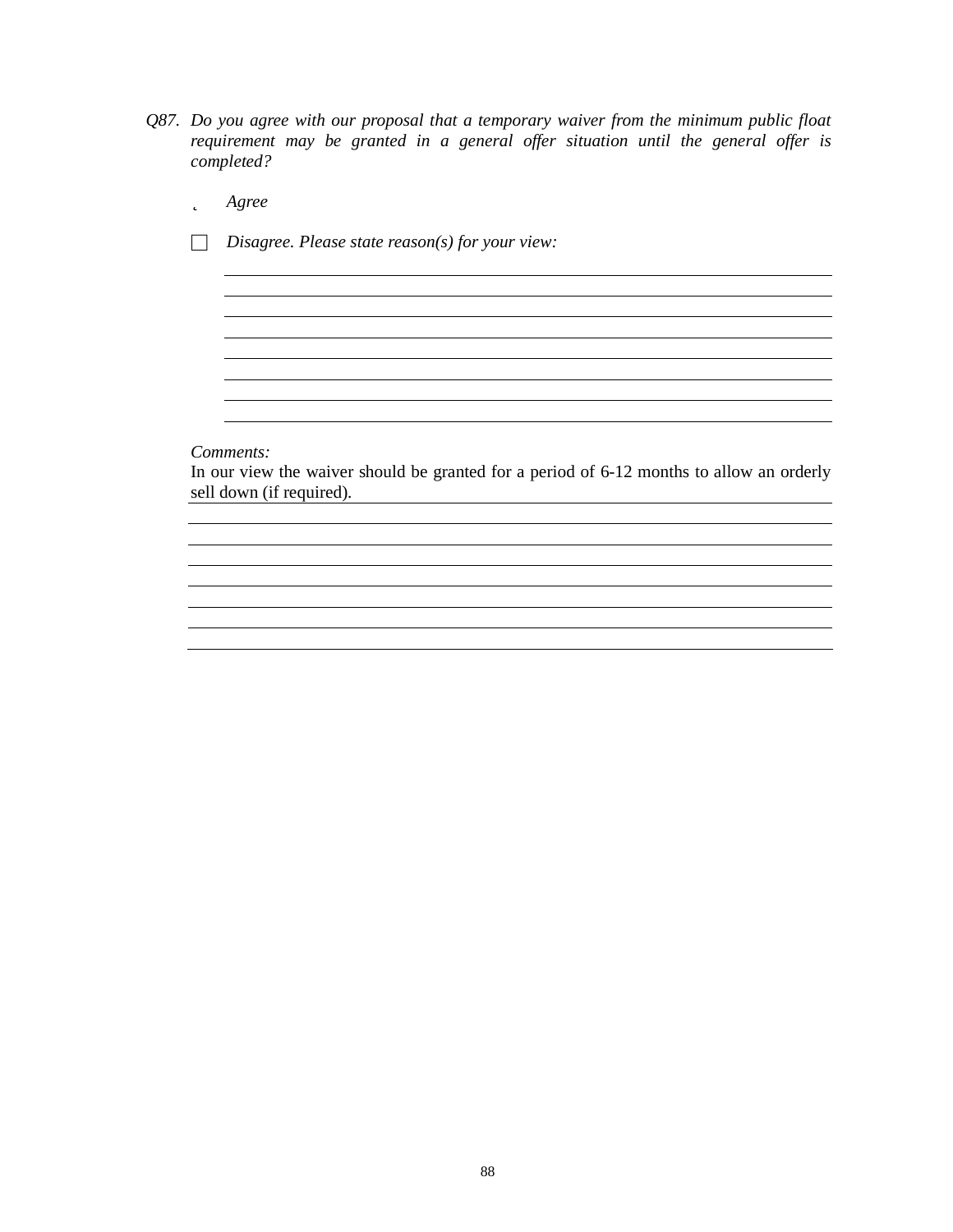- *Q88. Do you agree that a waiver from the minimum public float requirement should be granted in general offer situations to privatise an issuer where the offeror of the issuer is not able to acquire sufficient shares as to compulsorily buy out the shares of the other shareholders?*
	- □ *Agree. Please answer Q90.*
	- □ *Disagree. No waiver should be granted. There should be immediate compliance with the minimum public float requirement after completion of the general of er. Please state reason(s) for your view:*

<u> 1989 - Johann Stoff, amerikansk politiker (\* 1908)</u>

<u> 1989 - Johann Barn, mars ann an t-Amhain an t-Amhain an t-Amhain an t-Amhain an t-Amhain an t-Amhain an t-Amh</u>

<u> 1980 - Johann Stoff, deutscher Stoffen und der Stoffen und der Stoffen und der Stoffen und der Stoffen und de</u>

þ *Disagree. There is a need to comply with the minimum public float requirement in these situation. Please state reason(s) for your view:* The minimum public float should be maintained to ensure that there are reasonable prospects of there being a market for the shares after the offer and to avoid a situation where minority/dissenting shareholders feel economically coerced into selling in an illiquid market or accepting an offer which they view as inadequate.

*Comments:*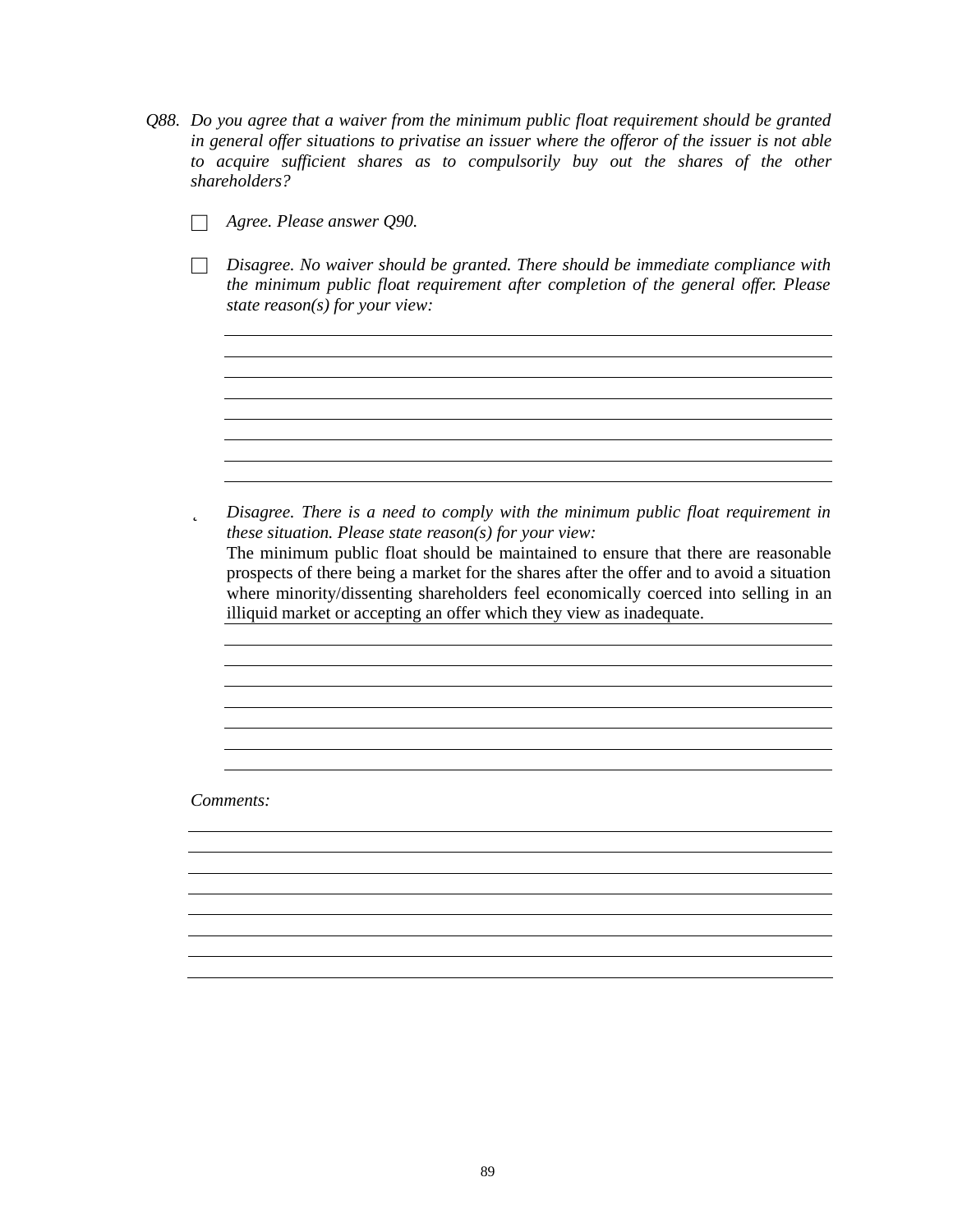| Q89. Do you agree that a waiver from the minimum public float requirement should be granted  |
|----------------------------------------------------------------------------------------------|
| in share repurchase situations where an issuer effects repurchases under the Share           |
| Repurchases Code resulting in its public float falling below 25%, provided that the issuer   |
| can still maintain at least 15% of public float having an aggregate market capitalisation of |
| not less than HK\$500 million?                                                               |
|                                                                                              |

þ *Agree. Please answer Q90.*

□ *Agree, but the market capitalization should be HK\$.\_\_\_\_\_\_. Please specify the level and state reason(s) for your view. Please answer Q90:*

□ *Disagree. No waiver should be granted. There should be immediate compliance with the minimum public float requirement after completion of the repurchases under the Share Repurchases Code. Please state reason(s) for your view:*

<u> 1989 - Johann Stoff, deutscher Stoffen und der Stoffen und der Stoffen und der Stoffen und der Stoffen und de</u>

<u> 1980 - Johann Stoff, deutscher Stoff, der Stoff, deutscher Stoff, der Stoff, der Stoff, der Stoff, der Stoff</u>

□ *Disagree. There is no need to comply with the minimum public float requirement in these situations. Please state reason(s) for your view:*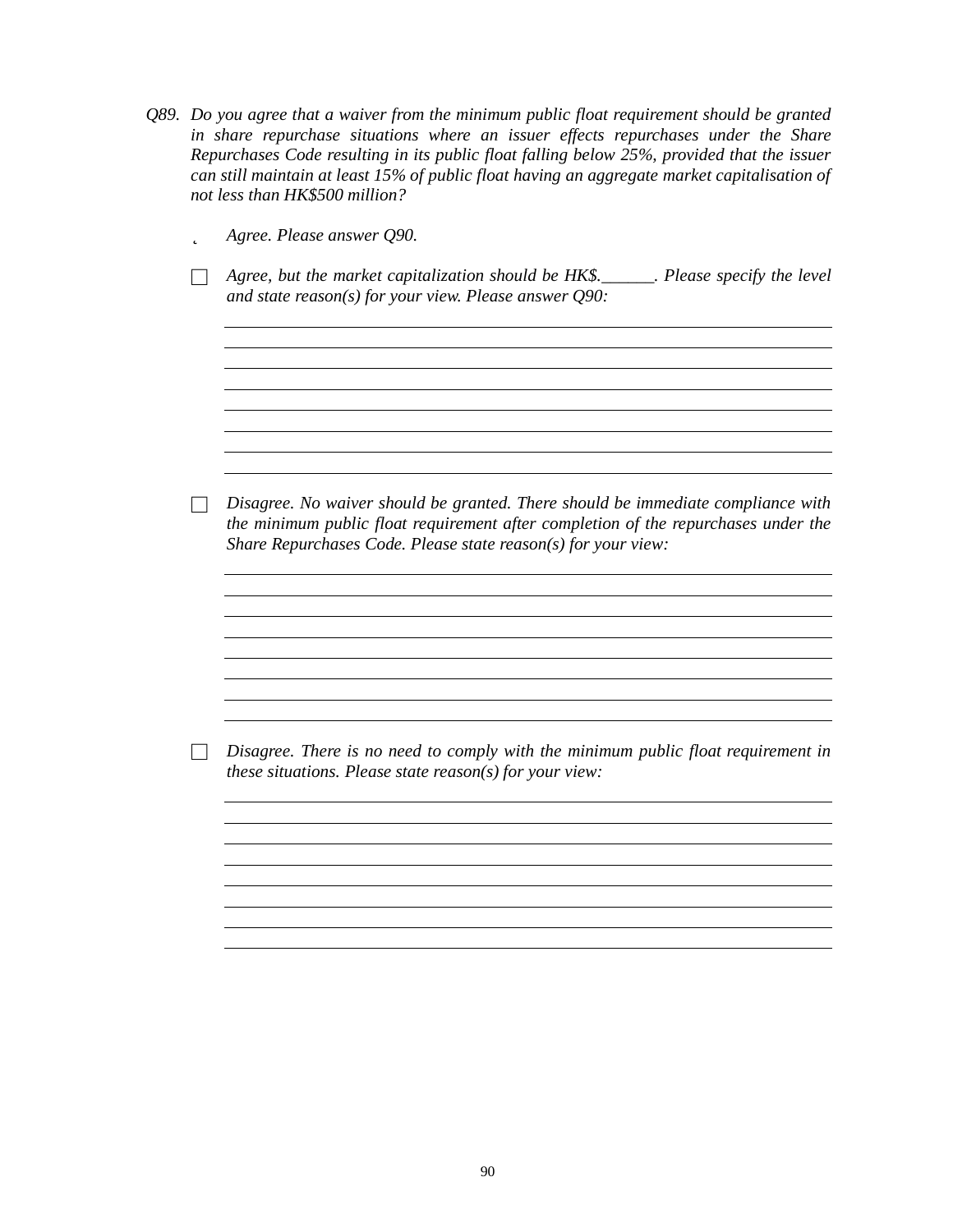*Comments:*

If an issuer has grown to a size where a new applicant would be eligible for a reduced public float percentage requirement then the issuer should also be eligible for the lower threshold (subject to adequate disclosure being made) in order to provide equality of treatment.. *Q90. How long do you think the waiver period should be? Please specify the time limit you think is appropriate and state reason(s) for you view:* The waiver should be permanent. If the public float remaining after the repurchase is sufficient to satisfy initial listing criteria, there is no reason to require the public float to be increased. Put differently, if the repurchase reduces the public float below an acceptable level, it should not have been permitted in the first place. *Comments:*

Paragraph 195 of Part D of the Consultation Paper

We will also amend the Main Board Rules to clarify that:

(a) if our proposal with regard to the lower percentage of public float (as discussed in paragraph 74 of Part B of the Consultation Paper) is adopted, the lower percentage of between 15% and 25% that the Exchange may at its discretion accept for issuers with market capitalisation of over HK\$10 billion, will only be applicable at the time listing and will not be considered post listing. The percentage of the public float will be fixed at the time of listing and issuers may not apply for a lower percentage after listing; and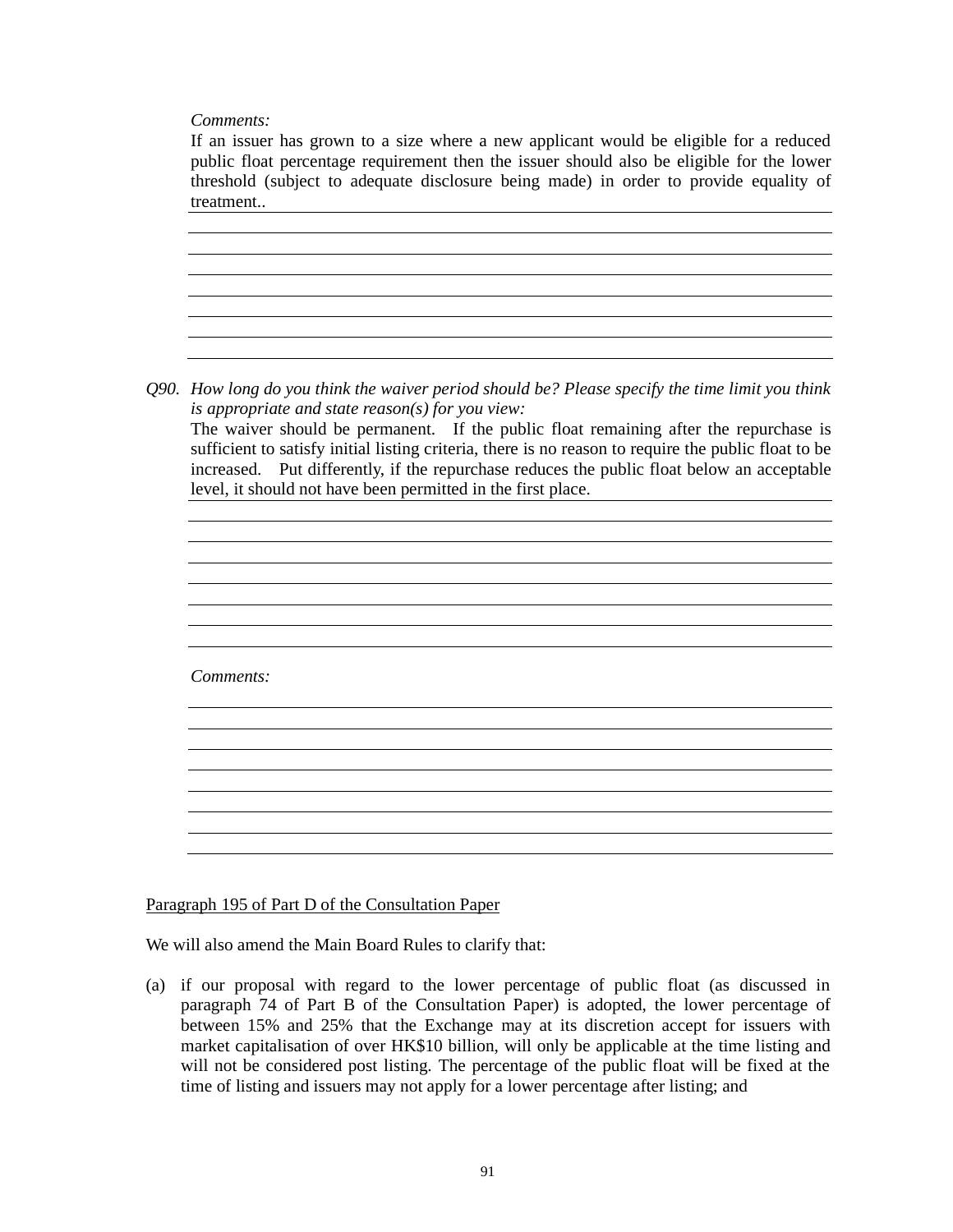*Q91. Do you agree with our proposal?*

□ *Agree*

þ *Disagree. Please state reason(s) for your view:* If an issuer grows to the point where a smaller percentage public float would have been permitted, then it would be both logic and fair to allow the issuer to reduce its public float. If an issuer is not permitted to do so then it is being treated less favourably than a new applicant of similar size. <u> 1980 - Johann Barnett, fransk politik (d. 1980)</u> <u> 1980 - Johann Stoff, deutscher Stoffen und der Stoffen und der Stoffen und der Stoffen und der Stoffen und de</u> <u> 1989 - Johann Stoff, amerikansk politiker (d. 1989)</u> *Comments:*

(b) the lower percentage of public float, once granted, will apply to issuers throughout their listing on the Exchange, subject to such conditions that the Exchange may impose at the time the lower percentage is granted.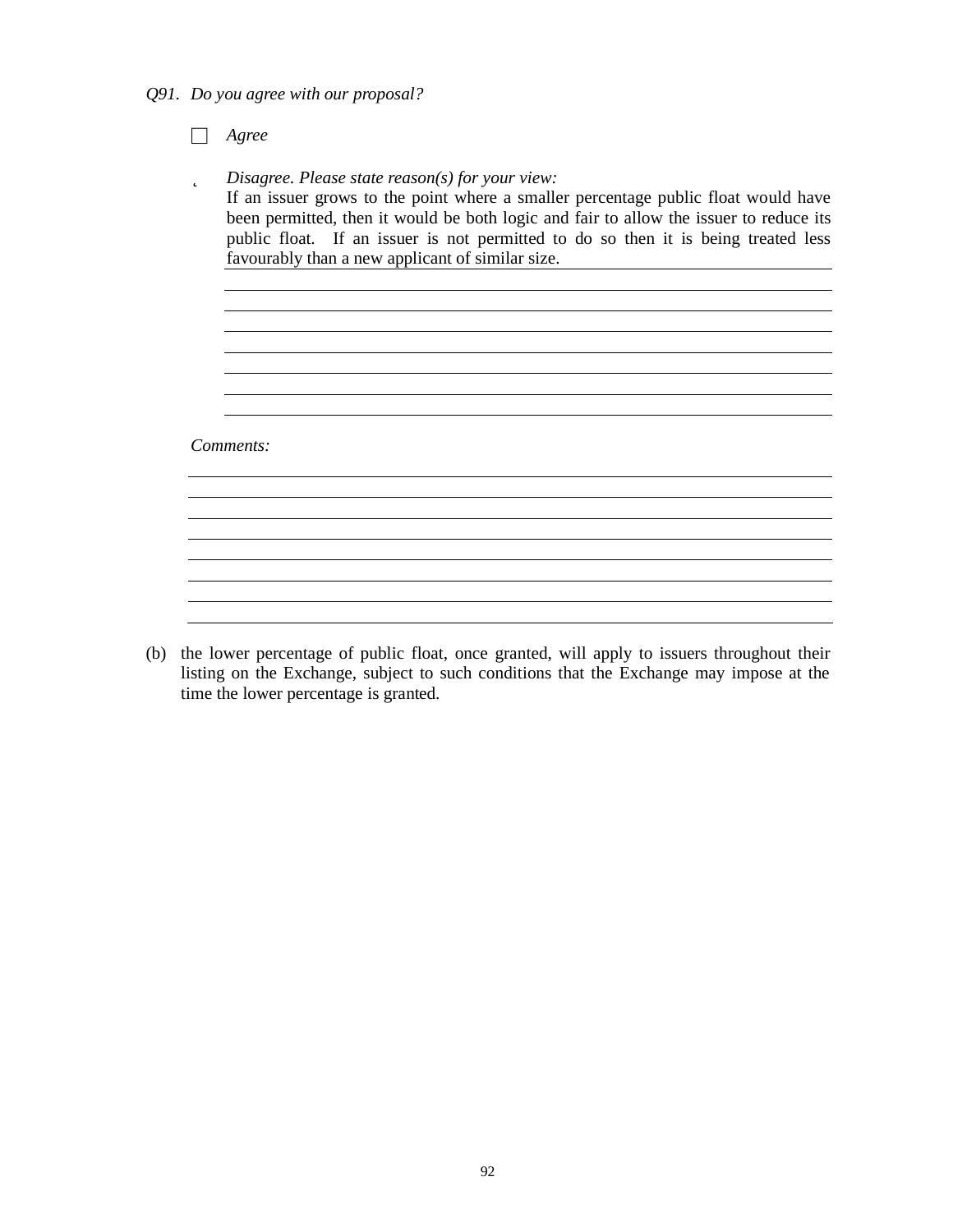*Q92. Do you agree with our proposal?*

□ *Agree*

þ *Disagree. Please state reason(s) for your view:*

We agree with the general principle that once granted, the lower percentage of public float should form the basis of continuing compliance by an issuer. However, we do not agree with the implication that the Exchange cannot impose a higher or a lower percentage, or impose new, alternative or additional conditions post-listing or after the percentage and the conditions were originally prescribed.

We regard the prescribed minimum public float percentage as a yardstick to measure whether there is an open market in the securities concerned (see reference to the general principles set out in Rule 6.01 and 8.08). It is possible that over the listing life of a company, circumstances may arise which make it justifiable to introduce changes to the minimum public float percentage itself or to any conditions attached to the application of a percentage. It is not clear to us why the Exchange considers it necessary to limit its scope of discretion in the Listing Rules as proposed.

*Comments:*

Paragraph 196 of Part D of the Consultation Paper

We will also amend the Main Board Rules to require issuers to include a confirmation of sufficiency of public float in their annual reports, based on information such as filing under the SDI Ordinance, that is available to them.

*Q93. Do you agree with our proposal?*

- þ *Agree*
- □ *Disagree. Please state reason(s) for your view:*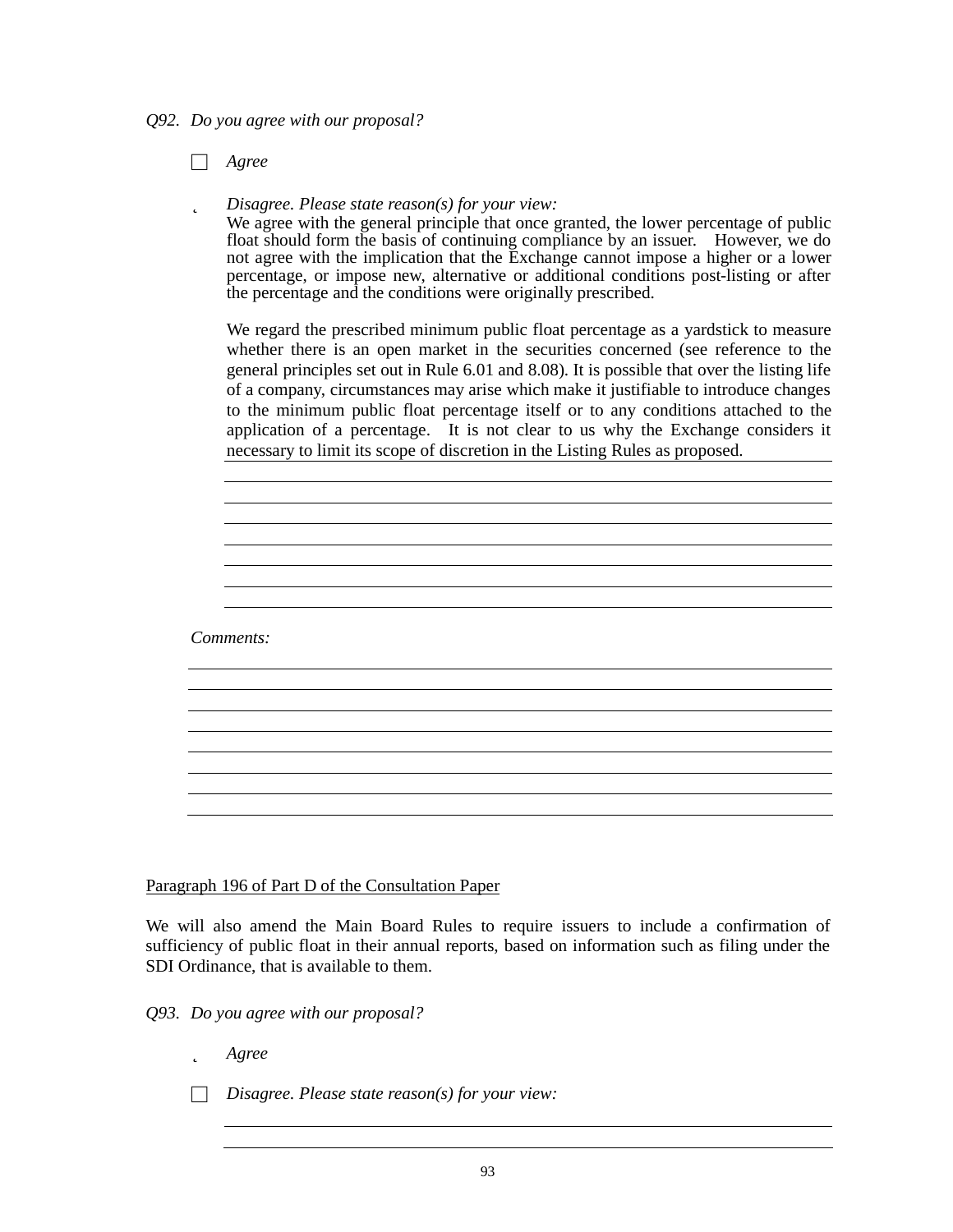*Comments:*

As it is an issuer's obligation to maintain the prescribed public float at all times after listing, we do not object to the proposal that annual reports should include a confirmation on the sufficiency of public float in principle. However, issuers should only be required to do so provided that:

- (i) The exact scope and nature of the confirmation to be given is clearly spelt out. For example, does the Exchange require a positive confirmation of public float sufficiency (which we do not support), or a negative statement that the issuer is not aware of any breach of the public float requirement during the relevant period?
- (ii) Issuers should only be required to give the confirmation based on what they know at the relevant time.

 (iii) The Listing Rules should clarify what listed companies are expected to do to satisfy them before a confirmation is to be given. For example, we do not consider it necessary to require a listed issuer to conduct a section 18 investigation under the Securities (Disclosure of Interests) Ordinance for the purpose of providing the confirmation. This would unnecessarily increase the compliance cost and burden.

In summary, we agree with the proposal subject to the term "public float" being defined (i) with sufficient precision and (ii) in such way that the listed issuer will be able to rely on public information (e.g. disclosure of interest filings) to determine which shareholdings are not part of the public float.

## **SPREAD OF SHAREHOLDERS**

Paragraph 201 of Part D of the Consultation Paper

We will amend the Main Board Rules to introduce a new continuing obligation in respect of the spread of shareholders. An issuer will be required at all times subsequent to listing, to maintain at least the minimum number of shareholders applicable to the issuer at the time of its initial listing. The Exchange may consider granting a waiver to an issuer in a general offer situation from complying with the minimum number of shareholders requirement until such time when the general offer closes. The issuer must comply with the continuing obligation in respect of the spread of shareholders immediately after the general offer closes.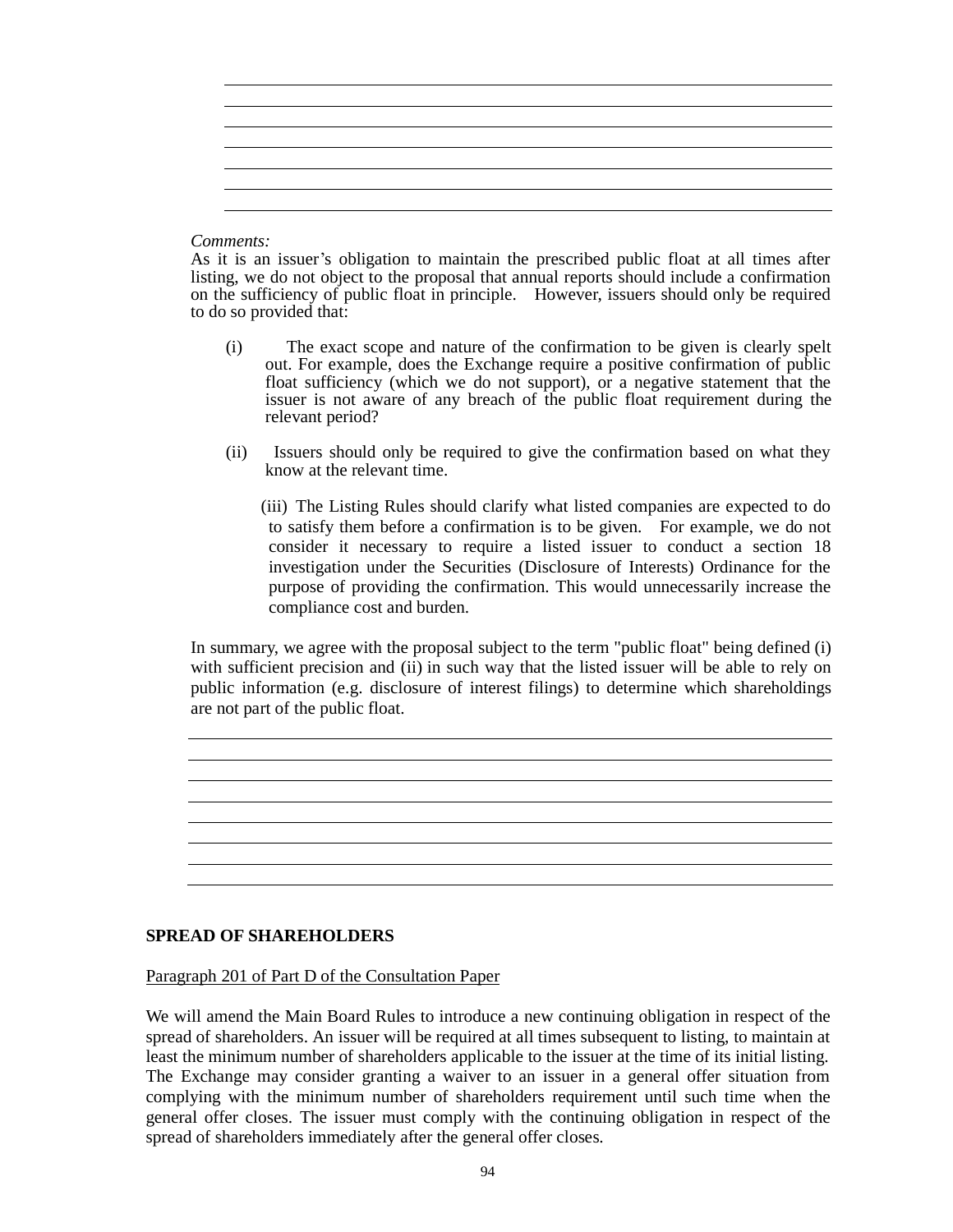- *Q94. Do you agree with our proposal to introduce a new continuing obligation in respect of the spread of shareholders?*
	- □ *Agree*
	- þ *Disagree (please tick one of the following)*
		- □ *The spread of shareholders requirement should be treated as a continuing listing eligibility criterion and not a new continuing obligation.*
		- þ *Other views:*

We do not believe that it should be the listed issuer's responsibility to maintain a minimum spread of shareholders after listing. The situation before or at the time of listing is different from the situation after listing. As part of the listing process, an issuer can, through the initial public offering or placing, make sure that the requirement on minimum spread of public shareholders is met. The process is still within the issuer's and the offering syndicate's control. After listing, the degree of control issuers have over the spread of shareholders is limited. As a practical matter, a listed issuer will only be able to look to its register of members to determine its spread of shareholders. With many shares being held through CCASS and/or by nominees it is, in practice, difficult for the issuer to determine its spread of "real" shareholders.

In addition, once listed, an issuer has relatively little control over its spread of shareholders and, generally speaking, can only influence the spread of shareholders by issuing new shares on a non-pro rata basis. This is seldom in the interests of minority shareholders (whose interests will be diluted as a result).

<u> 1989 - Johann Stoff, deutscher Stoff, der Stoff, der Stoff, der Stoff, der Stoff, der Stoff, der Stoff, der S</u>

<u> 1980 - Johann Barn, mars ann an t-Amhain Aonaich an t-Aonaich an t-Aonaich ann an t-Aonaich ann an t-Aonaich</u>

*Please state reason(s) for your view:*

*Comments:*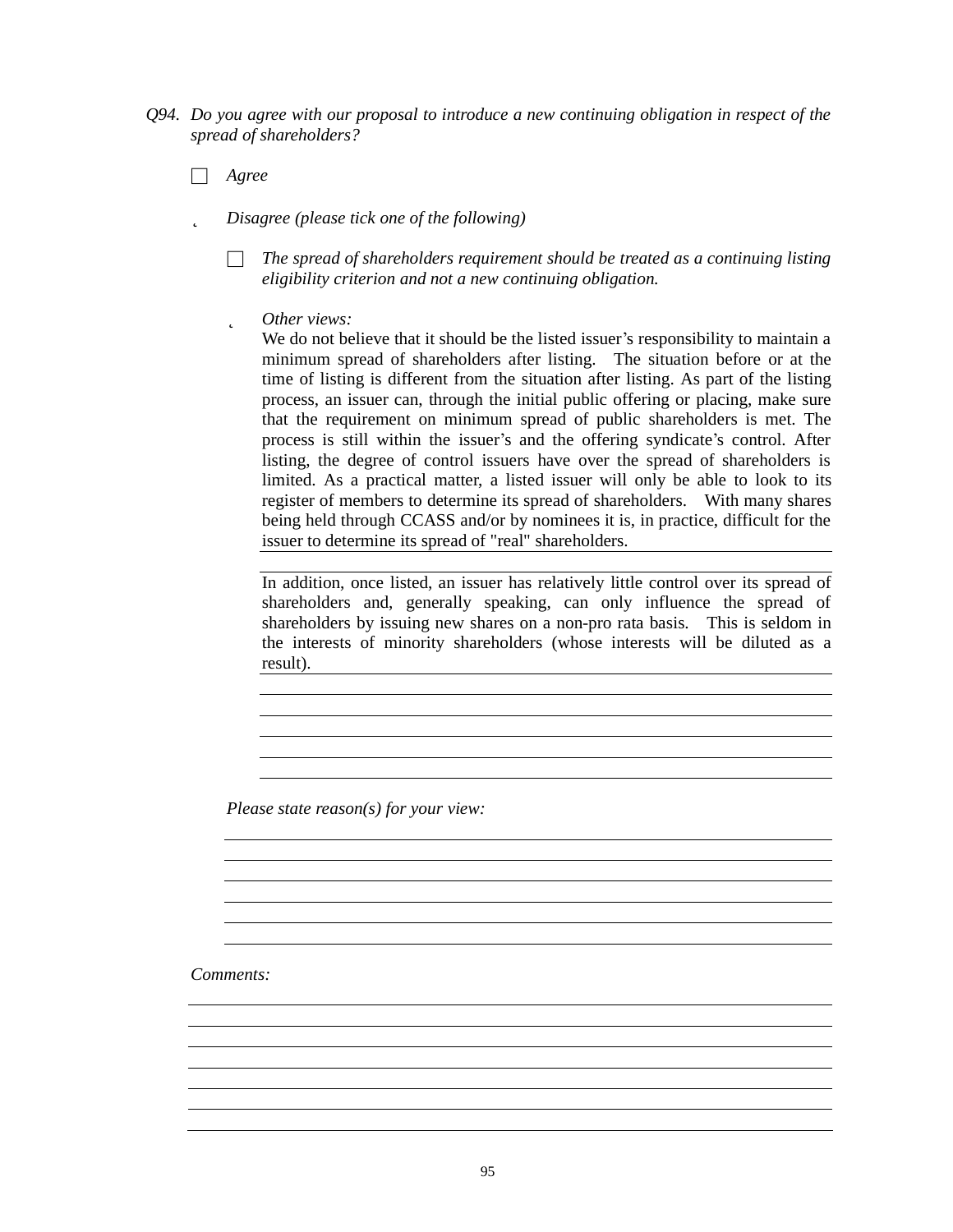- *Q95. Do you agree with our proposal to require an issuer to maintain, at all times subsequent to listing, at least the minimum number of shareholders applicable to the issuer at the time of initial listing?*
	- □ *Agree* þ *Disagree. The minimum number of shareholders that an issuer must maintain subsequent to listing should be \_\_\_\_\_\_\_\_\_\_\_. Please state reason(s) for your view: Comments:* As a practical matter, a listed issuer will only be able to look to its register of members to determine its spread of shareholders. With many shares being held through CCASS and/or by nominees it is, in practice, difficult for the issuer to determine its spread of "real" shareholders. In addition, once listed, an issuer has relatively little control over its spread of shareholders and, generally speaking, can only influence the spread of shareholders by issuing new shares on a non-pro rata basis. This is seldom in the interests of minority shareholders (whose interests will be diluted as a result).
- *Q96. Do you agree with our proposal that a temporary waiver from the minimum number of shareholders requirement may be granted in general offer situations until the general of er closes?*
	- þ *Agree*
	- □ *Disagree. Please state reason(s) for your view:*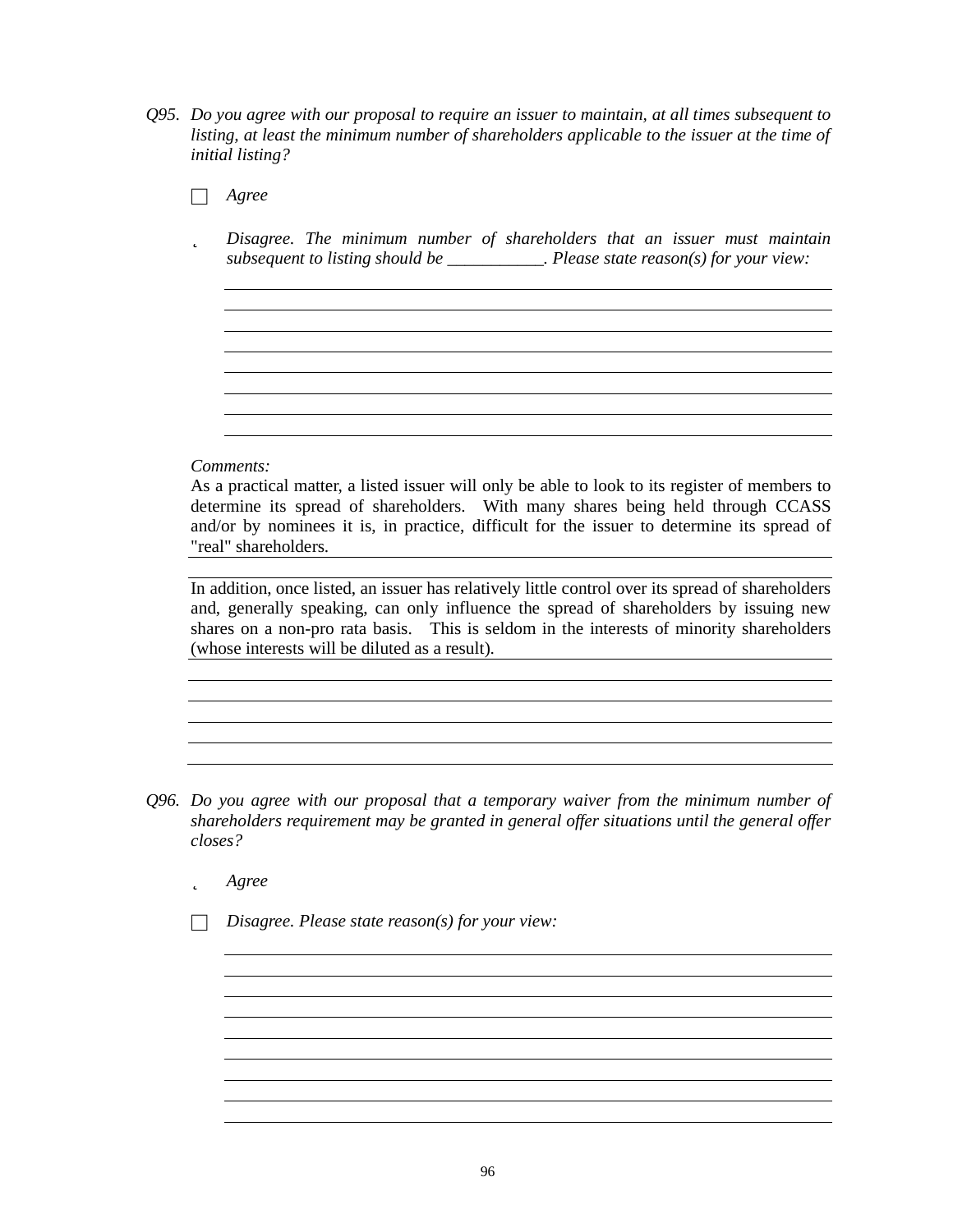*Comments:*

|  |                                                                              |  | In practice, the issuer has relatively little control over the number of shareholders it has |  |
|--|------------------------------------------------------------------------------|--|----------------------------------------------------------------------------------------------|--|
|  | and will have difficulty in determining how many "real" shareholders it has. |  |                                                                                              |  |

<u> 1980 - Johann Stoff, deutscher Stoff, der Stoff, deutscher Stoff, der Stoff, der Stoff, der Stoff, der Stoff</u>

Paragraph 202 of Part D of the Consultation Paper

We will amend the Main Board Rules to provide that where there is an indication that the securities of an issuer may not be held by an adequate spread of shareholders, such as when the average monthly turnover of an issuer is below certain reasonable level, say less than 2,000,000 shares, for the last 12 months, the Exchange may require the issuer to demonstrate to the satisfaction of the Exchange that it meets the continuing obligation in respect of the spread of shareholders.

*Q97. Do you agree with our proposal?*

□ *Agree*

□ *Agree, but the threshold of the average monthly turnover for the last 12 months should be \_\_\_\_\_\_\_\_\_\_\_ shares. Please state reason(s) for your view:*

þ *Disagree. Please state reason(s) for your view:*

A listed issuer has little, if any, control over any of (i) the number of shares traded (ii) the price at which its shares trade or (iii) the number of shareholders following listing. It will also have practical difficulties in determining the number of "real" shareholders.

<u> 1980 - Johann Stoff, deutscher Stoffen und der Stoffen und der Stoffen und der Stoffen und der Stoffen und d</u>

<u> 1980 - Johann Barbara, martxa alemaniar amerikan basar da a</u>

*Comments:*

If a turnover test is to be imposed an issuer should be permitted to satisfy either (i) a volume test or (ii) a value test (to allow for issuers whose shares trade at either very high or very low prices).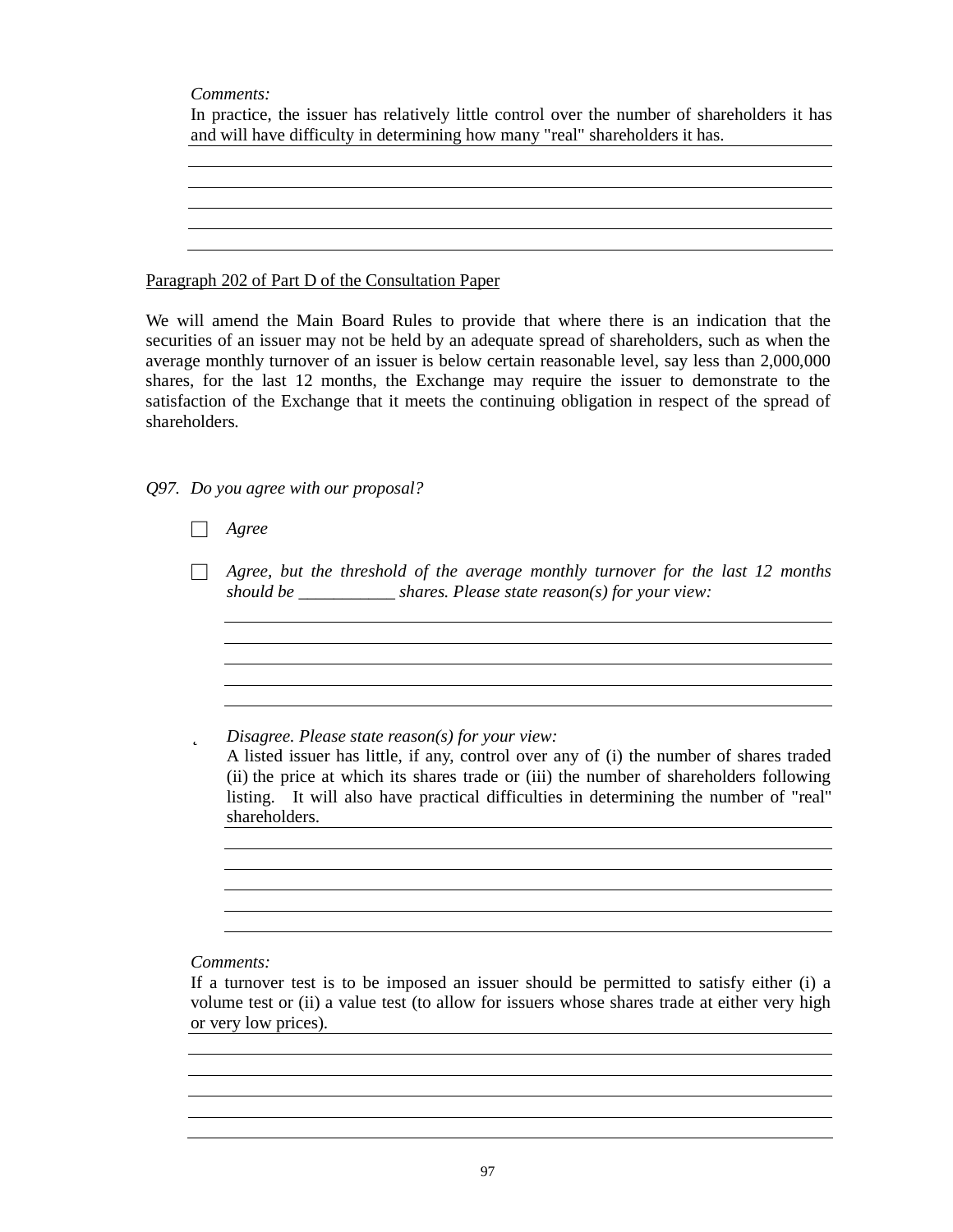### Paragraph 203 of Part D of the Consultation Paper

If our proposals on the initial listing eligibility criteria as well as our proposal in paragraph 201 are adopted, a transitional period of 18 months will be granted to all existing issuers that are listed before the effective date of the initial listing eligibility criteria to comply with the new obligation. All such existing issuers will be required to maintain a minimum of 300 shareholders after the transitional period.

| $Q98.$ Do you agree with our proposal to require all existing issuers to maintain a minimum of |
|------------------------------------------------------------------------------------------------|
| 300 shareholders after the transitional period?                                                |

□ *Agree*

□ *Disagree. Please state reason(s) for your view:*

## *Comments:*

While we do not consider a continuing requirement in this respect to be appropriate, if such a requirement is to be adopted, it should apply to all issuers. A grace period of at least 18 months is reasonable.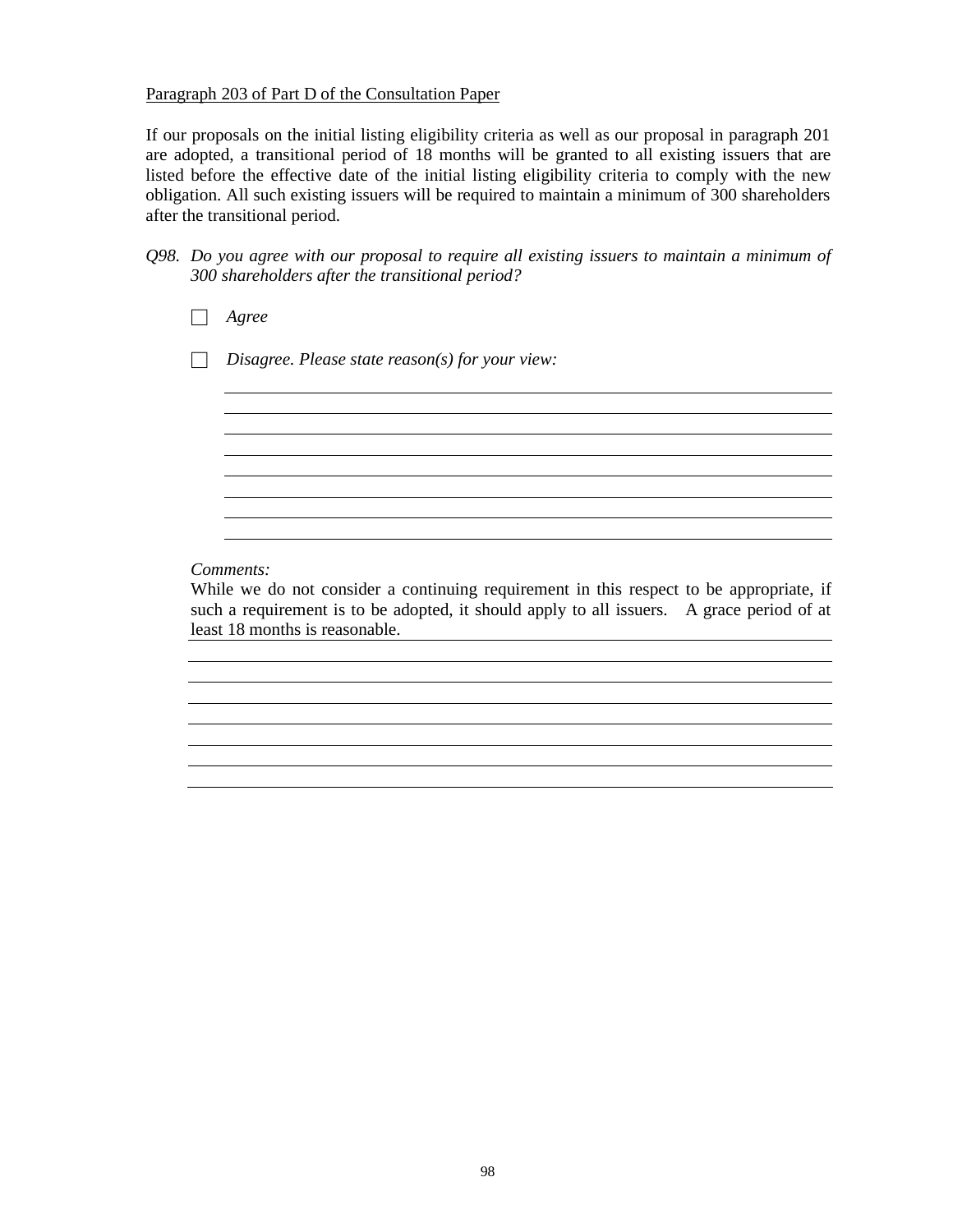| $Q99$ . Do you agree with our proposal to grant a transitional period of 18 months to all existing |
|----------------------------------------------------------------------------------------------------|
| issuers to comply with the new continuing obligation in respect of the minimum number of           |
| shareholders?                                                                                      |

| Agree                                                                                                |
|------------------------------------------------------------------------------------------------------|
| Agree, but the transitional period should be (please tick one of the following)                      |
| 12 months                                                                                            |
| 24months                                                                                             |
| Other. Please specify:___________                                                                    |
| Please state $reason(s)$ for your view:                                                              |
|                                                                                                      |
|                                                                                                      |
|                                                                                                      |
|                                                                                                      |
|                                                                                                      |
| Disagree. Please state $reason(s)$ for your view:                                                    |
|                                                                                                      |
|                                                                                                      |
|                                                                                                      |
|                                                                                                      |
|                                                                                                      |
|                                                                                                      |
| Comments:<br>While we do not consider a continuing requirement in this respect to be appropriate, if |

such a request is to be adopted, it should apply to all issuers. A grace period of at least 18 months is reasonable.

<u> 1989 - Johann Stoff, amerikansk politiker (d. 1989)</u>

<u> 1980 - Johann Stoff, deutscher Stoffen und der Stoffen und der Stoffen und der Stoffen und der Stoffen und d</u>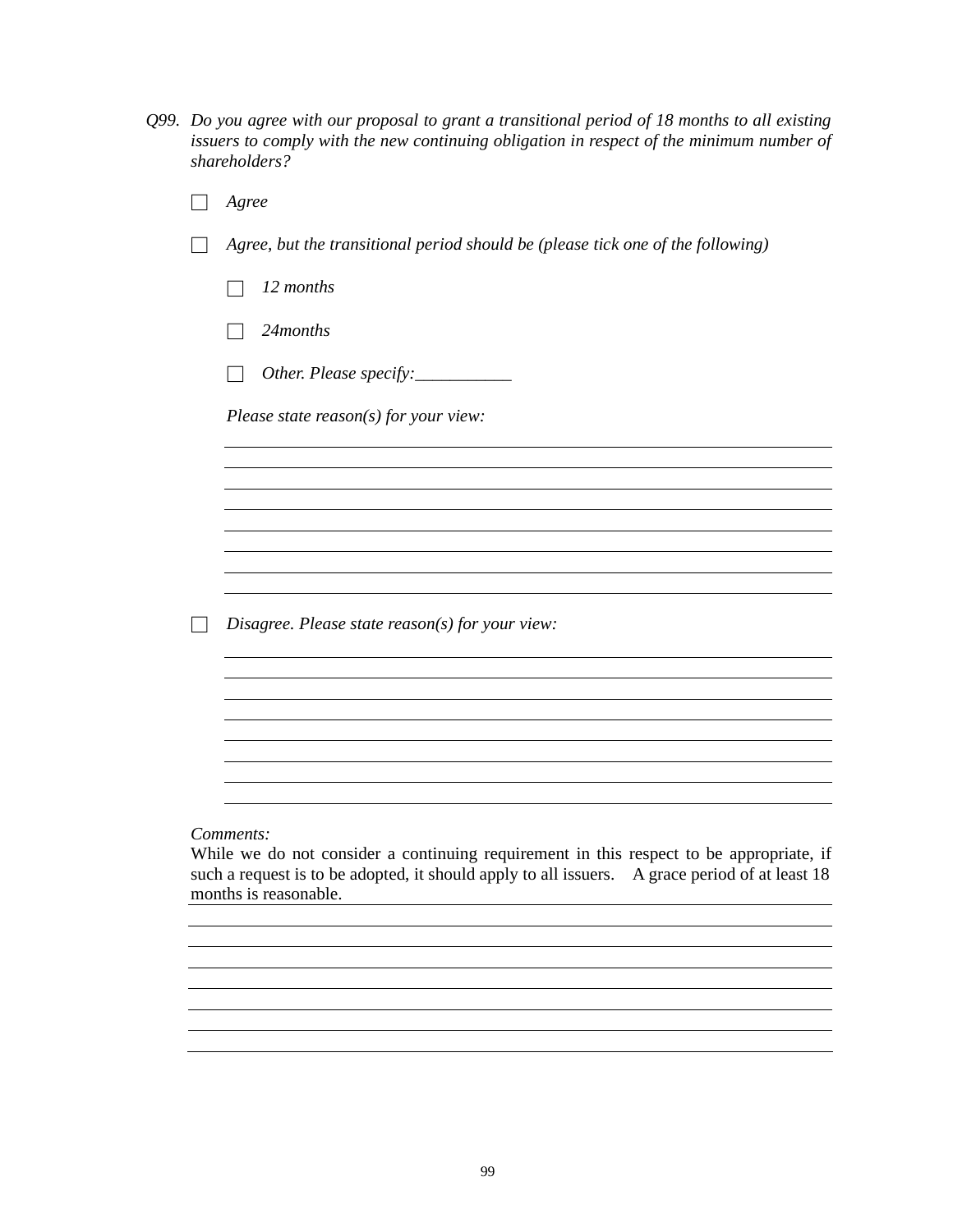# **TIMELINESS OF ACCOUNTS**

### Paragraph 206 of Part D of the Consultation Paper

We will amend the Main Board Rules to subject those issuers that fail to publish their financial results on the due date to an immediate suspension of trading of their securities. Trading may only resume after the issuer publishes the requisite financial results.

*Q100. Do you agree with our proposal?*

| roo<br>. o r |  |
|--------------|--|
|--------------|--|

þ *Disagree. Please state reason(s) for your view:*

### *Comments:*

Usually, the failure of an issuer to publish its financial statements when they are due is because the auditors have problems coming to a view on the accounts, the issuer has problems in providing the relevant books, records or information to the auditors, or the issuer has experienced some financial or other difficulties. If the shares are suspended from trading immediately on the due date of publication of the financial results, it would deprive investors of the chance to exit or respond to such news in the open market. It seems more important to ensure that the market is kept informed of the latest position regarding the issuer and why it fails to produce the accounts; and to ensure that directors and senior management are held responsible for any wrongdoings in relation to the keeping and production of books and accounts. We do not think that the failure to issue financial statements on the due date per se should necessarily result in an automatic suspension of trading.

<u> 1980 - Johann Barn, fransk politik (f. 1980)</u>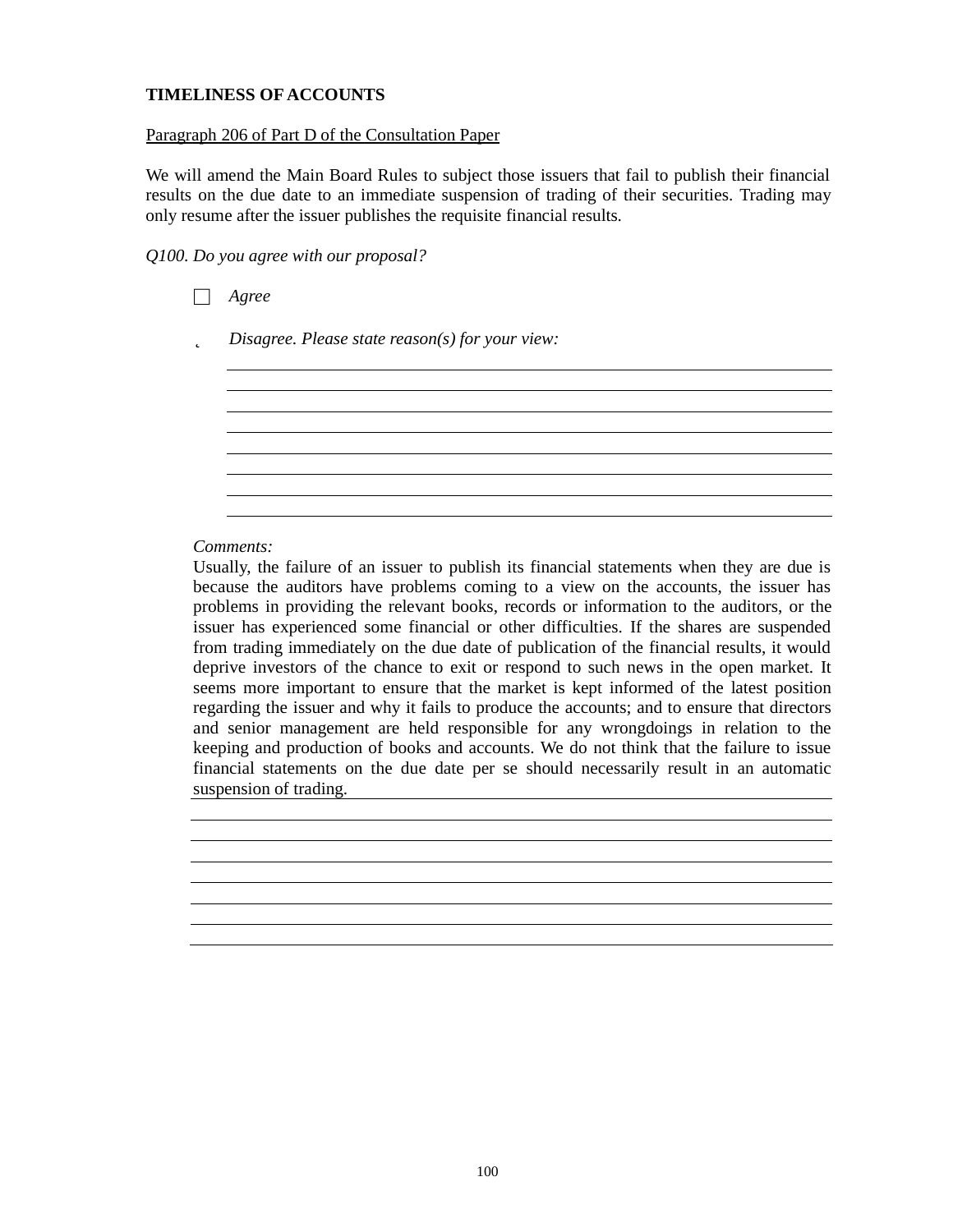*Q101. If you think that a grace period should be given before suspension of the issuer's securities for failing to publish timely financial results, how long do you think the grace period should be (please tick one of the following)*

| 2 months                                                                                                                                                                                                                                                                                                     |
|--------------------------------------------------------------------------------------------------------------------------------------------------------------------------------------------------------------------------------------------------------------------------------------------------------------|
| 1 month                                                                                                                                                                                                                                                                                                      |
| 2 weeks                                                                                                                                                                                                                                                                                                      |
| Other. Please specify:___________                                                                                                                                                                                                                                                                            |
| Please state reason(s) for your view:                                                                                                                                                                                                                                                                        |
|                                                                                                                                                                                                                                                                                                              |
|                                                                                                                                                                                                                                                                                                              |
|                                                                                                                                                                                                                                                                                                              |
|                                                                                                                                                                                                                                                                                                              |
| Comments:<br>While we do not consider that mandatory suspension is appropriate, if suspension is to be<br>imposed we do not consider that any stipulated grace period should be provided if it may<br>result in issuers treating such grace period as an automatic extension of the filing time<br>deadline. |
|                                                                                                                                                                                                                                                                                                              |
|                                                                                                                                                                                                                                                                                                              |
|                                                                                                                                                                                                                                                                                                              |

# **PROVISION OF INFORMATION TO THE EXCHANGE**

Paragraph 208 of Part D of the Consultation Paper

We will amend the Main Board Rules to introduce a new continuing obligation with regard to the provision of information by the issuer to the Exchange. An issuer will be considered as failing to meet the continuing obligation if it makes a misrepresentation to the Exchange, omits necessary material information in the course of communicating with the Exchange, or otherwise fails to provide requested information.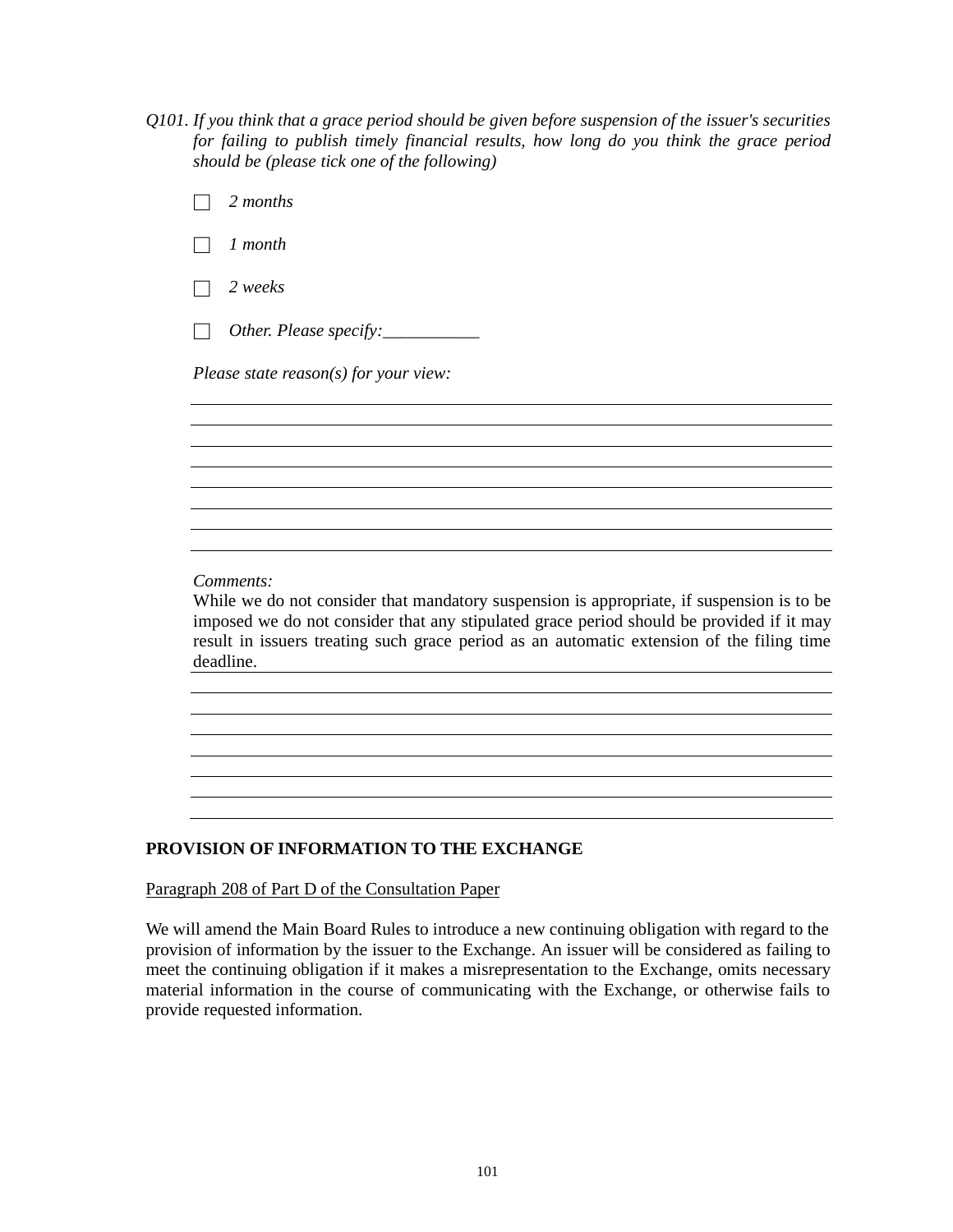*Q102. Do you agree with our proposal?*

þ *Agree* □ *Disagree. Please state reason(s) for your view:*

## *Comments:*

We agree with the proposal in principle but note that the existing wording of paragraph 39 of the Listing Agreement is sufficiently wide to enable the Exchange to make enquiries regarding any matter, with a positive obligation on issuers to provide such relevant information as is available to them. Therefore, we believe that the only areas where changes are needed are as follows:

- (i) provisions to make clear that submissions made to the Exchange in relation to listing matters should be true, accurate and complete. A requirement to provide a statement certifying the truthfulness, accuracy and completeness of submissions made and worded in similar language as paragraph 8.3 of the Introduction section of the Takeovers Code would probably suffice;
- (ii) directors' responsibility statements similar to those included in circulars should be included in all announcements made by issuers (currently, no such requirement).

As to misleading and false statements made to regulators, it seems that the position is now sufficiently dealt with under section 384 of the Securities and Futures Ordinance and the proposed Securities and Futures (Stock Market Listing) Rules.

Further, we submit that suspending trading in an issuer's securities (or delisting them) should only be considered where there is a serious risk of a false market developing or in other extreme circumstances. Other remedies, such as public censure of directors, would be a more appropriate course of action in other circumstances.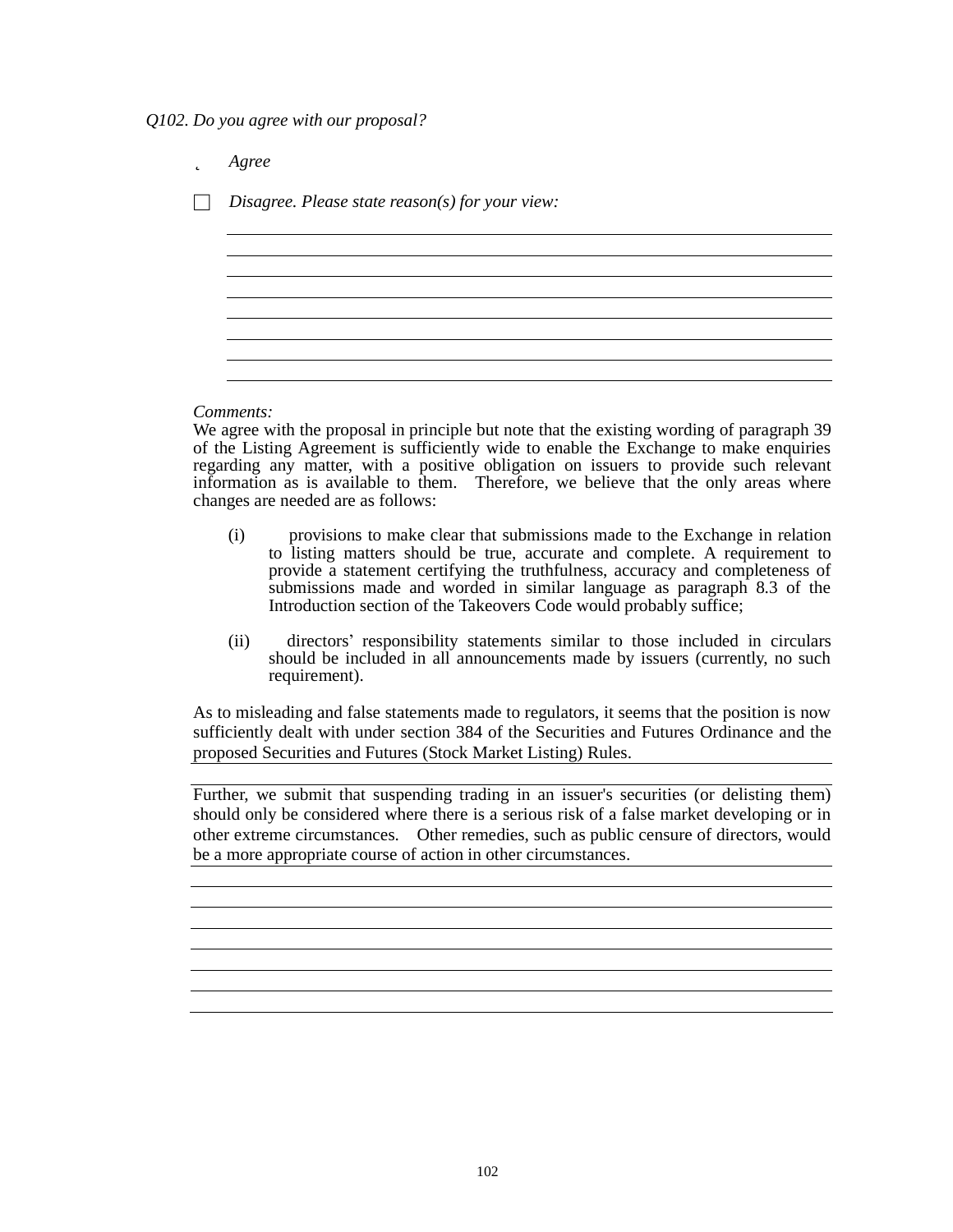# **CORPORATE GOVERNANCE**

### Paragraph 209 of Part D of the Consultation Paper

The Exchange has made various proposals on corporate governance matters under the Corporate Governance Consultation Paper. With a view to further enhancing the standards of corporate governance amongst issuers listed on the Exchange and protecting the interests of minority shareholders, the Exchange invites comments from the market as to whether there are any other areas that should be taken into account in formulating further continuing obligations.

## *Q103. Please state what other areas should be taken into account and reason(s) for your view:*



## **EFFECTIVE DATE**

Paragraph 210 of Part D of the Consultation Paper

We propose that if our proposals regarding the continuing obligations set out in Part D of the Consultation Paper are adopted, such new continuing obligations will become effective immediately when amendments of the Main Board Rules are made. However, there will be a transitional period of 18 months for existing issuers that are listed before the effective date of the initial listing eligibility criteria and listing applicants that have submitted their Form A1 before the effective date and listed within three months after the effective date, to comply with the minimum spread of shareholders requirement.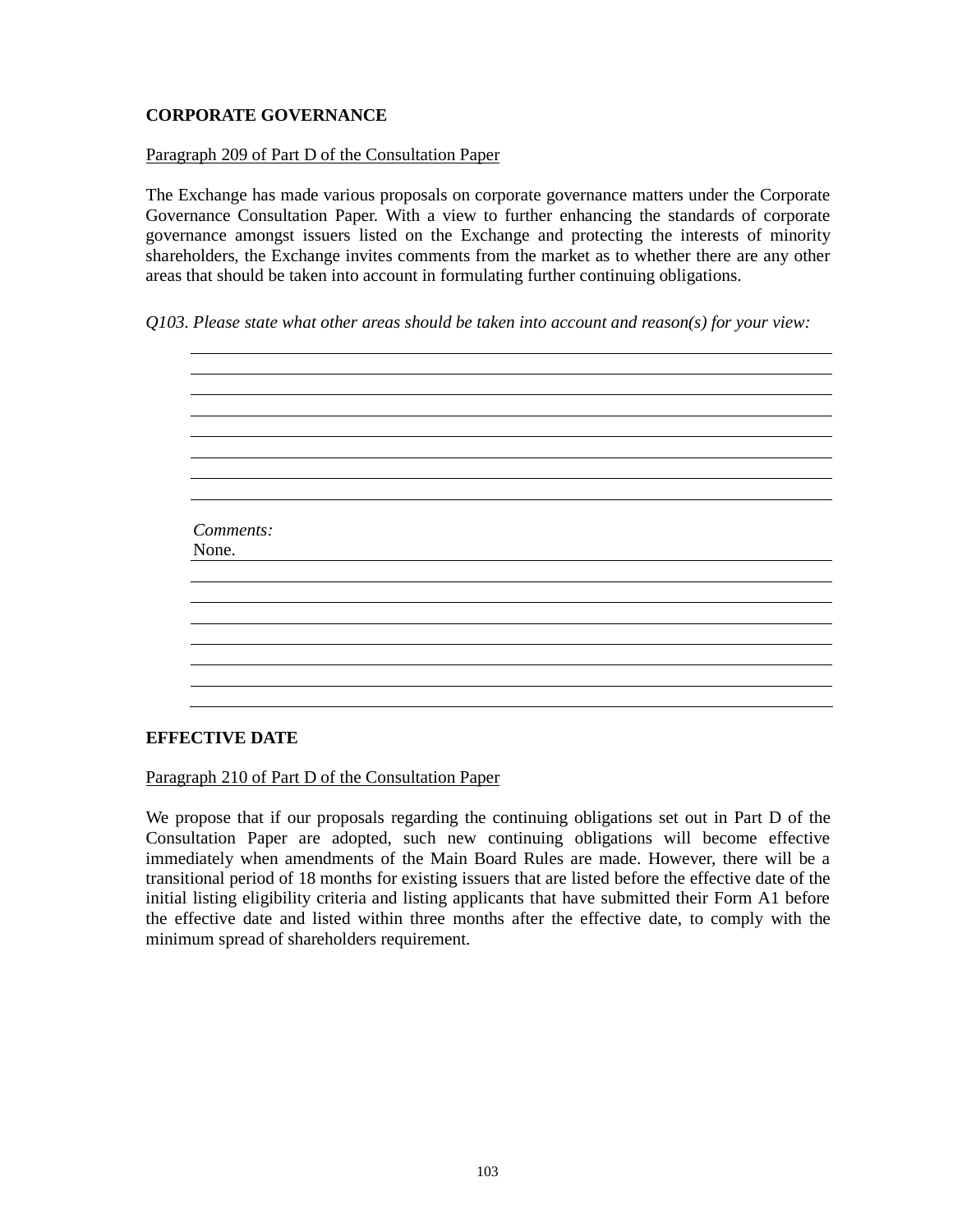*Q104. Do you agree with our proposal?*

þ *Agree* □ *Agree, but the transitional period (other than that for the spread of shareholders requirement as discussed in Q99) should be \_\_\_\_\_\_\_\_\_\_\_. Please state reason(s) for your view:* <u> 1980 - Johann Barbara, martxa amerikan bashkar (</u> □ *Disagree. Please state reason(s) for your view:* <u> 1989 - Johann Stoff, amerikansk politiker (d. 1989)</u> *Comments:*

An 18 months transitional period is reasonable as it allows at least one AGM to be held should an issuer need a shareholders' resolution in order to achieve compliance. A reasonable transitional period will also reduce the risks of short term share price fluctuations in response to the introduction of the proposals.

<u> 1989 - Johann Stoff, amerikansk politiker (d. 1989)</u>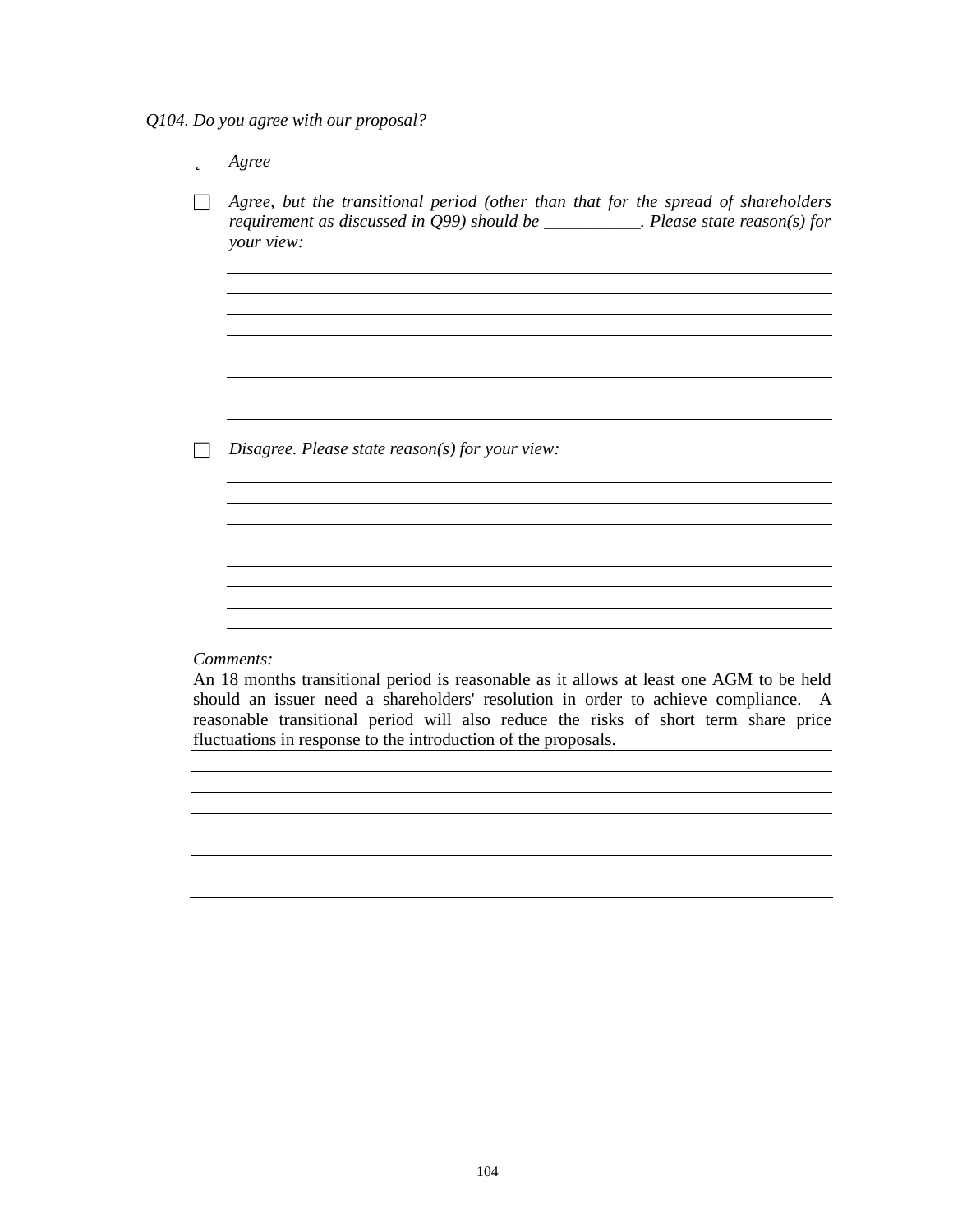# **PART E OF THE CONSULTATION PAPER CANCELLATION OF LISTING PROCEDURES**

# **CANCELLATION OF LISTING PROCEDURES**

### Paragraph 219 of Part E of the Consultation Paper

We will amend the Main Board Rules to introduce new cancellation of listing procedures to apply where an issuer fails to comply with any one or more of the continuing listing eligibility criteria set out in Part C of the Consultation Paper.

*Q105. Do you agree with our proposal to introduce new cancellation of listing procedures?*

- □ *Agree. Please answer Q106.*
- þ *Disagree. Please state reason(s) for your view:*
	- 1. As this proposal is heavily reliant on Part C and can only be properly considered in conjunction with Part C, we reserve our comments in this Part in view of the Exchange's intention to issue further proposals on continuing listing eligibility criteria. Subject to this point, we set out below our comments on this proposal.
	- 2. We do not agree that with the proposed introduction of the continuing listing eligibility criteria ("**CLEC**"), it therefore follows that a new set of cancellation of listing procedures is required (para. 213 of the Consultation Paper). The two should be examined separately rather than casually linked, to ensure that whilst appropriate additional criteria are introduced to determine whether an issuer should be required to justify its continued presence on the Main Board, at the same time the procedures for delisting are fair and reasonable, not just in theory, but also in their practical application. If part of this process is to give non-compliant issuers the opportunity to present to the Listing Division a plan as to how they will restore themselves to compliance, then that opportunity should be a real one. It should take account of the issuer's circumstances and the likely steps it will need to complete to achieve compliance, a key factor being the usual timeframe required to get into a position where a plan can be presented, and the likely timeframe for the implementation of the plan. We submit that this principle should underlie the delisting process, without which there could be a perception that delisting will be an automatic consequence of non-compliance, and that the procedures for allowing a plan to be submitted by the issuer in which the issuer will demonstrate its route back to compliance, lack any real substance. We do not believe that this type of perception will help to create the perception of quality for the Hong Kong stock market, stressed in the Consultation Paper as being one of its objectives.
	- 3. The proposed definition of "provisional liquidation" (paragraph 136 of the Consultation Paper) is not an appropriate one - the presentation of a winding up petition (or similar) (i) is often used in disputes and (ii) may not be accepted by the courts and (iii) even if it is accepted by the courts, can be subject to an appeal.
	- 4. We consider that it is inappropriate for the appointment of a liquidator, provisional liquidator or receiver in itself to trigger the commencement of the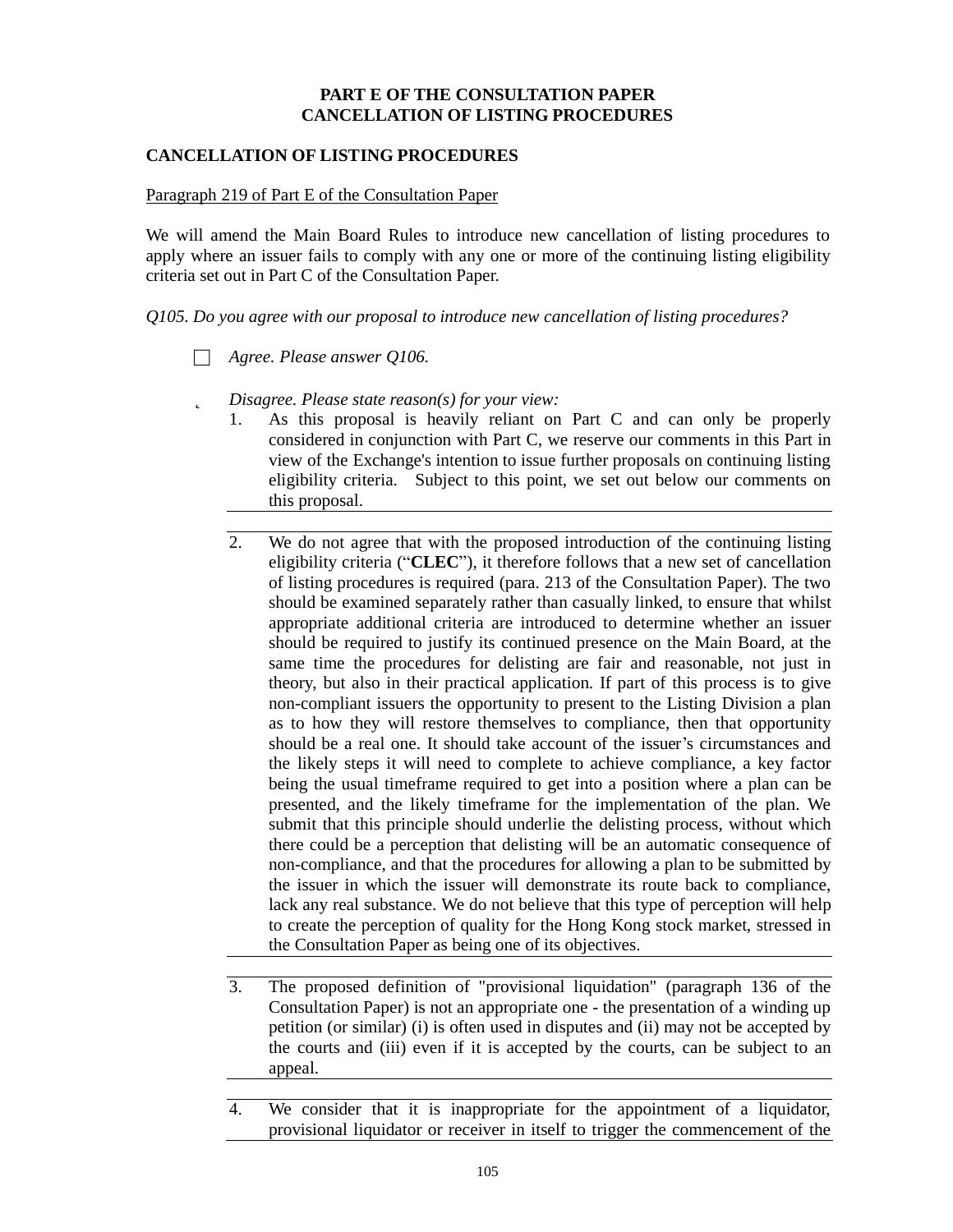delisting procedures. Where possible, businesses should be saved for the benefit of the stakeholders, and this is frequently impossible to achieve without the imposition of a moratorium on creditors' actions because otherwise those seeking the rescue will be held by ransom by those with short term interests. Under the laws of Hong Kong, moratoriums are only available through the appointment of an external, independent person such as a liquidator, provisional liquidator or receiver. To deny a re-listing in these circumstances is to defy both the current worldwide movement on the rescue of businesses in trouble and the Hong Kong courts, who have long recognised that, for example provisional liquidators have, and should have the power to effect rescues.

- 5. It would be helpful if the Exchange could clarify whether delisting procedures apply on a mere presentation of a winding-up petition. As the presentation of winding-up petition is widely recognised as a means of enforcing debts, we submit that delisting procedures, if introduced in this context, could conceivably lead to significant abuses.
- 6. The Consultation Paper does not provide reasons for shortening the delisting process. The impression we have is that there could be a perception that in some cases the commencement of the delisting process might be over precipitous, which could lead to suggestions of a denial of natural justice in the case of any one particular issuer. This could open the way for court based challenges to the process which might undermine the very processes the Exchange is seeking to introduce.
- 7. We submit that it is not unreasonable to require 12 to 18 months to restructure listed companies in Hong Kong, especially since many of them have been trading for decades before encountering financial difficulties.

It is the case that some issuers in the delisting process have taken longer than 18 months to achieve a resumption of trading in their shares. The current Practice Note 17 does anticipate that proposals may be submitted prior to the end of the 18 month delisting period. There have of course been some issuers that have submitted proposals in the third stage of delisting and that have then gone on to successfully complete a resumption proposal outside of the 18 month period. We take this as evidence that in some cases additional time is needed to locate the investor and to formulate and agree upon the terms of a resumption proposal. The careful selection of the appropriate investor, rather than an arbitrary and quick selection (as is likely to be the outcome of the proposed delisting procedures) could well have a significant bearing on the success or failure of the issuer once a resumption has been achieved. Often this process of the selection of the right investor may take as long if not longer than the actual process of implementing the resumption proposal itself. It does not follow that the delisting process is deliberately drawn out. It is however accepted that the current delisting procedures could be improved by specifically provide for the setting of an absolute deadline for implementation of a resumption proposal once the delisting process has commenced, as is in fact proposed in para. 221.

<sup>8.</sup> We consider that the arguments for allowing much longer periods for a company in financial difficulties to restructure are valid. While restructuring proposals often involve a very substantial dilution of existing shareholders'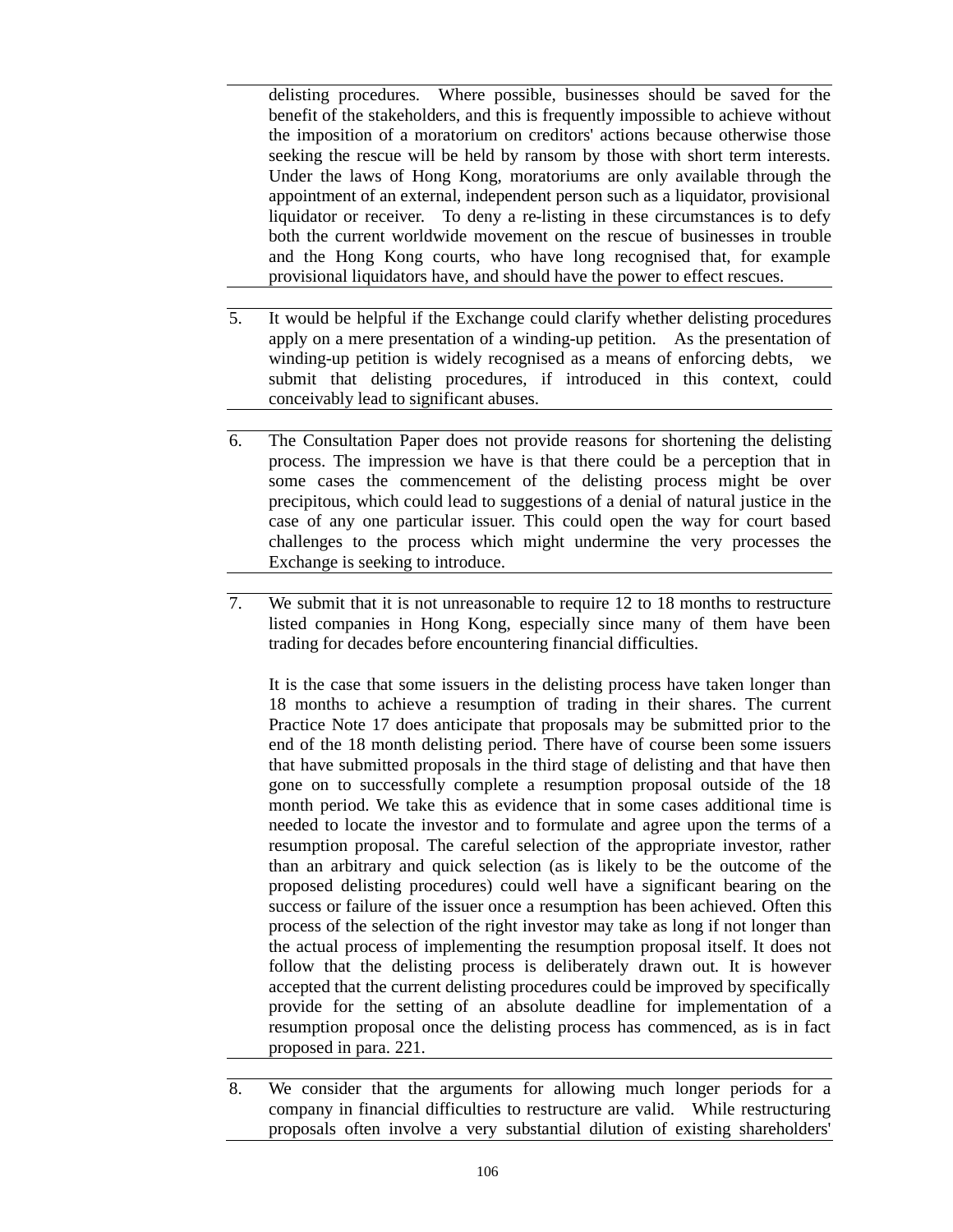equity interests, shareholders are invariably better off with a much diluted shareholding in a restructured issuer then an undiluted shareholding in an insolvent company. A small return of their investment is always to be preferred to a total loss.

- 9. To say that the interests of minority shareholders can be adequately protected by the transparency of the delisting criteria is a seriously flawed argument given that suspension and delisting deprive shareholders of any opportunity to dispose of their shares. It is submitted that any proposals which would have the effect of limiting the scope for restructuring insolvent companies can only penalise shareholders (who will already be facing significant losses) and are inappropriate both as to matters of procedural fairness and in terms of the way in which the Exchange is viewed as owing duties to both a listed issuer and its shareholders.
- 10. One of the reasons for listing is to obtain greater access in the longer term to commercial lending from banks. Given their considerably strengthened balance sheet and submission to a stringent set of corporate governance rules, banks are much more willing to lend to listed issuers than they would be to many private companies. The ability to obtain additional loan finance gives listed issuers the opportunity to further expand their businesses. However, with the introduction of the CLEC and the shortened delisting procedures, we believe that this will compel lending banks in Hong Kong to seriously consider reviewing their internal credit policies and to keep a close watch as to an issuer's compliance with the CLEC.

Also, where a lender with security over the issuer's assets obtained some early warnings that the issuer appears to be approaching non-compliance of the CLEC, he may wish to appoint a receiver over assets of the principal subsidiary or of the listed issuer, but this step by itself would trigger non-compliance with the CLEC, and may (though the proposal in para. 223 is not entirely clear on the point - see point 4 of Q.107) trigger the delisting procedures. The effect of which could have the potential to cause some otherwise seemingly healthy issuers to collapse financially. Whilst lending banks who have moved rapidly to preserve their position may have recovered sums owed to them, or ensured that those sums will be repaid, the ultimate loser from this scenario would the investing public.

In summary on this issue, we submit that the proposed delisting procedures (and the CLEC) instead of safeguarding the interests of the issuer and the public investors, are more likely to serve to hasten the deterioration of an issuer's financial condition (which might otherwise have been salvageable) and to hasten the application of the delisting procedures.

11. We disagree with the statement in the proposal which says that "very often the rescue of an issue in financial difficulty involves the issue of a large number of new shares at a deep discount". The pricing of the issuer's shares usually reflects the inevitably low underlying asset value that characterises issuers that are in financial difficulties. It is likely that were the shares of the issuer to be trading (and usually they will suspended), the traded price would be, or would be close to, the minimum traded price. It should also be noted that, under both Hong Kong law and Bermuda law there exist significant legal hurdles that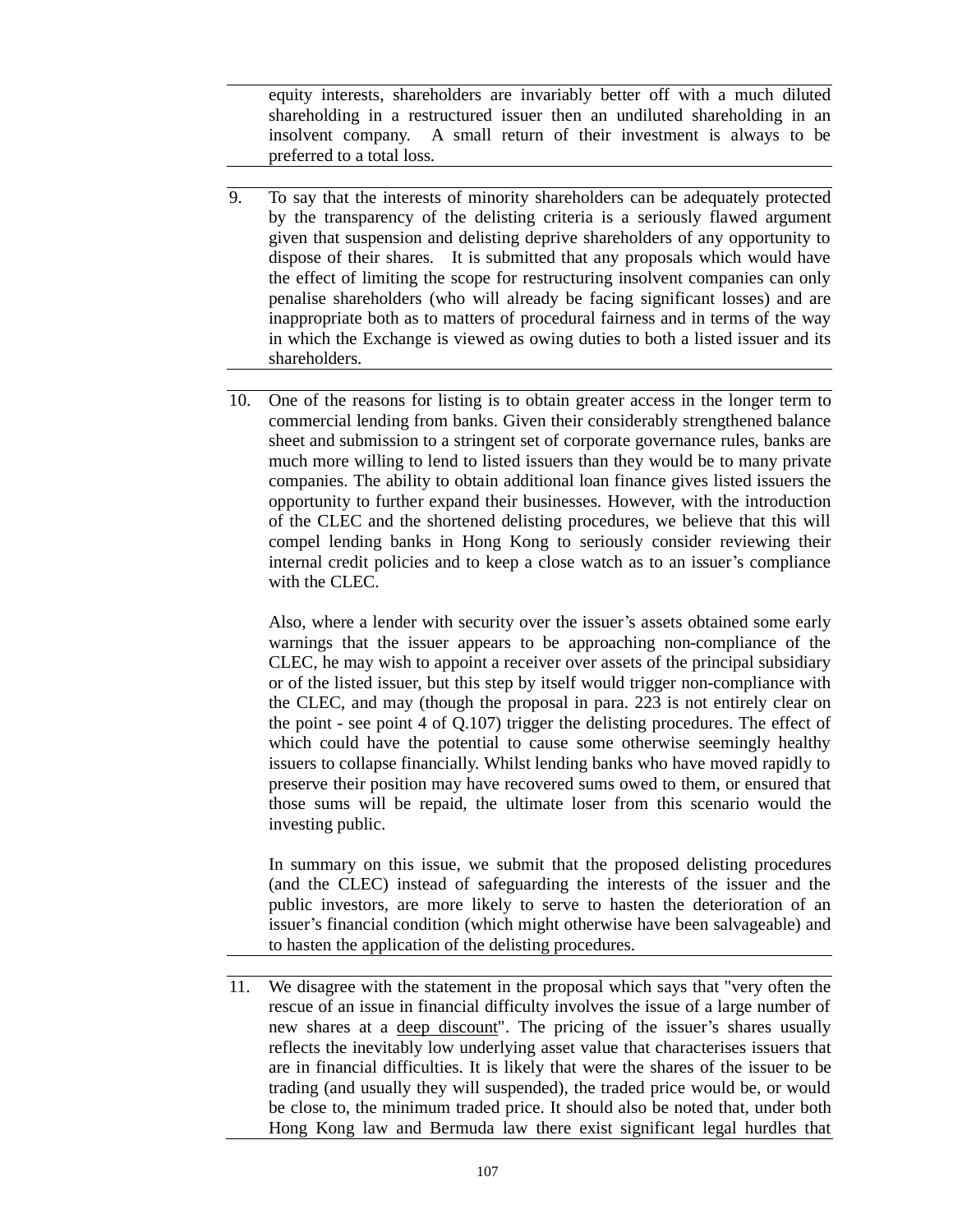effectively preclude the issue of shares at a discount to their nominal value. Once the issuer has the achieved a resumption of trading in its shares, in the absence of a low nominal share value, the ability of the issuer to raise new capital through share issues would be impeded where the traded price had fallen below the nominal value.

- 12. A theme stressed throughout the Consultation Paper is the quality of the market. The implication from the Paper is that issuers that fail to comply with the CLEC, reduce the quality of the market and similarly reduce investor confidence. We submit that there are a whole host of other factors that affect investor sentiment, and we do not believe that the forced and speedy removal of some stocks from the Main Board which are perceived to reduce the quality of the market, will have the desired effect of altering the external perception of the market's quality. On the contrary, we believe that whilst it may be appropriate to refine the current set of delisting procedures, the introduction of a much shorter procedure which does not appear to allow reasonable time for issuers to formulate proposals of definitive action, could be viewed externally as lacking in basic fairness. It is also highly likely to make it even harder for smaller companies to raise new capital or to attract shareholders on the secondary market.
- 13. We do not consider that the Exchange's international reputation will be necessarily enhanced by the new delisting procedures. Our impression is that the proposed procedures have been taken largely from the Rules of the New York Stock Exchange and from those of Nasdaq. However, the underlying form of the equivalent rules of the NYSE and Nasdaq have been in place for a good number of years. The NYSE Corporate Accountability and Listing Standards Committee has published a paper in June, 2002 in which it has said, in the context of the NYSE's ability to issue reprimand letters, that "[s]uspending trading or delisting a company can be harmful to the very shareholders that the NYSE listing standards seek to protect; the NYSE must therefore use these measures sparingly and judiciously." Certainly there has been a trend in Hong Kong to adopt legislation from overseas (principally the UK) on a wholesale basis, but they are not necessarily always successfully. We believe that there are risks inherent in adopting rules in use in other jurisdictions (especially where the system of law in those other jurisdictions is culturally different from that of Hong Kong) without a full analysis as to whether those new rules are entirely appropriate in Hong Kong and consistent with Hong Kong's corporate culture. We are not convinced that the adoption of the proposed new delisting procedures is compatible with that culture.
- 14. Given that Hong Kong is now in the throws of a severe economic downturn with no upturn yet in sight, it is inevitable that more and more companies will get into financial difficulties, meaning that more issuers are likely to become subject to the proposed delisting procedures. We submit that in times of severe economic downturn (such as Hong Kong is now experiencing) the regulatory regime should be cautious not to set overly high standards. We believe that the introduction of the delisting proposals as now formulated could lead to some harsh and unintended consequences in the next two to three years as the effects of the economic downturn on some listed issuers start to become more evident.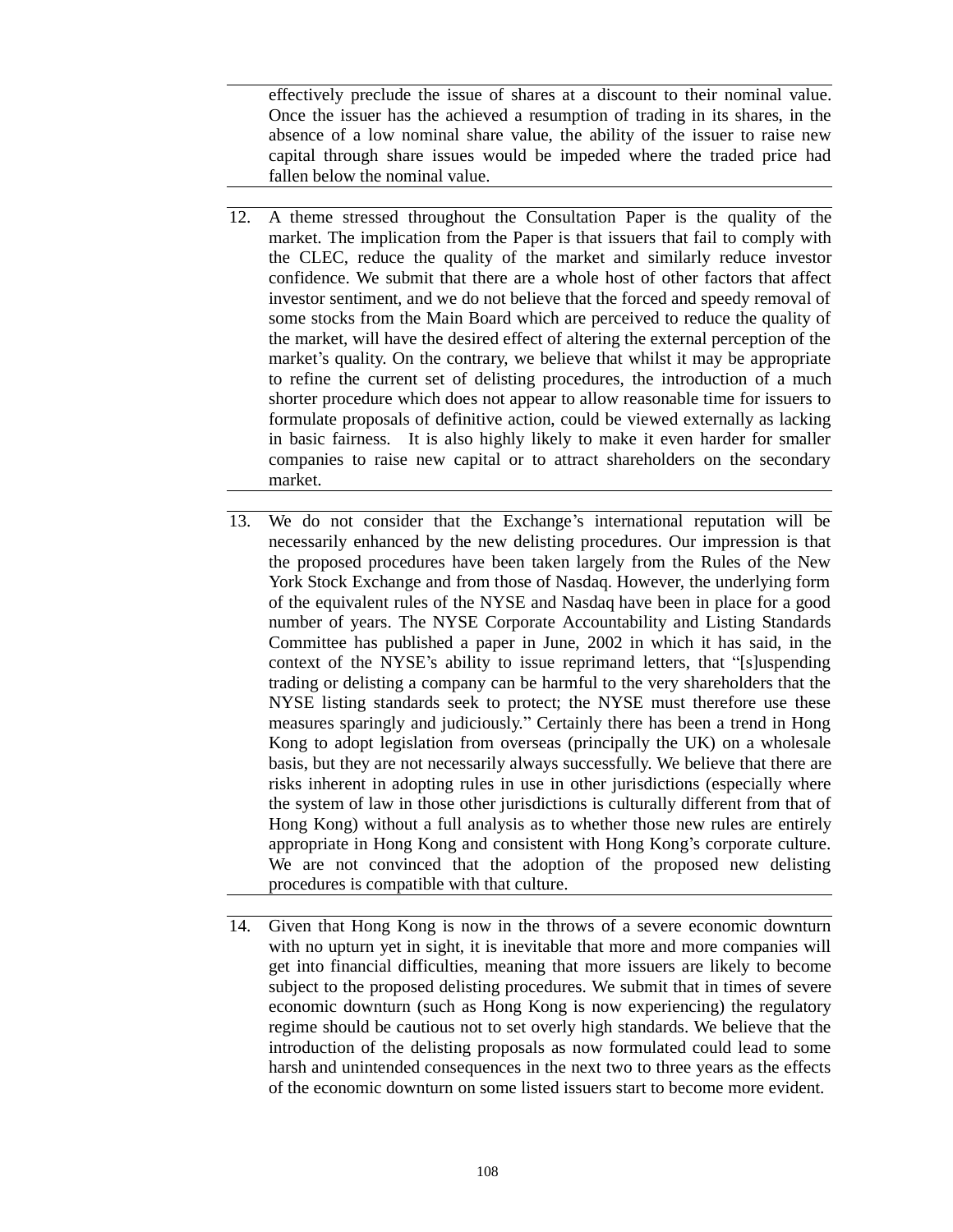*Comments:*

## **NEW DELISTING PROCEDURES**

Paragraph 221 of Part E of the Consultation Paper

The principles of the New Delisting Procedures will be as follows:

- (a) the Exchange will notify the issuer in writing of the fact that the issuer has failed to meet any one or more of the relevant continuing listing eligibility criteria. The Exchange will also issue an announcement notifying the public of such fact;
- (b) the securities of the issuer will continue trading until the Exchange issues an announcement notifying the date of when the securities of the issuer will cease trading and the listing status of the securities will be cancelled. However, in case of prolonged suspension where the Exchange does not see the justification for the continued suspension, the Exchange may, where circumstances require, exercise its power under the Main Board Rules to direct resumption;
- (c) the issuer will be required to submit to the Exchange, within 1 month from the date of the Exchange's notification (the "One-Month Period"), a proposal (and not multiple proposals) with definitive action that the issuer has taken, or is in the course of taking, which if implemented, would restore the issuer to long-term, sustained compliance with the continuing listing eligibility criteria (the "Proposal"). The Proposal must demonstrate how the issuer will achieve long-term, sustained compliance with the continuing listing eligibility criteria. Examples of matters that the Exchange will consider in determining whether a proposal is acceptable include whether there is a legally binding agreement that is in compliance with the Main Board Rules and the implementation of which is likely to result in long-term, sustained compliance. If the issuer fails to submit the Proposal within the One-Month Period, the Exchange shall proceed immediately to cancel the listing of the issuer's securities and inform the public of the status by way of an announcement. The Exchange will only consider the Proposal. No other proposals will be considered. The Exchange will also not allow any amendment to the Proposal;
- (d) the issuer may appeal against the decision of the Exchange to cancel the listing of its securities upon its failure to submit the Proposal within the One-Month Period in accordance with such procedures and within such time as prescribed by the Exchange from time to time;
- (e) the Exchange will review the Proposal and determine as to whether the Proposal has demonstrated a reasonable case of being able to bring the issuer back to conformity with the relevant continuing listing eligibility criteria. The Exchange will notify the issuer in writing and will require the issuer to issue an announcement notifying the public of its determination relating to the Proposal;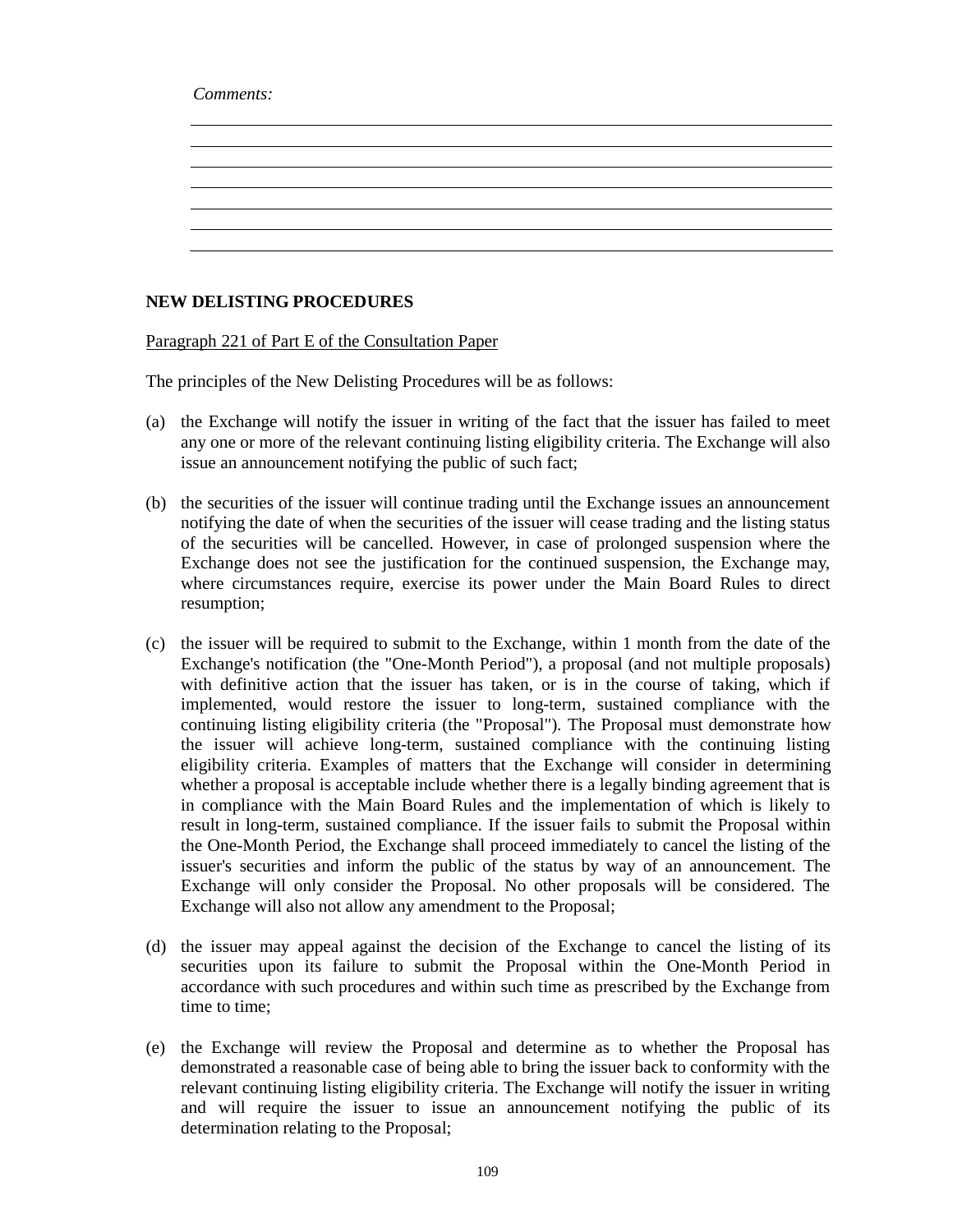- (f) if the Exchange accepts the Proposal, the issuer has 6 months from the date of the Exchange's notification of determination (the "Six-Month Period") to implement the Proposal. The issuer is required to provide monthly updates of its progress in implementing the Proposal during the Six-Month Period. If the issuer fails to implement the Proposal at the end of the Six-Month Period, the Exchange shall proceed immediately to cancel the listing of the issuer's securities and inform the public of the status by way of an announcement;
- (g) the Exchange may at its absolute discretion, require immediate suspension of the issuer's securities at any time during the Six-Month Period should circumstances necessitate it;
- (h) if the Exchange does not accept the Proposal, the Exchange will notify the issuer in writing of the determination to cancel the listing of the securities of the issuer and setting out the basis for such decision (the "Decision Letter");
- (i) the issuer will have the right to appeal to the relevant Committee that has the authority to consider the appeal matters ("Relevant Committee") against the decision of the Exchange to cancel the listing of the issuer's securities. The appeal must be lodged by the issuer within such time as prescribed by the Exchange from time to time and set out in the Decision Letter;
- (j) if the issuer does not lodge the appeal within the stipulated period, the Exchange shall proceed immediately to cancel the listing of the issuer's securities and inform the public of the status by way of an announcement;
- (k) if the Relevant Committee decides in favour of the Exchange's decision to cancel the listing of the securities of the issuer, the Exchange shall proceed immediately to cancel the listing of the issuer's securities in accordance with the decision of the Relevant Committee and inform the public of the status by way of an announcement; and
- (l) if the Relevant Committee decides that the Proposal is acceptable, the issuer has 6 months from the date of the decision of the Relevant Committee to implement the Proposal. The issuer must inform the public of the status by way of an announcement on the next business day following receipt of the Exchange's notification letter regarding the decision of the Relevant Committee.
- *Q106. Do you agree with the principles of the New Delisting Procedures that non-compliant issuers will be given an opportunity to submit one proposal (and not multiple proposals) within the specified period to bring themselves back to long-term, sustained compliance with the continuing listing eligibility criteria failing which they would, subject to the process of natural justice, face cancellation of listing?*
	- □ *Agree*
	- þ *Disagree. Please state the reason(s) for your view:* 1. Please refer to point 1 of our answer to Q.105.
		- 2. We submit that before the Exchange issues any announcement that a company has failed to meet the continuing listing eligibility criteria, there should be a private consultation process with the issuer. Otherwise the process may be perceived as being procedurally unfair and become self fulfilling.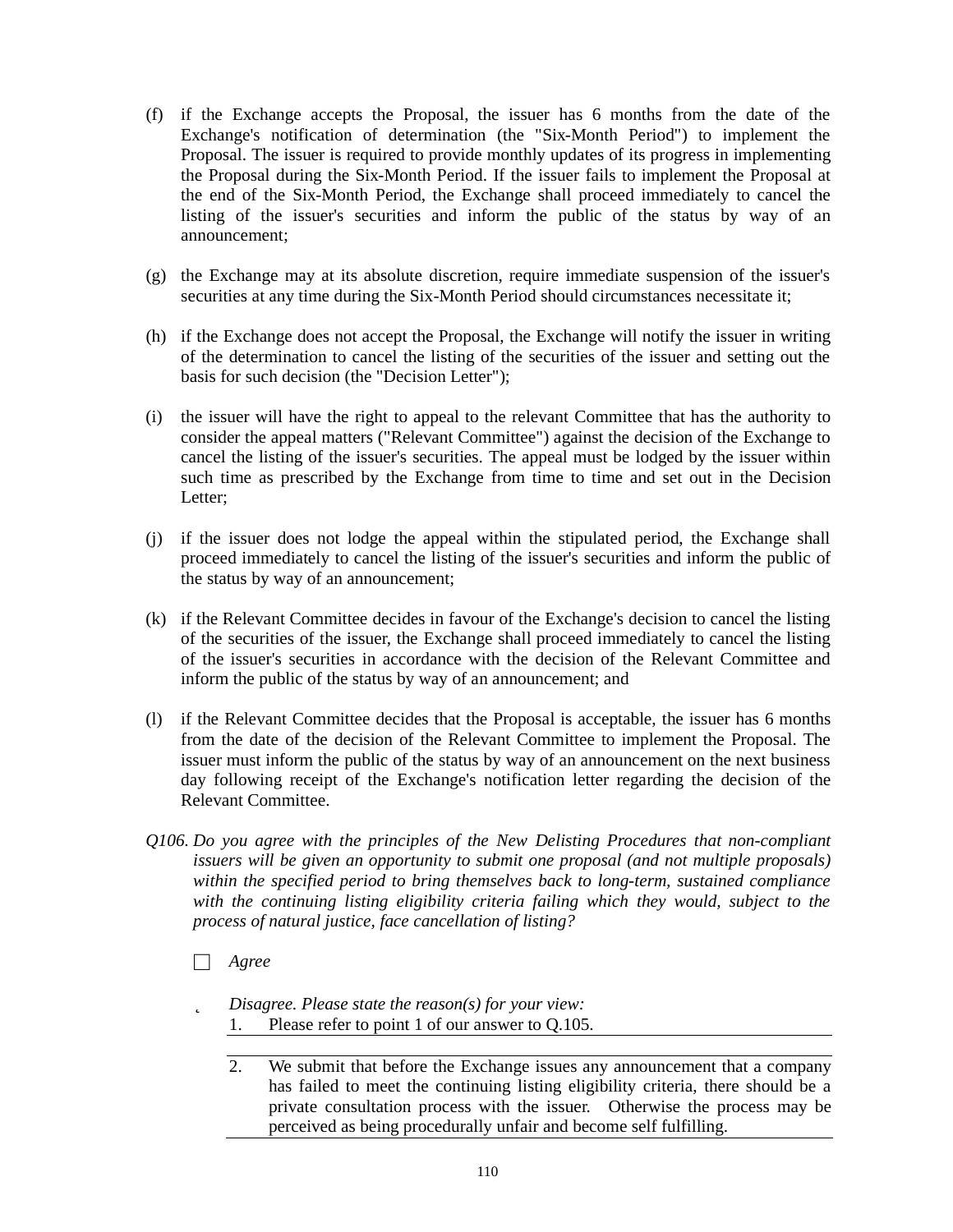3. A deadline of one month to submit a proposal is clearly inadequate in view of the experience with a number of recent restructuring - often it can take 12-18 months (or longer) to identify and to finalise potential rescue proposal. Imposing an arbitrary shorter time limit is impractical, unreasonable and procedurally unfair.

The one month deadline is especially inadequate where liquidators, provisional liquidators or receivers are involved, as they are independent and will know little if anything about the company. They have to undertake a lot of work in assessing the company's affairs and structure before being able to proceed with a restructuring exercise, including conducting negotiations to obtain the best deal. Sufficient time should be given to the liquidators, provisional liquidators or receivers to negotiate a proposal which has good prospects of success. Given the above, it is clear that the proposed timeframe is unreasonable in the circumstances.

- 4. Not allowing any amendments to a proposal is also unreasonable and arbitrary particularly if combined with a short time deadline within which to submit a single definitive proposal. It is submitted that a company should be entitled to submit as many proposals as it sees fit within a certain time period, say 6 months.
- 5. Although the appeal process set out in paragraph 221(d) is a positive step, it is submitted that in light of the unreasonableness in various other aspects of Part E, it can be envisaged that the appeal process will be used frequently as to form a standard part of the restructuring proposal process. This will have negative ramifications on companies to meet deadlines and as a result, increase the resources which the Exchange will have to devote to this area. We submit that some of the recommendations made in this questionnaire should be adopted with the effect of making the appeal process more meaningful.
- 6. We consider that a six month period for the implementation of the proposal from the date of its acceptance by the Exchange is inadequate particularly in a complex transaction or restructuring. The timetables in restructuring situations are often outside the control of the parties involved (for example the length of time required to obtain court approval and meet regulatory obligations etc.) and therefore require flexibility.

#### *Comments:*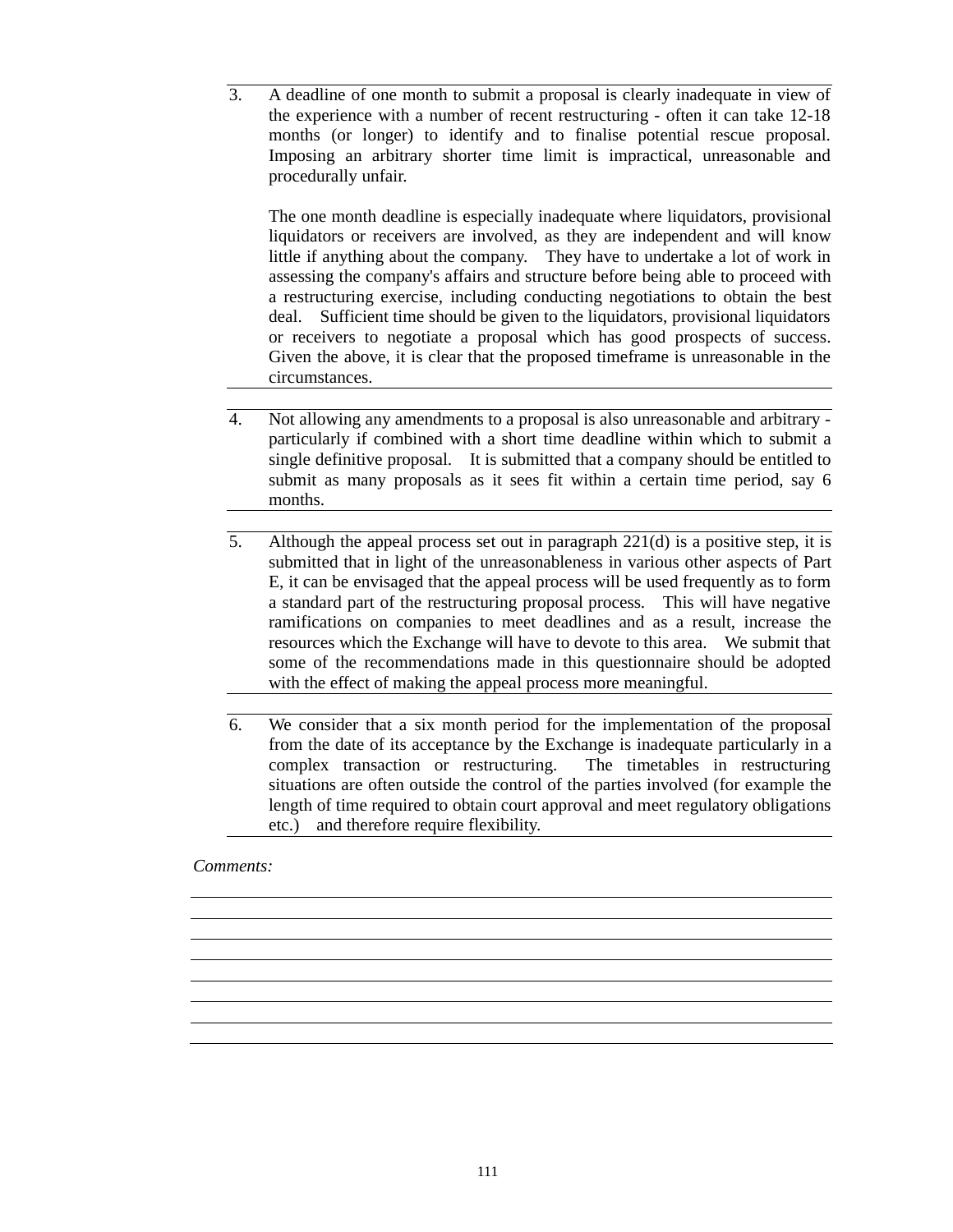## Paragraph 222 of Part E of the Consultation Paper

For the avoidance of doubt, the appointment of a receiver or provisional liquidator to an issuer that has already been subject to the New Delisting Procedures for failing to meet other continuing listing eligibility criteria will not alter the delisting timetable. An issuer will be immediately delisted if it has been served with a winding up order (or equivalent action in the issuer's country of incorporation).

*Q107. Do you agree with our proposal?*

- □ *Agree*
- þ *Disagree. Please state reason(s) for your view:* 1. Please refer to point 1 of our answer to Q.105.
	- 2. It is submitted that any action to be taken by the Exchange as a result of a winding-up order should only be undertaken where there are no prospects of a successful re-organisation.

Delisting should (i) only apply to an involuntary winding up and not a winding up done as a part of a reorganisation proposal and (ii) not apply where any available appeal period has not yet expired.

- 3. We submit that an issuer which has been the subject of a winding-up order should not be immediately delisted. There are recent cases where substantial value has been generated for stakeholders of the company in liquidation through providing assistance to the listing by way of introduction of another applicant.
- 4. It will be helpful for the Exchange to clarify whether a "Receiver" for the purposes of this Questionnaire only refers to one that is appointed over all the assets of an issuer or whether it also includes a receiver appointed by a secured lender over individual assets of the company. It is submitted that it is unfair and unreasonable to subject a company to delisting procedures from the appointment of a receiver over discrete assets. The Consultation Paper should also address the role of a court appointed receiver. A clear distinction of the roles between the different types of receivers should be made.
- 5. The proposal does not appear to address the effect of the appointment of creditor voluntary liquidators or members voluntary liquidators. It will be helpful if the Exchange could consider the effect of these appointments.
- 6. We consider that alteration of the delisting timetable where liquidators, provisional liquidators or receivers are appointed to an issuer should be allowed. It is submitted that the timetable should run from the date of their appointment because the management preceding the appointment of the liquidators, provisional liquidators or receivers do not possess the necessary expertise in implementing rescue proposals.

Indeed, it is often the case that liquidators, provisional liquidators or receivers are appointed by creditors due to a lack of trust in the current management in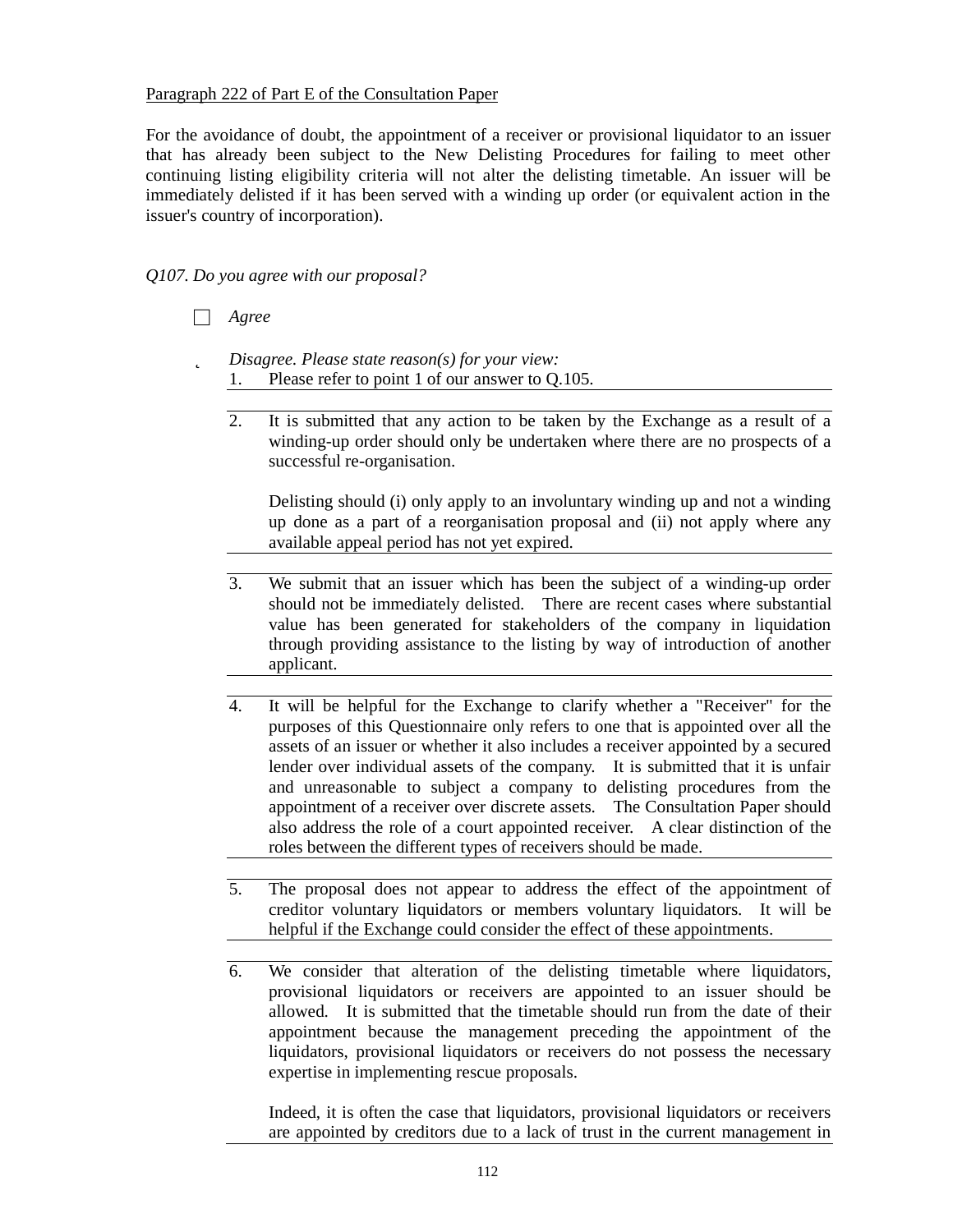the company. Hence the proposal put together by the management may not be in the best interest of the stakeholders and thus the time spent by them should not count against the time in which the liquidators, provisional liquidators or receivers have in which to produce a proposal in the best interest of all the stakeholders.

<u> 1980 - Jan Samuel Barbara, margaret eta biztanleria (h. 1980).</u>

# *Comments:*

## **NEW IMMEDIATE-DELISTING PROCEDURES FOR ISSUERS IN LIQUIDATION**

Paragraphs 223 and 224 of Part E of the Consultation Paper

When a company fails, the listing status of its securities should be terminated. Accordingly, where an issuer has been served with a winding up order (or equivalent action in the issuer's country of incorporation), the Exchange will immediately proceed to cancel the listing of the issuer's securities. No resumption proposal will be considered.

The Exchange will issue an announcement notifying the public of the status and that the issuer's securities will be cancelled with immediate effect from the date of the Exchange's announcement.

*Q108. Do you agree with our proposal?*

- □ *Agree*
- þ *Disagree. Please state reason(s) for your view:* Please refer to point 2 of our answer to Q.107.

Further, as set out in point 3 of our answer to Q.107, such a proposal will penalise stakeholders for the action of the directors which, in all likelihood, resulted in the appointment of the insolvency practitioner.

*Comments:*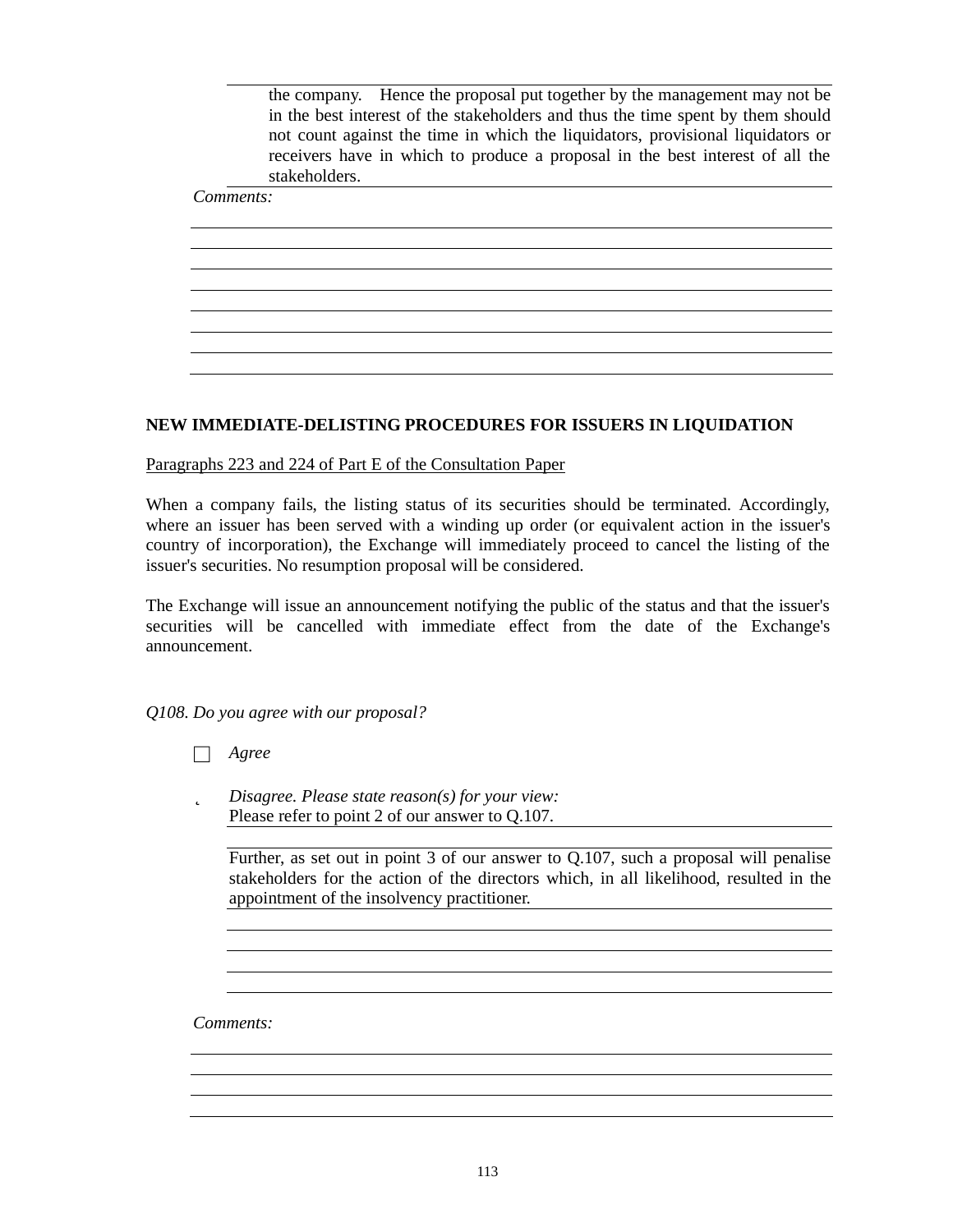*Q109. Are there any other circumstances for the New Immediate-Delisting Procedures to apply?*

| þ | Yes. Please give details:                                          |  |
|---|--------------------------------------------------------------------|--|
|   | Where compulsory acquisition of minority shareholders takes place. |  |
|   |                                                                    |  |
|   |                                                                    |  |
|   |                                                                    |  |
|   |                                                                    |  |
|   |                                                                    |  |
|   |                                                                    |  |
|   |                                                                    |  |
|   |                                                                    |  |
|   | N <sub>o</sub>                                                     |  |
|   |                                                                    |  |
|   | Comments:                                                          |  |
|   |                                                                    |  |
|   |                                                                    |  |
|   |                                                                    |  |
|   |                                                                    |  |
|   |                                                                    |  |
|   |                                                                    |  |
|   |                                                                    |  |

## **SPECIAL CIRCUMSTANCES**

## **Market Capitalisation**

## Paragraph 226 of Part E of the Consultation Paper

If the issuer fails to meet the continuing listing eligibility criteria only because of the market capitalisation, and where the issuer re-establishes its market capitalisation to the specified level, and remains above such level for at least the following 60 consecutive trading days, the market capitalistion deficiency will be deemed cured. This will be the case even if the New Delisting Procedures have commenced, and the procedures will be terminated. The Exchange will closely monitor the trading pattern during the auto-cure period.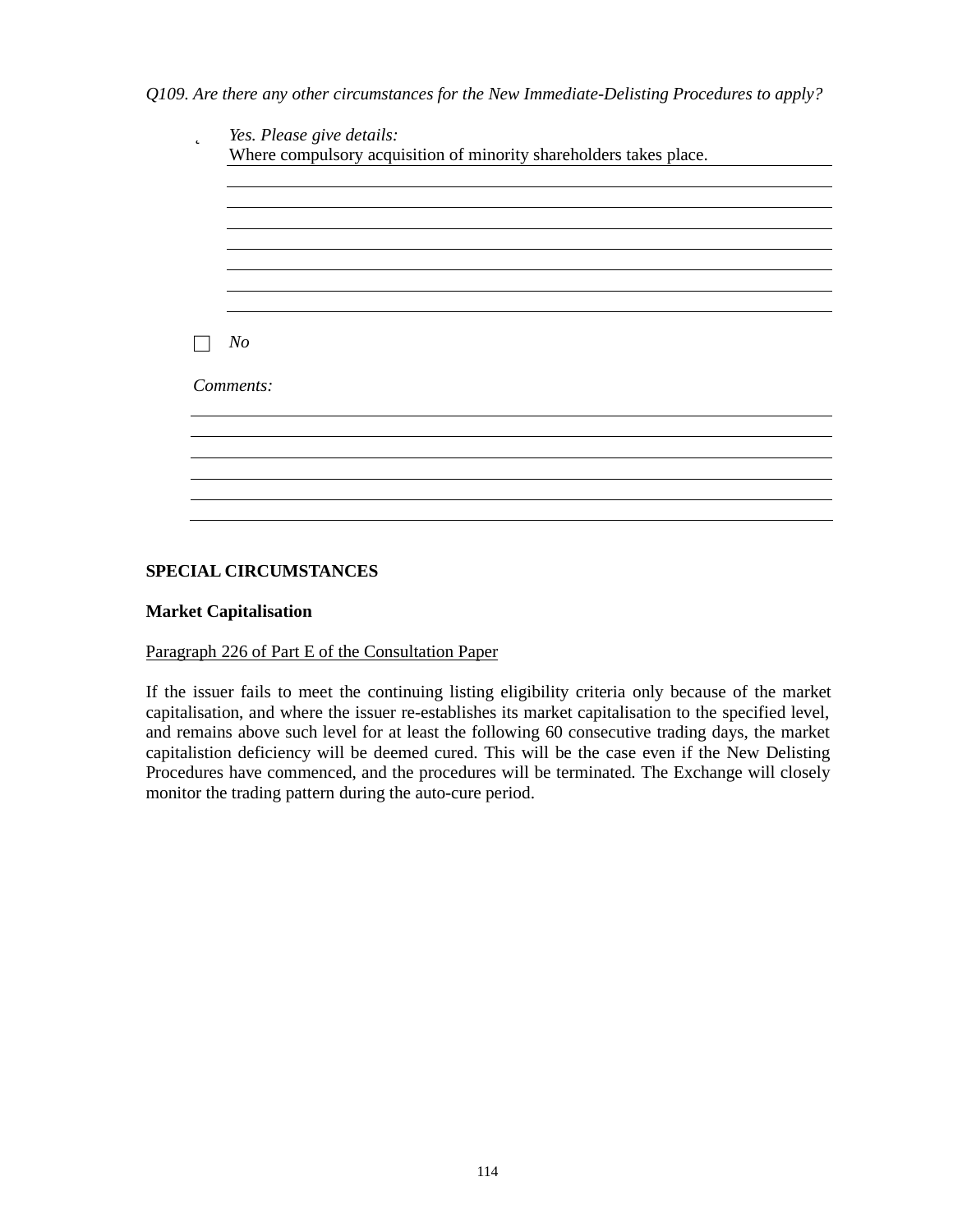*Q110. Do you agree with the proposed auto-cure provision with regard to the market capitalisation?*

| D | Agree                                                                                      |
|---|--------------------------------------------------------------------------------------------|
|   | Disagree. Please state reason(s) for your view:                                            |
|   |                                                                                            |
|   |                                                                                            |
|   |                                                                                            |
|   |                                                                                            |
|   |                                                                                            |
|   |                                                                                            |
|   | Comments:                                                                                  |
|   | Please note that we do not agree that a decline in market capitalisation should be grounds |
|   | for either suspension or delisting of an issuer's securities.                              |
|   |                                                                                            |
|   |                                                                                            |
|   |                                                                                            |
|   |                                                                                            |
|   |                                                                                            |

## **Minimum Share Price**

Paragraph 227 of Part E of the Consultation Paper

If the issuer fails to meet the continuing listing eligibility criteria only because of the minimum share price, and where the issuer's average of daily volume weighted share price exceeds HK\$0.50 and remains above HK\$0.50 for at least the following 60 consecutive trading days, the price deficiency will be deemed cured. This will be the case even if the New Delisting Procedures have commenced, and the procedures will be terminated. The Exchange will closely monitor the trading pattern during the auto-cure period.

*Q111. Do you agree with the proposed auto-cure provision with regard to minimum share price?*

þ *Agree*

□ *Disagree. Please state reason(s) for your view:*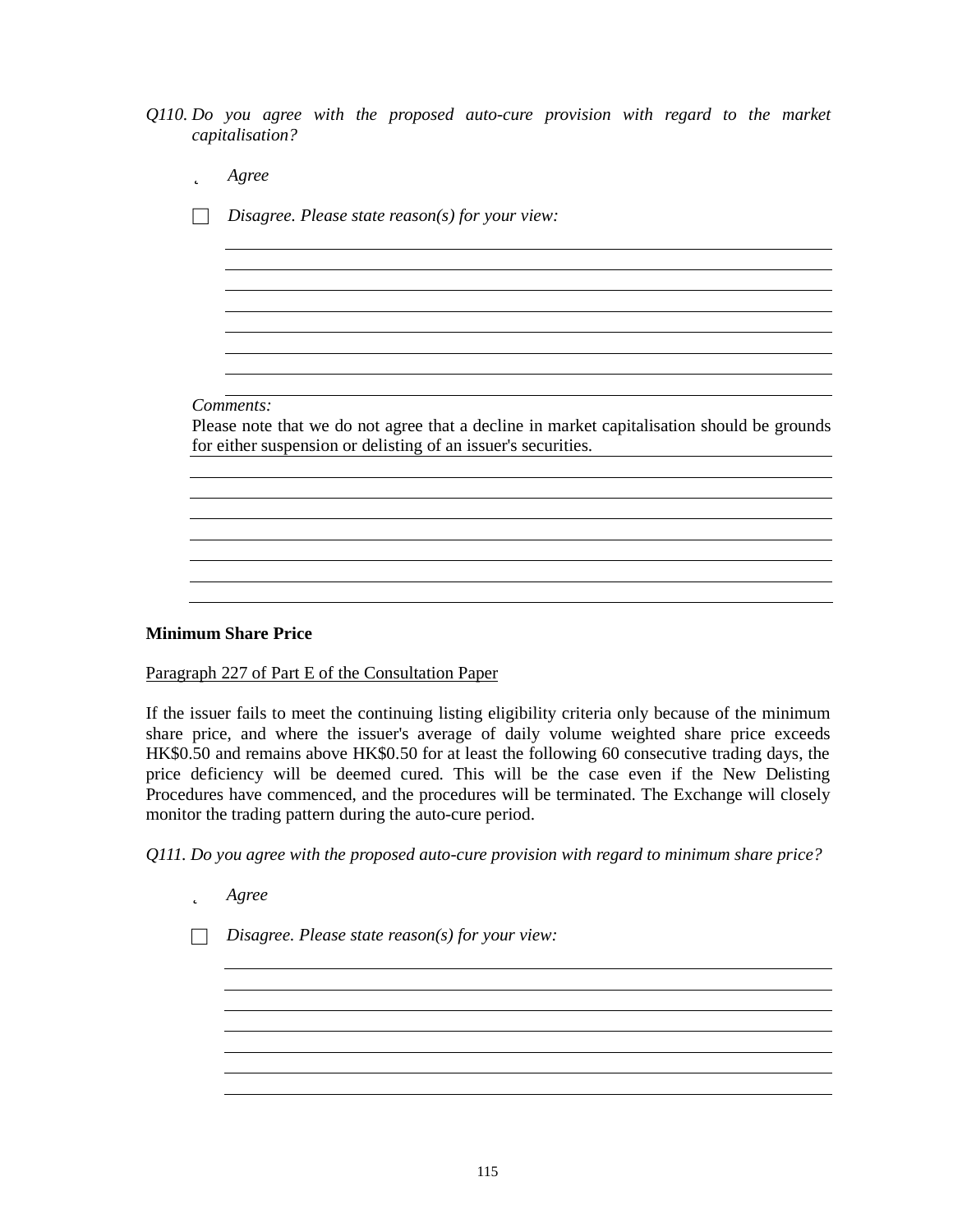*Comments:*

Please note that we do not agree that a decline in an issuer's share price should be grounds for either suspension or delisting of an issuer's securities.

<u> 1980 - Johann Stoff, deutscher Stoffen und der Stoffen und der Stoffen und der Stoffen und der Stoffen und de</u>

**EFFECTIVE DATE**

Paragraph 228 of Part E of the Consultation Paper

We propose that if our proposals regarding the new cancellation of listing procedures set out in Part E of the Consultation Paper are adopted, such new procedures will become effective immediately when amendments of the Main Board Rules are made. Issuers that have already been subject to the current delisting procedures under the Main Board Rules before the effective date will be delisted in accordance with the existing Main Board Rules.

*Q112. Do you agree with our proposal?*

|   | Agree                                                                                   |
|---|-----------------------------------------------------------------------------------------|
| þ | Disagree. Please state reason(s) for your view:                                         |
|   |                                                                                         |
|   |                                                                                         |
|   |                                                                                         |
|   |                                                                                         |
|   |                                                                                         |
|   |                                                                                         |
|   | Comments:                                                                               |
|   | We do not agree with the new delisting proposals.                                       |
|   |                                                                                         |
|   | However, if such proposals are to be adopted then an appropriate grace period should be |

provided to reflect the potentially drastic consequences which the new proposals will have for, in particular, shareholders of companies in financial difficulties. In our view, a reasonable transitional period of 18 months should be provided.

and the control of the control of the control of the control of the control of the control of the control of the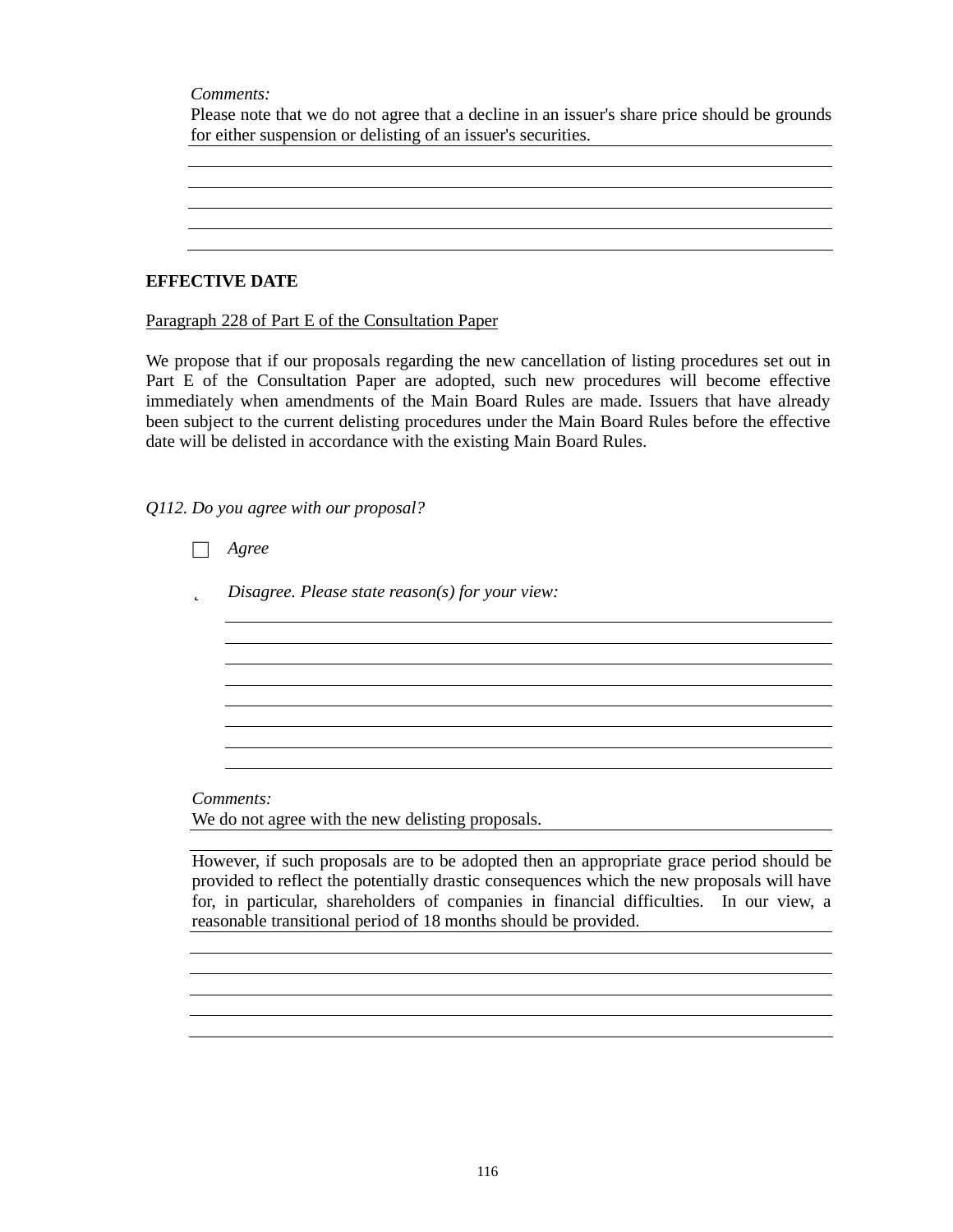# **PART F OF THE CONSULTATION PAPER DISCLOSURE REQUIREMENTS AT THE TIME OF INITIAL LISTING**

## **GENERAL**

## Paragraph 232 of Part F of the Consultation Paper

We will amend the Main Board Rules to introduce additional qualitative disclosure requirements to enhance disclosure in the areas of corporate matters, including the pre-listing corporate governance related practices, of a listing applicant so as to enable investors to evaluate and price their investment accordingly.

*Q113. Do you agree with our proposal?*

| þ | Agree.                                          |
|---|-------------------------------------------------|
|   | Disagree. Please state reason(s) for your view. |
|   |                                                 |
|   |                                                 |
|   |                                                 |
|   |                                                 |
|   |                                                 |
|   |                                                 |
|   |                                                 |
|   |                                                 |
|   |                                                 |
|   | Comments:<br>No comments.                       |
|   |                                                 |
|   |                                                 |
|   |                                                 |
|   |                                                 |
|   |                                                 |
|   |                                                 |
|   |                                                 |
|   |                                                 |
|   |                                                 |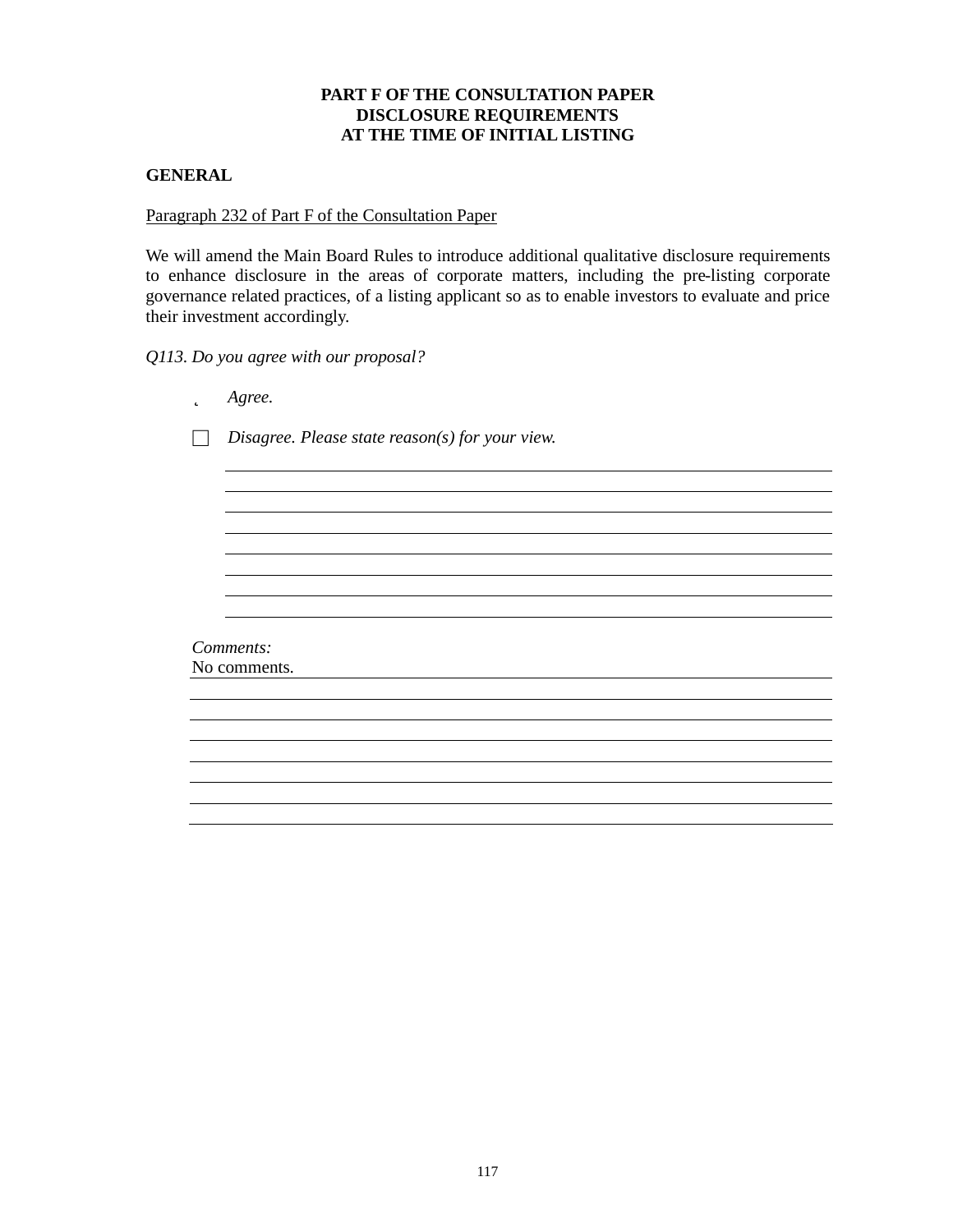# **PROTECTION OF SHAREHOLDERS' RIGHTS**

### **Over-allotment Option and Price Stabilising Activities**

#### Paragraph 234 of Part F of the Consultation Paper

We will codify our current practice to require disclosure in the initial listing documents where a listing applicant or its selling shareholder has granted over-allotment options or it is proposed to enter into price stabilising activities in connection with an offering. The information to be disclosed will include:

- (a) confirmation that the price stabilising activities will be entered into in accordance with the laws, rules and regulations in place in Hong Kong on stabilisation;
- (b) the reason for entering into the price stabilising activities;
- (c) the number of shares subject to the over-allotment option, the option price, whether the shares issued or sold under an over-allotment option are to be issued or sold on the same terms and conditions as the shares that are subject to the main offering;
- (d) whether there are any other terms, such as the duration, of the option; and
- (e) the purpose for which the option has been granted.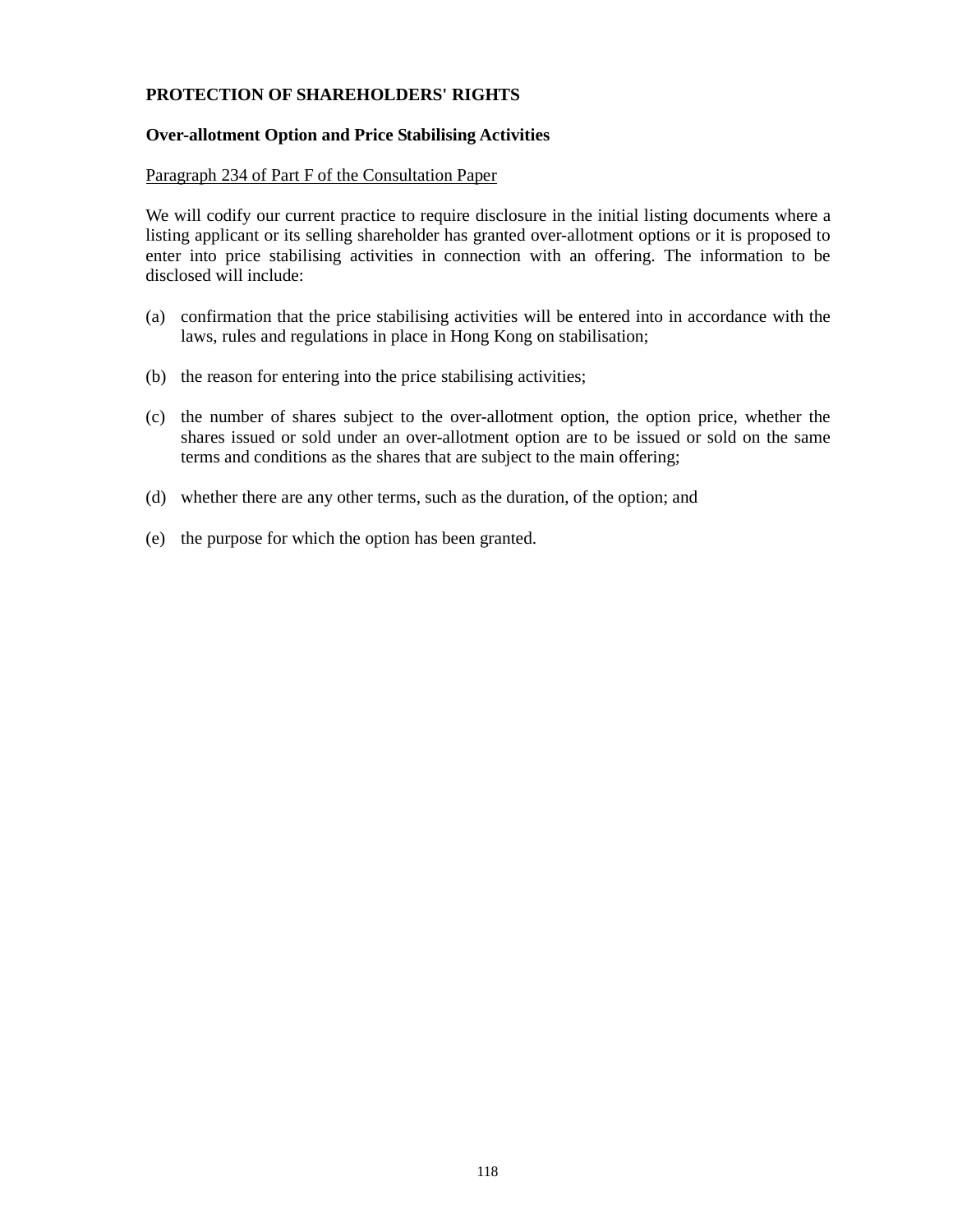*Q114. Do you agree with our proposal?*

þ *Agree.*

*Please state other information which you consider should also be disclosed:*

and the control of the control of the control of the control of the control of the control of the control of the

□ *Disagree. Please state reason(s) for your view:*

*Comments:*

This information is price sensitive and should be subject to mandatory disclosure obligations.

The information to be disclosed should be consistent with the Stabilisation Rules to be made effective under the Securities and Futures Ordinance.

#### **DIRECTORS AND BOARD PRACTICES**

#### **Information about the Listing Applicant's Past Corporate Governance Practices**

Paragraph 237 of Part F of the Consultation Paper

We will amend the Main Board Rules to require a listing applicant to disclose in the initial listing document its corporate governance practices during the three-financial-year track record period. Disclosure should include:

(a) the corporate governance practices, particularly in relation to directors, board practices and shareholders' rights, adopted by the listing applicant;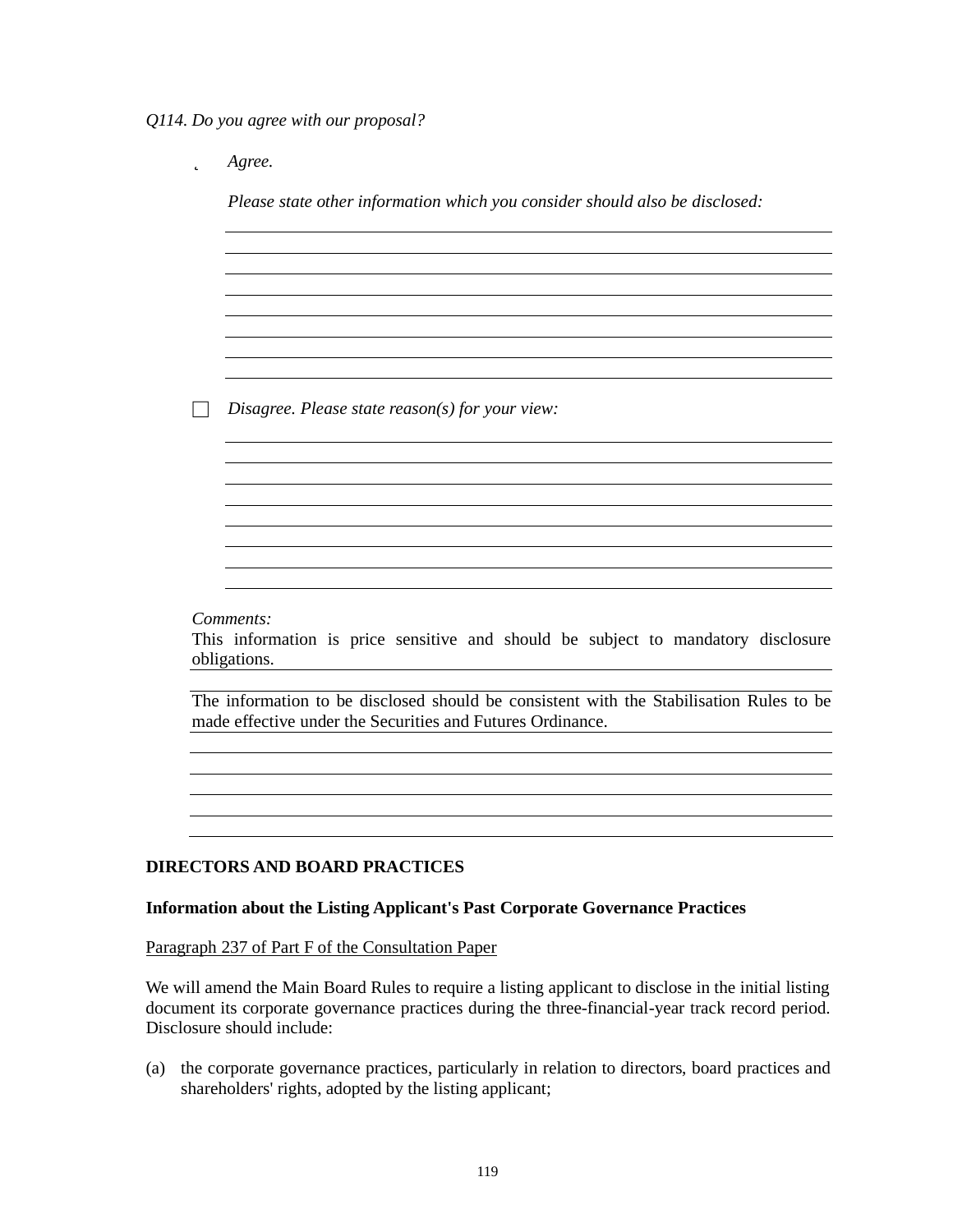- (b) whether the listing applicant was able to meet the minimum standard in the Code of Best Practice and its own code (if any). If not, details of any deviations or non-existence of the minimum standard should be disclosed;
- (c) whether the listing applicant had an audit committee or other specialised committees, and details on their role and function, composition and work performed by such committee; and
- (d) internal controls over the listing applicant's financial, operational and compliance matters and risk management.
- *Q115. Do you agree with our proposal?*
	- □ *Agree*
	- þ *Disagree. Please state reason(s) for your view:* Such disclosure should be forward looking only. Disclosure of such arrangements is not only unduly burdensome but also irrelevant as unlisted companies often do not have corporate governance structures in place which are comparable to those of listed issuers.

<u> 1980 - Johann Barn, mars ann an t-Amhain Aonaichte ann an t-Aonaichte ann an t-Aonaichte ann an t-Aonaichte a</u> <u> 1989 - Johann Stoff, deutscher Stoff, der Stoff, der Stoff, der Stoff, der Stoff, der Stoff, der Stoff, der S</u>

*Comments:*

# **CORPORATE REPORTING AND DISCLOSURE OF INFORMATION**

#### **Information about the Persons in Control of the Listing Applicant**

Paragraph 239 of Part F of the Consultation Paper

We will amend the Main Board Rules to require description of the matters that the listing applicant relied on in satisfying itself that it is capable of carrying on its business independently of the persons who are directly or indirectly, jointly or severally, in control of the listing applicant after listing.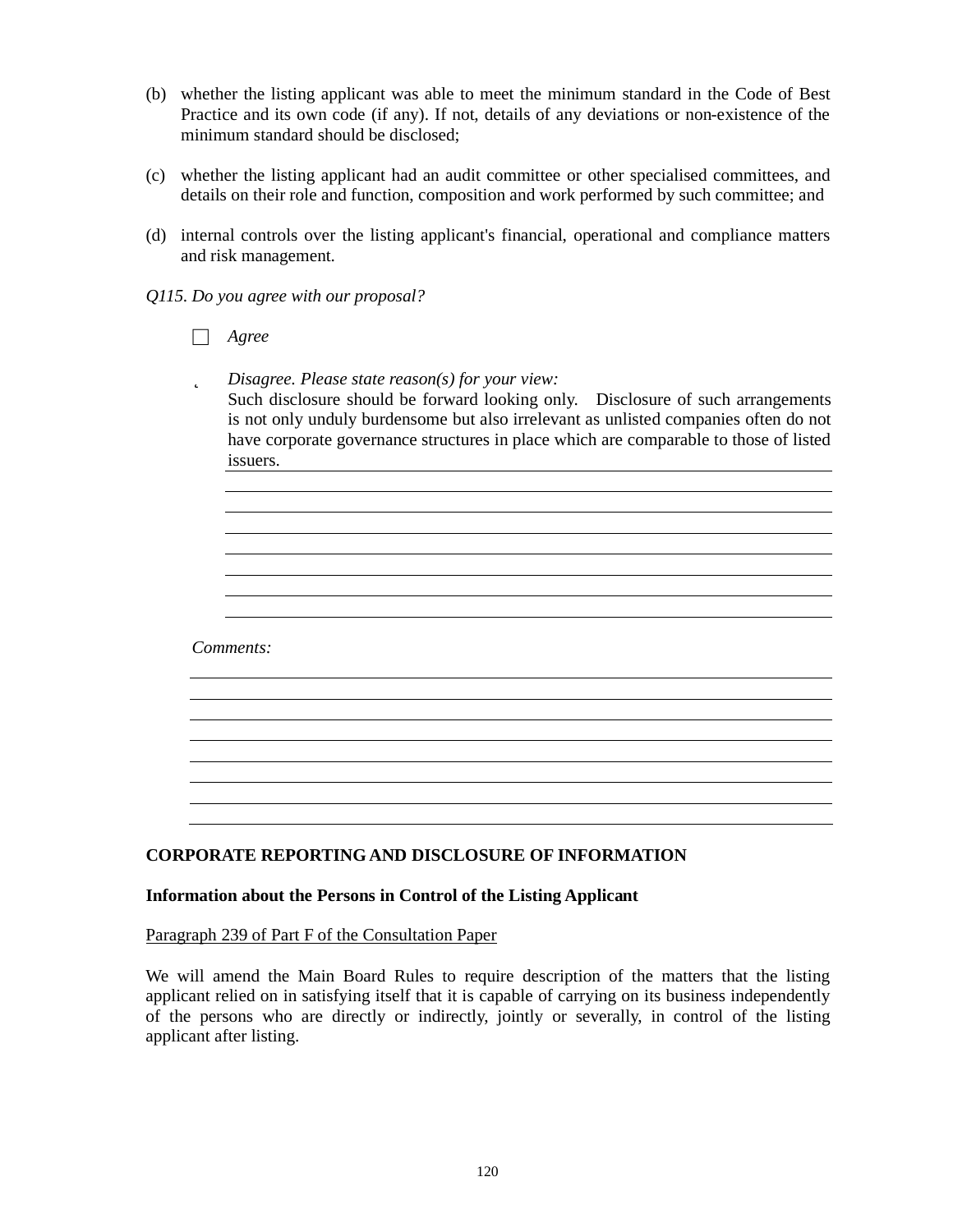*Q116. Do you agree with our proposal?*

□ *Agree* þ *Disagree. Please state reason(s) for your view:*

#### *Comments:*

We do not believe that the proposed changes would be effective in addressing the concerns on whether listing applicants can function or make corporate decisions independently of their controlling shareholders who also have significant influence on the management of the listed company or its group members.

There are existing safeguards in the Listing Rules and under current law that are designed to provide minority shareholder protection and prevent the oppression of minorities. If the Exchange takes the view that existing regulations are not adequate in addressing the concerns on the independence of listing applicants, we believe that the more appropriate approach is to seek legislative changes and changes to the Listing Rules to introduce enhanced minority protection measures and to step up prosecutions against breach of fiduciary duties by directors and corporate misconduct.

We note that in practice, the Exchange often requires listing applicants to be financially independent of its controlling shareholder, thus requiring controlling shareholder guarantees to be released and controlling shareholder loans to be repaid prior to listing. Further, if an issuer is dependent on its controlling shareholder in the operation of its business, the Exchange would usually require the prospectus to highlight the high degree of dependence as a risk factor. As a further suggestion, therefore, we believe that the Exchange should codify these and other related requirements in the Listing Rules.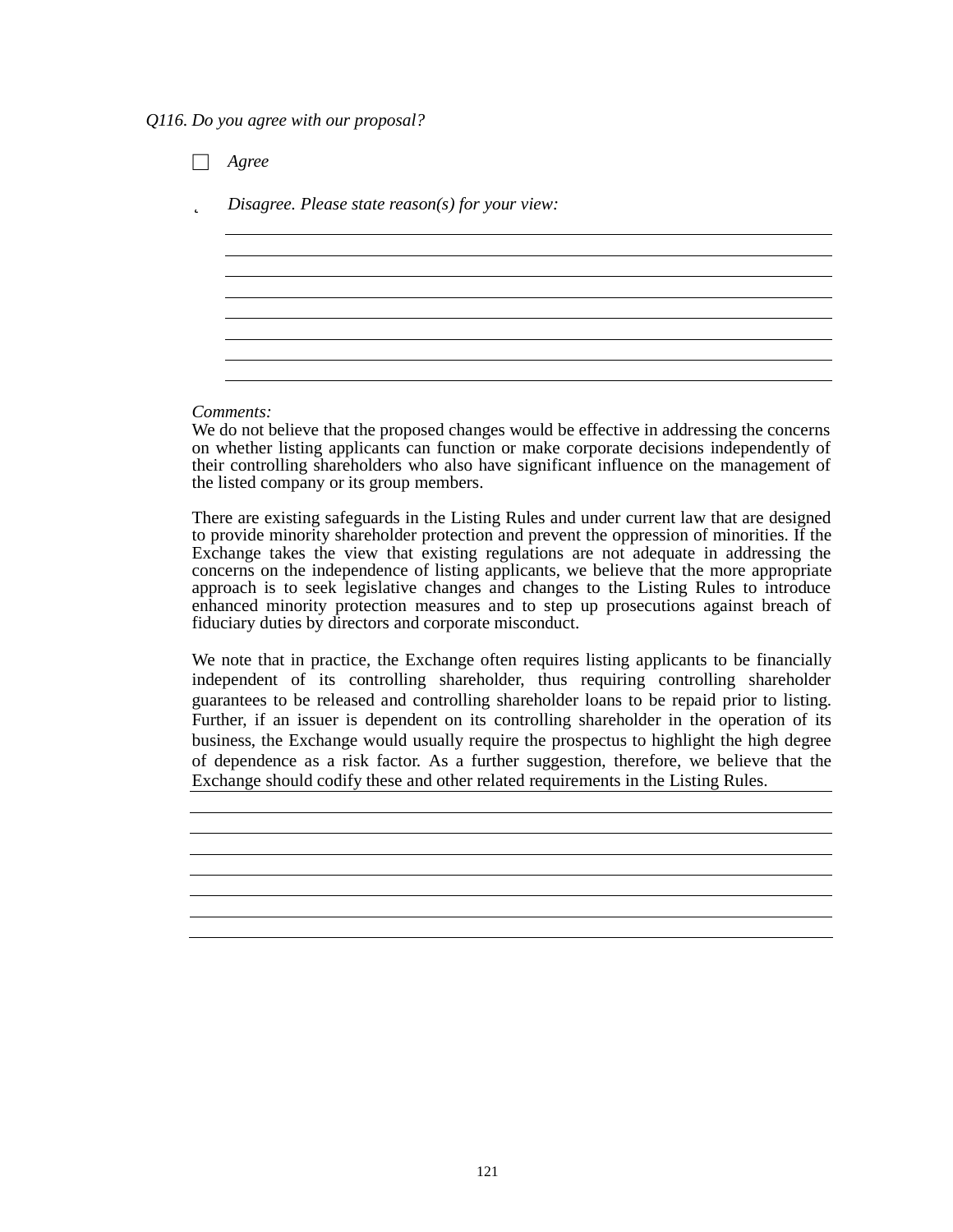## **Accounts and Financial Information**

# Paragraph 243 of Part F of the Consultation Paper

We will maintain the current requirement that the latest financial period reported on by reporting accountants must not be more than 6 months before the date of the initial listing document.

# *Q117. Do you agree with our proposal?*

| þ | Agree                                           |  |
|---|-------------------------------------------------|--|
|   | Disagree. Please state reason(s) for your view: |  |
|   |                                                 |  |
|   |                                                 |  |
|   |                                                 |  |
|   |                                                 |  |
|   |                                                 |  |
|   |                                                 |  |
|   | Comments:<br>No comment.                        |  |
|   |                                                 |  |
|   |                                                 |  |
|   |                                                 |  |
|   |                                                 |  |
|   |                                                 |  |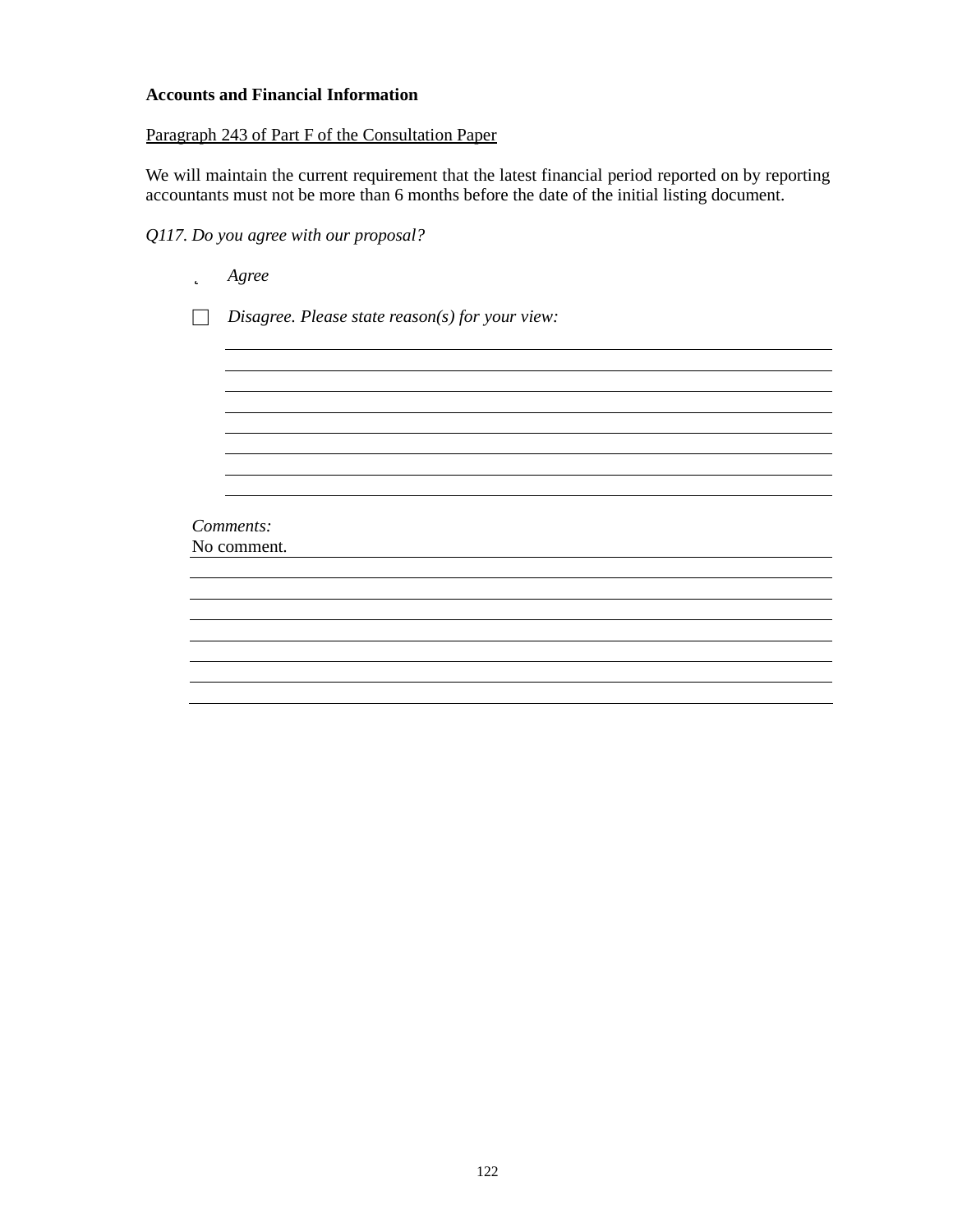## Paragraph 244 of Part F of the Consultation Paper

We will introduce an additional requirement to include management accounts from the latest financial period of the accountants report to a period that is not more than 3 months before the date of the initial listing document. The information to be disclosed should be the net profit for the period and the unaudited balance sheet as at the date of the management accounts so disclosed. The management accounts should be reviewed by the reporting accountants to a standard comparable to that required by the Hong Kong Society of Accountants or the International Auditing Practice Committee of the International Federation of Accountants.

## *Q118. Do you agree with our proposal?*

| þ | Agree                                           |
|---|-------------------------------------------------|
|   | Disagree. Please state reason(s) for your view: |
|   |                                                 |
|   |                                                 |
|   |                                                 |
|   |                                                 |
|   |                                                 |

#### *Comments:*

We believe that the Exchange should consult with the accountants and the investment banking community to ascertain whether this requirement would create substantive or logistical problems. In addition, the Exchange may wish to consider the extent to which disclosure is required in the prospectus in relation to the management accounts. As the period of the management accounts may not coincide with a financial quarter, the listing applicant may have difficulties obtaining prior-year comparables for the management account numbers. On the other hand, given the short time frame covered by the management accounts, cyclical or seasonal factors might be accentuated and disclosure of management account figures without any qualitative discussion may be misleading.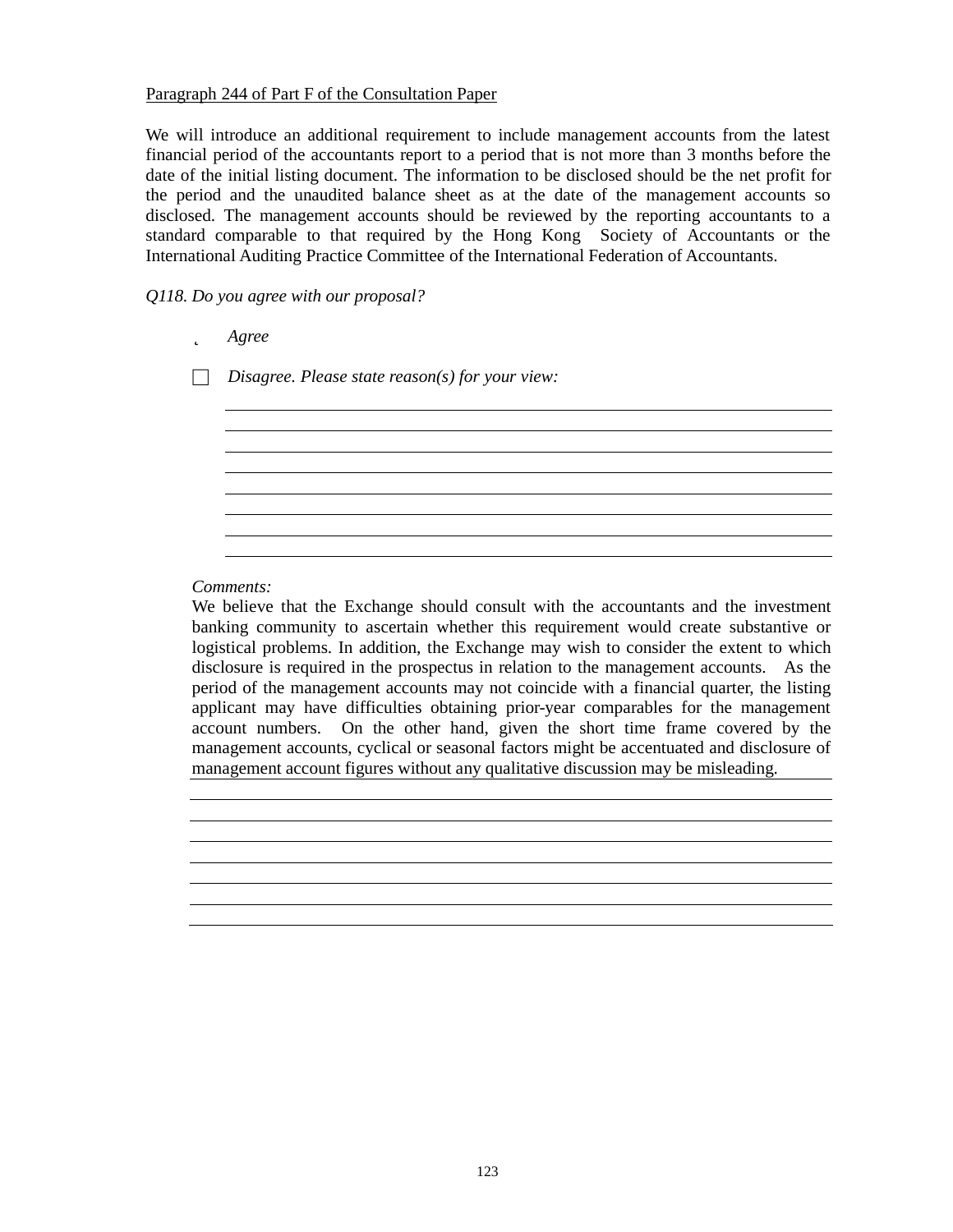## **The Management**

## Paragraph 247 of Part F of the Consultation Paper

We will amend the Main Board Rules to require disclosure of the details of the expertise, experience and qualification of the management of a listing applicant to be listed under Chapter 8 of the Main Board Rules.

## *Q119. Do you agree with our proposal?*

þ *Agree*

□ *Disagree. Please state reason(s) for your view:*

*Comments:*

Generally, we find it difficult to comment on the proposals as it is not clear what the Exchange expects.

The proposals, when read in light of Rule 3.09 of the Listing Rules, raise the fundamental question of to what extent the Exchange expects directors and senior management to be competent, skilled and experienced in the line of business of the listing applicant:

- (i) Should listing applicants not be expected or required to hire senior officials and appoint directors who know the relevant line of business in the first place?
- (ii) Under the proposals mentioned in Q12, 41 and 45, would directors and senior management be expected to have higher qualifications and experience when compared with the requirements under Rule 3.09? If so, what are the major differences of expectations and the minimum level of experience and competence required? Is it practical to assume that the difference in experience contemplated in the proposals could be demonstrated objectively in any particular case and could the standard be consistently applied?
- (iii) What would constitute "sufficient and satisfactory experience of at least three years in the line of the business and industry of the listing applicants"? It would also be helpful if the Exchange could clarify whether **all**, or simply a majority of, directors and senior management of the listing applicant (presumably those listed in the prospectus as senior management) need to have " sufficient and satisfactory experience of at least three years".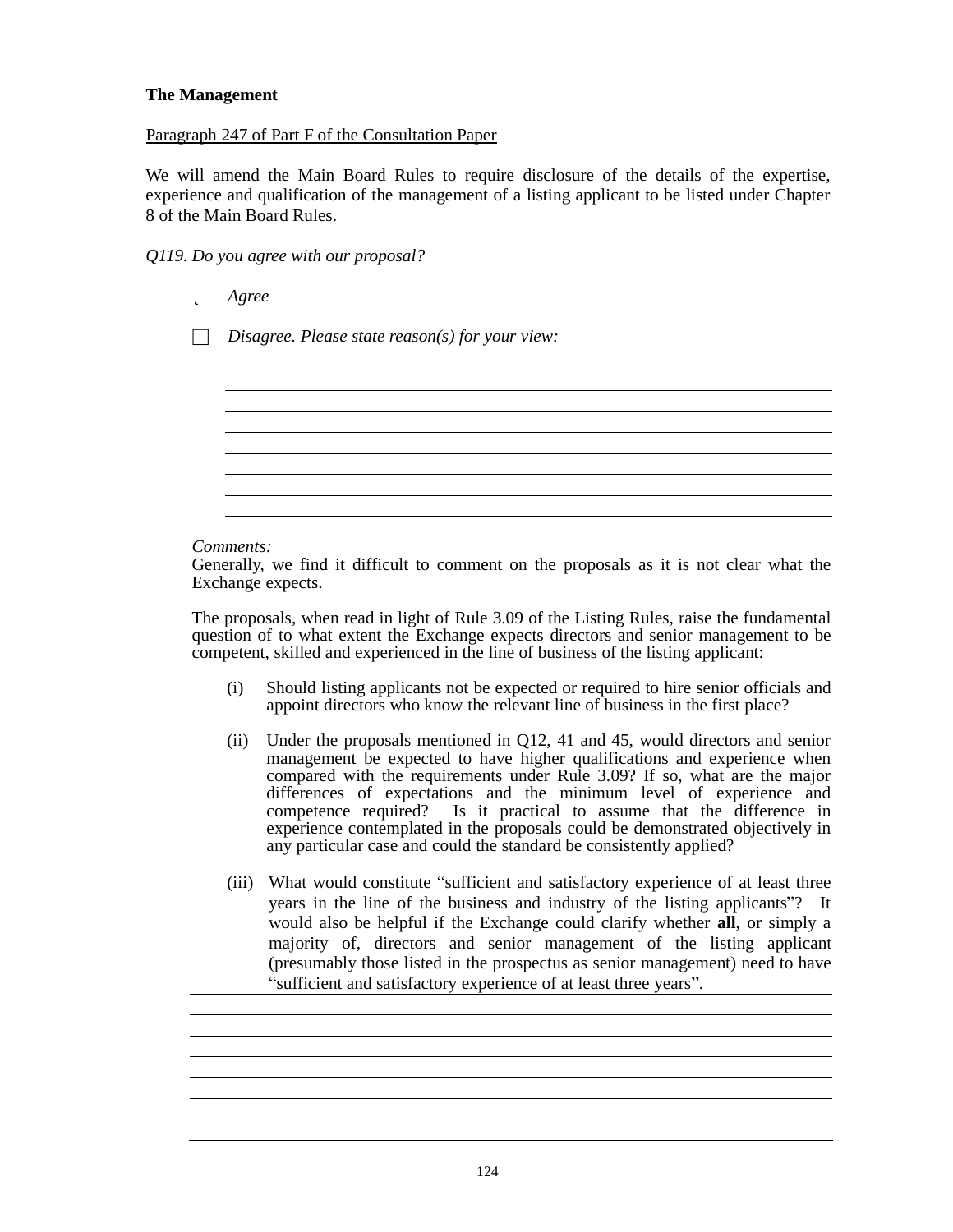## Paragraph 248 of Part F of the Consultation Paper

We will amend the Main Board Rules to require disclosure of the details of the management expertise and experience for the management of a listing applicant to be listed under the market capitalisation/revenue test and a listing applicant that is a mineral company or infrastructure company that wishes to apply for a waiver from the trading record requirement or financial standards requirement, where appropriate.

# *Q120. Do you agree with our proposal?*

þ *Agree*

□ *Disagree. Please state reason(s) for your view:*

#### *Comments:*

Disclosure of such information is, arguably, even more important where the company does not have a track record. Generally, we find it difficult to comment on the proposals as it is not clear what the Exchange expects.

The proposals, when read in light of Rule 3.09 of the Listing Rules, raise the fundamental question of to what extent the Exchange expects directors and senior management to be competent, skilled and experienced in the line of business of the listing applicant:

- (i) Should listing applicants not be expected or required to hire senior officials and appoint directors who know the relevant line of business in the first place?
- (ii) Under the proposals mentioned in Q12, 41 and 45, would directors and senior management be expected to have higher qualifications and experience when compared with the requirements under Rule 3.09? If so, what are the major differences of expectations and the minimum level of experience and competence required? Is it practical to assume that the difference in experience contemplated in the proposals could be demonstrated objectively in any particular case and could the standard be consistently applied?
- (iii) What would constitute "sufficient and satisfactory experience of at least three years in the line of the business and industry of the listing applicants"? It would also be helpful if the Exchange could clarify whether **all**, or simply a majority of, directors and senior management of the listing applicant (presumably those listed in the prospectus as senior management) need to have " sufficient and satisfactory experience of at least three years".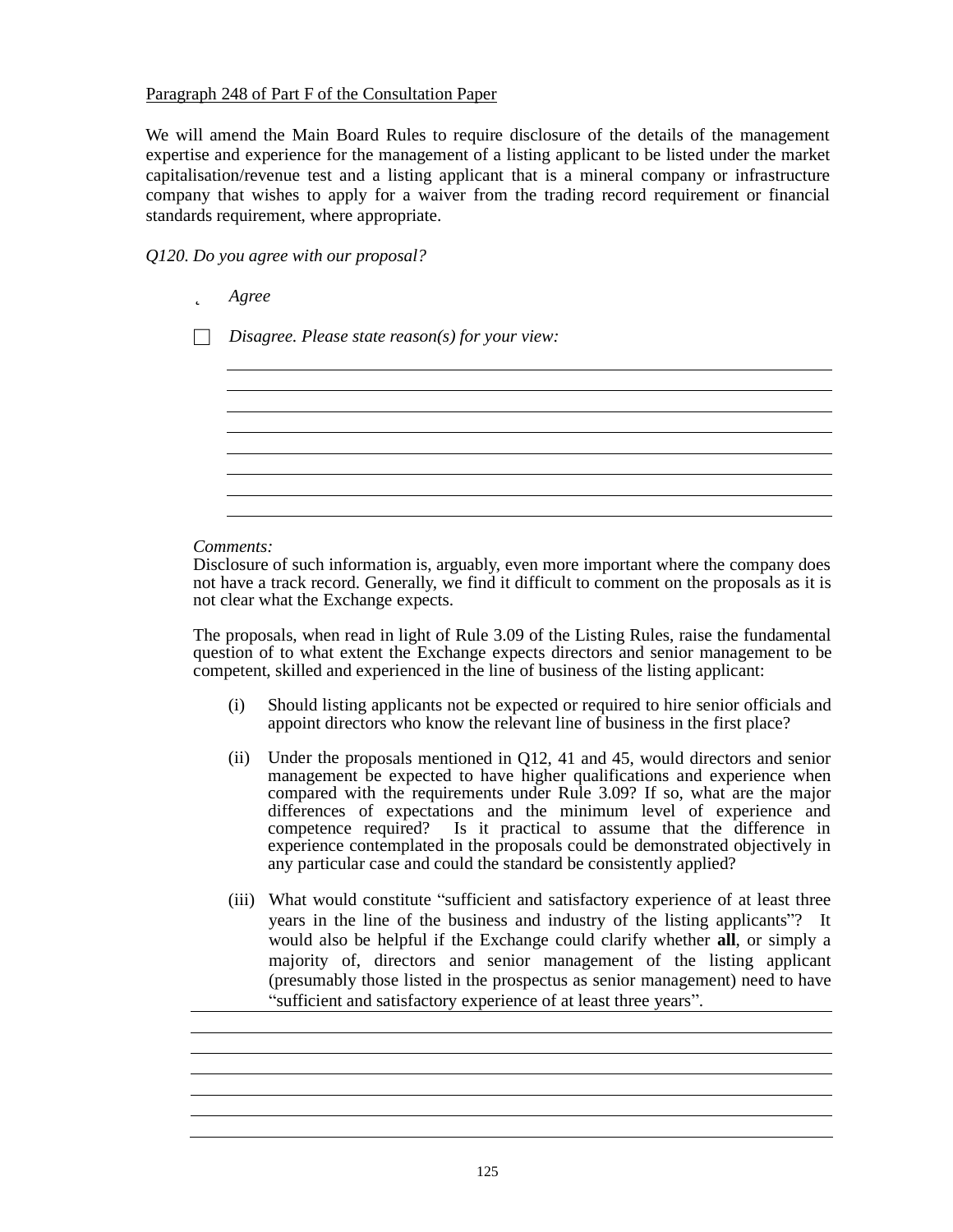## **Prospects of the Group**

Paragraph 250 of Part F of the Consultation Paper

We will codify our current practice to require that where a profit forecast or estimate is prepared, such profit forecast or estimate must be prepared on a basis consistent with the accounting policies normally adopted by the listing applicant.

*Q121. Do you agree with our proposal?*

| þ           | Agree                                           |  |
|-------------|-------------------------------------------------|--|
|             | Disagree. Please state reason(s) for your view: |  |
|             |                                                 |  |
|             |                                                 |  |
|             |                                                 |  |
|             |                                                 |  |
|             |                                                 |  |
|             |                                                 |  |
| Comments:   |                                                 |  |
| No comment. |                                                 |  |
|             |                                                 |  |
|             |                                                 |  |
|             |                                                 |  |
|             |                                                 |  |
|             |                                                 |  |
|             |                                                 |  |

## **EFFECTIVE DATE**

Paragraph 251 of Part F of the Consultation Paper

We propose that if our proposals regarding the new disclosure requirements set out in Part F of the Consultation Paper are adopted, such new disclosure requirements will become effective immediately when amendments of the Main Board Rules are made. Listing applicants that have submitted their listing application before such amendments will be encouraged to make similar disclosure in their initial listing document.